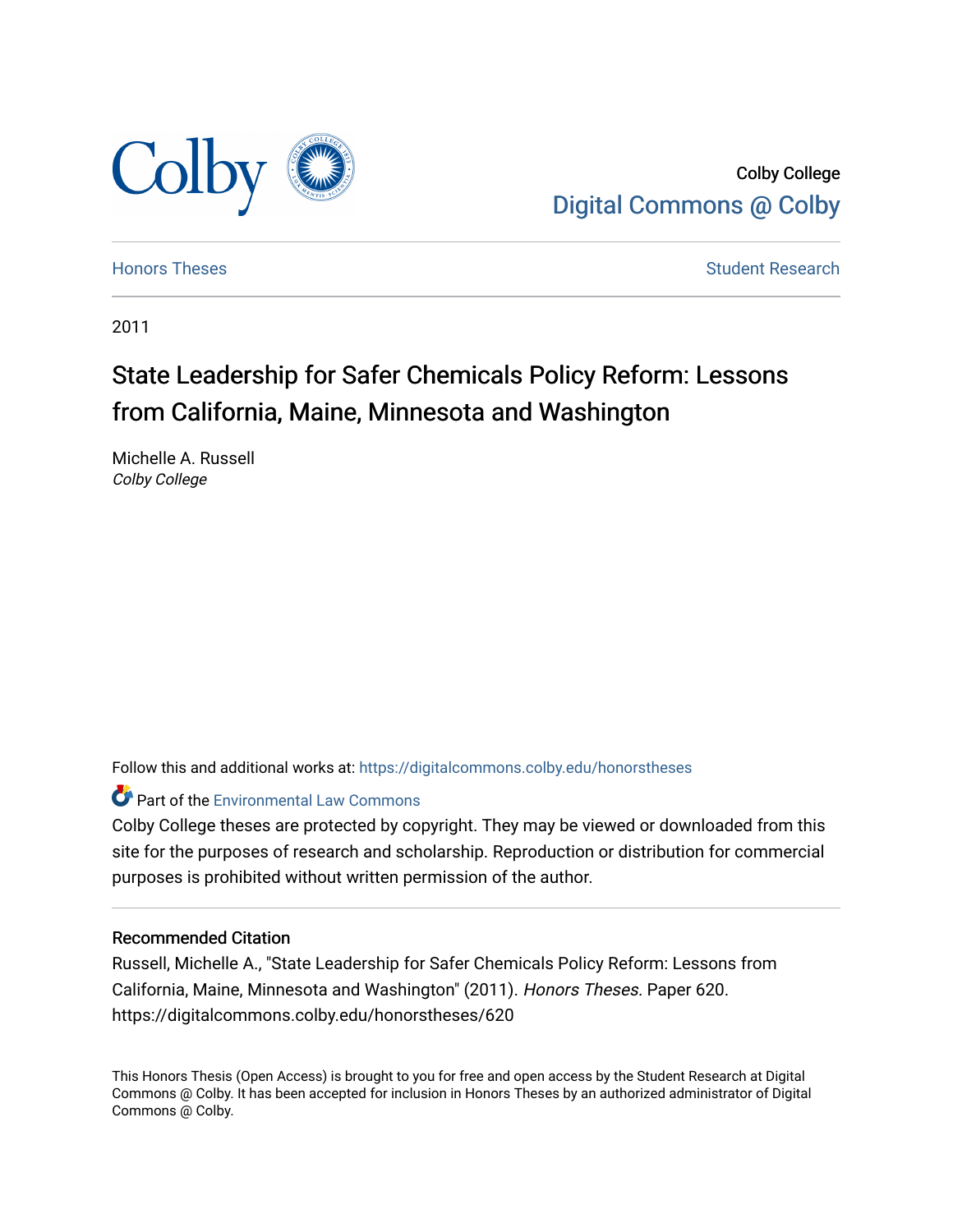# State Leadership for Safer Chemicals Policy Reform: Lessons from California, Maine, Minnesota and Washington

Michelle A. Russell Environmental Studies Program Colby College Waterville, Maine

May 6, 2011

A thesis submitted to the faculty of the Environmental Studies Program in partial fulfillment of the graduation requirements for the Degree of Bachelor of Arts with honors in Environmental Studies

Gail Carlson, Advisor Philip J. Nyhus, Reader F. Russell Cole, Reader

\_\_\_\_\_\_\_\_\_\_\_\_\_\_\_\_\_\_ \_\_\_\_\_\_\_\_\_\_\_\_\_\_\_\_\_\_\_ \_\_\_\_\_\_\_\_\_\_\_\_\_\_\_\_\_\_\_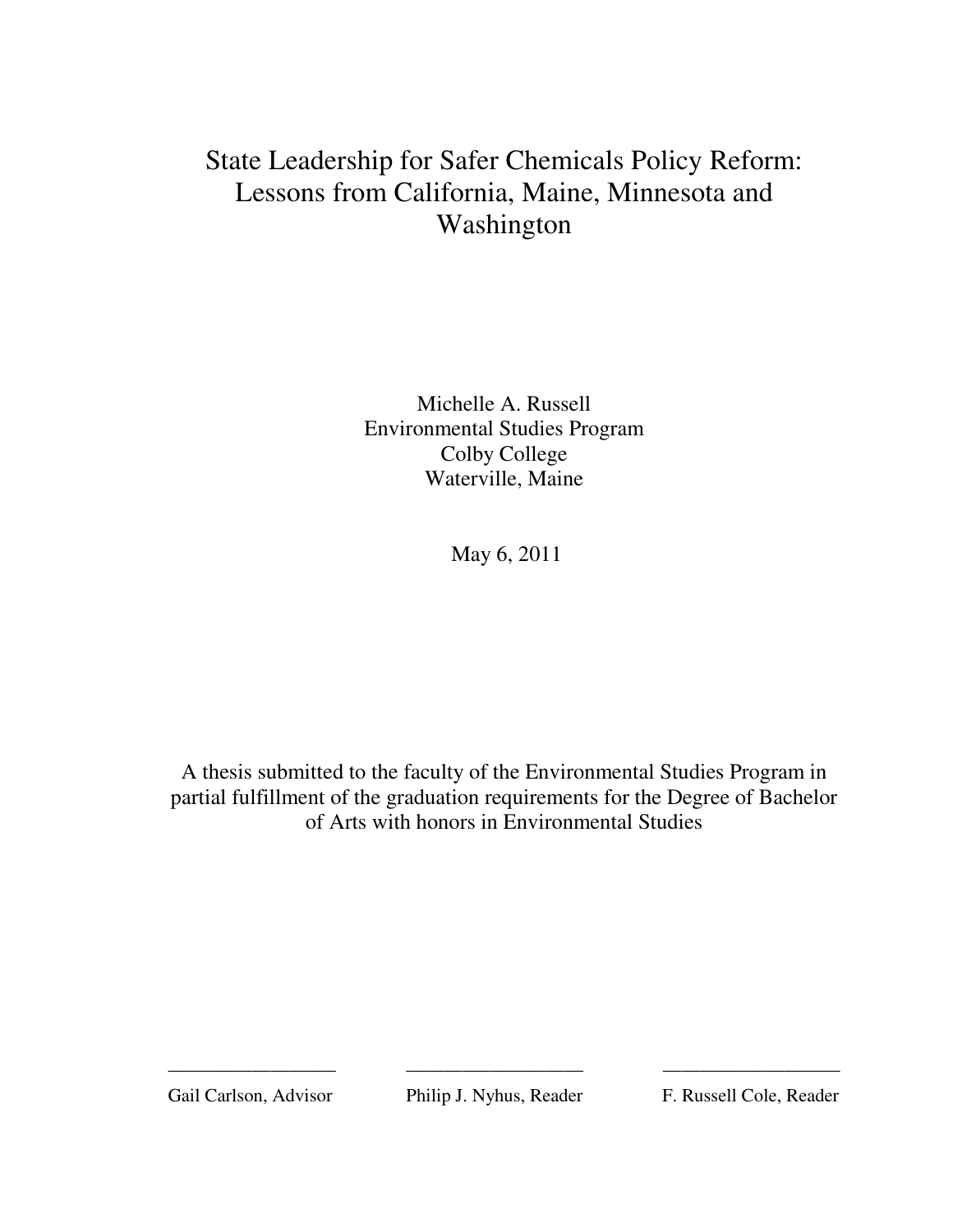Copyright © 2011 by the Environmental Studies Program, Colby College. All rights reserved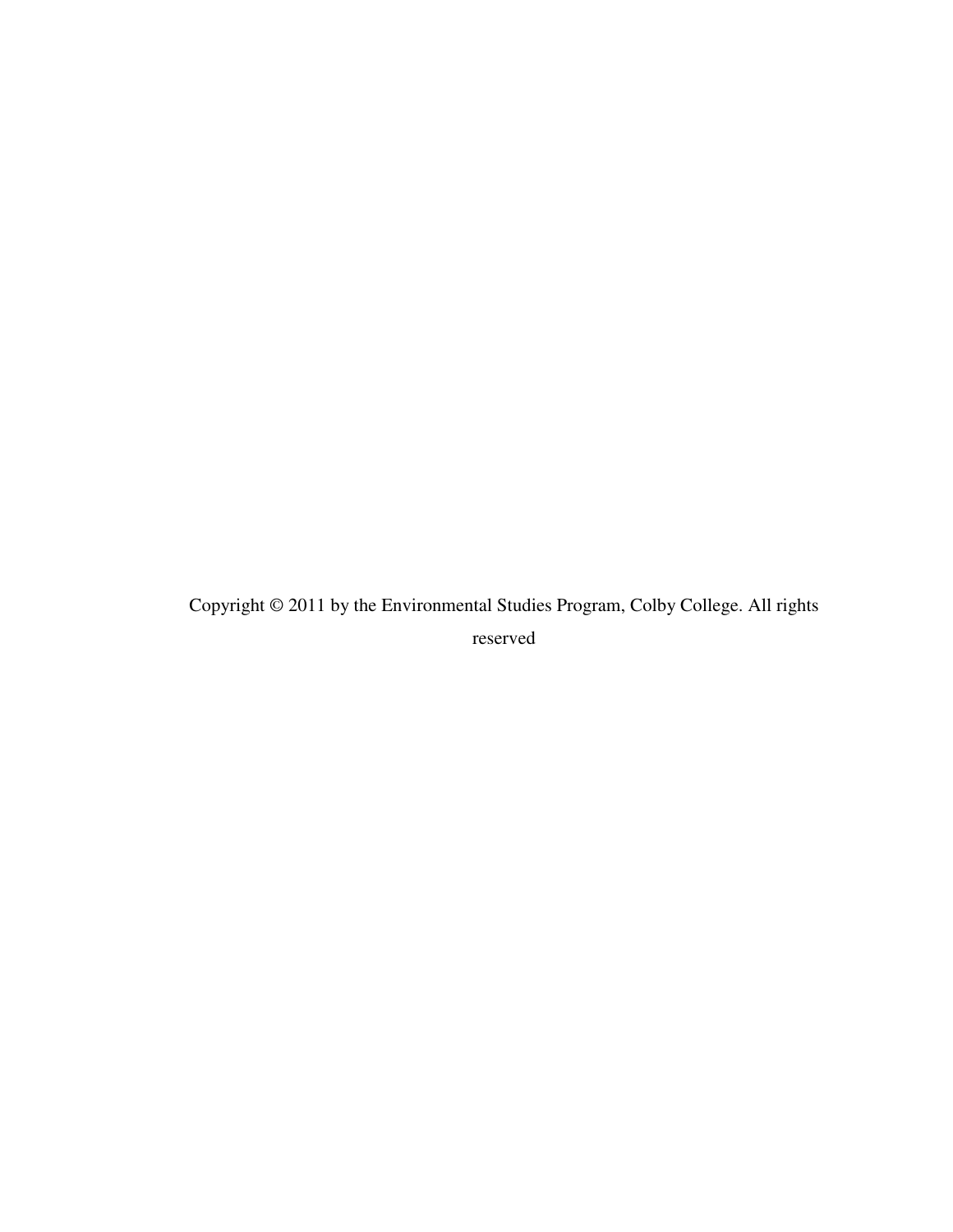# **ABSTRACT**

Chemicals regulation under the U.S. Toxic Substances Control Act of 1976 fails to protect human health. In the absence of federal protection, safer chemicals legislation and implementation is moving forward in four states: Maine, Minnesota, California and Washington. Working in response to a loud public cry of concern and persistent grassroots organizing, these four states have enacted laws that regulate chemicals in consumer products. Maine, Minnesota and Washington chose to focus on regulating the chemicals used in children's products, taking into consideration greater vulnerability in early development and the compelling public priority to protect children's health. The most important factors to contributing to state leadership include: the presence of an active environmental health advocacy group that spreads awareness about the need for policy to protect human health; a supportive state legislature; an understanding of statespecific economic costs of inaction by the state legislature; stakeholder participation; and interstate information-sharing and communication about the regulatory process.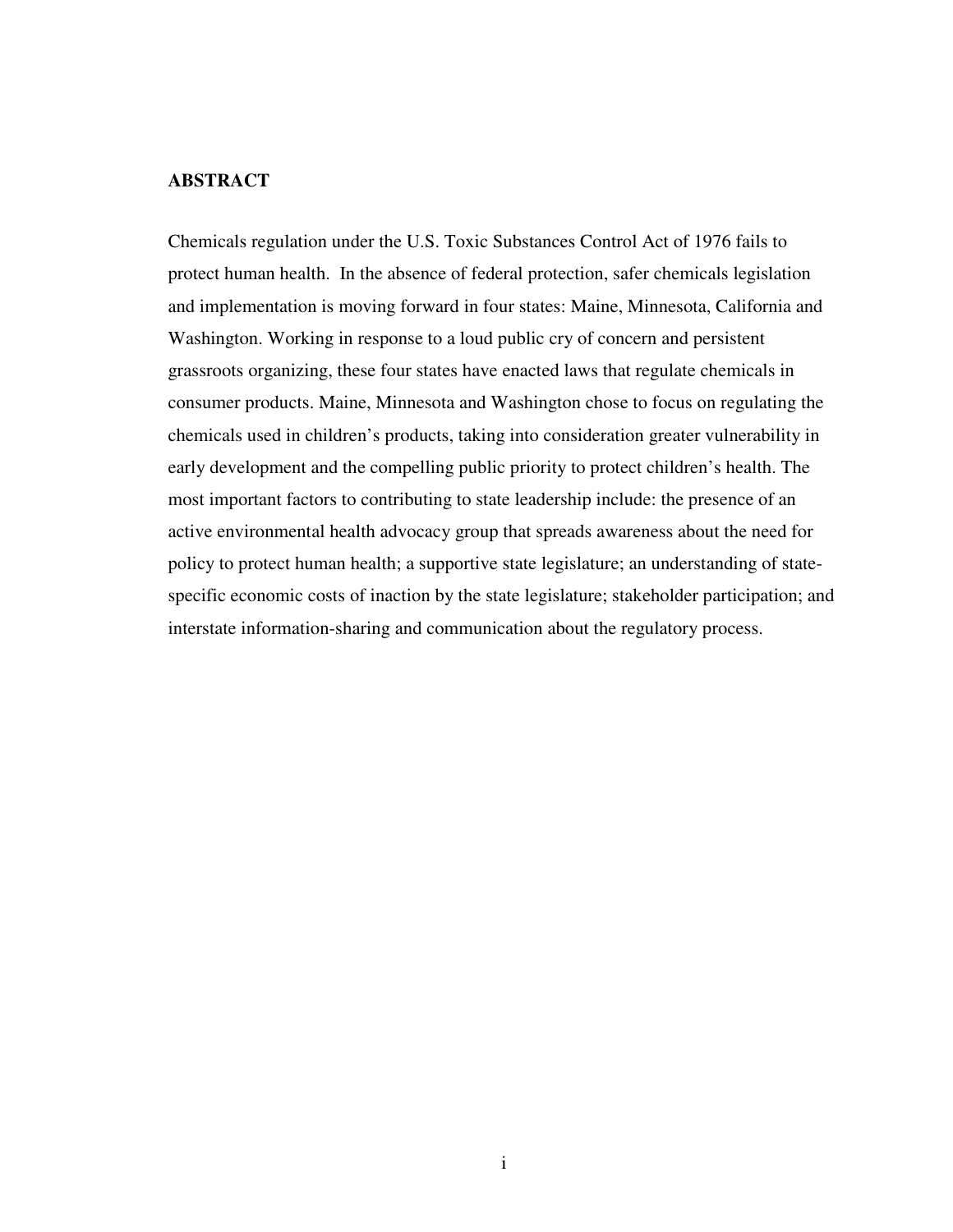# **ACKNOWLEGMENTS**

I would like to thank Assistant Professor Gail Carlson for her inspiration, guidance, skillful editing and committed support throughout the year as my thesis advisor. I also want to thank Professors Philip Nyhus and Russell Cole for supporting my research and reviewing my work. My thesis would not have been possible without help of many interviewees who patiently answered all of my questions about their state's safer chemicals policies and implementation processes. I want to thank and acknowledge Andrea Lani at the Maine Department of Environmental Protection, Catherine O'Dell at the Minnesota Pollution Control Agency, Corey Yep at the California Department of Toxic Substances Control, Holly Davis, and John Williams at the Washington Department of Ecology, John James at the Maine Department of Environmental Protection and Mike Belliveau at the Environmental Health Strategy Center & Safer States, and Nancy Rice at the Minnesota Department of Health.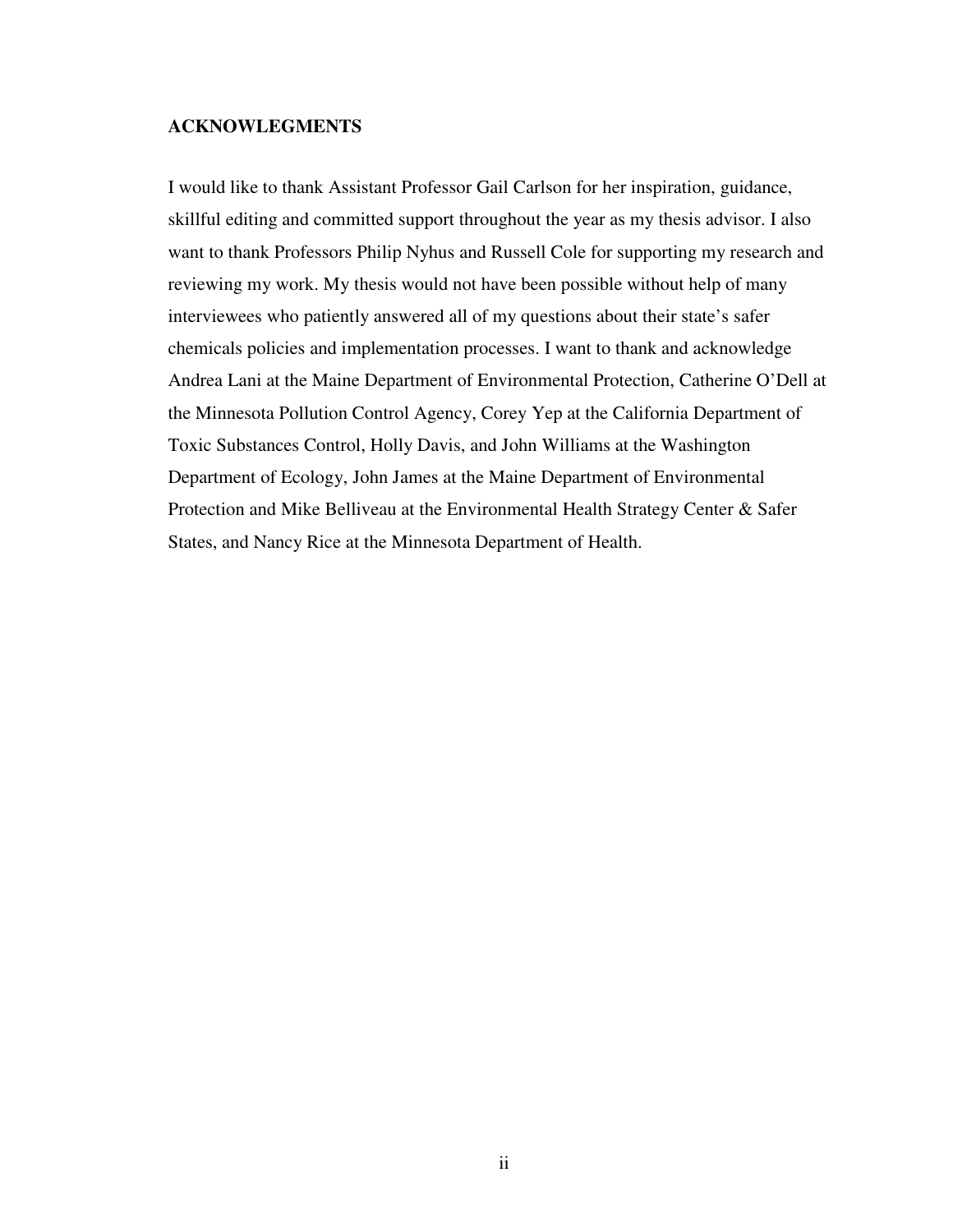# TABLE OF CONTENTS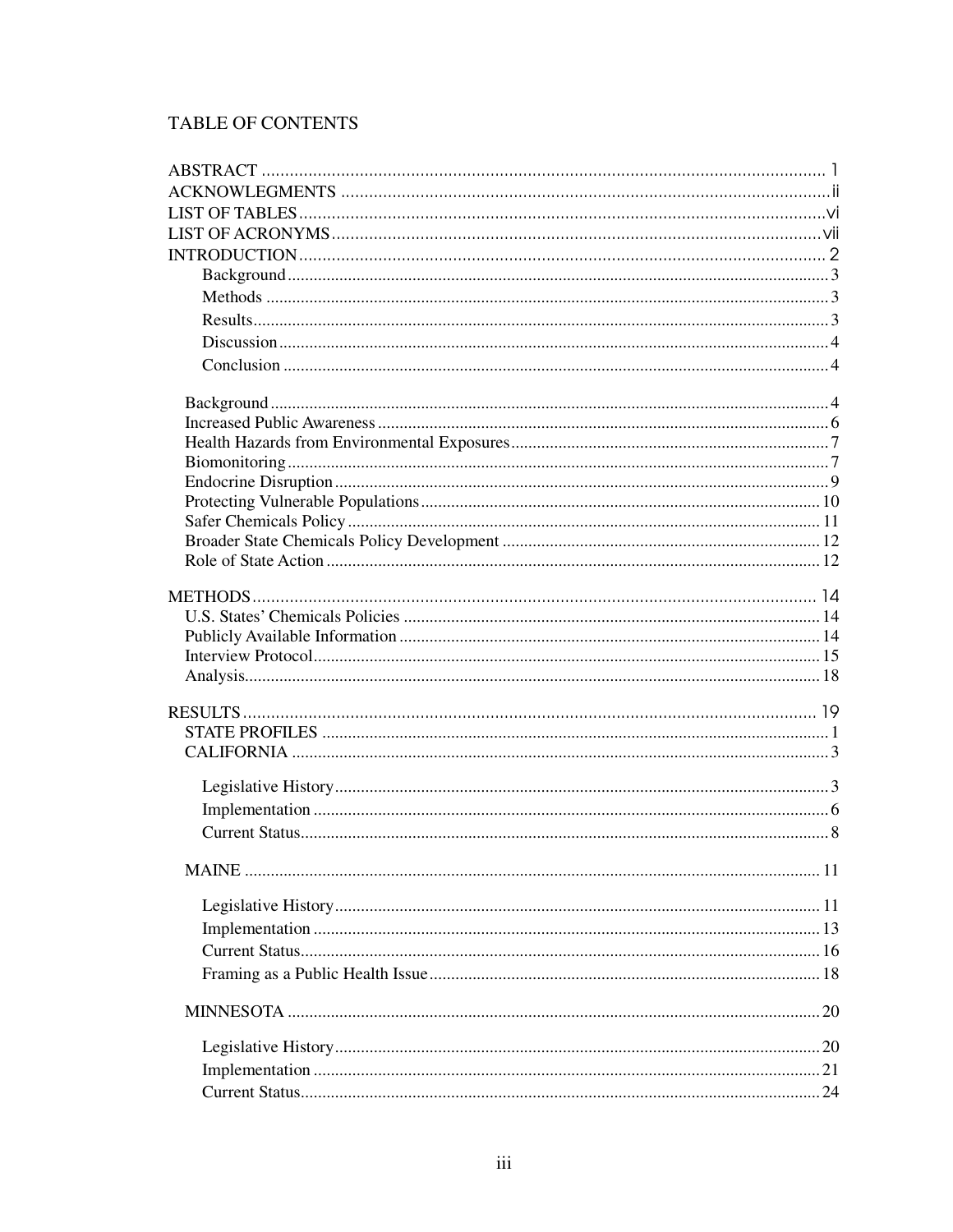| COMMON FEATURES OF STATE SAFER CHEMICALS POLICY MAKING32                         |  |
|----------------------------------------------------------------------------------|--|
|                                                                                  |  |
|                                                                                  |  |
|                                                                                  |  |
|                                                                                  |  |
|                                                                                  |  |
|                                                                                  |  |
|                                                                                  |  |
|                                                                                  |  |
|                                                                                  |  |
|                                                                                  |  |
|                                                                                  |  |
|                                                                                  |  |
|                                                                                  |  |
|                                                                                  |  |
|                                                                                  |  |
|                                                                                  |  |
|                                                                                  |  |
|                                                                                  |  |
|                                                                                  |  |
|                                                                                  |  |
|                                                                                  |  |
|                                                                                  |  |
|                                                                                  |  |
| Why were these states able to enact and implement safer chemicals regulations?55 |  |
|                                                                                  |  |
|                                                                                  |  |
|                                                                                  |  |
|                                                                                  |  |
|                                                                                  |  |
|                                                                                  |  |
|                                                                                  |  |
|                                                                                  |  |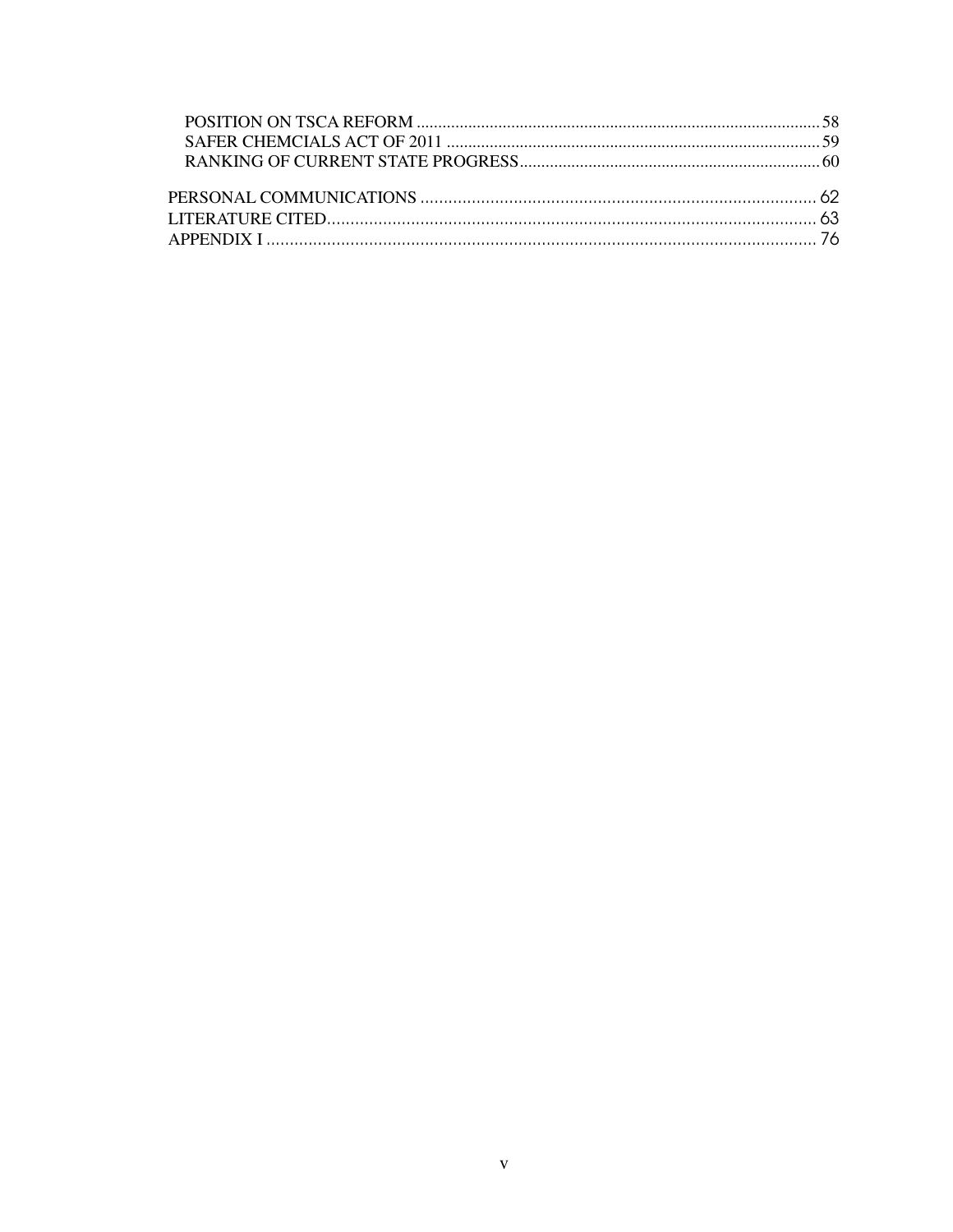# **LIST OF TABLES**

**Table 1**. Interviews with state agency personnel involved with state implementation of safer chemicals policy.

**Table 2**. State facts from the U.S. Census demonstrating no common factors for leadership in safer chemicals regulation.

**Table 3.** Safer Chemical Regulations by state, date enacted, state specific influential environmental health advocacy group and whether that advocacy group was responsible for introducing the bill.

**Table 4**. Basic features of state statutes.

**Table 5.** State specific environmental advocacy nonprofits.

**Table 6.** State level biomonitoring projects.

**Table 7**. Economic cost assessments of preventable childhood diseases resulting from exposure to environmental contaminants.

**Table 8.** State level advisory groups in each state.

**Table 9**. States ranked by current progress on passing and implementing safer chemical policies.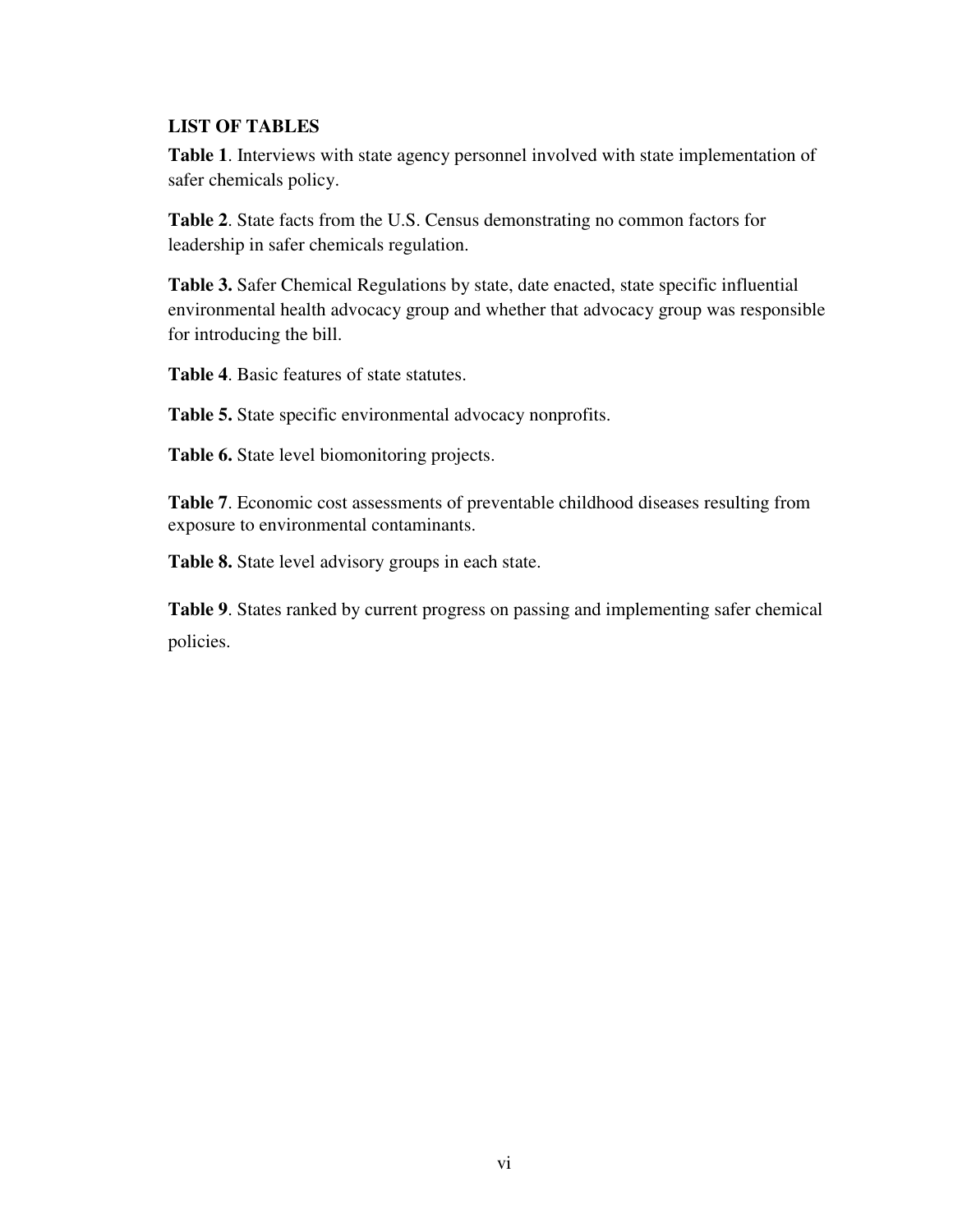# **LIST OF ACRONYMS**

ACHM. Alliance for a Clean and Healthy Maine CDC. Center for Disease Control and Prevention CDHC. California Department of Health Services CDTSC . California's Department of Toxic Substances Control CHANGE. Californians for a Healthy and Green Economy COEHHA.California Office of Environmental Health Hazard Assessment CSPA. Washington's Children's Safe Products Act CSPC.Consumer Product Safety Commission. EDC.Endocrine Disrupting Chemicals EPA. United States Environmental Protection Agency EWG. Environmental Working Group HPVC. EPA's High Production Volume Challenge to collect chemical data KSPA. Maine's Kid Safe Products Act MBEP. Maine Board of Environmental Protection MDEP. Maine Department of Environmental Protection MDH. Minnesota Department of Health MPCA. Minnesota Pollution Control Agency NEWMOA. Northeast Waste Management Officials' Association PMN. Pre-Market Notifications for TSCA chemical registration REACH . Registration, Evaluation, and Authorization of Chemicals in the European Union SCP. California's Safer Consumer Products Law SERC. State Environmental Resource Center TFKA. Minnesota's Toxic Free Kids Act TFLC.Toxic Free Legacy Coalition TSCA. Toxic Substances Control Act WDOE.Washington Department of Ecology WSDH .Washington State Department of Health WSL. Washington State Legislature

WTC .Washington Toxics Coalition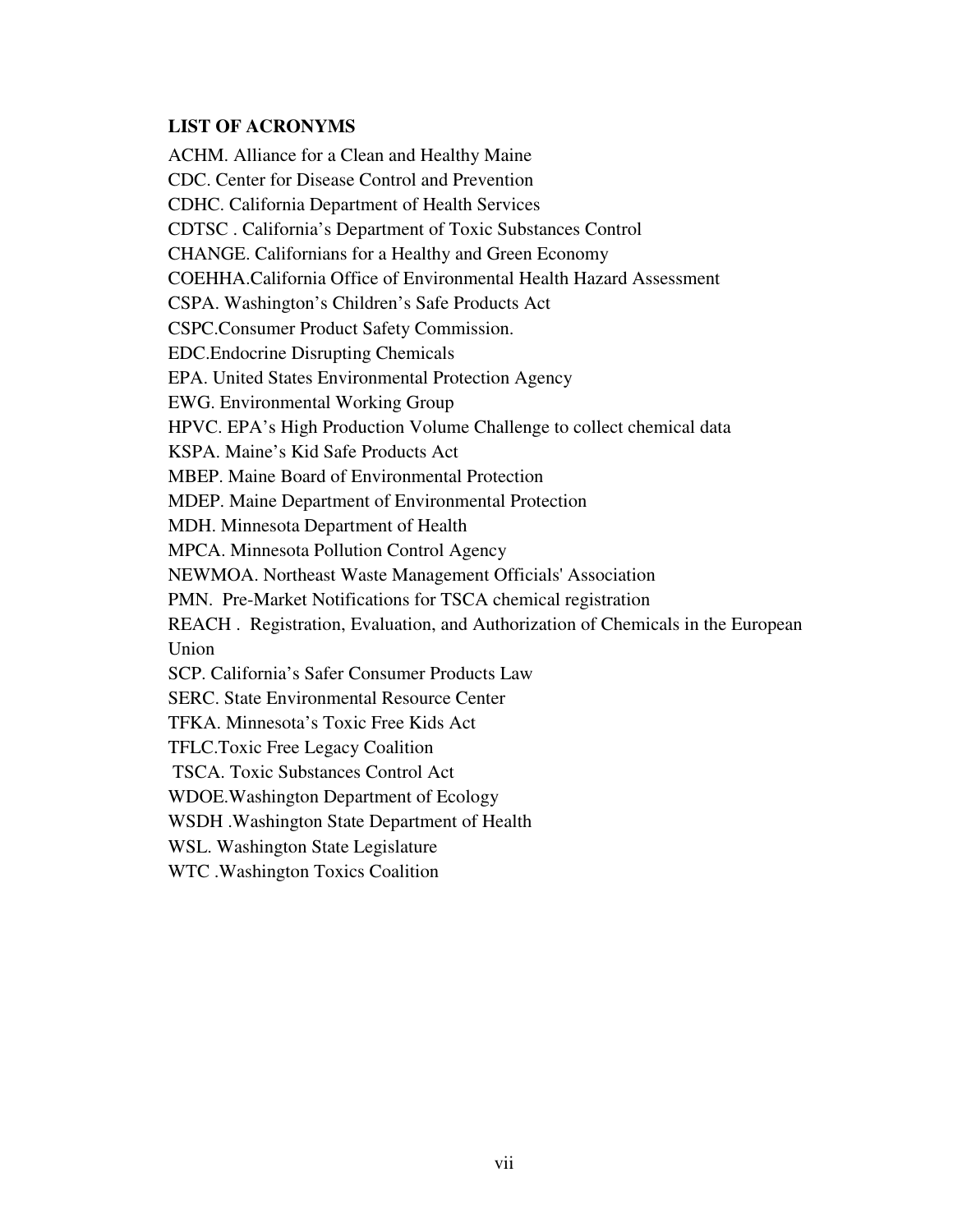# **INTRODUCTION**

"The growing body of new scientific research linking early-life exposures to toxic chemicals to increased risk of breast cancer, prostate cancer, learning disabilities and other diseases and disorders is too overwhelming to be ignored…We should honor the state's authority and role, and harness the energy of state leadership to finally fix our broken federal chemical safety system."

-Mike Belliveau, 2010a

Recent actions by U.S. States to legislate and implement safer chemicals policies have taken into account a new body of scientific evidence on the hazardous effects of synthetic chemicals in consumer products. Even as federal action to reform the regulation of chemicals in consumer products is stagnant, there has been rapid growth in the number of states moving ahead with chemicals regulation (LCSP 2009). Federal action has been repeatedly blocked by the chemicals industry (Belliveau 2010a).

Many states have demonstrated concern about the lack of federal regulation of toxic chemicals in consumer products by developing their own policies, laws and regulations to address these hazards. Generally, this issue resonates with a bipartisan audience of consumers, legislators and even businesses eager to move toward safer chemicals policies (Belliveau 2010a). However, there are tremendous challenges associated with drafting practical solutions and finding agreement about appropriate regulations to adequately protect public health. Historically, greater emphasis was placed on industrial pollution control where toxics policies were characterized by studying and monitoring a small number of chemicals, focused on regulating end-of-pipe, point source hazards and implementing single chemical bands. Now, a number of states are moving away from single chemical policies and end-of-pipe solutions to more comprehensive policies that prioritize and restrict the most harmful chemicals, and replace them with Safer Alternatives (LCSP 2009). These states are implementing safer chemicals policies. In this thesis, a safer chemical policy is defined as a policy that assesses risk based on hazard, rather than risk based on both hazard and exposure, and examines the safety of synthetic chemicals in order to prioritize the most harmful chemicals for regulation and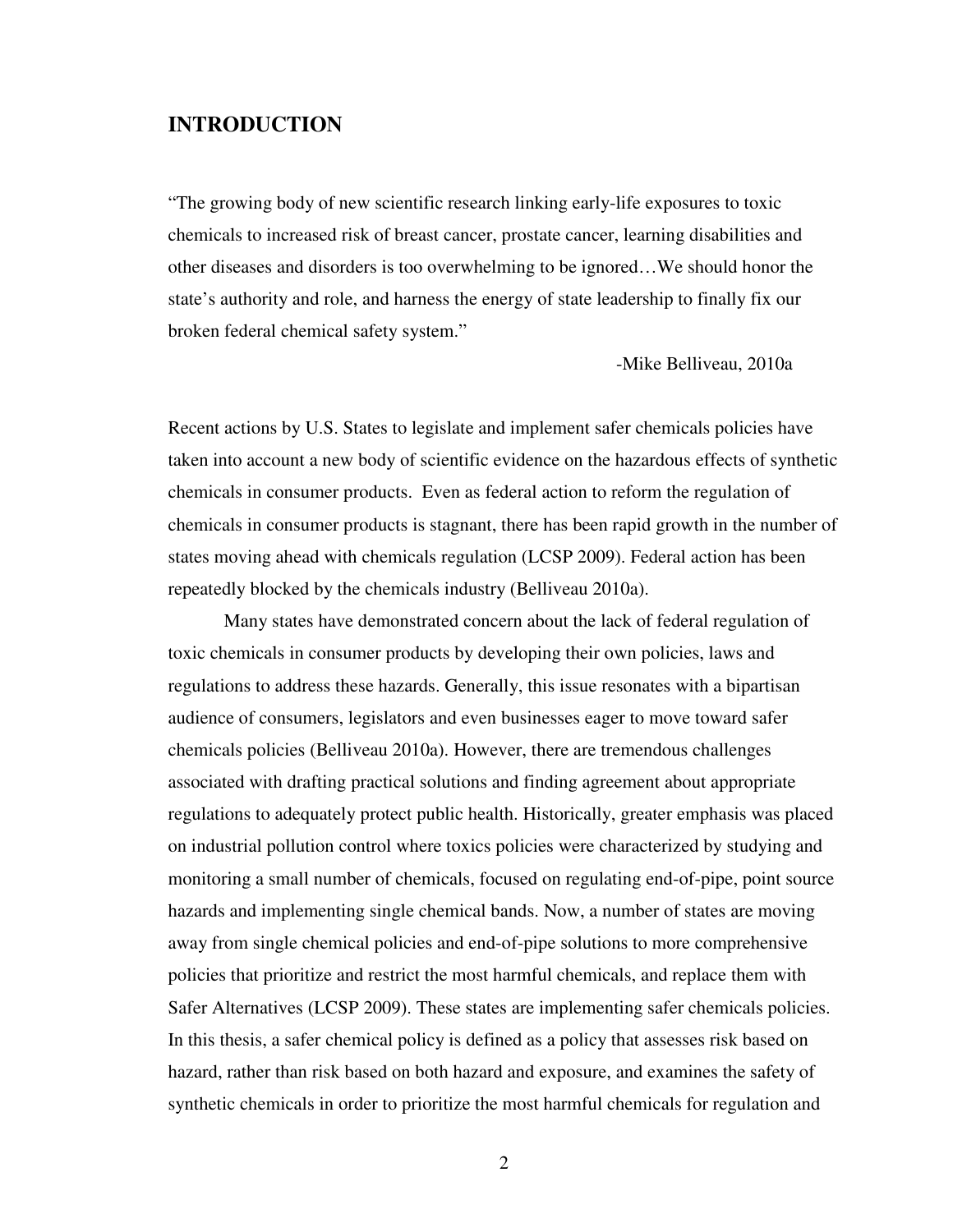eventual replacement with Safer Alternatives. Safer Alternatives are chemicals that do not have the same hazard traits as toxic chemicals, and so can be used to replace them, because they fulfill the same functional purpose and have a similar cost. Many safer chemicals policies focus on children's consumer products, meaning products that are intentionally targeted to children or are used in the home environment. The goals of this thesis are to compile information on the legislation and implementation of these new state safer chemicals policies, to identify factors that contributed to legislative successes, and to define challenges that need to be addressed for future implementation to be effective.

# *Background*

This thesis first provides background information about the need for safer chemicals policies by describing the failure of current federal legislation to regulate chemicals in consumer products. I also describe the role of states in legislative leadership.

# *Methods*

The methods section explains how these states were chosen and how the research was conducted using both publicly available information and interviews with people implementing safer chemicals policies at state agencies.

#### *Results*

 The results section has several parts. First, state profiles describe the safer chemicals policies in each state, beginning with the legislative history of chemicals regulation in the state, a description of the safer chemicals policy implementation process and the current status of each state's legislation and implementation as of May 2011. Second, common factors among these state policies are discussed, including the presence of a nonprofit advocacy organization, a state level biomonitoring project, and an economic cost assessment of inaction. Third, important communication and stakeholder involvement features is described, such as the role of intrastate and interstate communication and industry opposition to state reforms and the citizen petition which allows for public involvement. Finally, state positions and platforms for future federal policy reform efforts are discussed.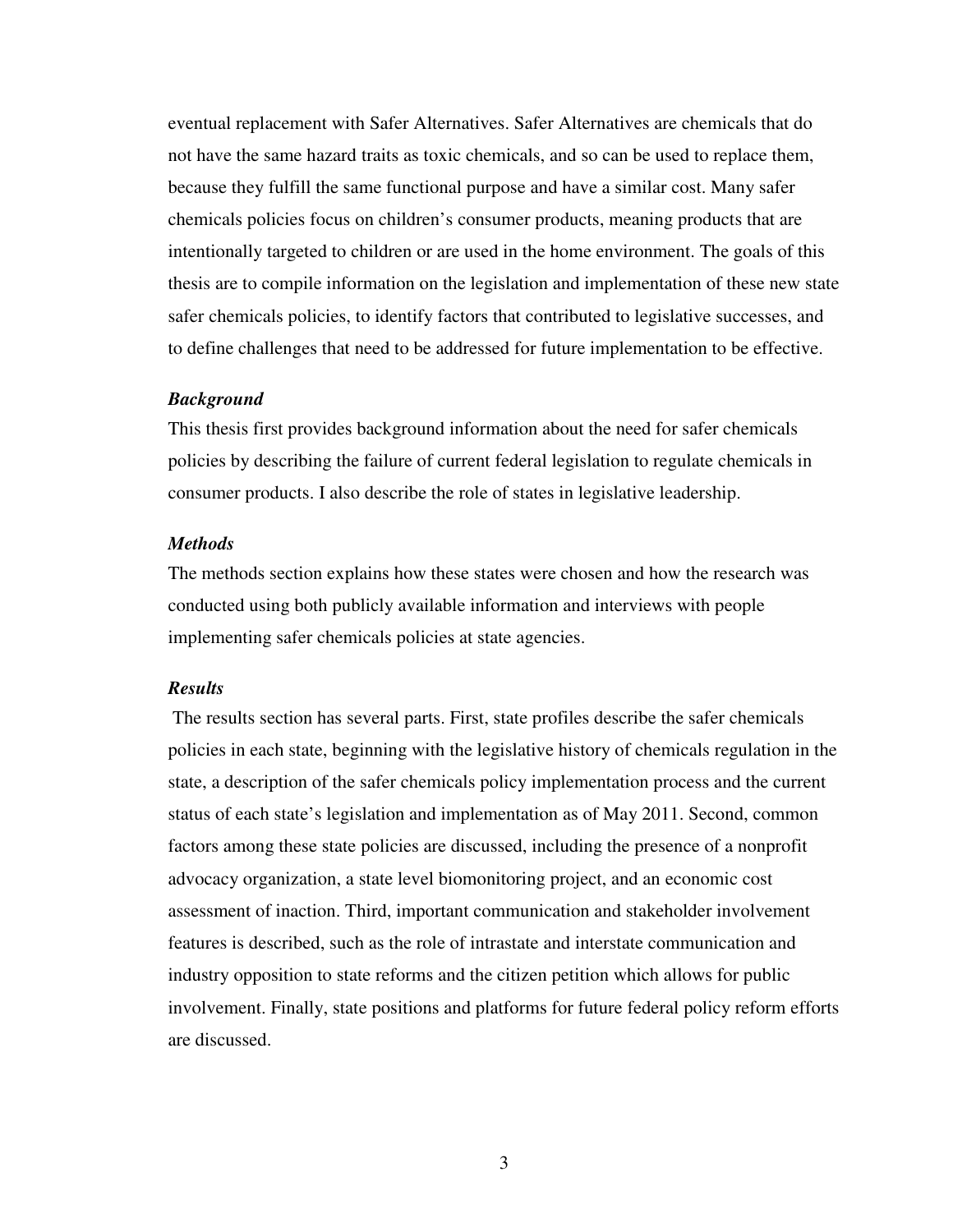# *Discussion*

The discussion will analyze why these states were able to enact safer chemicals regulations, by looking at how common factors contributed to state successes in safer chemicals legislation. Implementation challenges are discussed, such as unrealistic citizen and industry expectations, limited state agency resources and the high cost of Safer Alternatives analysis. Important factors that will be important for future implementation and new state policies, to solve the challenges will also be discussed. The discussion ends by considering state positions on federal reform in regards to the recently introduced Safer Chemicals Act of 2011.

# *Conclusion*

The conclusion ultimately ranks the states on their progress thus far, and highlights the main lessons that can be learned from these states for future safer chemicals regulations at the state or federal level.

#### **Background**

Current federal chemicals policy is inadequate, and does not protect citizens from the unreasonable harm posed by exposure to chemicals in everyday products. The Toxic Substances Control Act (TSCA) is the federal law that regulates chemicals in commerce. It was enacted in 1976, and creates a chemicals inventory that separates chemicals into two categories: existing chemicals that were on the market prior to 1976 and new chemicals that were introduced to the market after TSCA was enacted. The existing chemicals are grandfathered into the system, and manufacturers of existing chemicals do not need to submit any safety data to the TSCA inventory. TSCA was intended to provide a framework for the regulation of chemicals which pose an "unreasonable risk of injury to public health and the environment," however, among other failures to protect human health; "unreasonable risk" is never defined (Schwarzman and Wilson 2009). The United States Environmental Protection Agency (EPA) must have substantial evidence about the "unreasonable risk" of a chemical to require further testing of the chemical's safety. When there is a tremendous data gap, any data that would indicate "unreasonable risk" is missing. Rather than placing the burden of obtaining data from chemical manufacturers,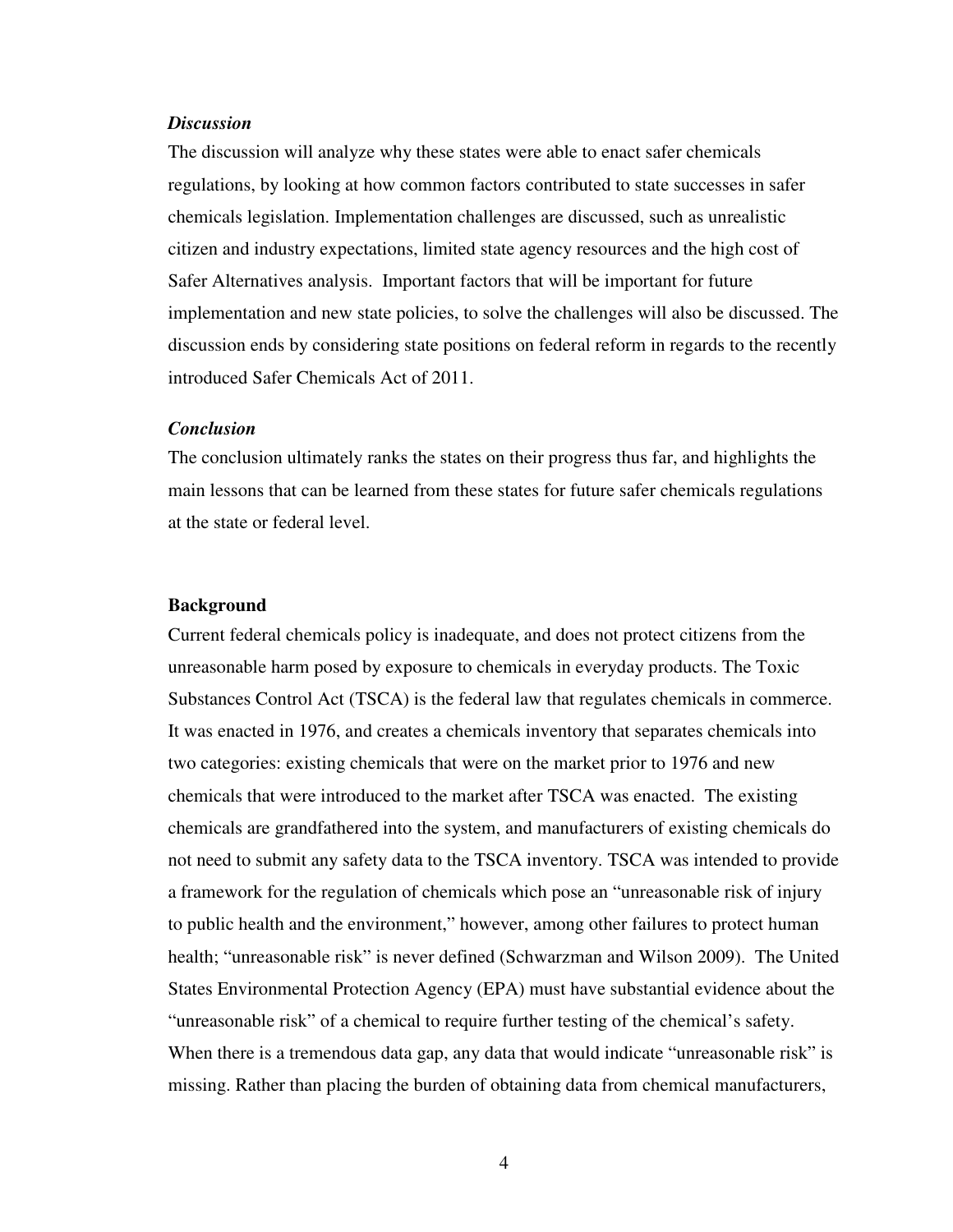EPA is responsible for obtaining safety data on existing chemicals, a burden that some say is "impossibly high" given that 83,000 chemicals are registered with TSCA (GOA 2009; Denison 2009). Currently, EPA has required testing for about 200 chemicals (Denison, 2009). This is not because less than 200 chemicals have evidence of potential harm, rather it reflects the time and substantial resources required to order further testing. Simply finalizing the rule to request further testing can take between two to ten years, between proposing the rule, receiving public comment and modifying the rule (GOA 2009). Also, proposed test rule are vulnerable to lawsuits by the chemical industry.

According to EPA, in 1998 screening-level hazard data for 43% of approximately 3,000 high production volume chemicals, produced in excess of one million pounds per year, was not publically available (Lowell 2008). In regard to the 62,000 chemicals in production in 1979 when TSCA began to review chemicals, the US EPA has only been able to take regulatory action to restrict five classes of chemicals. These restricted chemicals are: PCBs, CFCs, dioxins, and asbestos and hexavalent chromium. No chemicals have been banned since 1991. In the case of asbestos, the Federal Court overturned EPA decision to regulate, because the burden of proof that EPA had spent 10 years compiling provided insufficient evidence of harm to warrant regulation. The scientific and legal burden of evidence that EPA is required to provide is unrealistic, and serves as a strong barrier to regulation, which is needed to protect public health and prevent harm (Denison 2009).

 On average, 2,000 new chemicals enter the market each year. Before a new chemical enters commerce TSCA does require that manufacturers submit a pre-market notification (PMN) be submitted to EPA, and about half of the PMNs submitted include toxicity information. Less than 40% have health or environmental data, and less than 20% include long-term toxicity information. Only 15% of PMNs include data on chemical health effects, and these data are industry-generated and may have an industry bias. In a testimony about TSCA John Stephenson, Director of Natural Resources and the Environment in the United States Government Accountability Office (GOA), said that approximately 95% of PMNs contain confidential business information, which limits EPA's ability to provide information to the public about chemical production and risk. Currently more than 16,000 of the approximately 83,000 chemicals included in the TSCA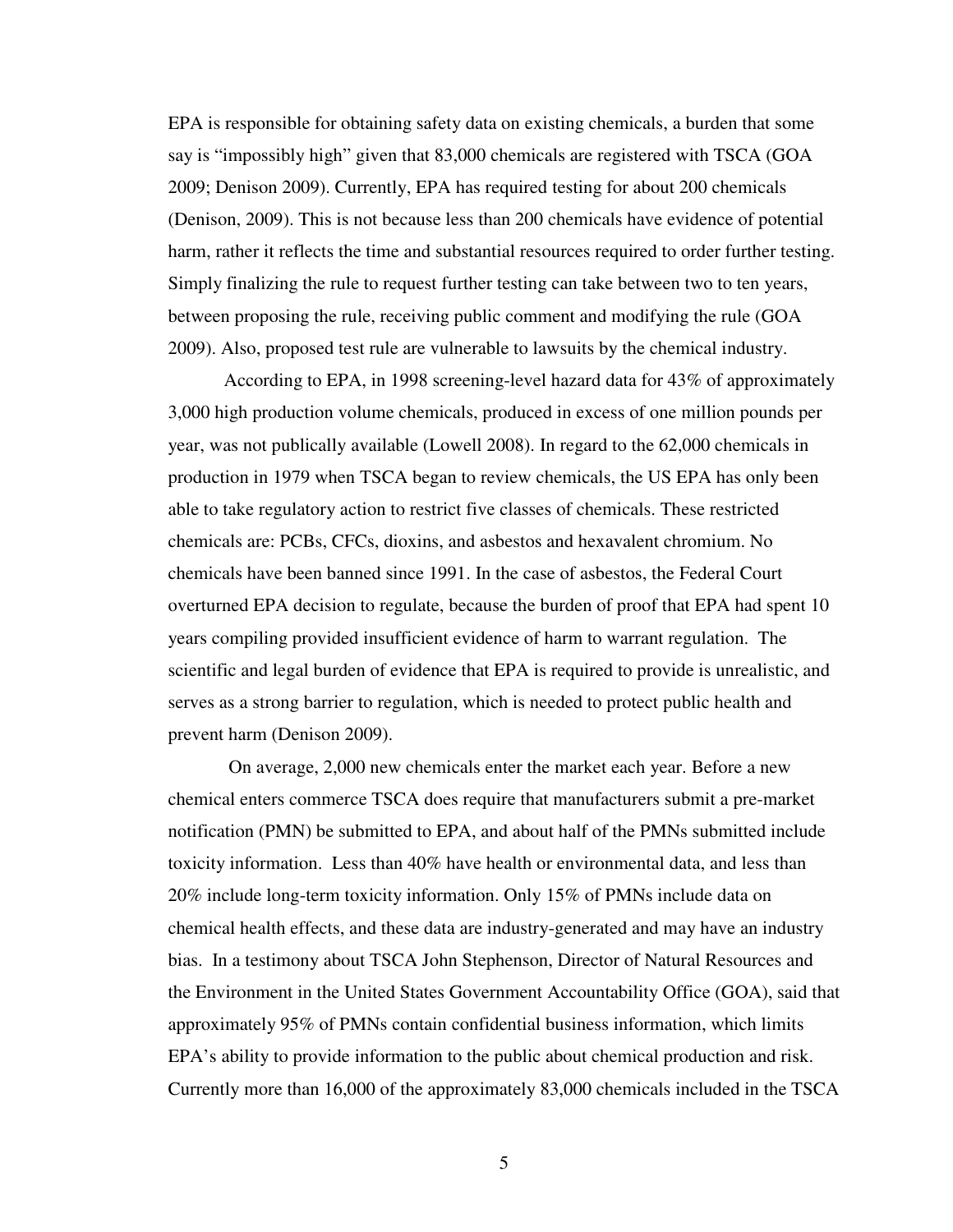inventory are classified as confidential (ECOS 2010). Additionally, TSCA provides a disincentive for industry testing since there are penalties if a manufacturer has collected chemical toxicity data and does not share that data with EPA, but if no chemical toxicity data are collected there are no penalties. This discourages research about chemical toxicity, and leaves the public with a tremendous data gap about the safety of chemicals in commerce.

Since TSCA is not efficient or effective, EPA has instituted voluntary programs to aid chemical safety data collection. One of these programs is the High Production Volume Challenge, in which chemical manufacturers may voluntarily provide minimal test data for EPA to review. Any data are helpful, and the results collected are posted on EPA website. However, because this is a voluntary program the information is not comprehensive and the hoped-for data may not be provided.

# **Increased Public Awareness**

 Public awareness about the problem of inadequate chemicals regulation has grown, particularly in regard to the presence of toxic chemicals in everyday consumer products and in our bodies. In the 1960s with the publication of Rachel Carson's Silent Spring, we began to learn that "as we pour our millions into research and invest all our hopes in vast programs to find cures for established cases of cancer; we are neglecting the golden opportunity to prevent, even while we seek to cure" (Carson 1962). We know that by reducing or limiting exposure to toxic chemicals, we can decrease an environmentally attributable portion of diseases including cancer, but also neurological harm, disrupted reproductive development, and obesity. The overwhelming evidence from biomonitoring studies show that hundreds of industrial chemicals are present in human bodies. And from these studies we discover, as did environmental writer and safer chemicals policy advocate Sandra Steingraber, that "there is no away," no protection from exposure to toxic chemicals (Steingraber 1997). Framing this issue in a way that highlights the absence of barriers between unregulated toxic chemicals and our health provides momentum for states to develop safer chemicals policies and to reduce exposure to the most hazardous chemicals. This issue can also be framed in terms of environmental justice, as children and the developing fetus bear a disproportionate burden of harm because important developmental stages can be altered by endocrine disrupting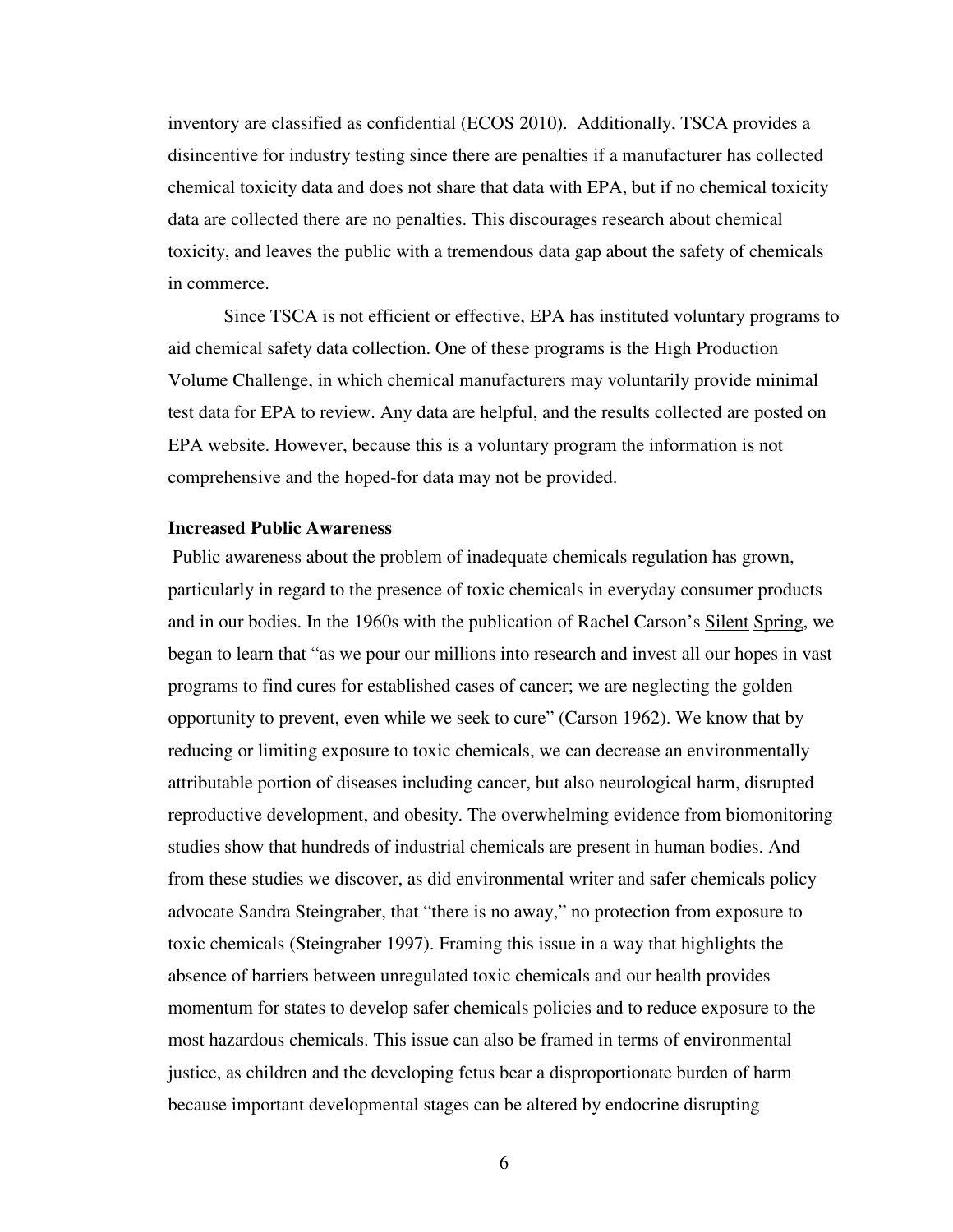chemicals, which may result in irreversible damage. Protecting their health has been a driving factor for U.S. states to develop a safer chemicals policy. This knowledge has translated into active citizenship, as people have raised this concern in the media, around chemicals like Bisphenol-A (BPA). In response to concerns about BPA, 112 local or state level chemical policies have been proposed since 2006 to ban or restrict the use of BPA in consumer products (LCSP 2011). Businesses have also noticed consumer concern and many of them want their products to be trusted, and have used their influence in the market by requesting safer chemicals in their supply chains (LCSP 2009; Williams 2011).

# **Health Hazards from Environmental Exposures**

The presence of toxic chemicals in consumer products is a significant risk factor for serious chronic diseases, subtle damage to cognitive development, and premature death. Environmental levels of exposure are related to increased prevalence of these diseases. Asthma, autism, attention deficit and hyperactivity disorders (ADD and ADHD), childhood brain cancer and acute lymphocytic leukemia and obesity are all rapidly becoming more common and are associated with increased exposure to toxic environmental pollutants (EWG 2005c; Lee et al. 2010). Reproductive health is also at risk as half of pregnancies in the U.S. end in miscarriage and 5-10% of couples are infertile. Additionally, 3-5% of their children are born with birth defects and chronic diseases have become leading causes of childhood death (EWG 2005c; Task Force 2007). All of these illnesses are linked to environmental contaminant exposure, and by establishing safer chemicals regulations, a portion of these diseases resulting from exposure to toxic chemicals can be reduced.

## **Biomonitoring**

Pollution in humans is widespread. We know this from assessing the presence of chemicals in human populations through studies that test human blood, urine and hair samples for the presence and concentration of industrial chemicals. The study of chemicals in human bodies is called biomonitoring, and as the CDC states: "Biomonitoring measurements are the most health-relevant assessments of exposure because they measure the amount of the chemicals that actually gets into people, not the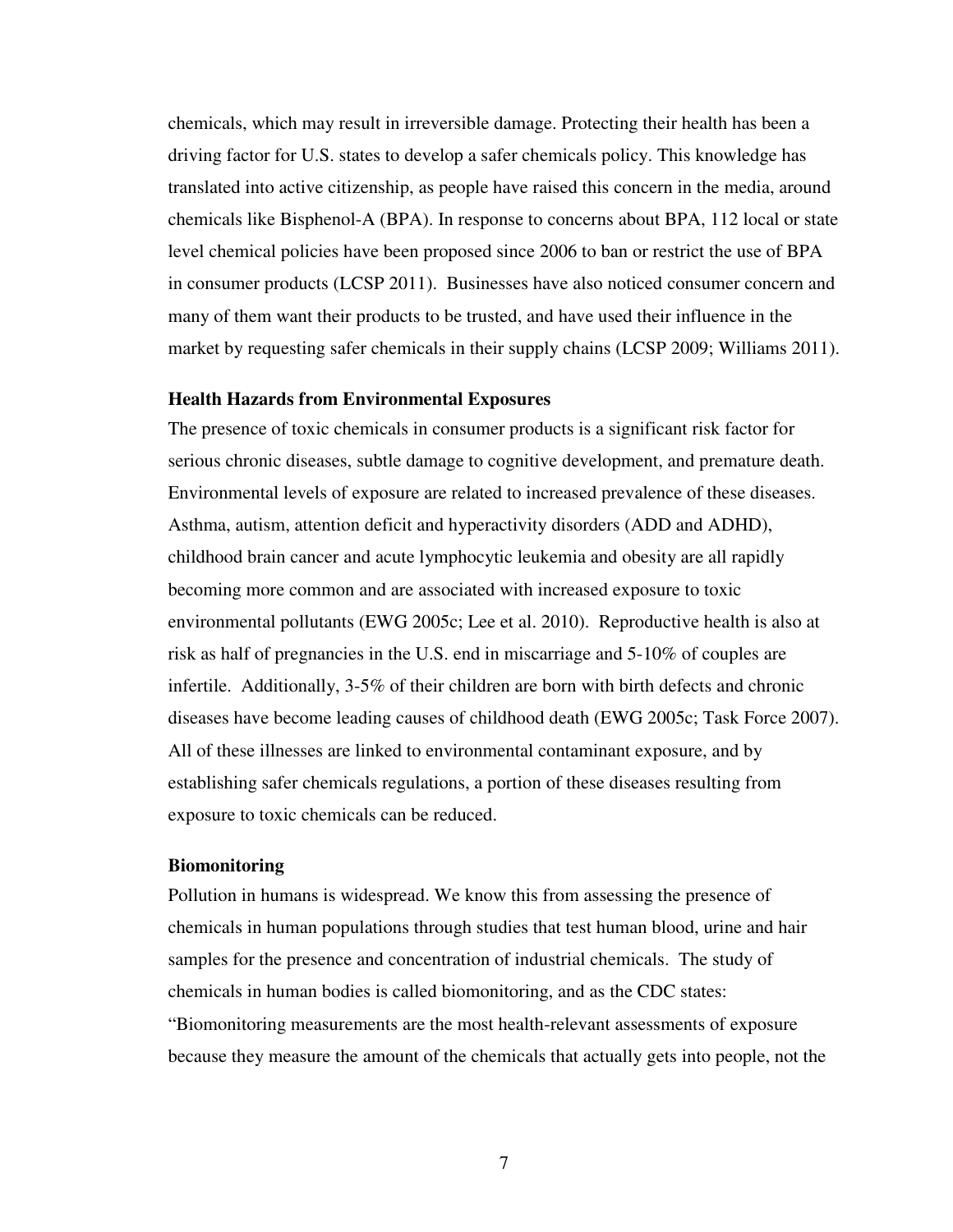amount that may get into people" (CDC, NBP). Biomonitoring has been used to discover those synthetic chemicals, a small subset of all chemicals, to which we are most exposed.

The CDC's National Report on Human Exposure to Environmental Chemicals is the largest biomonitoring study. Beginning in 1999-2000, this survey is ongoing, with cumulative reports after every two year cycle. The most recent 2009 and 2011 reports make up only large, statistically significant and ongoing study. Blood, serum and urine samples from study participants are taken and examined for the presence of chemicals. Since the beginning of the study in 1999 to the latest studies in 2011, the CDC has tested for over 300 environmental chemicals, and has measured the presence of 219 separate chemicals in blood and urine samples (CDC 2011). Many chemicals are present at levels known to be toxic, at least in laboratory animals, and risks are greatest for "vulnerable populations such as young children, women of childbearing age, the underserved, and the elderly" for links between "exposure to selected chemicals and health effects" (CDC 2011c). These data provides valuable results used to guide human health research and legislative priorities that are based on overall spread and concentration level of chemical exposure. Ultimately these studies call for efforts to reduce exposure to the chemicals that pose the greatest threat to vulnerable populations such as pregnant women and children.

One of the most emotionally powerful biomonitoring projects was a 2005 biomonitoring study called "Pollution in Newborns" (EWG 2005c). This study specifically looked at chemicals found in umbilical cord blood, and provided evidence that the industrial chemical body burden of a mother can travel through her blood into the body of her growing child. This study was conducted by the Environmental Working Group, which looked for 413 industrial chemicals in cord blood from 10 babies born in 2004 (EWG 2005a). Researchers found an average of 200 chemicals. Of these chemicals, 47 are currently found as ingredients in consumer products. Also, 137 are associated in peer-reviewed research with cancer, 151 with birth defects, 154 with hormone disruption, 186 with infertility, 130 with immune system toxicity and 158 with neurotoxicity. They were found at levels high enough to have significant biological health effects for the newborns such as birth defects or low birth weights. If developmental processes are interrupted and altered at an early stage, this can lead to additional developmental problems at subsequent stages (Faustman et al. 2000). In addition, fetal exposures to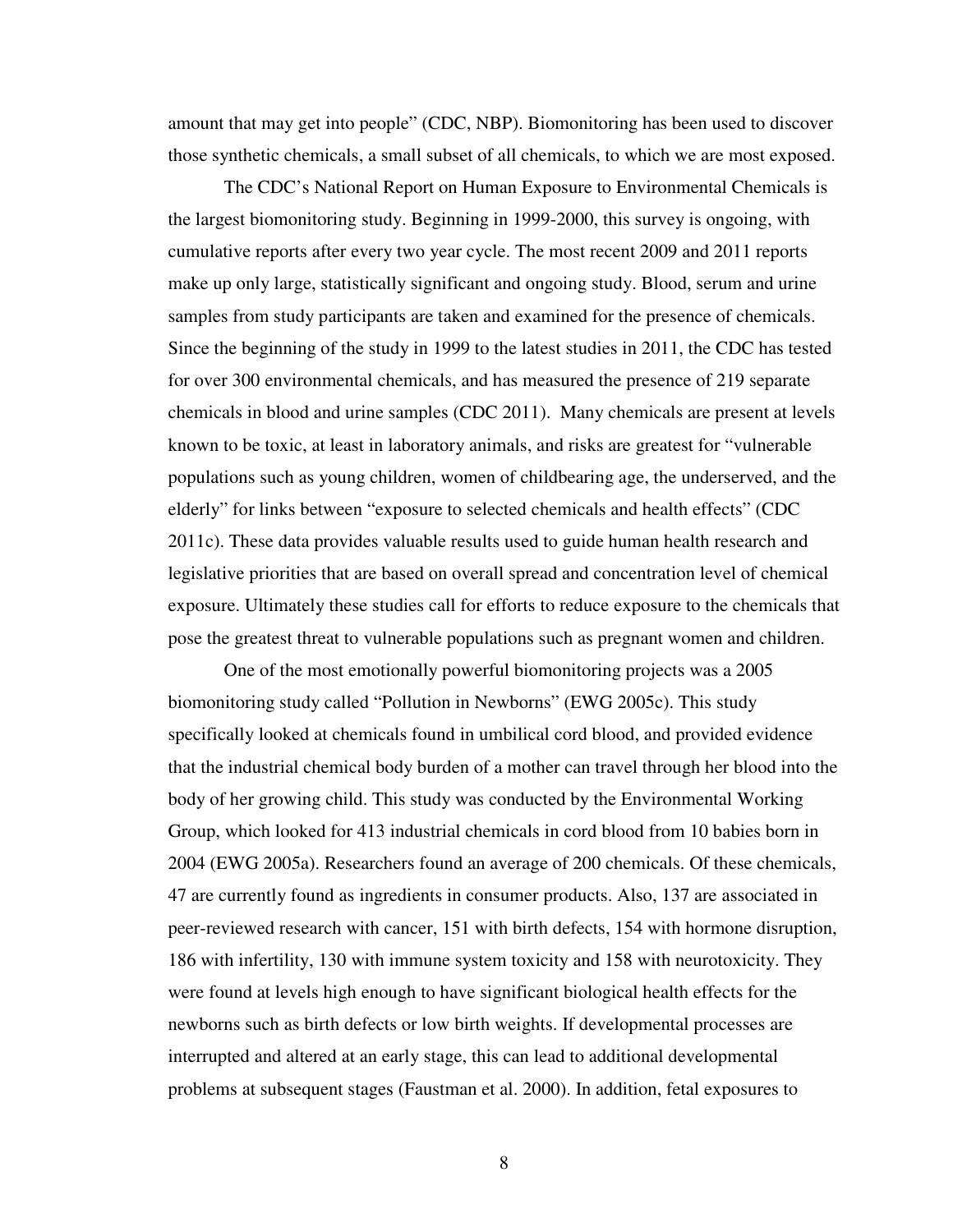certain chemicals may not result in acute damage, but may result in health problems that appear after significant lag time, even in adulthood (EWG, 2005c; Diamanti-Kandarakis et al. 2009). For instance, exposure to toxic synthetic chemicals during particular stages of fetal development can result in health effects later on in life, such as early puberty, reduced sperm counts, and tendency toward obesity (EWG 2005a).

# **Endocrine Disruption**

Much of the new science about chemical hazard is based on a greater understanding of endocrine disruption and endocrine disrupting chemicals (EDCs). According to a scientific statement produced by the Endocrine Society, there is "evidence that endocrine disruptors have effects on male and female reproduction, breast development and cancer, prostate cancer, neuroendocrinology, thyroid, metabolism and obesity, and cardiovascular endocrinology." Also "results from animal models, human clinical observations, and epidemiological studies converge to implicate EDCs as a significant concern for public health" (Diamanti-Kandarakis et al. 2009). Recent evidence reveals that the timing of exposure can be more critical than amount of exposure to an EDC, particularly during stages of early development, because exposure at important developmental stages can result in permanent, irreversible damage that may not be realized until later in life, including damage such as reproductive dysfunction and tumor promotion (Diamanti-Kandarakis et al. 2009; Nichols et al. 2011). This also includes exposures in utero and during puberty. The study of endocrine disruption is complex, because it is hard to pinpoint the exact chemical or time of exposure, when there are many environmental exposures to a collection of harmful compounds, each of which can result in a number of different impacts leading to adverse outcomes as varied as impaired development and metabolic dysfunction (Nichols 2011). Endocrine disruption can also work with genetics in what is known as epigenetics. This is a recent field that describes greater variability in genetic expression and inheritance than can be explained by DNA sequence alone, because genetic expression responds to environmental conditions. For instance, endocrine disrupters can activate or block gene activity, and may create changes that are heritable and can last for several generations, but does not actually result in changes to DNA sequence. In terms of EDCs, it means that exposure to an endocrine disrupting chemical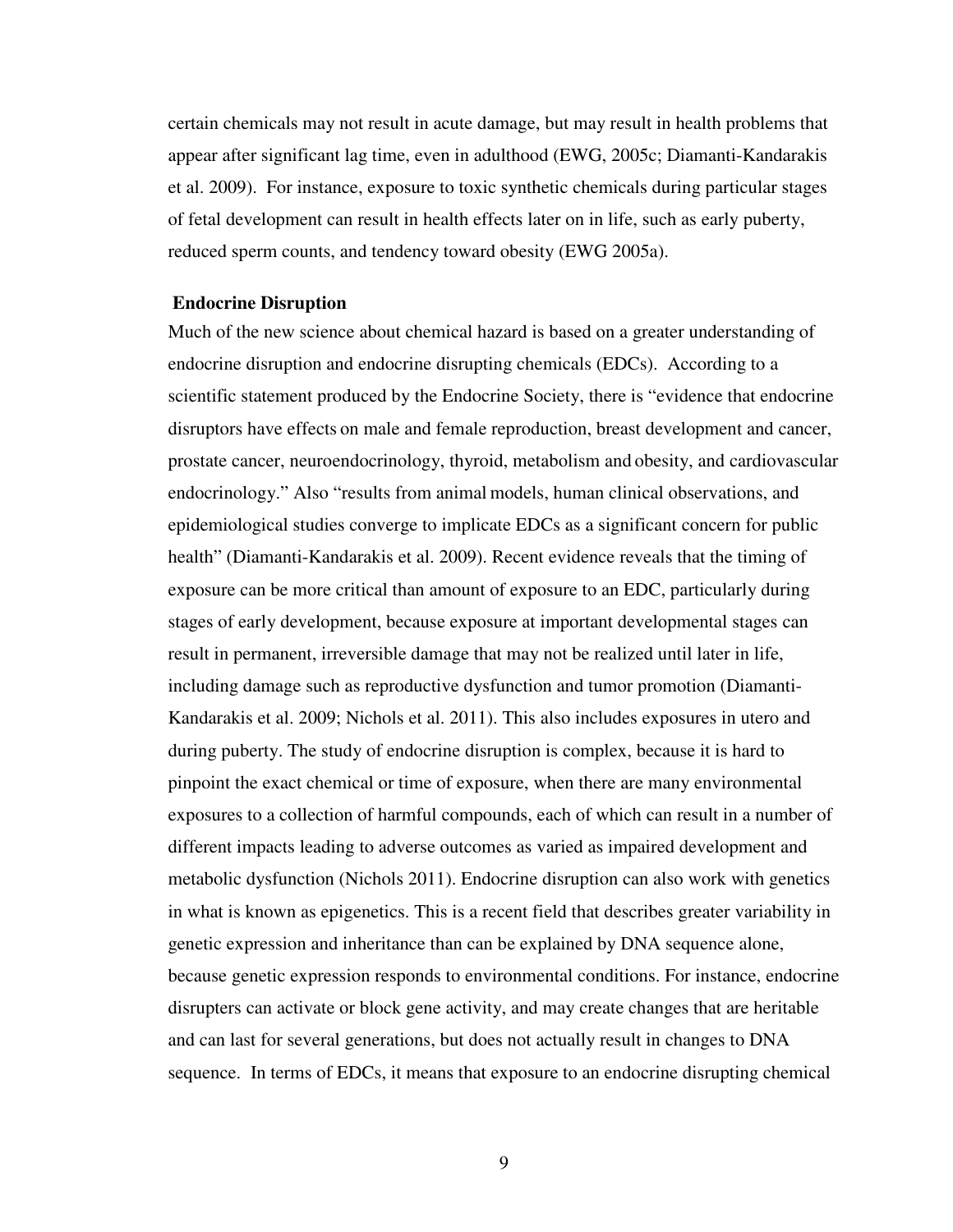as a child can play an important role in genetic expression that occurs much later in life, or impact the genetic expression of the next generation (Nichols 2011).

 Furthermore, many EDCs do not follow a traditional dose-response relationship. For example in the association between POPs and diabetes, the associations are stronger at lower exposures (Grün 2010). For other EDCs, the exposure-disease relationship follows an inverted U-Shaped curve (Lee et al. 2010), which shows little effect at very low doses, stronger effects at low doses and little effect at higher doses, and U-shaped curves which shows higher impacts at very low doses. This better understanding of the exposure-disease relationship tells us that endocrine disrupting chemicals can be harmful at very low doses of parts per million (ppm) and parts per billion (ppb), which is the environmental relevant concentration of endocrine disruptors that have been found in biomonitoring projects. Assumptions that underlie toxicological experiments do not consider non-monotonic dose-response relationships, and instead presume that "the does makes the poison." For example, animal studies found low dose exposure to PCBs reduces mating activities in rats, and low dose BPA exposure to neonatal rats increases the incidence of prostatic lesions, predisposing the rat to carcinogenesis later in life (Diamanti-Kandarakis et al. 2009). Low dose exposure to BPA also binds with estrogen receptors and stimulates the reproductive development of female rats (Chapel Hill Panel 2007). The science of endocrine disruption has led to the understanding that to effectively regulate potent endocrine disrupting chemicals inherent hazard of the chemical rather than hazard and exposure, which should be the standard to adequately protect children.

# **Protecting Vulnerable Populations**

Children are particularly sensitive to environmental toxicants. They are born pre-polluted with body burdens passed on from their parents, and if these chemicals contain hazardous endocrine disruptors then they are at risk for irreversible harm. They also have an increased likelihood of exposure from activities such as crawling on dusty floors and frequently putting their hands into their mouth. This results in a greater uptake of toxicants than dermal absorption or inhalation, and with a smaller body size, the dose they receive is stronger. Additionally, they are more vulnerable in terms of their developing systems being more easily damaged by the harm that the environmental toxicants can cause, because children are still developing organs and physiological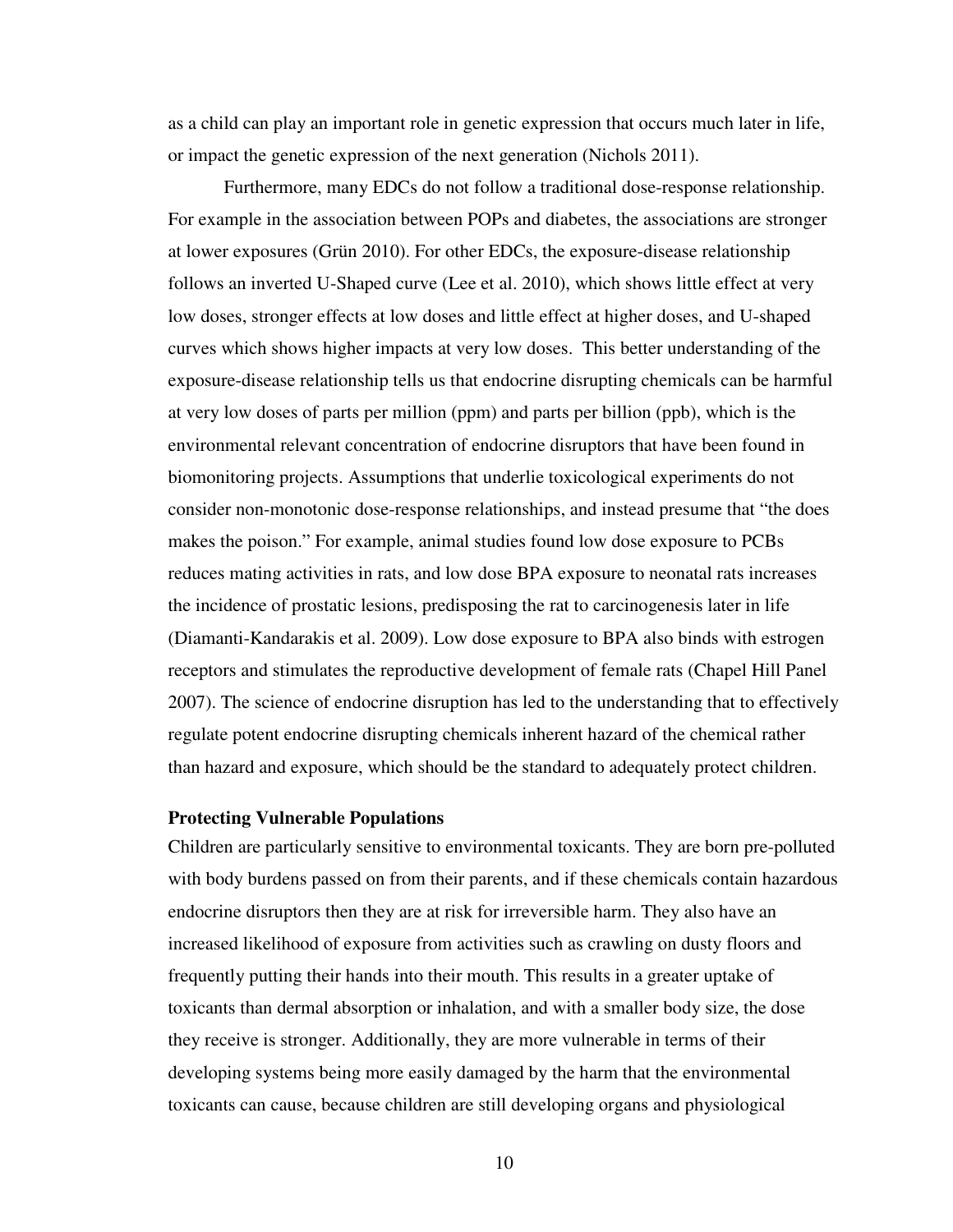systems, including those "systems that detoxify and excrete chemicals" (Hayes 2008; EWG 2005b).

### **Safer Chemicals Policy**

A safer chemicals policy is defined in this thesis as a policy that assesses risk based on hazard, rather than risk based on both hazard and exposure, and examines the safety of synthetic chemicals to prioritize the most harmful chemicals for regulation. This systematic approach ranking chemicals based on inherent hazard differs from previous toxic chemicals policies at the state level. The first toxics policies were designed to regulate point source emissions of hazardous chemicals, such as Maine's Toxics Use and Hazardous Waste Reduction Act, which consisted of pollution prevention plans for toxic waste and business (Maine Statutes 2009). The next wave of policies comprised of single chemical bans that prohibit a known hazardous chemical in all products or in certain products. For example, Maine enacted a law in 2003 to ban the sale of arsenic treated wood (Maine Statutes 2008a). There has also be a shift from concern about point sources of industrial emissions and pollution to concerns about small, non-point releases and the transboundary migration of these chemicals (LCSP, 2009). Currently, a focus is on how to generate economically practical analysis of Safer Alternatives to find safer, functionally equivalent and economically feasible replacements for toxic chemicals.

An example of a successful safer chemicals policy is the European Union Registration, Evaluation, Authorization and Restriction of Chemical Substances, also known as REACH. This law entered into force in 2007, and is a model precautionary law that requires manufacturers to complete safety tests for their chemicals and submit health and safety information for all chemicals in commerce that are produced in quantities greater than 1 metric ton per year, with more extensive safety information required based on the tonnage produced (European Parliament, 2006). Once safety information is collected, chemicals are prioritized based on their potential for harm. The potential for harm is derived from scientific studies that consider whether the chemical is a proven carcinogen, mutagen or reproductive toxicant (CMR) and/or an endocrine disrupting toxicant and/or whether the chemical is persistent, bioaccumulative and toxic (PBT) or very persistent and very bioaccumulative (vPvB) (ECEDG, 2007). Chemicals that are a CMR, EDC, PBT or are a vPvB are automatically designated as a Substance of Very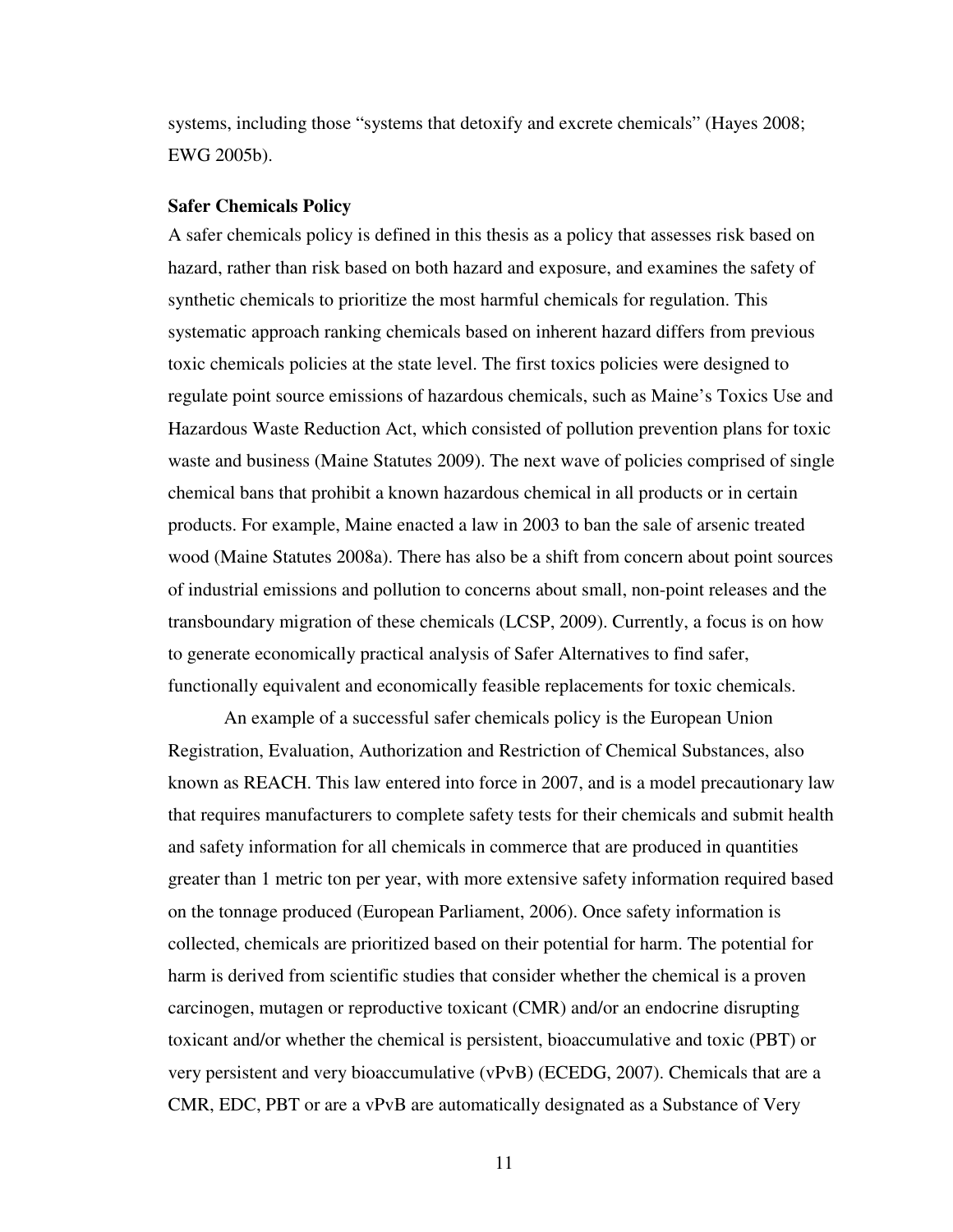High Concern (SVHC), and these chemicals are regulated regardless of the tonnage produced. Over the course of a few years, these chemicals will be placed on Annex XIX to be phased out of the market, unless a manufacturer is able to obtain an individual chemical authorization to continue production (ECHA, 2007). Often a chemical fits into multiple categories (PBT and EDC or PBT and CMR), since these chemicals tend to share the characteristics of being lipids, which makes them persistent and biologically active.

# **Broader State Chemicals Policy Development**

The number of states proposing and passing a range of toxic chemicals regulations is increasing. According to a 2010 study looking back at the previous eight years, 18 states passed 71 chemical safety laws with an "overwhelming bipartisan margin" (Belliveau 2010a). In January 2011, legislators and environmental health advocates pooled their knowledge about a range of upcoming toxic chemicals regulations, and realized that bills will be introduced in 30 states and in Washington DC this legislative session (Safer States 2011d). Among these proposed bills, nine aim to establish or broaden a systematic safer chemicals approach. These states are: Connecticut, Illinois, Massachusetts, Michigan, Minnesota, New York, Oregon, Washington and Vermont (Safer States 2011d). The Chemical Policy Database, maintained by the Lowell Center for Sustainable Production, lists many state level chemical policies that have been proposed, failed or enacted in the U.S. since 1957 ( LCSP 2010). In this database, 70 chemical policies have failed to pass, 38 policies have been proposed and are in process or pending, and 512 policies were actually enacted. Of these policies there have been 33 multiple chemicals policies. And, in 2011 alone, five chemicals policies have been proposed, including a safer chemicals policy in Maryland that is similar in structure to the safer chemicals policies examined in this thesis.

# **Role of State Action**

"Future federal policy development can draw on lessons and models generated from an ever-growing body of state government experiences… [There is a] longstanding pattern in U.S. government, whereby state action ultimately sets the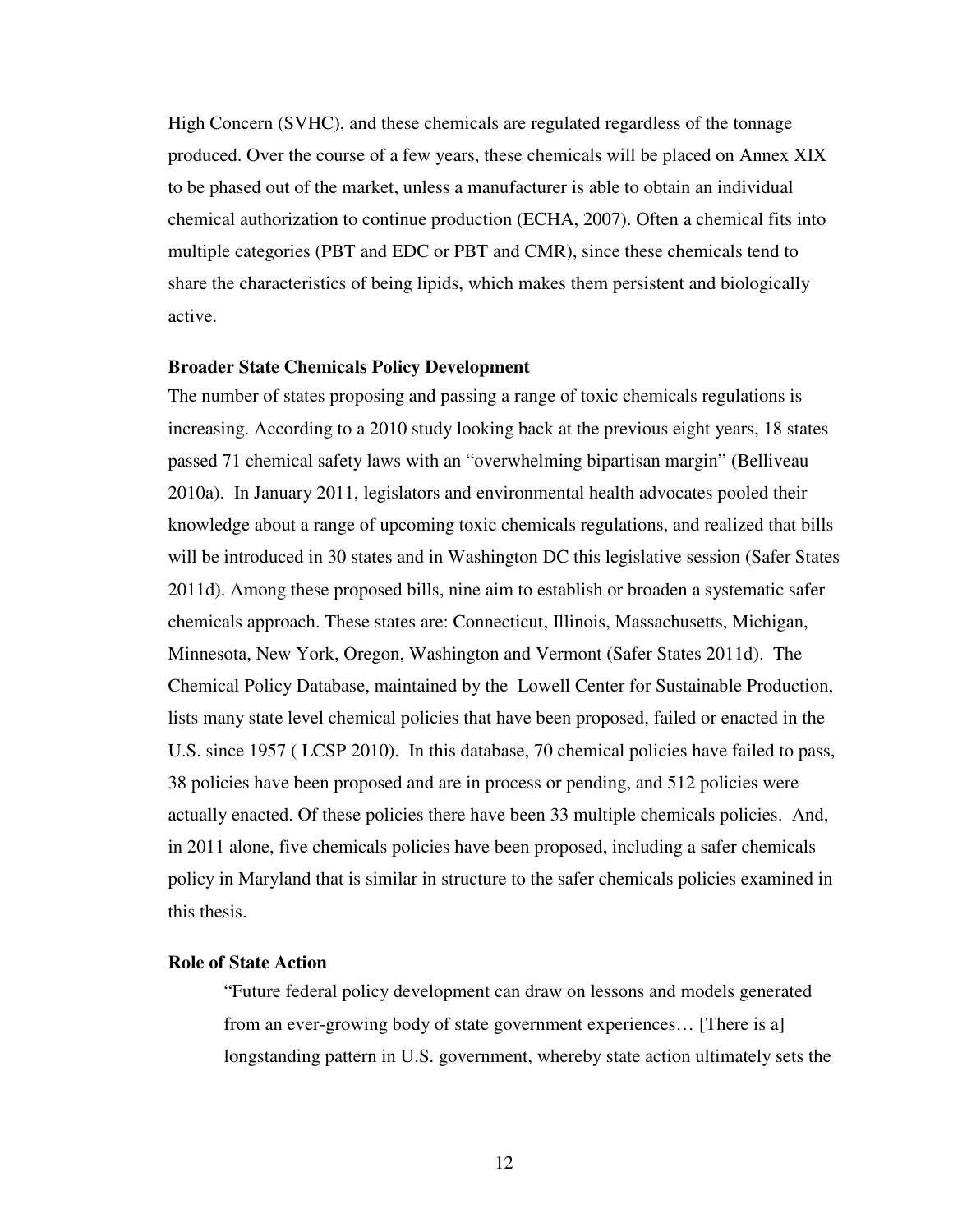stage for deferral policy and some long-term sharing of authority between federal and state governments for policy implementation (Rabe 2007).

U.S. states can fill the visionary role for safer chemicals policies, and can test whether these policies actually work. These states have recognized that in the absence of federal chemicals policy reform they can move forward with legislation and implementation and hope that this will lead to a set of experiences that will be helpful when federal reform eventually happens. There have been several attempts to pass a federal Toxic Substances Control Act (TSCA) Reform, but in each attempt thus far industry lobbyists have been successful in preventing legislation from being enacted (Belliveau 2010b). A TSCA reform bill has been introduced this 2011 legislative session, but it is hard to know what the outcome will be. Even as federal chemical policies "are shifting and evolving in Congress, "states need to be "ready to act without clear resolution of federal policy" (MPCA and MDH 2010). Additionally, states have the ability to be more innovative than the federal government with policies that focus on rapid chemical prioritization, Safer Alternatives and green chemistry incentives. One thing "state legislators can do to prompt Congress to act is by passing more state-level restrictions on toxic chemicals. The chemical industry has expressed repeated frustration with the growing patchwork quilt of state laws and related decisions by product makers to stop using toxic chemicals" (Belliveau 2010a).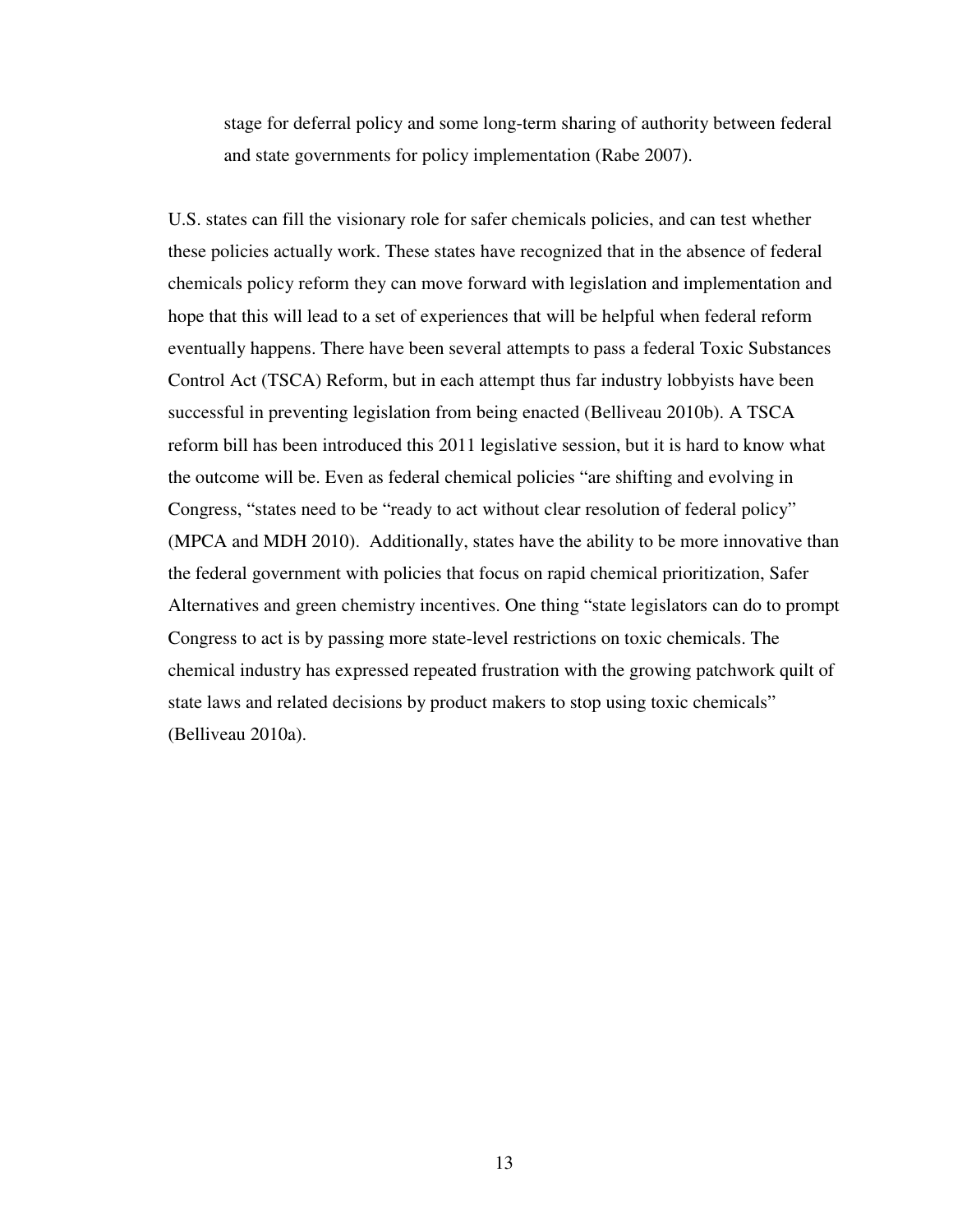# **METHODS**

## **U.S. States' Chemicals Policies**

In the absence of federal reform of TSCA, numerous U.S. states have recently legislated their own safer chemicals regulatory policies. Four states emerge as leaders for their development of safer chemicals policies that set up a system to regulate the vast number of chemicals in their state's commerce: California, Maine, Minnesota and Washington. To identify these leadership states, I researched chemicals policy reports produced by third party policy organizations, such as the Chemicals Policy and Science Initiative at the University of Massachusetts Lowell. To supplement the reports, I found the website of a national umbrella environmental health advocacy organization called Safer States, which helped me to determine which states to research. California, Maine, Minnesota and Washington come from different geographic regions of the U.S., and each have a similar, yet varied safer chemicals approach. These regulations are at a different stage of implementation in each state, and the agencies involved with implementation face similar and different challenges. My research analyzes the safer chemicals laws and implementation processes in these four states. I believe that this is the first comprehensive review of key states working on chemical policy reform.

# **Publicly Available Information**

As this area of U.S. state policy reform is new, there is little up-to-date information available in the peer-reviewed literature. Instead of doing a literature review, I began my research by reading state statutes. Draft regulations, recommendations by state agencies, public comments and safer chemicals implementation reports were also posted on the websites of state agencies responsible for implementation, along with broader policy goals.

I also searched the news media and websites of environmental health advocacy groups, as they often had up-to-date articles about what their states were doing. Of particular value were the websites of two national umbrella advocacy organizations called Safer States, which is made up of state coalitions that advocate for chemicals policy reform, and Safer Chemicals, Healthy Families, a coalition of many organizations and individuals. Both organizations support Federal and State chemicals policy reform,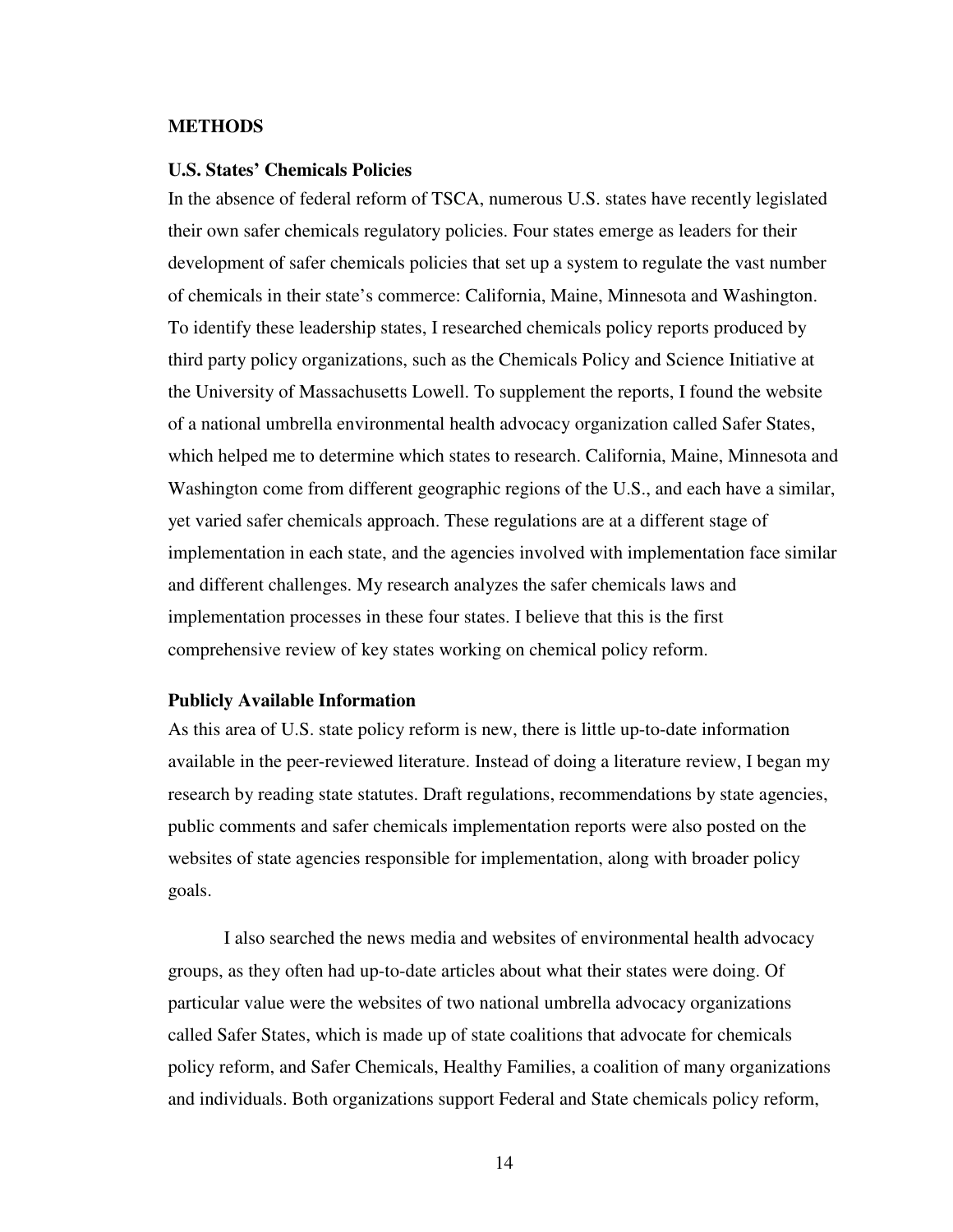and their websites have information about state advances and campaigns, states coordination, and links to state level advocacy groups. I learned about the involvement of state advocacy organizations, both from their websites, and by examining publicly available comments on state agency websites.

After exhausting publicly available information, I found that I needed more detailed information on why these states were able to introduce and pass safer chemicals legislation. I needed to have questions answered about how the law was developed. I also needed to know more about how the state agencies were implementing these new policies. Consequently, I followed up research that was based on publicly available information with interviews with key personnel responsible for implementing the laws.

# **Interview Protocol**

I contacted the state agencies responsible for implementing chemicals policy regulation by email, described my research, and requested to speak with key personnel who work on safer chemicals policy implementation. Before each interview, I created profiles for each state summarizing the publicly available information, to understand state specific terminology, policy procedures and be equipped to ask appropriate questions about state programs and innovations. Taking this information into account, I developed a unique set of interview questions for each state, tailored to the individual state policies, as each policy differs in scope, implementation date, and progress (Appendix I).

I also wanted to compare consistent variables among cases, so I developed a list of common variables to cover in each interview.

These variables include:

- State toxics policy history
- Impetus for chemical policy development
- Agency responsible for implementation
- Current extent of regulations
- Extent of public comment
- Number of staff responsible for implementation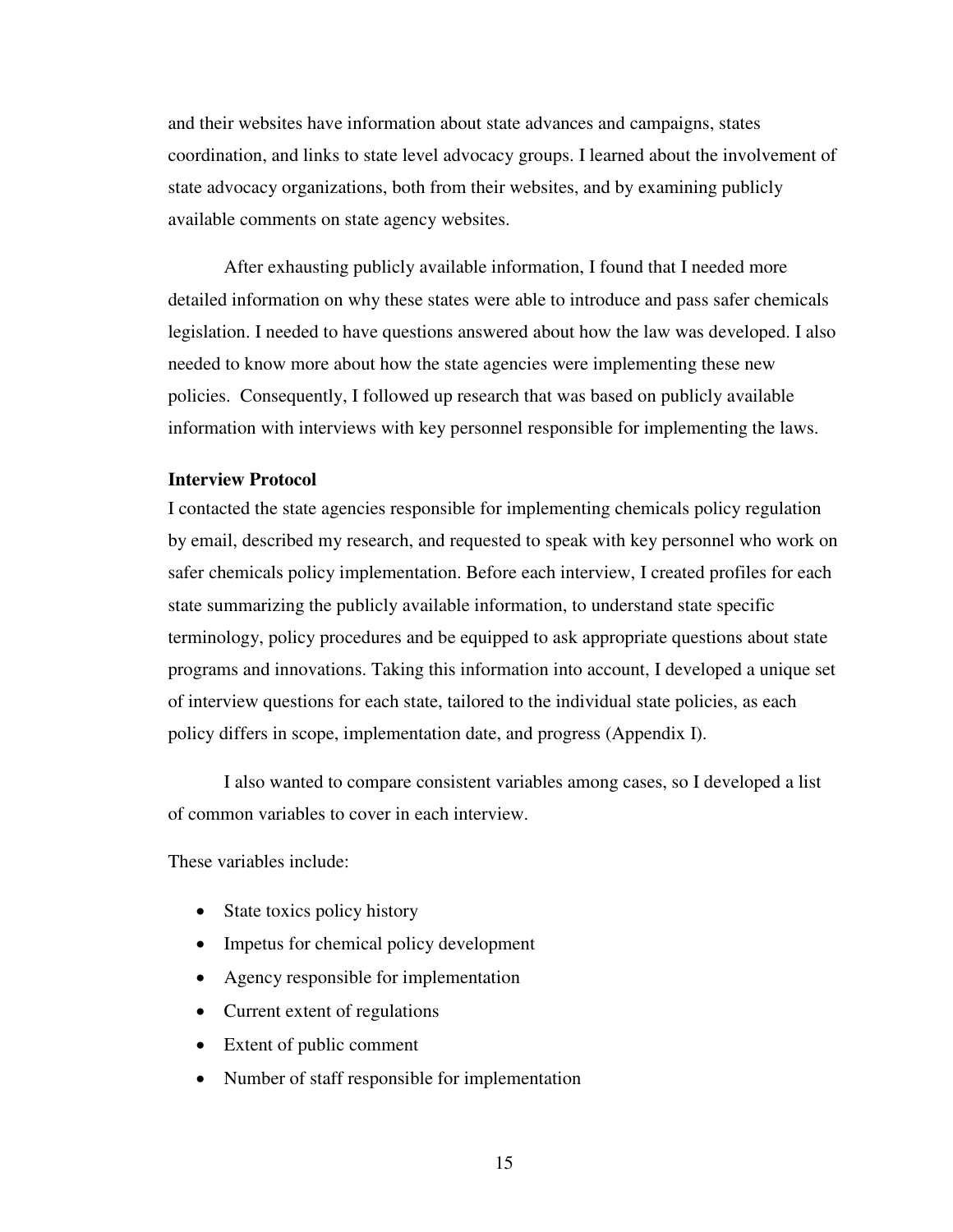- Participation in interstate communication
- Challenges to implementation
- Policy successes
- Speculation for policy future

I was successful in obtaining an interview with at least one key person from each state. Table 1 lists the interviewee's names, titles, state agencies where they work, and interview dates. The two Maine interviews were held in person at the Maine Department of Environmental Protection in Augusta. I spoke with out-of-state interviewees over the phone. I interviewed the two people from Washington together in a conference call. At the beginning of each interview, I asked permission to record the conversation to provide a more accurate record. All interviewees were willing to have the conversation recorded, although some requested no direct quotes in the thesis. I also took handwritten notes throughout the conversation. Within a day after the interview, I transcribed the conversation, and then analyzed the transcript text. The interviews provided the context for and rationale behind policy implementation, and facilitated better understanding of publicly available information.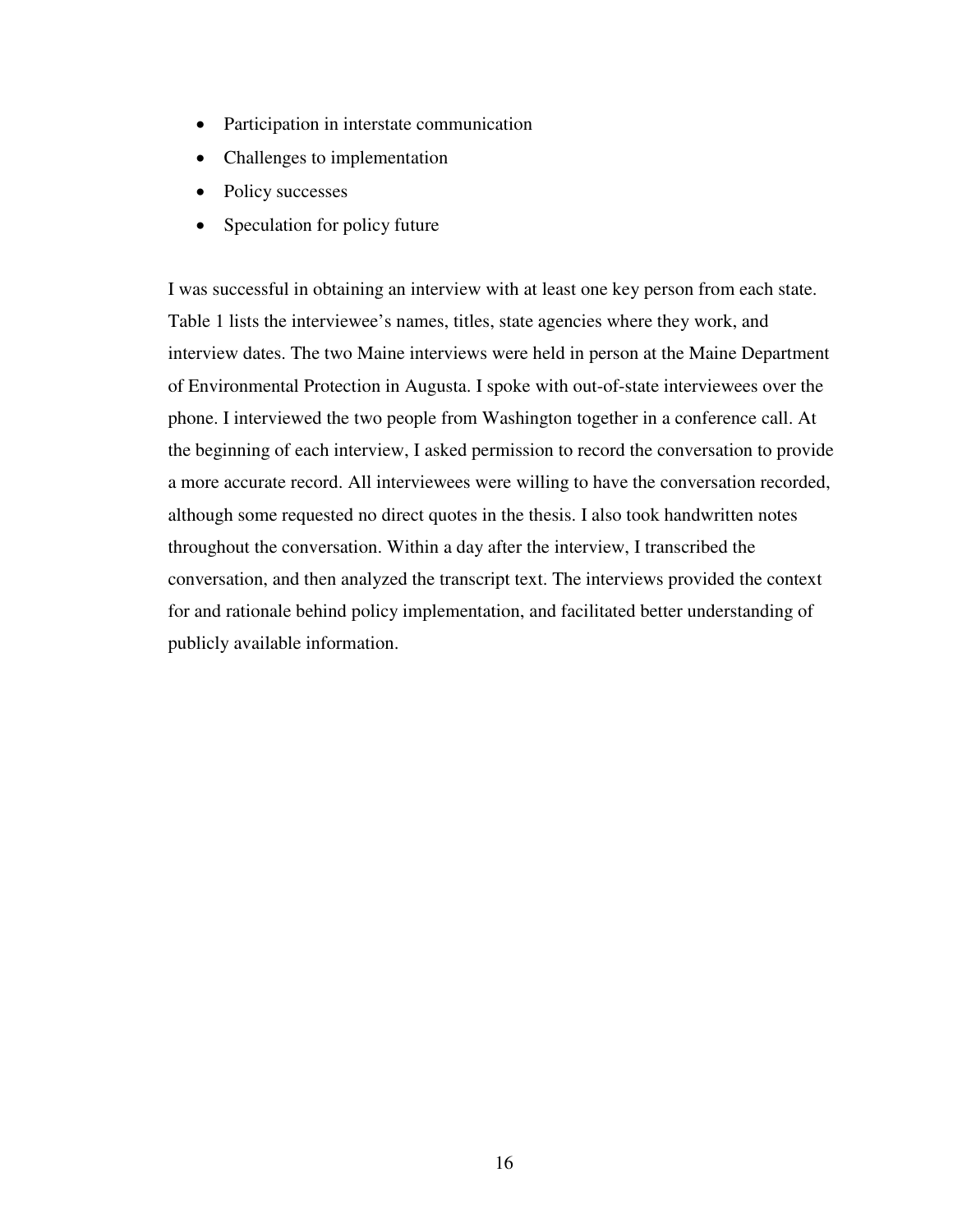| <b>State</b> | <b>Title</b>                                                                                   | <b>Interviewee</b>  | <b>Agency</b>                                          | <b>Interview</b>       |
|--------------|------------------------------------------------------------------------------------------------|---------------------|--------------------------------------------------------|------------------------|
| California   | Associate<br>Deputy<br>Director, Office<br>of Legislation<br>and Regulatory<br>Policy          | Corey Yep           | Department of<br>Toxic<br><b>Substances</b><br>Control | March, 7th<br>2011     |
| Maine        | Environmental<br>Specialist, Safer<br>Chemicals in<br>Children's<br>Products                   | Andrea Lani         | Department of<br>Environmental<br>Protection           | December 13th,<br>2010 |
| Maine        | Bureau of<br>Waste<br>Management<br>and<br>Remediation                                         | John James          | Department of<br>Environmental<br>Protection           | March 15th,<br>2011    |
| Minnesota    | Environmental<br><b>Health Division</b>                                                        | Nancy Rice          | Department of<br>Health                                | February 18th,<br>2011 |
| Minnesota    | <b>Special Studies</b><br>unit of the<br>Environmental<br>Analysis and<br>Outcomes<br>Division | Catherine O'Dell    | Pollution<br>Control Agency                            | March 14th,<br>2011    |
| Washington   | Senior Scientist<br>Children's Safe<br>Products Act                                            | <b>Holly Davies</b> | Department of<br>Ecology                               | March 2nd,<br>2011     |
| Washington   | <b>Reporting Rule</b><br>Coordinator                                                           | John Williams       | Department of<br>Ecology                               | March 2nd,<br>2011     |

Table 1. Interviews conducted with state agency personnel involved with state implementation of safer chemicals policies.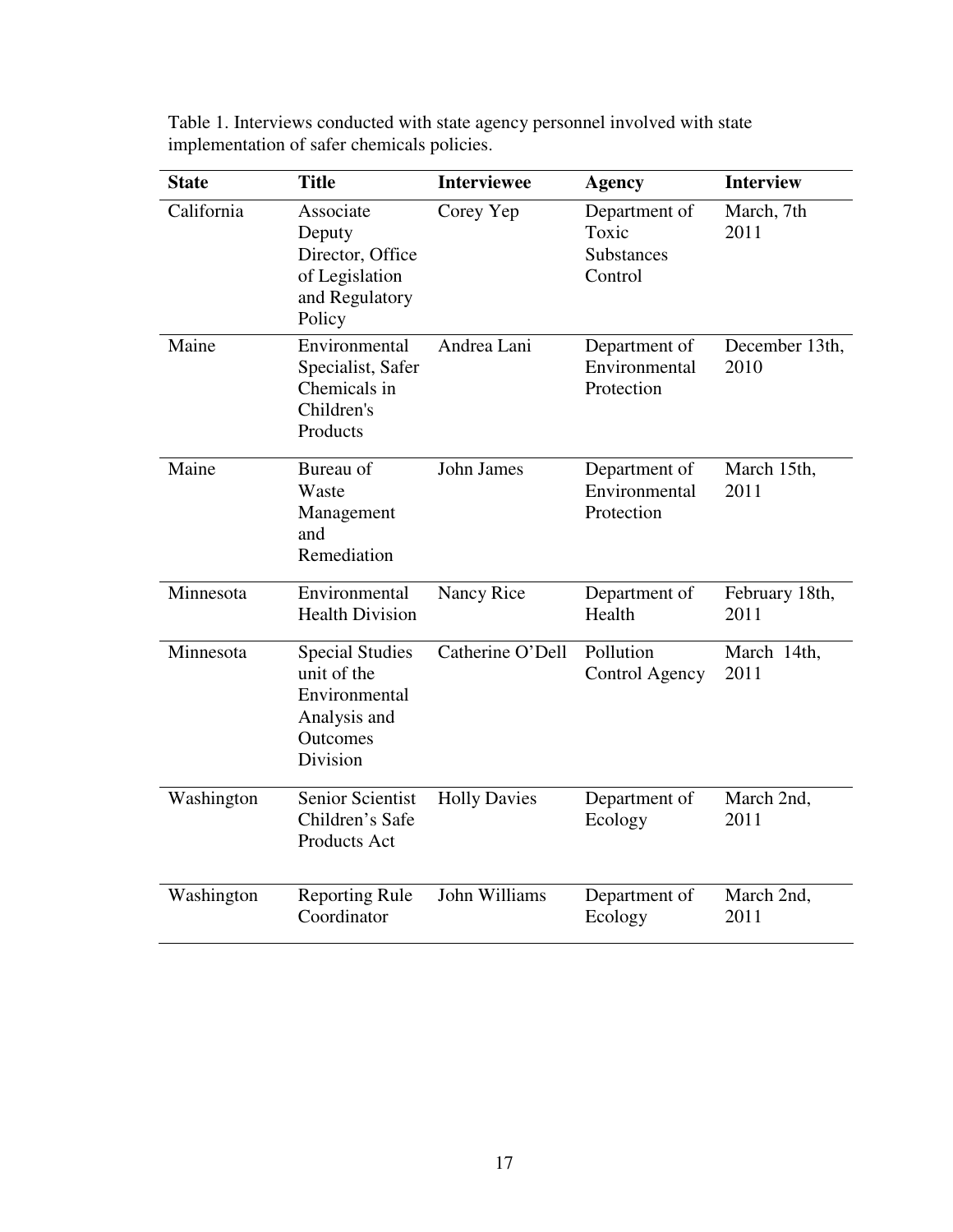# **Analysis**

I analyzed the interviews in three ways:

- 1. I summarized the interview information about the context for safer chemicals policy, how the law was passed, and who were the key actors in passing the law. I combined information from the interview with publicly available information, which I used to describe the context of safer chemicals policy in each state.
- 2. I summarized how the laws are being implemented to describe the current status of safer chemicals implementation in each state.
- 3. I compared common variables among states by creating a table of commonalities and differences. In addition to state comparisons, I also made lists of critical statespecific factors.

My overarching goal was to answer two primary questions: (1) Why have these states have taken a position of environmental health leadership? and (2) what factors have led to challenges or successes in chemicals policy implementation?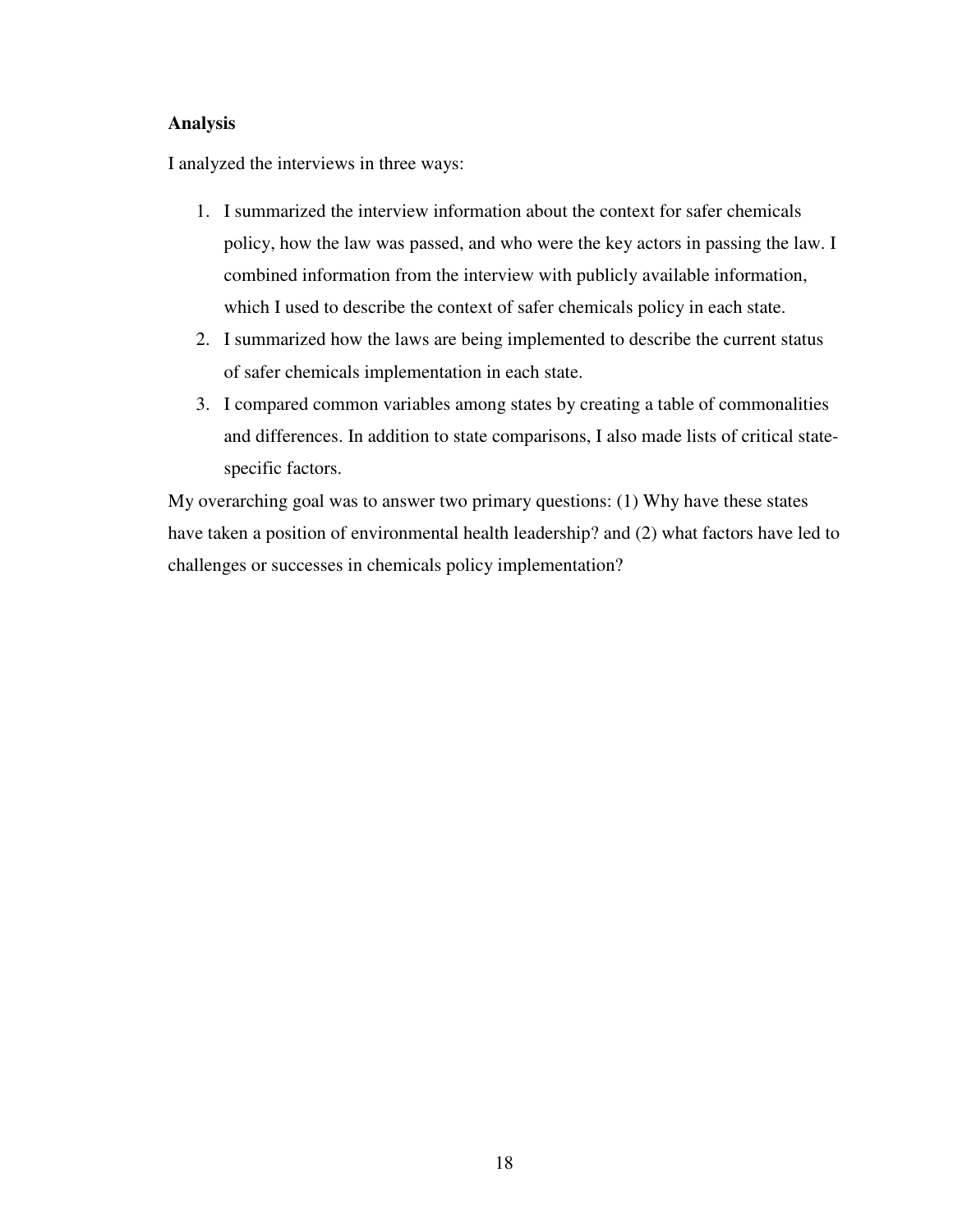# **RESULTS**

At first, there does not seem to be a obvious shared factors that explain why these four states: California, Maine, Minnesota and Washington would be able to pass a safer chemicals law. They do not have a similar population size, they differ significantly in land area, there is a wide range in median household income and in the number of private businesses in the state (Table 2). There is not even a shared political majority. However, In the following results some shared factors that may contribute to safer chemicals leadership emerge.

Table 2. State facts from the U.S. Census demonstrating widespread variability in population size, area, median income, number of businesses and political climate.

| <b>State</b> | <b>Population</b><br>(2009) | Land<br>Area<br><i>(square)</i><br>miles) | <b>Median</b><br><b>Household</b><br>Income<br>(2008) | Number of<br><b>Private</b><br><b>Businesses</b><br>(2008) | <b>Current</b><br><b>Political</b><br><b>Majority</b> | <b>Political</b><br>Party of<br>Governor |
|--------------|-----------------------------|-------------------------------------------|-------------------------------------------------------|------------------------------------------------------------|-------------------------------------------------------|------------------------------------------|
| California   | 36,961,664                  | 155,959                                   | \$61,017                                              | 879,025                                                    | Democrat                                              | <b>Democrat</b>                          |
| Maine        | 1,318,301                   | 30,862                                    | \$46,419                                              | 41,755                                                     | Republican                                            | Republican                               |
| Minnesota    | 5,266,214                   | 79,610                                    | \$57,318                                              | 148,845                                                    | Republican                                            | Democrat                                 |
| Washington   | 6,664,195                   | 66,544                                    | \$58,081                                              | 182,207                                                    | Democrat                                              | Democrat                                 |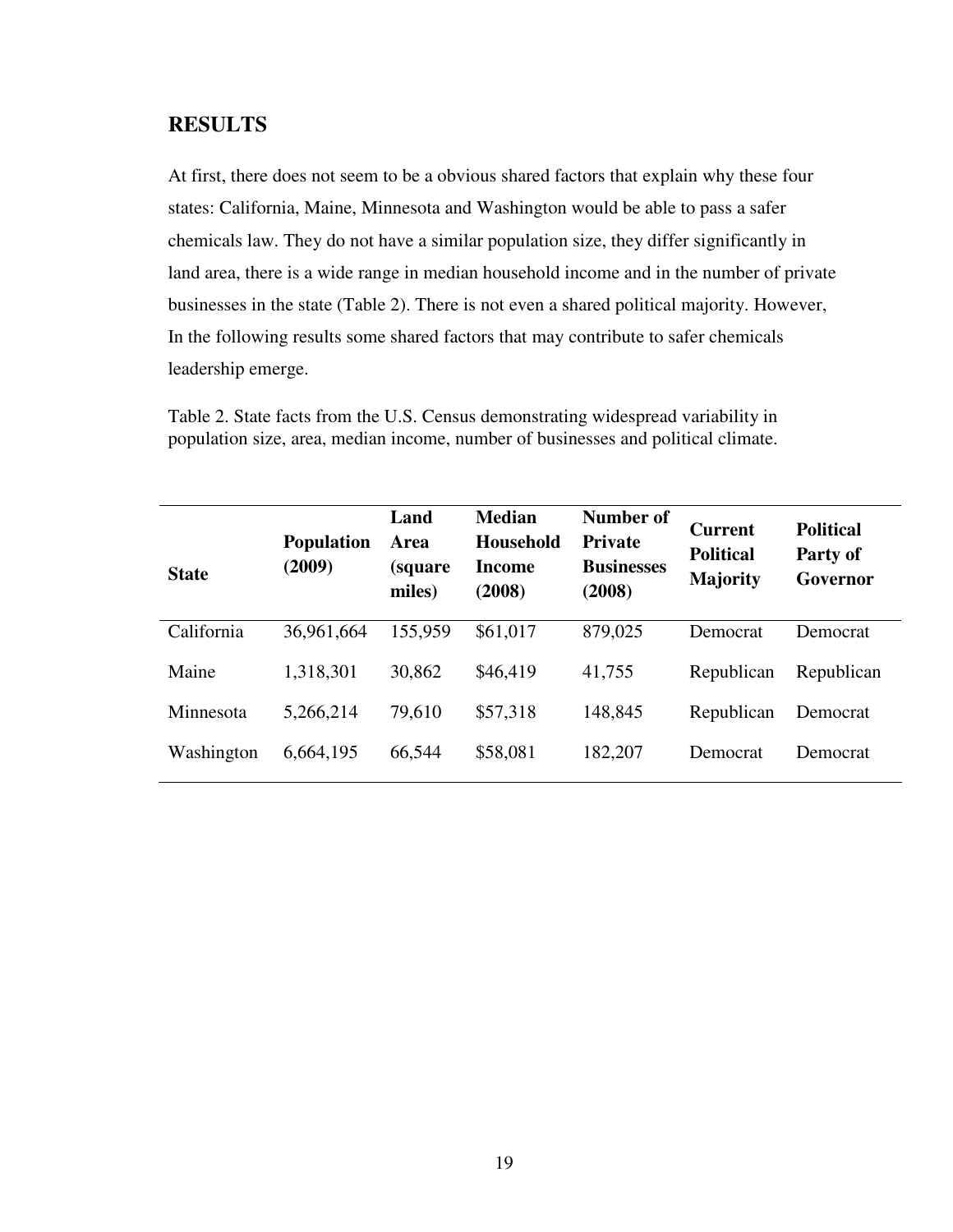# **STATE PROFILES**

California, Maine, Minnesota and Washington have all legislated for a safer chemicals policy in the last four years, and while they share a number of characteristics, each policy has a unique history and regulatory approach. These states all acknowledge the inherent toxicity of a number of chemicals, including the toxicity of certain chemical classes, and recognize the need for a more comprehensive system to address the regulation of a universe of chemicals in consumer products. To this end, they have passed a range of policies intended to prioritize the most harmful chemicals, test for Safer Alternatives, and create an institutionalized structure to replace the most hazardous chemicals with Safer Alternatives. Each state is at a different point in the implementation process. These states are working independently, but are aware of the actions other states have taken and communicate to share strategies and information.

Each state profiled here is a leader in chemicals policy legislation. It is helpful to understand a brief history of chemicals regulation in California, Maine, Minnesota and Washington and how the current policy is built from previous regulatory efforts, in addition to how they are implementing their new laws, and where they currently are in the implementation processes. Each state profile combines information from publicly available sources and interviews. Analysis of each experience highlights commonalities and differences among them.

 Table 2 describes basic information about the safer chemicals policy enacted in each state. The name of the safer chemicals policy in each state is listed, along with the date it was enacted by the state legislature. In several of the states, an influential environmental advocacy group or coalition was the driving force behind the policy. In both Maine and Washington, as seen in Table 2, the state-level advocacy group actually submitted draft legislation to the state legislature.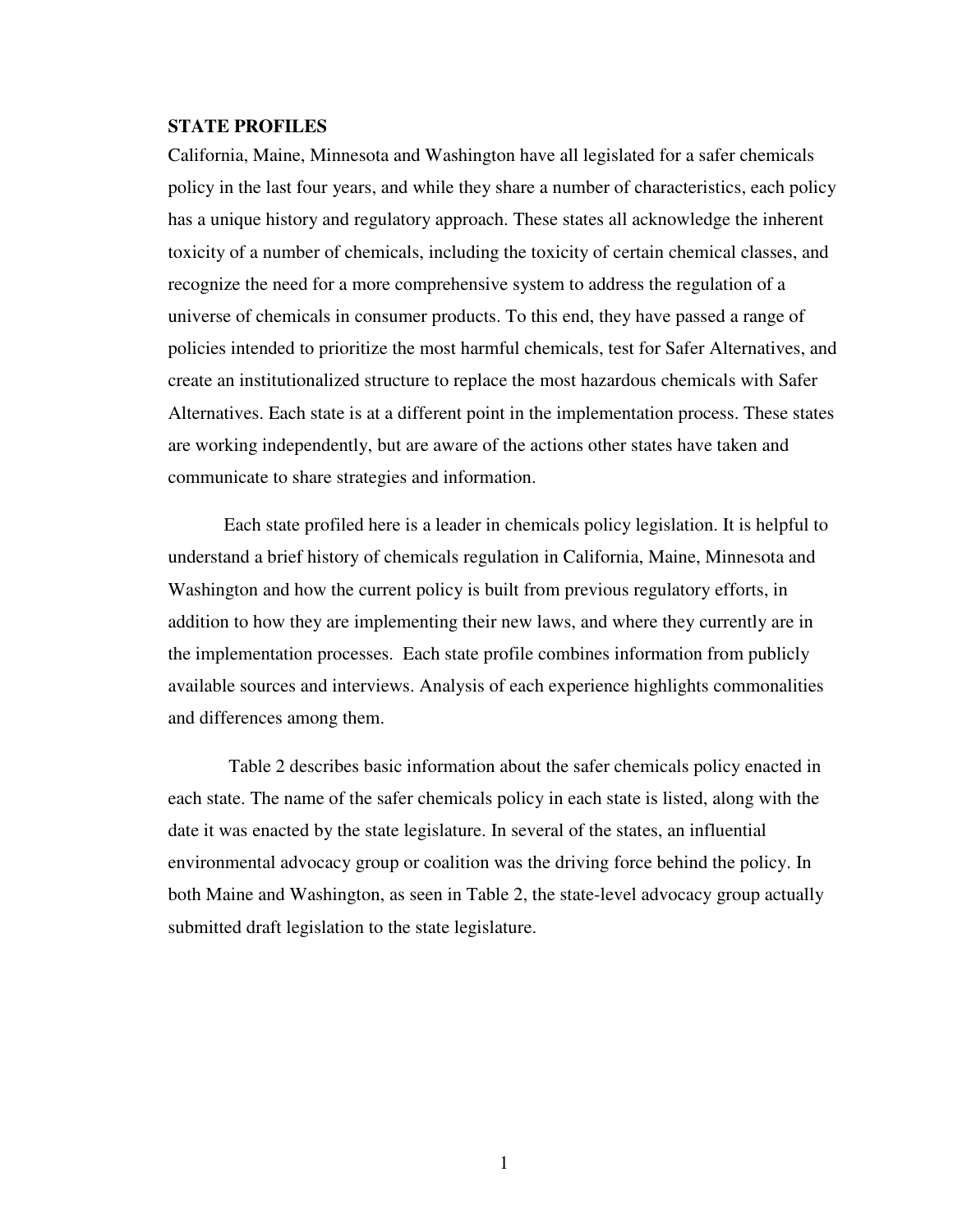| <b>State</b> | <b>Policy Name</b>                | Date<br><b>Passed</b> | <b>Primary State Advocacy</b><br>Group           | <b>Proposed by</b><br><b>Advocacy Group</b> |
|--------------|-----------------------------------|-----------------------|--------------------------------------------------|---------------------------------------------|
| California   | Safer Consumer<br><b>Products</b> | 1/1/2009              | Californians for a Healthy<br>and Green Economy  | no                                          |
| Maine        | Kid Safe Products<br>Act          | 4/17/2008             | Alliance for a Clean and<br><b>Healthy Maine</b> | yes                                         |
| Minnesota    | Toxic Free Kids<br>Act            | 5/7/2009              | <b>Healthy Legacy</b>                            | Recommended                                 |
| Washington   | Children's Safe<br>Products Act   | 3/10/2008             | Toxic-Free Legacy<br>Coalition                   | yes                                         |

Table 2. Safer chemical regulations by state, date enacted, state specific influential environmental health advocacy group and whether that advocacy group was responsible for introducing the bill.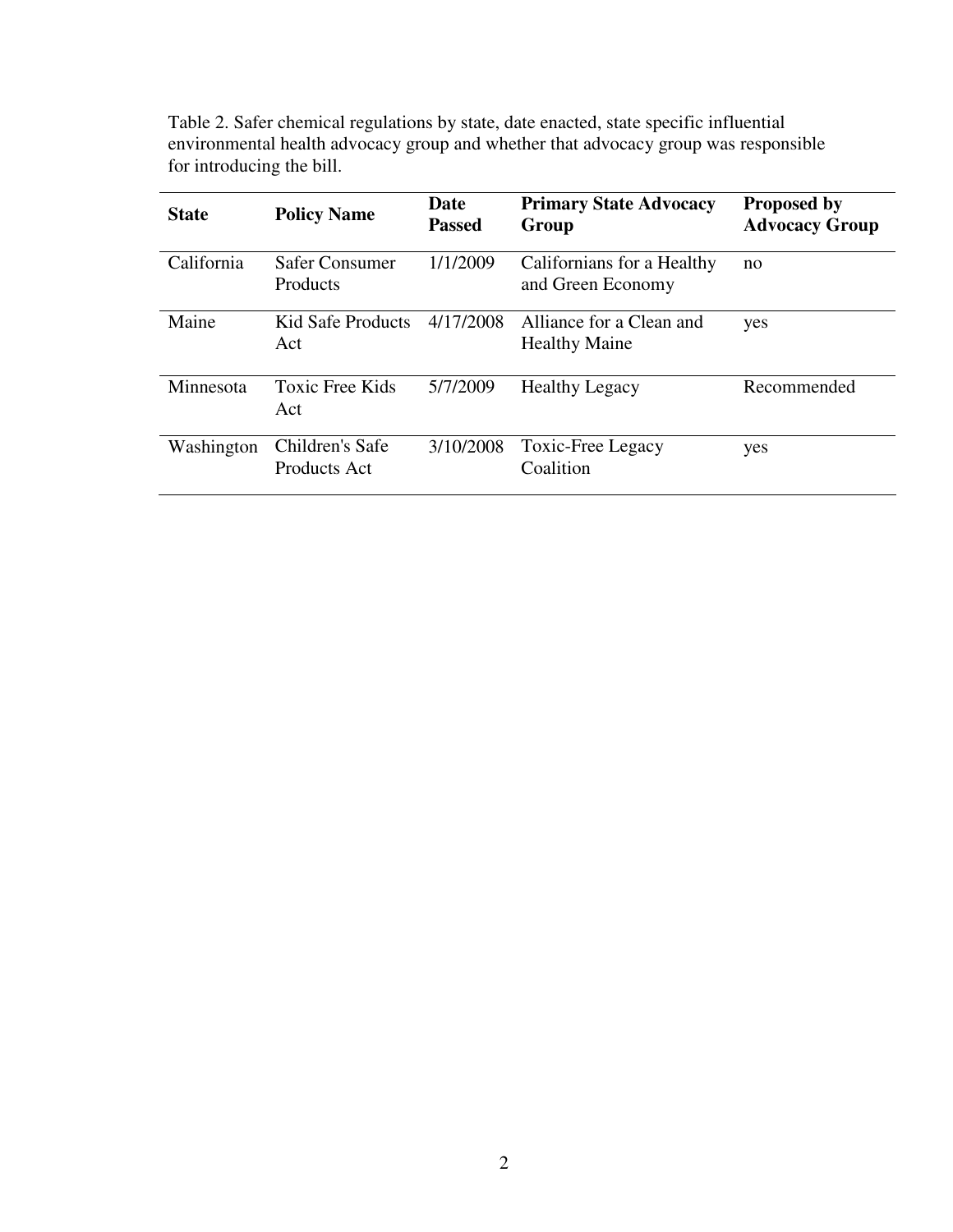## *CALIFORNIA*

#### **Safer Consumer Products**

California has a tradition of taking innovative and bold steps to address environmental issues, including the threat of toxic chemicals exposures.

# **Legislative History**

In the 1980s, the Department of Toxic Substances Control (DTSC) started out as a division of California Health Services. In the early 1990s, this division was made into a department when California consolidated all of its environmental programs (California DTSC 2007; Yep 2011). Over the years California established many laws to further awareness about toxic chemicals and to begin to address the harm that they cause.

One of the first laws was Proposition 65 (Prop 65), which grew out of consumer concern about the safety of chemicals, and was enacted in 1986 (COEHHA, 2003). It mandated that the state "publish a list of chemicals known to cause cancer, birth defects or other reproductive harm" (COEHHA, 2011). According to the law, this list of chemicals, made up of additives and ingredients in pesticides, common household products, food, manufacturing, construction, and even byproducts such as vehicle exhaust, must be updated each year. Under Prop 65, businesses must notify Californians about "significant amounts of chemicals in the products they purchase, in their home or workplace, or that are released into the environment." Prop 65 defines significant amounts as 1/1000th of the no observable effect level to provide an "ample margin of safety" from the level known to cause harm. This allows Californians to use this information to protect themselves from hazardous chemicals in their daily lives. Additionally, Prop 65 "prohibits California businesses from knowingly discharging significant amounts of the listed chemicals into sources of drinking water (COEHHA, 2011.)

 Another law called the Safe Cosmetics Act was passed in 2005. It mandates reporting of chemicals in cosmetics that cause cancer and reproductive harm, although industries are not required to report trade secrets under the U.S. Food and Drug Administration (California Senate Bill No. 484). In this law, manufacturers must submit information to the California Division of Environmental and Occupational Disease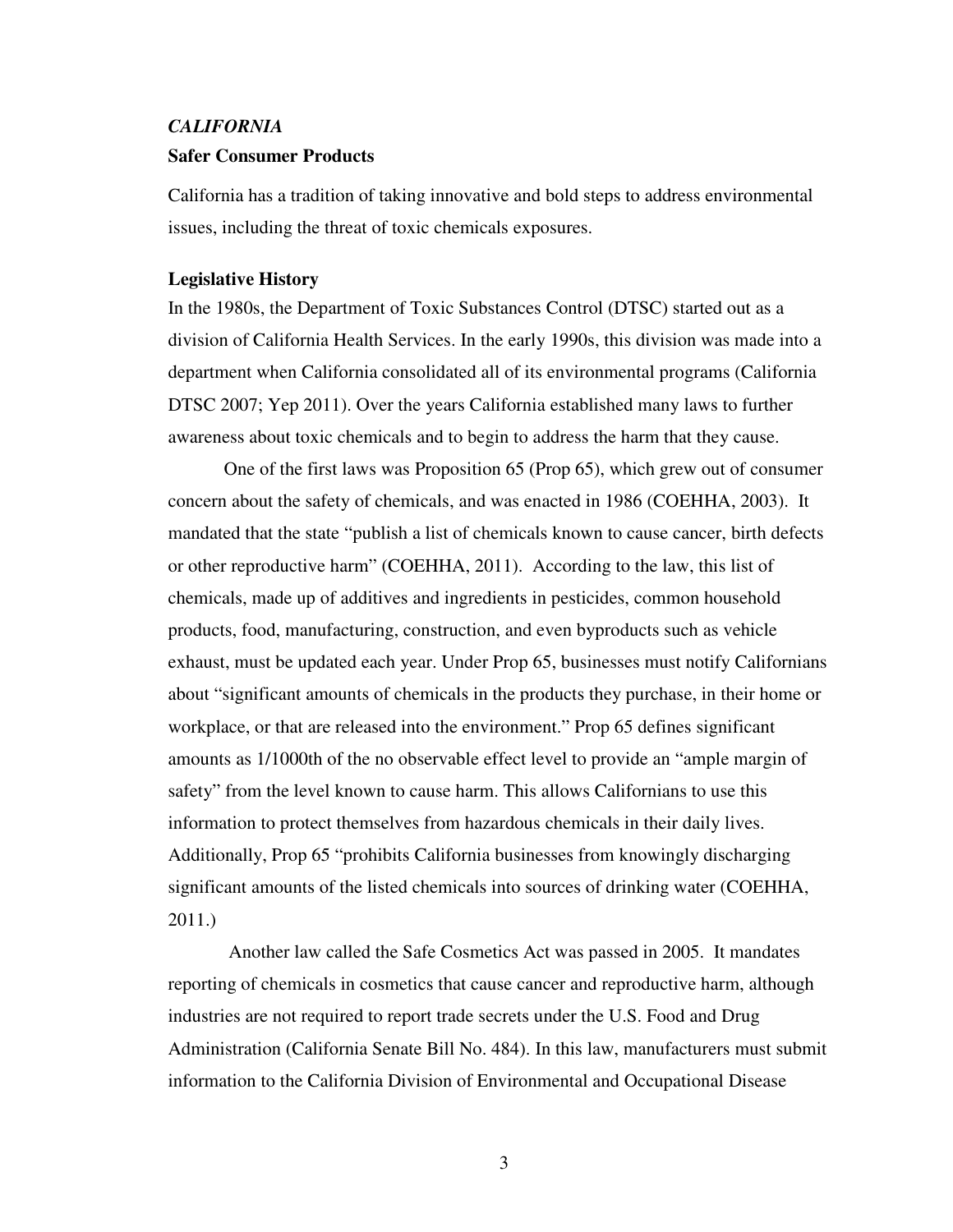Control (CDEOHC) in the Department of Health with a list of their cosmetic products that contain any ingredient identified as a carcinogen or reproductive toxicant and are sold in California. The CDEOHC is also authorized to require that manufacturers submit safety testing of these chemicals to the Department. Additionally, there is a state program authorized to investigate cosmetic products containing chemicals that are identified via independent testing in the European Union or the United States as a carcinogen, reproductive toxicant or "other ingredients of concern." Under this law, the CDEOHC also has authority to test cosmetic products to determine if the manufacturer's claim is true. If the division finds that a product has been falsely declared safe, then it can refer those findings to the Attorney General for enforcement.

Additionally, California has passed a number of single chemical regulations, such as the law to reduce phthalate exposure for children (California Assembly Bill No.1108). In this law, California restricts the concentration of phthalates to be no more than 0.1% of any toy or child care article sold in the state and prohibits manufactures from replacing phthalates with chemicals known to be carcinogens or reproductive toxicants. However, a key change in the regulatory approach was made evident in a letter from Governor Schwarzenegger to members of the California State Senate in 2008. In this letter he returns a bill to ban perfluorinated chemicals with the message that "a chemical by chemical, product by product approach to these issues is not the most effective way to make chemical policy in California" and instead offers support for a "more systematic, science-based approach that would take into account the health effects, risks, and available alternatives for chemicals used in commerce today" (Schwarzenegger, 2009).

Two companion bills, passed in 2009, furthered California's role as a state leader in safer chemicals policy. Assembly Bill 1897, known as Safer Consumer Products (SCP) was enacted January  $1<sup>st</sup>$ , 2009. SCP directs California's DTSC to develop a comprehensive system to deal with toxic chemicals in consumer products (California Assembly Bill No. 1879). The bill was passed in 2008, but was only to be enacted alongside Senate Bill 509 and so they were both enacted on the same day (California Assembly Bill No. 1879). SCP calls for the DTSC to adopt a set of regulations that establish a process to identify and prioritize chemicals of concern. Once identified, the DTSC must develop a system to evaluate hazard, limit exposure, and ultimately reduce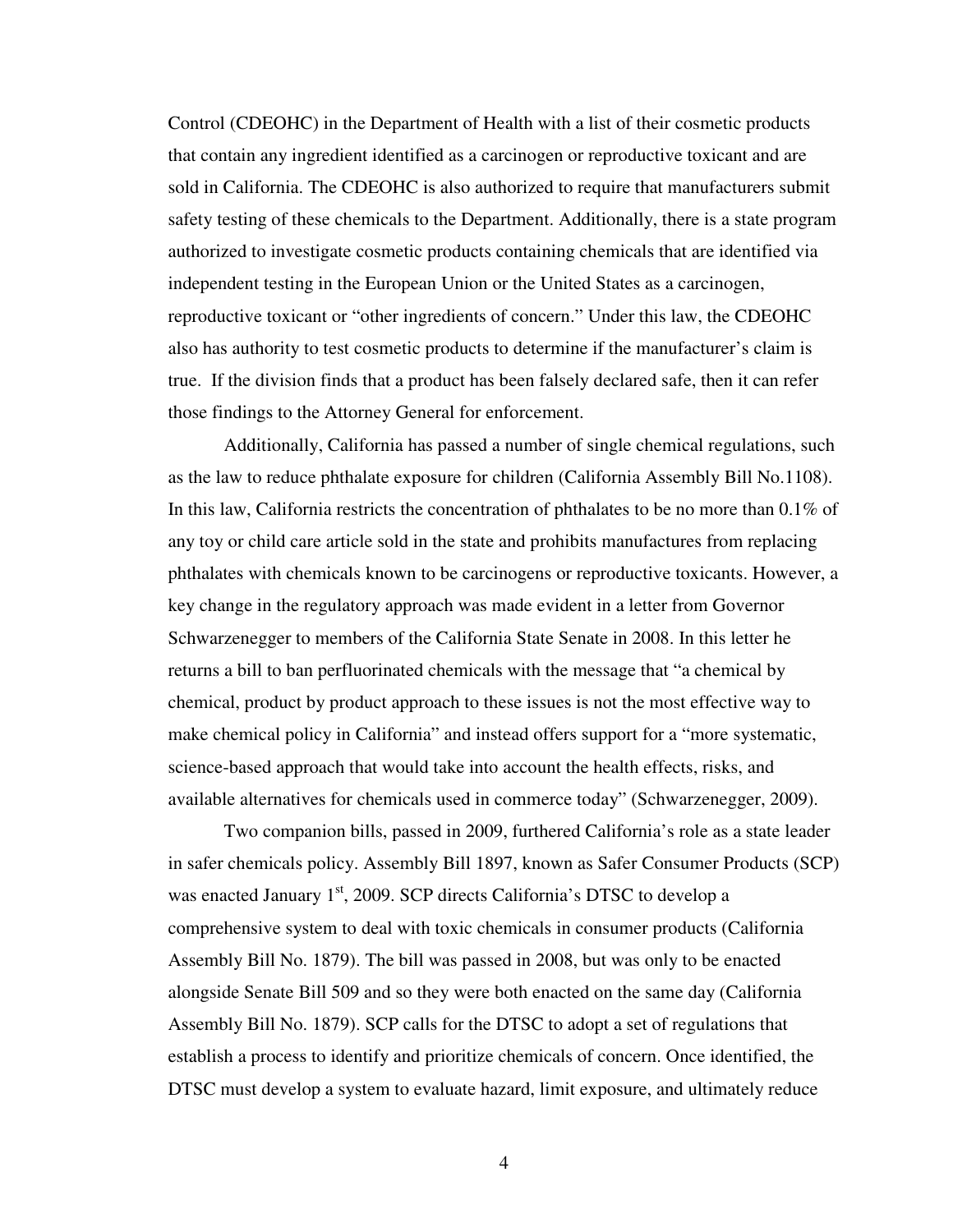the level of harm (California Assembly Bill No. 1879).

The SCP calls for chemical data gathering, in which manufacturers and distributors must fully disclose Priority Chemicals data, including the types, categories and classes of products that contain Priority Chemicals and the amount of priority chemical present in a product or product component. Additionally, the DTSC will require reporting information from manufacturers on: potential exposures for the whole product lifecycle, including the number of products sold in the state, sales locations, the targeted customer base, and potential chemical releases during production and end-of-life management, in their identification of Priority Chemicals. If this information is not submitted to the DTSC, the manufacturer or distributor will be put on a Failure to Comply list on the DTSC website. The DTSC may supplement the chemicals data it receives from manufacturers and distributors with independent chemicals testing, to prioritize and evaluate which chemicals pose the greatest public health and environmental risk. Excluding chemicals that are already covered by a federal or California regulatory program, two lists of chemicals will then be created: "Chemicals under Consideration" and Priority Chemicals. "Chemicals under Consideration" will be a much broader list of chemicals that exhibit certain chemical and physical properties associated with hazard or are known to cause adverse health impacts. The Priority Chemicals will be composed of those chemicals that pose a higher threat, as substantiated by reliable information on hazard, prevalence and exposure. The priority list will also take into account whether sensitive subpopulations of pregnant women and children are put at an elevated risk. These Priority Chemicals will be listed on the DTSC website, along with the name of consumer products containing them.

The companion bill; Senate Bill 509, known as the Green Chemistry Initiative Toxics Information Clearinghouse, requires California's DTSC to collect and distribute information about specific chemical hazards, through a toxics information clearinghouse (COEHHA 2011b). This green chemistry initiative would support the work of SCP and other states and governmental entities that would benefit from increased information about the use of chemicals of concern. However, this bill is separate from the SCP and is being implemented by another team at the DTSC (Yep pers.comm. 2011).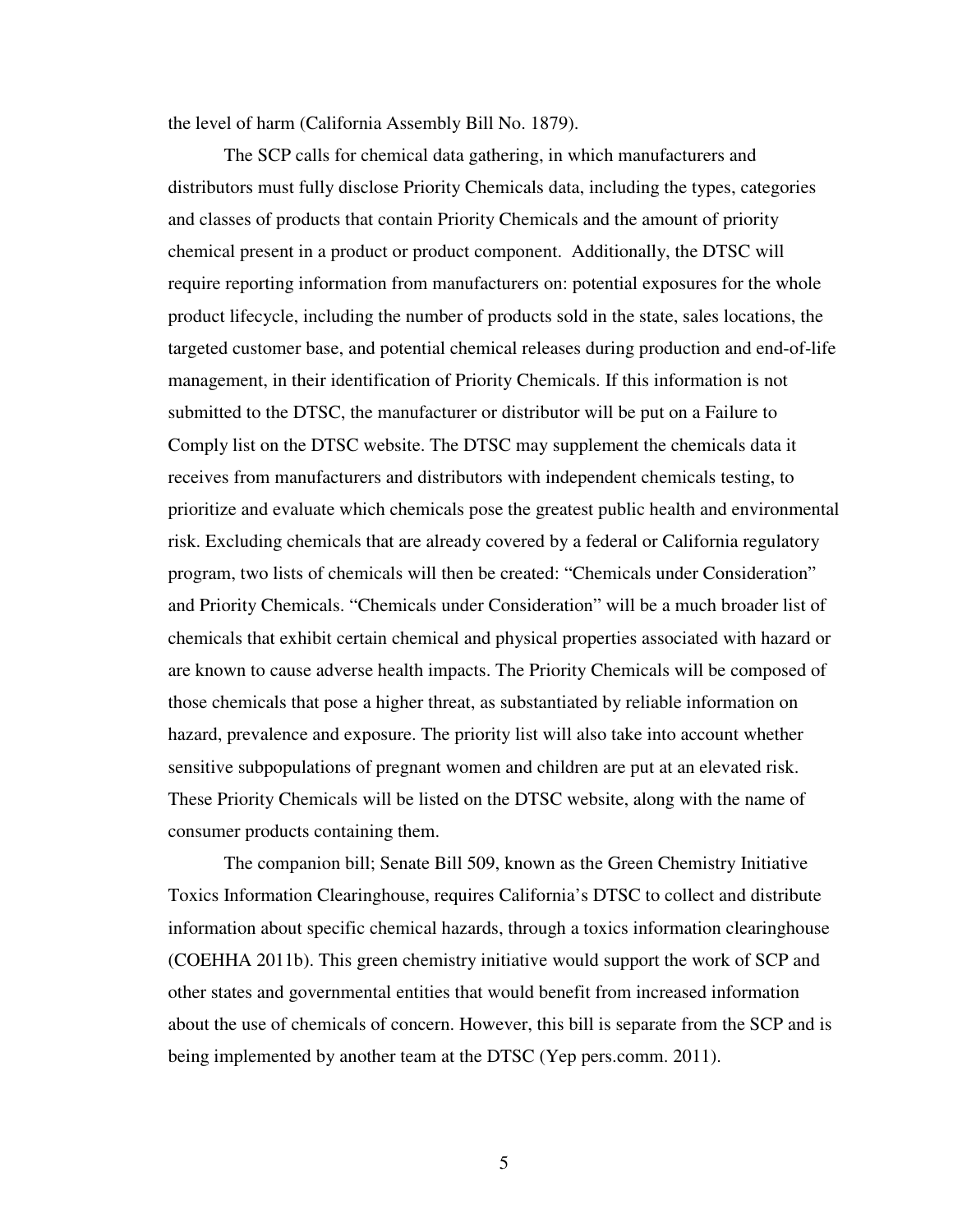# **Implementation**

A team of four individuals at the DTSC is responsible for implementing Safer Consumer Products. Essentially, the law mandates that the DTSC develop a plan to ensure that the chemicals in consumer products will be safe. The implementation process is still in the planning stage, and no concrete requirements have been established to date. The first stage of implementation involves crafting regulations to design how to identify hazardous chemicals and Safer Alternatives, and how to limit or ban chemicals once they've been identified. This process began by scoping out systems that states and other countries, such as the European Union through its REACH policy, have implemented to prioritize and limit or ban toxic chemicals in consumer products, and learning from them about how those rules were developed (Yep pers.comm. 2011). At this point implementation involves setting up a process for identifying chemicals of concern, rather than actually identifying those chemicals. A rule for this process needs to be passed before chemicals can be prioritized, reporting can begin, and harmful chemicals can be phased out. But before that can happen there needs to be time for public input through a public comment period.

This policy regulates chemicals in all consumer products, and so public participation is tremendous, and lots of time is absorbed by making a change, pausing for public comment periods, altering that implementation rule and pausing for more public comment (Yep pers.comm. 2011). Public comment periods provide opportunities for communication and valuable feedback from stakeholders, and the chance to vet issues of concern. However, significant time dedicated to accepting and processing public comment substantially lengthens the implementation process. In the initial SCP bill, plans for an implementation strategy were supposed to be finalized in January 2011, but due to the large number of public comments received this deadline has been extended until September 2011 (Yep pers.comm. 2011). The level of public comment for the SCP is far above the normal level of public comment, and is comparable to the level of comment received for California's first hazardous waste regulations (Yep pers.comm. 2011).

The breadth of California's proposed policy makes it more challenging to craft practical regulations, and two years into implementation the deadline for regulations has been extended, as regulation strategies are still being discussed. Unlike other state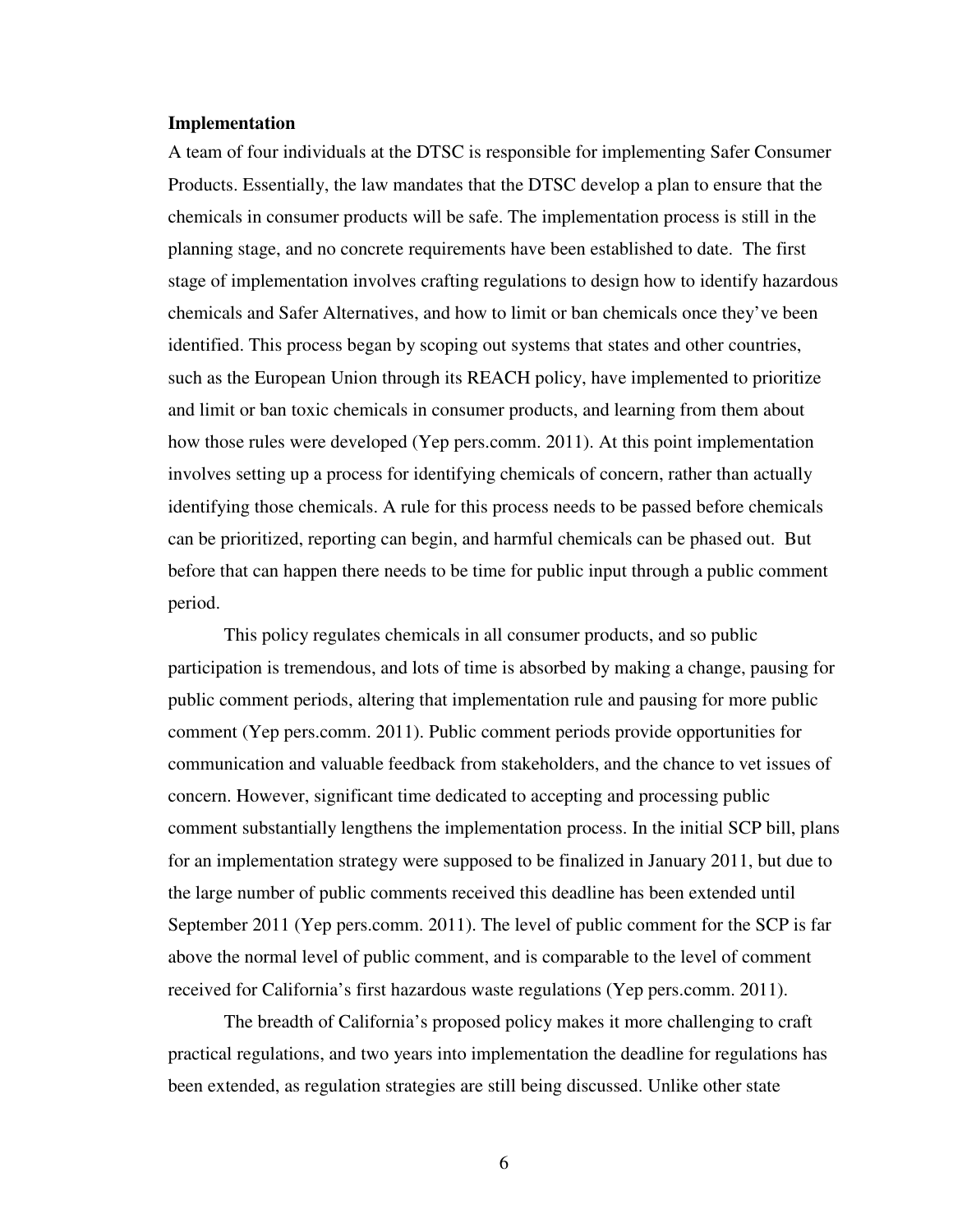processes, California's statute does not dictate all of the details, instead the DTSC team is charged with that responsibility. This discussion about regulatory details continues through formal processes of drafts, reports, expert committees and public comment periods. The challenge is establishing a process to identify chemicals, prioritize them and figure out how they can be effectively regulated, in a way that both protects the public and is possible for manufacturers to achieve. There are so many comments, and each one needs to be considered, and this stretches out the length of the process (CDTSC 2010a).

A unique feature of California's SCP law is that it will require independent Safer Alternatives analysis for chemicals of concern (Yep pers.comm. 2011). This means that alternative assessments must be completed by an independent third party, or at least reviewed and verified for accuracy by a qualified third-party assessor (CDTSC 2011c). California wants to have an independent alternatives analysis, to avoid industry bias in the reported safety of chemicals. Most states and countries do not require an alternatives analysis, to ensure that the replacement chemicals will actually be safer than the chemicals that are initially banned (Yep pers.comm. 2011). This means that a precedent for the Safer Alternatives process is not fully established. So, part of California's implementation has been learning from people who do alternatives analysis including communication with manufacturers, who often conduct their own alternatives analysis, to learn more about that process (Yep pers.comm. 2011).

As is required by the SCP bill, an advisory group of relevant experts including manufacturers, public health professionals, professors of green chemistry and environmental health advocates, named the Green Ribbon Science Panel has been formed to assist the DTSC by providing recommendations for the implementation process. They are called to reconvene at various points during implementation, especially when the DTSC needs advice on the kinds of plans developed.

 The most recent work on the Green Chemistry Initiative's Toxics Information Clearinghouse was a public hearing held on January,  $29<sup>th</sup>$ ,  $2011$ , to brainstorm ideas for implementation (COEHHA 2011b). Funding mechanisms may be of concern, but at this point this work seems to be moving forward. Many states are anxiously waiting to hear what will happen with California's Toxics Information Clearinghouse, because it would play a large role in an interstate information sharing program called the Interstate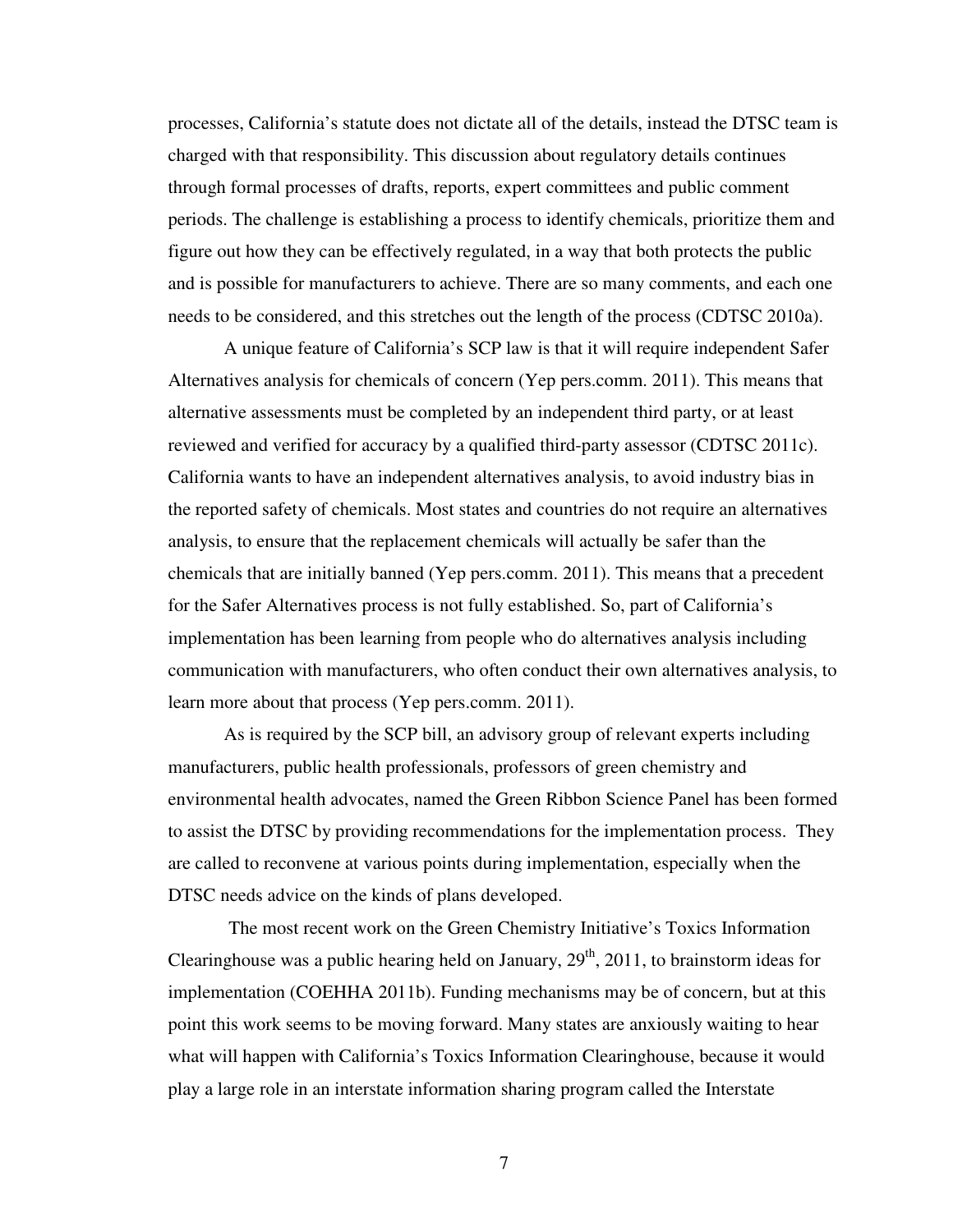Chemicals Clearinghouse, and organization to support and assist state regulatory efforts and to share chemical reporting information among government agencies (NEWMOA 2011a). The Interstate Chemicals Clearinghouse would share information about chemical use, hazard, exposure and alternatives, so that states would be able to avoid information duplication, and could begin to fill in the data gap which can prevent future legislation from moving forward. All member states could add new chemicals information to the clearinghouse. Additionally, it would list information about the strategies and outcomes on chemical prioritization initiatives, so that new initiatives could easily be based on information about what has been done and build off of previous safer chemicals work. All of this information would be available to government agencies, businesses and the public to "ensure ready access to high quality and authoritative chemicals data, information and assessment methods" (NEWMOA 2011a).

# **Current Status**

At this point a set of draft regulations for the SCP have been prepared by the DTSC. The current proposed rules establish a system for chemicals data gathering and prioritization, product prioritization, alternatives assessment and based on this information priority product redesign or prohibition (CDTSC 2011c). A public comment period was held between November 16, and December 3, 2010, to solicit feedback on the draft regulations, and the DTSC received many stakeholder comments (CDTSC 2010b; Yep pers.comm. 2011). The Green Ribbon Science Panel has been asked to reconvene in April 2011 to discuss the public comments and the draft regulations and to come up with recommendations (CDTSC 2011).

According to the proposed rules, once chemicals have been prioritized the DTSC plans to use this information to prioritize the products that contain one or more Priority Chemicals, with the creation of two similar lists: "Products under Consideration" and "Priority Products". The name of the "Priority Chemical" responsible for the designation of the product will be listed next to each product. These products will be identified based on volume produced and sold, and type of exposure (taking into account vulnerable populations), and the potential for releases of the priority chemical into the environment (CDTSC 2011c). A list of "Priority Products" will be named, based on the relative degree of threat, availability of data to substantiate that threat and the availability of alternatives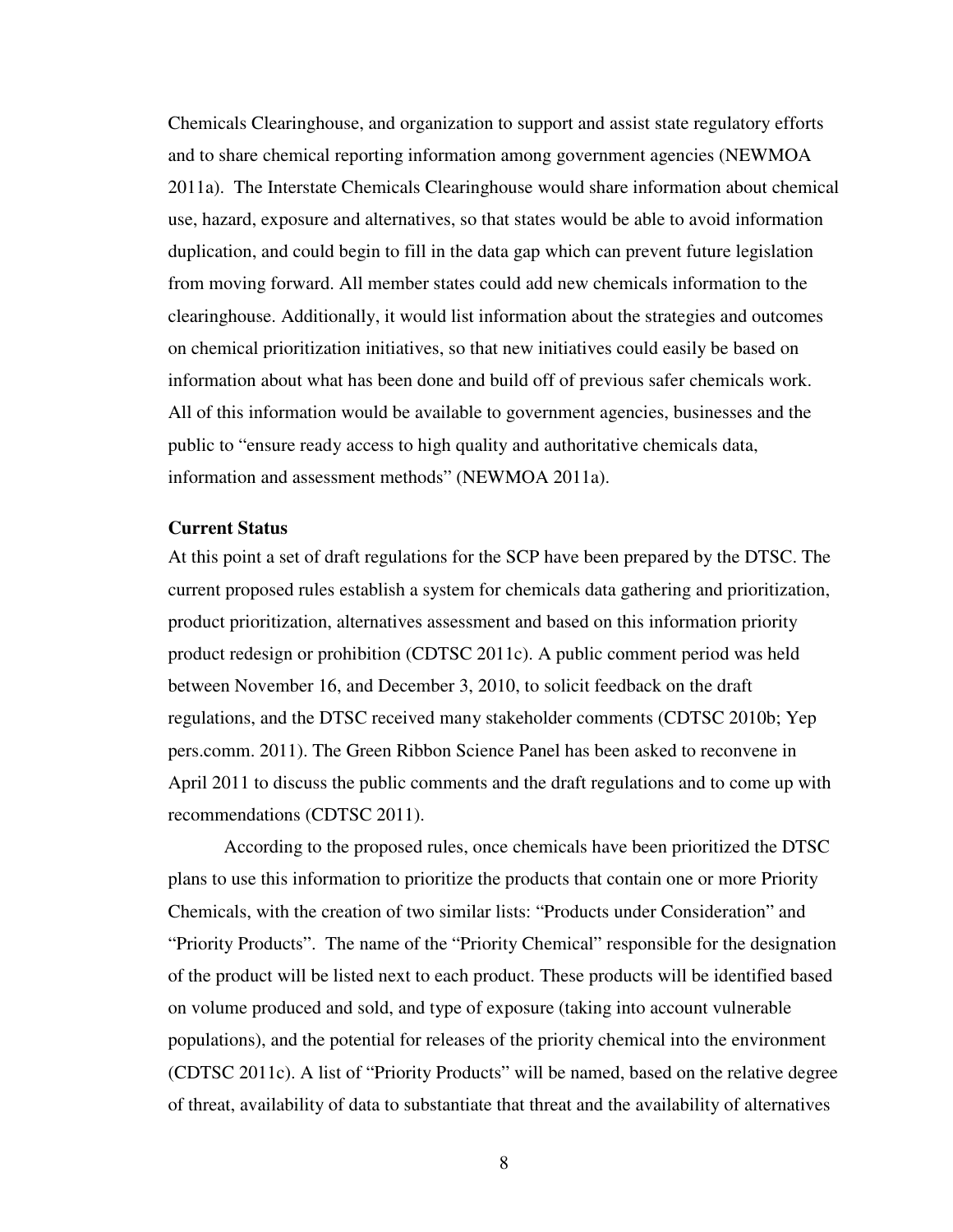assessments relevant for the product or the priority chemical in the product. Each list of chemicals and products will be available for public comment before being finalized.

 The proposed rules also describe the process for alternative assessments, which must compare the "Priority Chemical" with alternative chemicals using three kinds of comparisons: a Chemical Hazard Assessment to see if the alternative would pose a greater or equal threat; an Exposure Potential Assessment to see if chemical exposure from the alternative would be greater or equal to that of the priority chemical; and a Multimedia Life Cycle Evaluation that would consider differences in function and performance. Manufacturers shall complete these assessments, and must provide a report detailing their methodology. After examining the full alternatives assessment and the estimated economic impacts of switching to a safer alternative, manufacturers must also develop an alternative assessment work plan. This work plan is made up of information about the product supply chain and whether the manufacturers plan to redesign a product to reduce its priority chemical concentration or to replace the priority chemical with a different, safer material. In this plan they must include key milestones and dates for how they plan to alter their products. The minimum amount of a priority chemical allowed in a product without regulation is 0.1% by weight, unless reliable information proves the chemical is hazardous at lower levels, in which case the minimum amount will be below that hazardous level (CDTSC 2011c). In the work plan adverse affects for public health and the environment that may result from production, and harmful exposures during production, use and end-of-life management of consumer products and their chemical ingredients must be reduced when technologically and economically feasible.

Unless a manufacturer submits a notice that the priority chemical will be removed from commerce, within two years after an alternatives analysis report is submitted to the DTSC, the DTSC will require the manufacturers to create and maintain a product stewardship plan, which will include a system for collecting and recycling the product containing a priority chemical. This collection system will be developed in consultation with California retailers and collection sites, which will be compensated for collecting discarded products that contain "Priority Chemicals."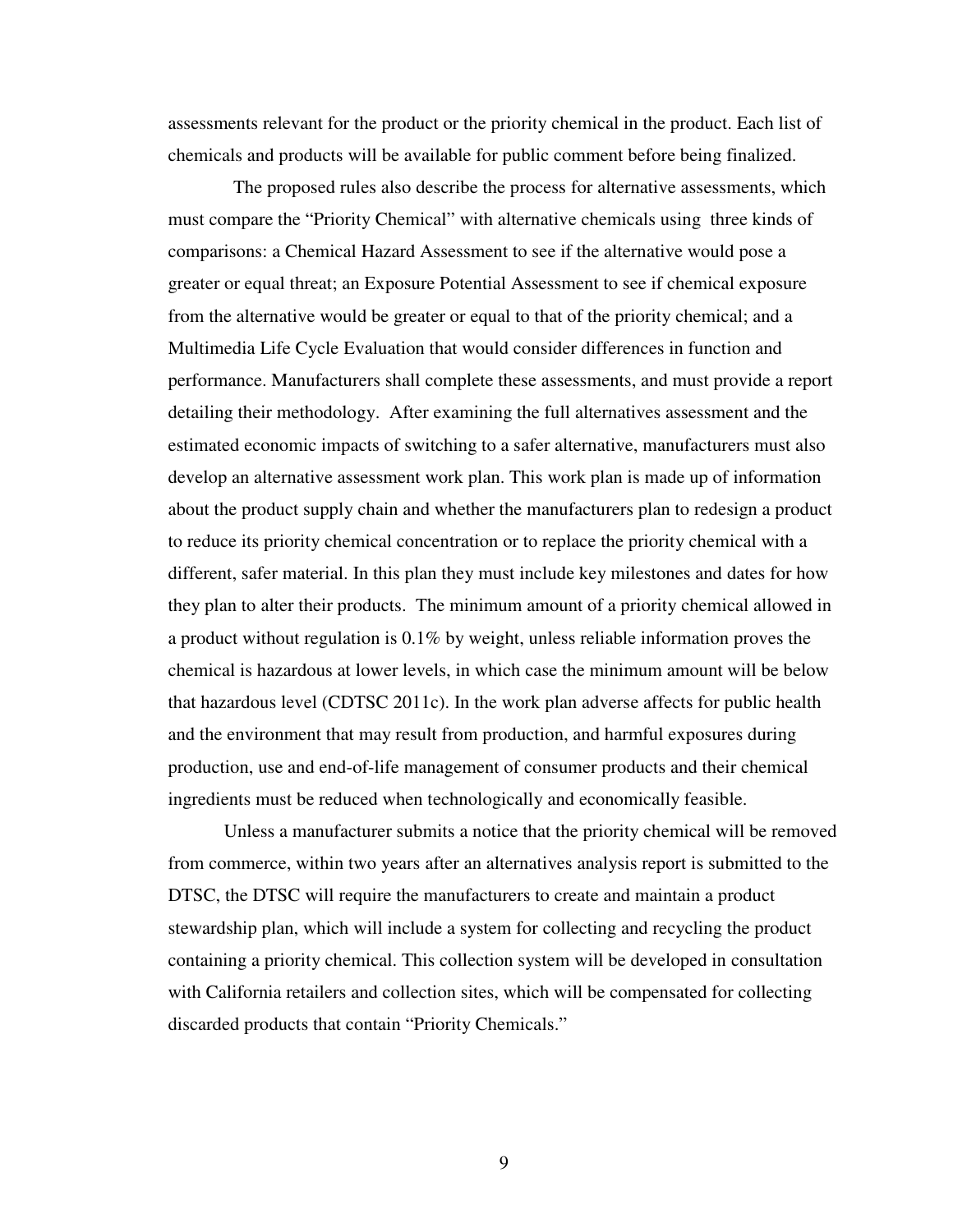All of the information used by the DTSC to make decisions regarding chemical and product prioritization, alternatives analysis and associated reports and product work plans will be posted on the DTSC website.

These rules have been proposed but are still in draft form. The DTSC has received public comments, and is now waiting for recommendations from the Green Ribbon Science Panel. Once it has those recommendations, the DTSC will revise the proposed SCP rules to be finalized by September 17, 2011, the scheduled date to either accept the revised proposed rules or continue to edit them (Yep pers.comm. 2011).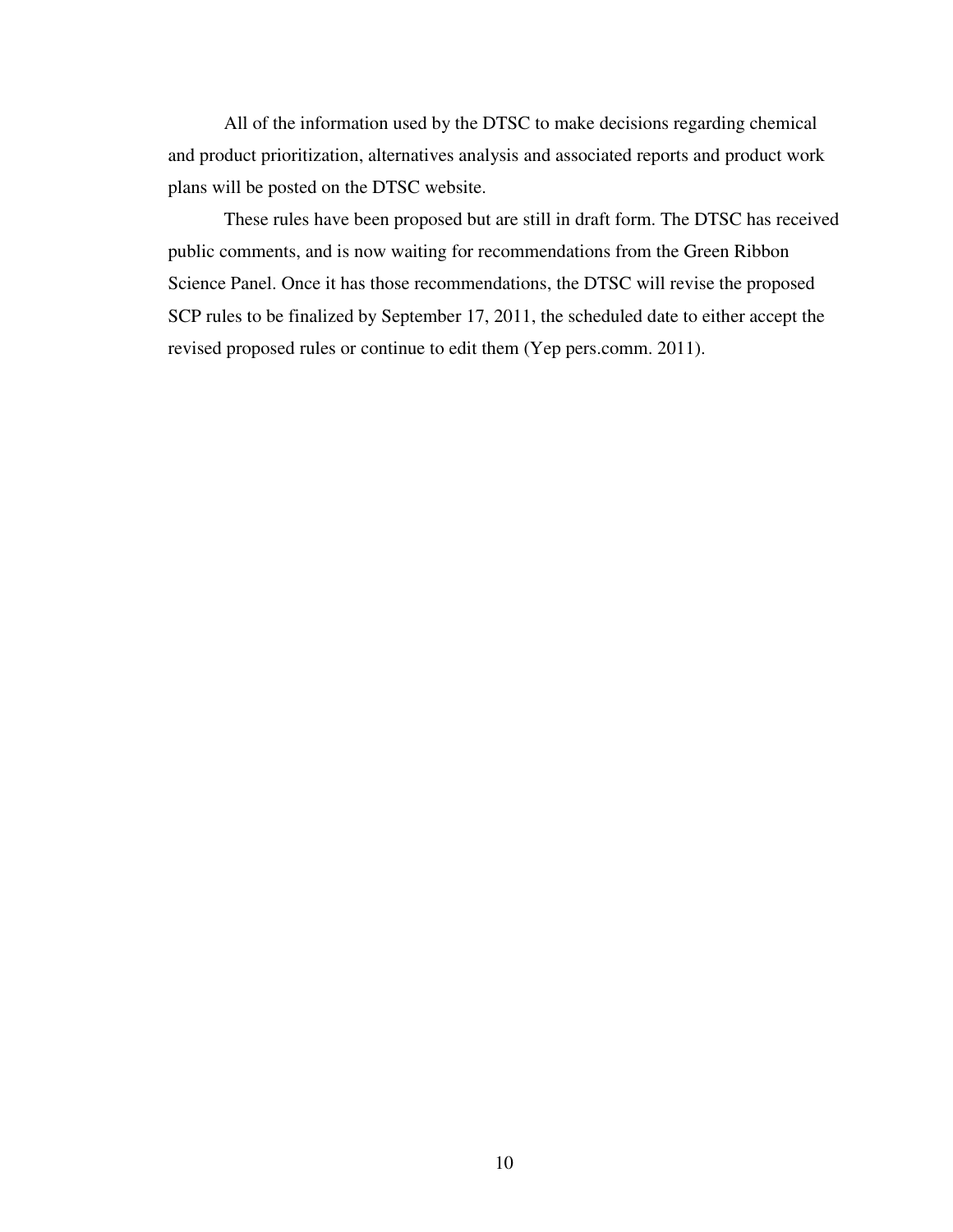### *MAINE*

### **Kid Safe Products Act**

#### **Legislative History**

In 2008, Maine passed *An Act To Protect Children's Health and the Environment from Toxic Chemicals in Toys and Children's Products* (Maine Statutes 2007a). This law, known as the Kid Safe Products Act (KSPA), gives Maine the authority to collect information on chemical uses in children's products, create lists of chemicals of concern, prioritize the most harmful chemicals and prohibit the sale of children's products containing Priority Chemicals when Safer Alternatives are available (Maine Statutes 2007a).

Policy making for the KSPA involved designing a system to address uncertainties about the dangers of childhood exposure to toxic chemicals. Children are most vulnerable during early development, so products intended for use by children, including baby products, toys, car seats, personal care products, clothing and food products specifically for children under age three are covered by this legislation. Consumer products that may result in the exposure of a fetus may also be considered for regulation (Maine Statutes 2010). Public involvement by industry lobbyists and environmental advocacy groups and citizens has been very high, both at public hearings and in written comments submitted to the DEP. The level of comment is comparable to issues of shoreline zoning, but is much higher than normal DEP rulemaking, with a couple of hundred people commenting on the designation of a priority chemical in the summer of 2010. This public support for protecting the health of Maine's children influenced the success of this bill becoming law (Lani pers.comm. 2010).

Maine has a history of toxics leadership. One of Maine's first toxics laws addressed lead poisoning in children. It was initially passed in 1973 and banned the use of lead paint and lead in and upon (surface covering) children's products, interiors, and fixtures (Maine Statutes 1999). Another early toxics law passed in 1989 to reduce the amount of heavy metals (cadmium, hexavalent chromium, lead and mercury) in packaging (Maine Statutes 2008b). Maine legislated a number of first-in-the-nation mercury laws that banned mercury in certain products. The first mercury law, enacted in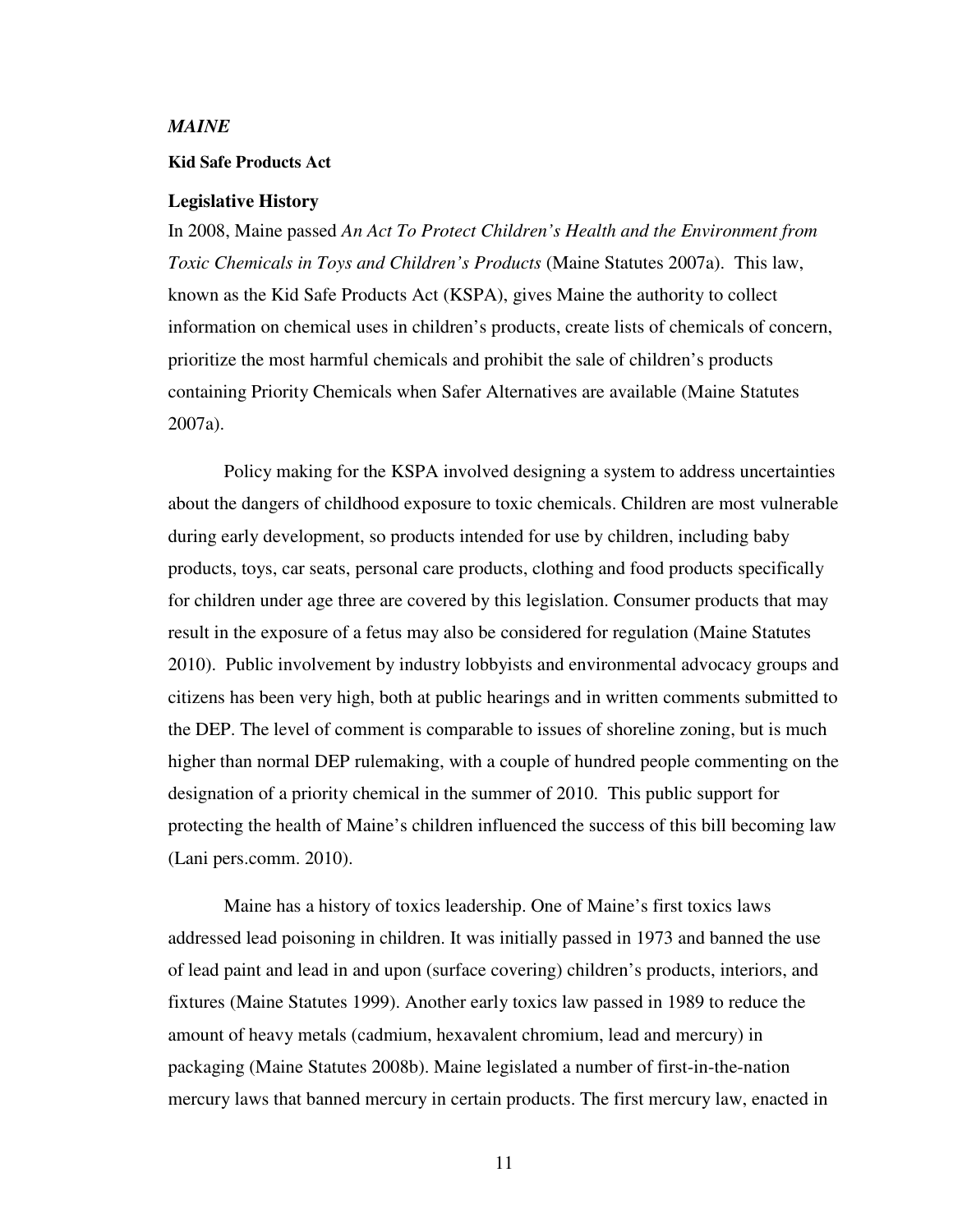1999, restricted the sale of certain mercury added products and required that a collection system for other products containing mercury be established (Maine Statutes 1999). After that the state conducted a review of mercury-containing battery sales in 2003, which led to an amendment of the requirement to design an appropriate collection system for recycling and labeling them (Maine Acts 2003). Shortly thereafter, a 2005 law required the removal of mercury switches before product disposal (Maine Statutes 2008c). In 2006, Maine enacted yet another mercury law, a reporting requirement for mercury amalgam supplied to dentists (Maine Acts 2006). To address different single toxic chemicals, Maine passed a law in 2003 restricting the sale of arsenic treated wood without a proper permit (Maine Statutes 2008a), and then in 2007 Maine passed law banning penta- and octa- brominated flame retardants, which was later expanded to include deca-brominated flame retardants (Maine Statutes 2007b). The brominated flame retardant bans were first-in-the-nation laws (James pers.comm. 2011).

Leading up to the passage of the KSPA, Maine passed a preferable purchasing law to encourage the use of safe chemicals in public schools in 2007 (Maine Acts 2007). Additionally, there have been product stewardship laws in Maine, intended to give some end-of-life responsibility to product manufacturers. For instance, an electronic waste law passed in 2003 required that the name of a manufacturer to be labeled electronic products and that the manufacturer develop a plan for electronic waste collection and recycling (Maine Statutes 2008d).

The direction for the KSPA can be traced back to one key individual: Mike Belliveau, co- founder and executive director of an environmental health advocacy group called the Environmental Health Strategy Center (EHSC). Not only did the EHSC raise public concern about the lack of legislation to protect the public from toxic chemicals in everyday products, this organization persistently brought this issue to the attention of state legislators who realized the importance of this kind of legislation, and were compelled to act (James pers.comm. 2011). As a result, Governor Baldacci convened a task force to examine the need for a regulation to address toxic chemicals in consumer products. The Task Force to Promote Safer Chemicals in Consumer Products produced a report in December 2007 outlining recommendations for Maine to take legislative action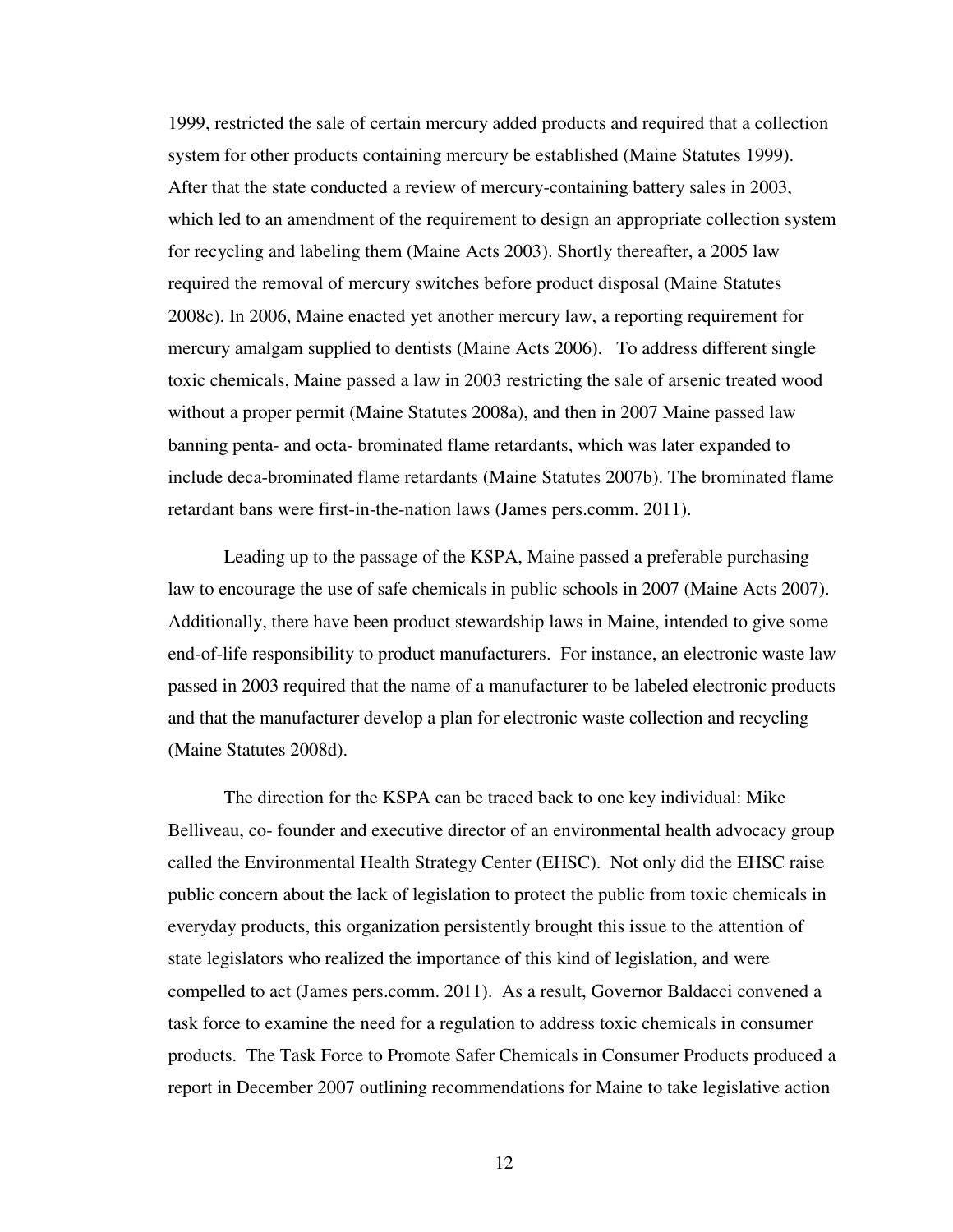on this issue (MDEP, 2007). Consequently, John James at the Maine Department of Environmental Protection (MDEP) was given the responsibility of writing legislation to begin implementation of those recommendations. Simultaneously, Mike Belliveau and the EHSC put forward a similar bill based on the same recommendations from the Governor's Task Force, but much broader in scope than the MDEP bill, and with an unrealistic fiscal note given the limited resources at the MDEP. Both bills were heard at the same time. Over the course of a weekend they were combined and were put forward as an amendment to the MDEP bill (James pers.comm. 2011). Eventually, this amendment was acted into law with strong bipartisan support, in which 102 Democrats and 59 Republicans voted in support, and 0 Democrats and 9 Republicans voted in opposition. (Belliveau 2010a).

# **Implementation**

#### Chemicals of High Concern

The first stage of implementation identifies hazardous chemicals for regulation. The KSPA called for the identification of Chemicals of High Concern by January  $1<sup>st</sup>$ , 2010. A list of chemicals, known as the "Chemicals of High Concern" List was compiled by Dr. Deborah Rice at the Maine Center for Disease Control (MCDC), with the help of Andrea Lani at the Maine Department of Environmental Protection (MDEP) (Lani pers.comm. 2010). All of the chemicals on the list were previously documented by an authoritative government agency to have credible scientific evidence of being:

- A. A carcinogen, a reproductive or developmental toxicant or an endocrine disrupter
- B. Persistent, bioaccumulative and toxic
- C. Very persistent, and very bioaccumulative

The list of Chemicals of High Concern may be revised by the MDEP at least every three years, either to add new chemicals that meet the requirements for concern, or to remove chemicals based on evidence that they are not present in children's products (MDEP, 2010a). Ahead of schedule, in June 2009, a list of 1,739 Chemicals of High Concern including brominated flame retardants, heavy metals, PCBs, phthalates, petroleum gas and petroleum derivatives, was posted online (MDH, 2010).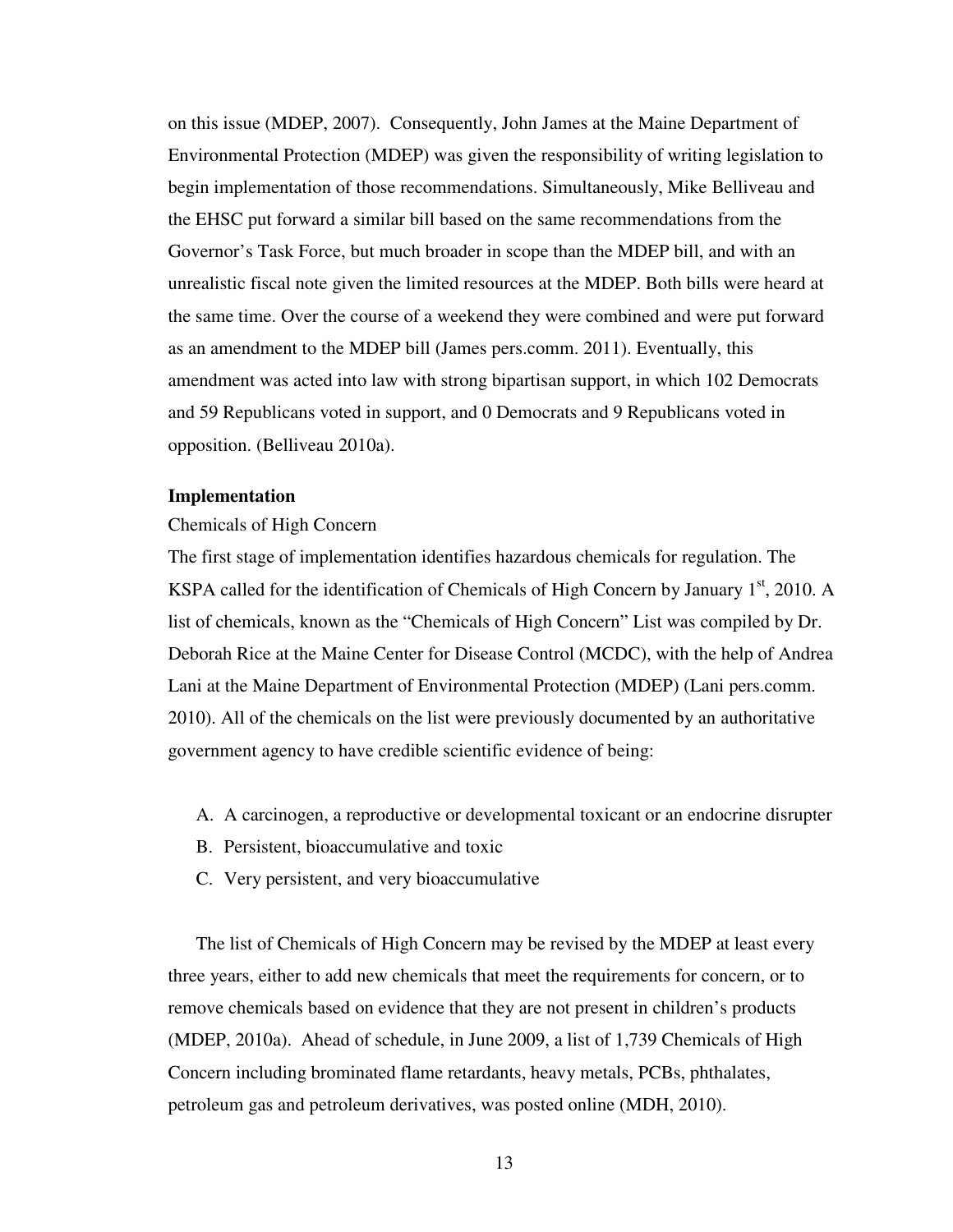Priority Chemicals

Working from this list of Chemicals of High Concern, MDEP and MCDC go through a process of naming one priority chemical at a time (Lani pers.comm. 2010). Deborah Rice at MCDC is responsible for researching the toxicological evidence for each chemical and Andrea Lani at MDEP puts together all of the evidence in a "Basis Statement", describing why the priority chemical has been proposed and summarizing the science of the chemical's hazard. The KSPA directed the Maine Board of Environmental Protection (BEP) to name a minimum of two Priority Chemicals by January 1, 2011, although more Priority Chemicals could be named, depending on the strength of political will and availability of department resources (MDEP 2010a). Commissioner David Littell of the MDEP was very supportive and advocated naming as many as six Priority Chemicals in the first year (Lani pers.comm. 2010). However, further requirements for classifying Priority Chemicals must be met, and gathering all of the information takes considerable time and effort.

 Credible scientific evidence for naming a priority chemical must show that exposure to the chemical is ubiquitous in the environment, the home or the human body. More specifically, evidence must demonstrate that:

- A. The chemical has been found through biomonitoring to be present in human blood, including umbilical cord blood, breast milk, urine or other bodily tissues or fluids;
- B. The chemical has been found through sampling and analysis to be present in household dust, indoor air, drinking water or elsewhere in the home environment;
- C. The chemical has been found through monitoring to be present in fish, wildlife or the natural environment;
- D. The chemical is present in a consumer product used or present in the home
- E. The chemical has been identified as a high production volume chemical by the federal Environmental Protection Agency; or
- F. The sale or use of the chemical or a product containing the chemical has been banned in another state within the United State.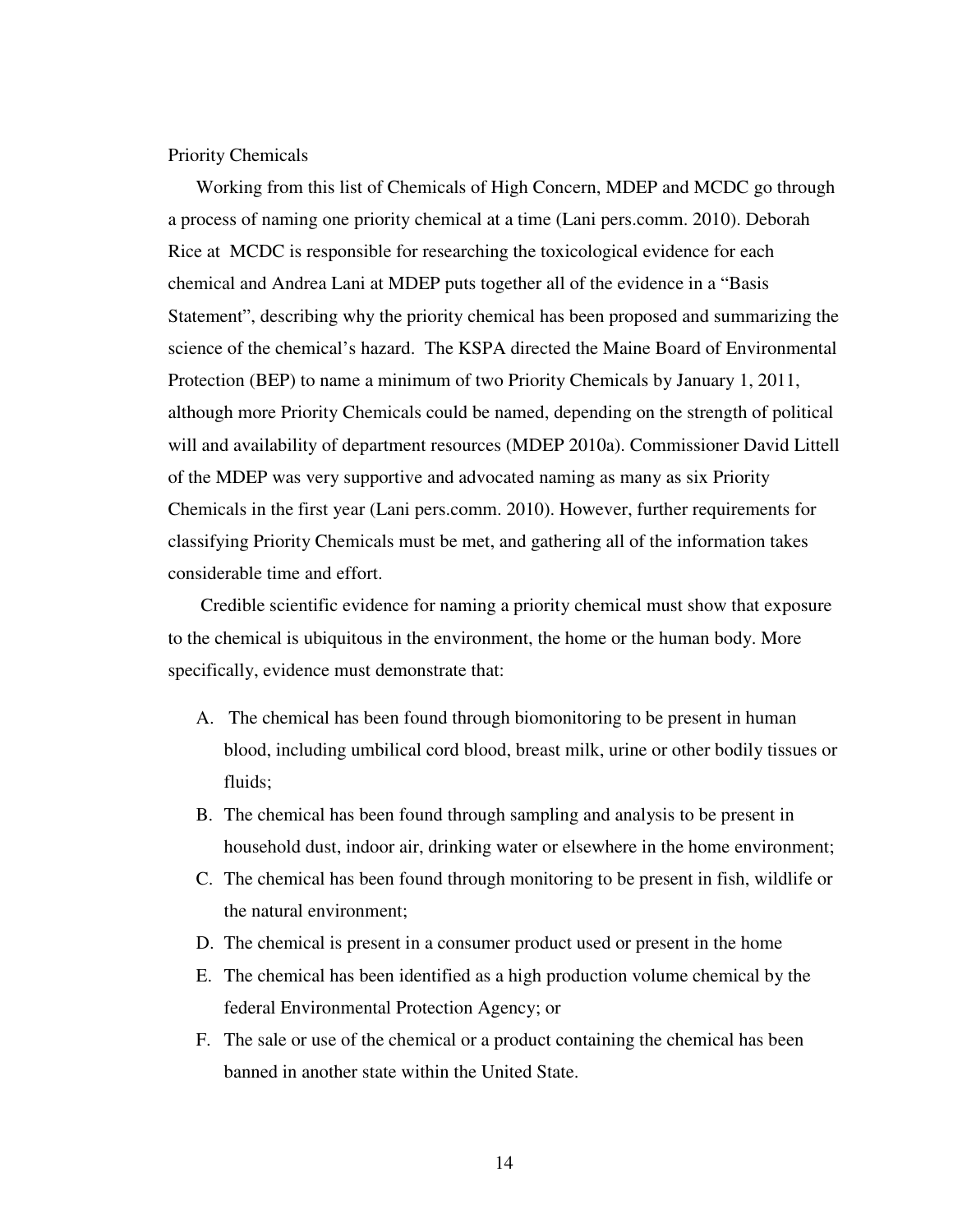In the KSPA statute, the MDEP is given the responsibility to convene a stakeholder group, including "representatives from consumer product and chemical manufacturers, retailers, trade associations, non-profit health organizations, businesses, environmental groups and other affected parties" as well as independent experts, to develop recommendations for implementing an appropriate protocol for the proposed Priority Chemicals and to raise issues of concern (MDEP, 2010a). Ideally, this stakeholder group will raise all concerns, and will generate valuable suggestions as to the most appropriate mandates to regulate the proposed priority chemical. The Maine BEP passed two implementation rules in the Spring of 2010 to allow the KSPA implementation to move forward. One of these defines children as 18 years of age or younger and the other gives the DEP the authority to collect a Priority Chemical reporting fee from manufacturers to pay for implementation (MDEP, 2010b). Two Priority Chemicals Bisphenol-A (BPA), and Nonylphenol (NP)/ and Nonylphenol ethoxylates (NPE), were proposed by the MDEP and MCDC. Subsequently public hearings were held in front of the Maine Board of Environmental Protection (BEP), BPA was heard in August 2010, and NP/NPE in October 2010, and as all of the priority chemical requirements were met, these two Chemicals of High Concern were designated as Priority Chemicals by the (BEP) on December 16<sup>th</sup>, 2010 (MDEP, 2011b and MDEP, 2011c). After designation, BPA needed to go before the Senate. On April  $12<sup>th</sup>$ , 2011 the Senate voted unanimously to support the BPA ban (Bangor Daily News, 2011a). Governor LePage chose neither to sign nor veto the BPA rule, and so, because it passed unanimously in the senate, and with a 145-3 vote in the House, it will become law 90 days after the legislative session ends on June 15, 2011 (Bangor Daily News, 2011b).

All of the research was compiled and a basis statement was written to propose a class of chemicals, known as brominated flame retardants, as the third priority chemical to be regulated under the KSPA in December 2010, but the MDEP decided not to go forward with the designation of brominated flame retardants because just as it was introduced the administration was putting a hold on all rulemaking (James pers.comm. 2011) due to the upcoming change in the governorship of Maine.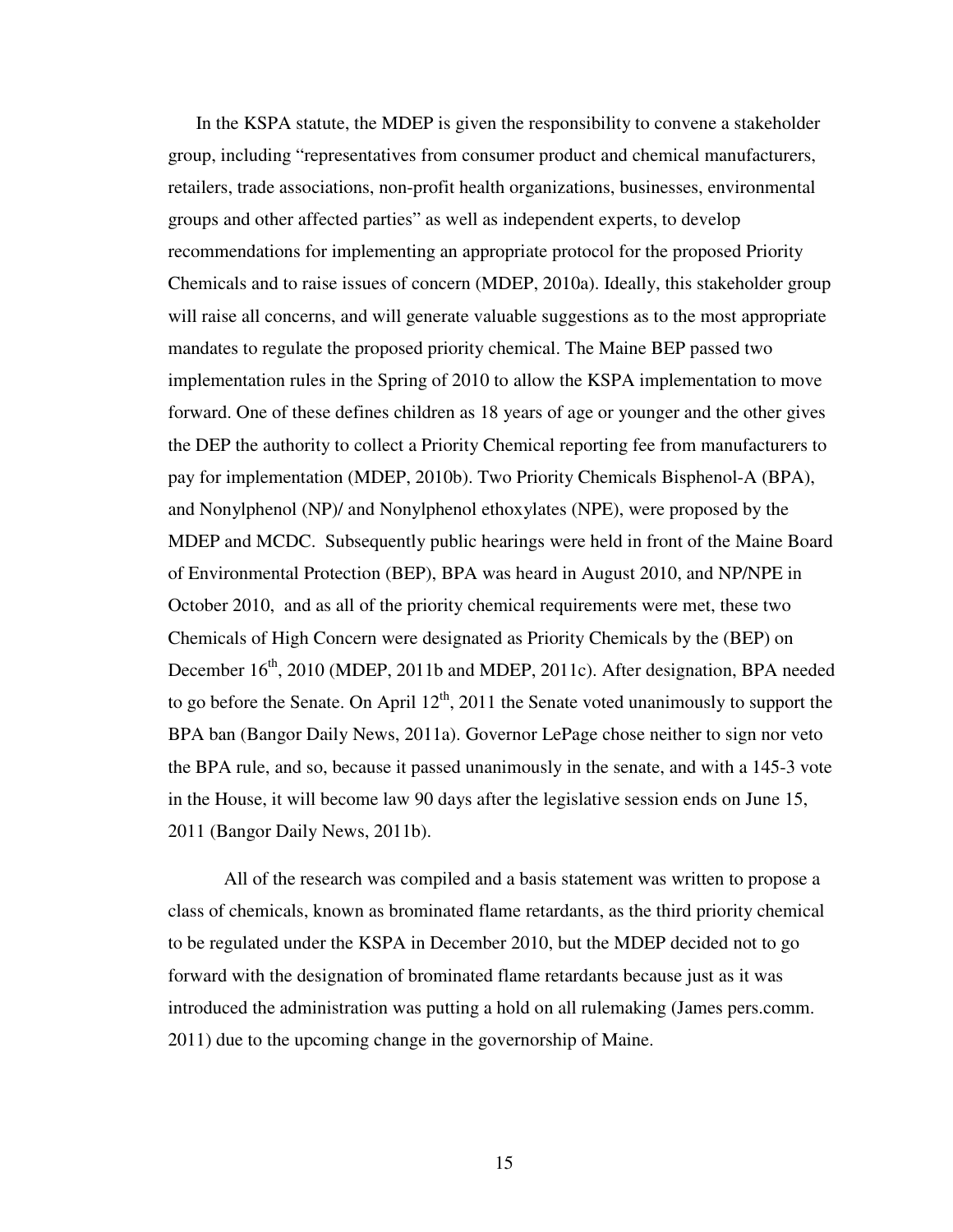To designate a class of chemicals as a priority chemical would have been another groundbreaking decision for Maine, but the rational for this kind of designation was very clear. Essentially, all brominated flame retardants have a similar chemical structure, giving them similar biological behaviors and a similar level of hazard. They also break down into similar metabolites in the environment. Since this class of chemicals can cause the same kind of harm, limiting or restricting the use of one brominated flame retardant, only to replace it with another brominated flame retardant, would not demonstrably increase the safety to children from this class of toxic chemicals (James pers.comm. 2011). Since the MDEP decided not to act on brominated flame retardants, current work at the MDEP under the KSPA is focusing on the two designated Priority Chemicals.

# **Current Status**

 The MDEP is working on the next stages of implementation: to collect data from manufacturers on the presence of Priority Chemicals in children's products. This information will help them on the next step, in which they mandate that Safer Alternatives must be substituted, for the product to continue to be sold in the state. Under the KSPA law, manufacturers are required to submit in writing to the MDEP "the children's product, the number of units sold or distributed in the State or nationally, the priority chemical contained in the children's product, the amount of such chemicals in each unit of the children's product and the intended purpose of the chemicals in the children's product" (Maine Statutes 2010). This information must be received by the MDEP in the 180 days after the priority chemical has been identified. If the MDEP needs more information about use of the priority chemical and its potential risks, it can request supplemental information from the manufacturer, such as likelihood of child exposure or presence in environment. The MDEP can also ask for cost and feasibility assessments about the potential for harm to health and the environment. Manufacturers or distributors are welcome to provide further information to the MDEP about the potential for harm caused by the chemical to human health and the environment for specific uses. If there is "substantially equivalent" or similar information from previous studies or independent analysis that is already available to the commissioner of the MDEP, or if the specified use of a chemical is minor, then manufacturers do not need to submit unnecessary information. A temporary implementation rule with a reporting fee was passed in 2010 to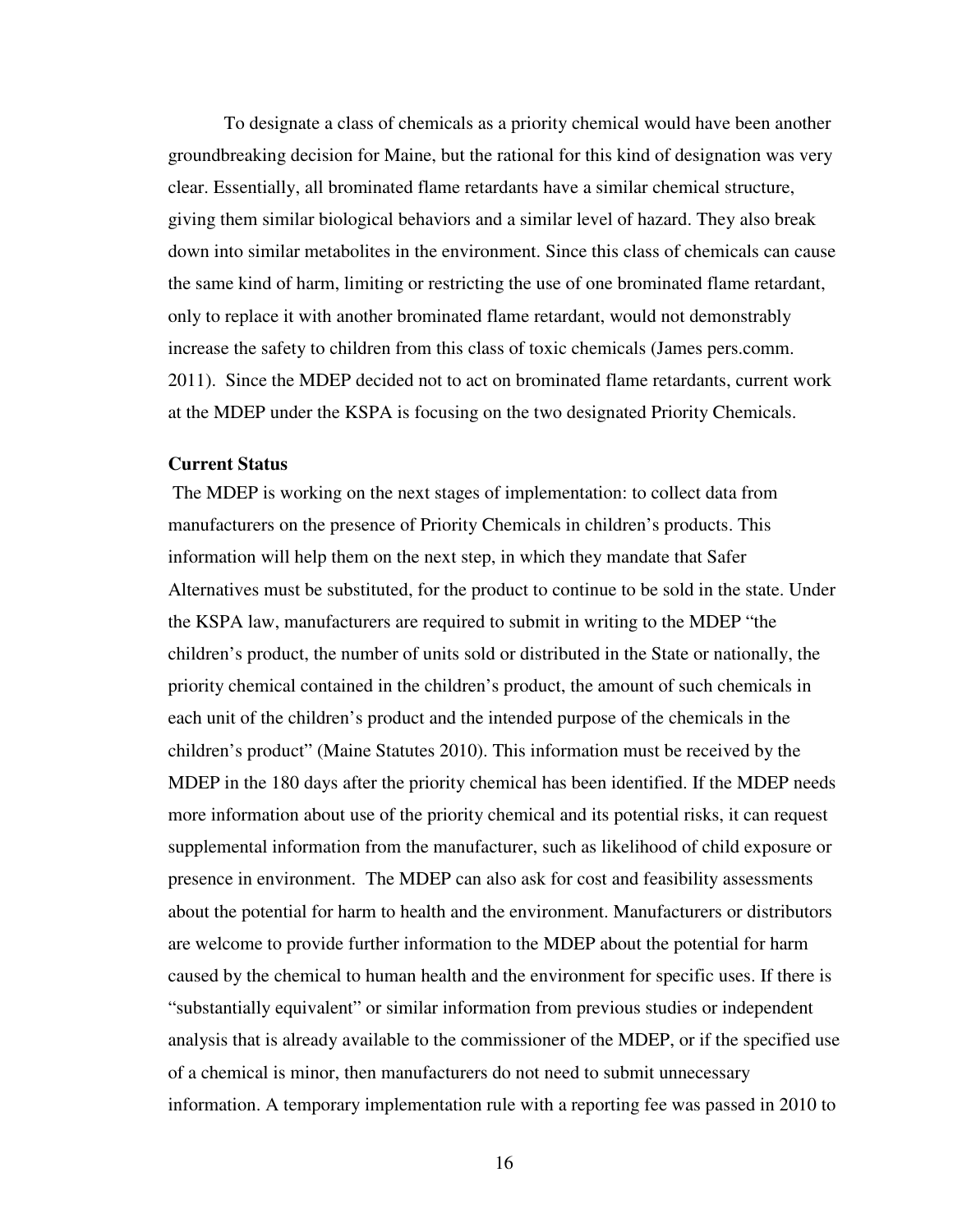cover the cost of data collection and management, but major substantive rulemaking may be needed to establish an appropriate and stable fee for manufacturers (MDEP 2010b).

Once the data are collected, the Maine Board of Environmental Protection (MBEP) reviews the data to determine whether children are directly or indirectly exposed to the priority chemical through the distribution of a product. The MBEP must also be certain that at least one safer alternative is available at a comparable cost. The KSPA legislation defines a safer alternative as any chemical that is not listed as a chemical of high concern. If the priority chemical has already been banned in another state within the US, or if the product is clothing or a novelty item, then the MDEP assumes a safer alternative is available. If these conditions are both met (children are exposed, and a safer alternative is available), then the MBEP may initiate major substantive rulemaking, to "prohibit the manufacture, sale or distribution of a children's product containing the priority chemical" in Maine. If approved by the Maine legislature this rule becomes effective 180 days after the chemical has been prohibited. During those 180 days, manufacturers and distributors are required to submit a compliance plan for their products that contain the designated priority chemical, with a timeline, to the commissioner of the MDEP. In this compliance plan, they must indicate whether they intend to substitute a safer alternative for the priority chemical, or whether they intend to remove their product from the Maine market.

 There are currently two proposed bills to amend the KSPA. These bills are listed as LD 1129 and LD 1185. LD 1129 would substantially limit the scope of the KSPA by changing the definition of child from 18 to 12 and excluding the developing fetus (Maine Legislature, 2011a). It would weaken the definition of credible scientific evidence, and raise the minimum level of a chemical allowed in a product without reporting and regulation to 1,000 ppm. And, it would make it harder to ban a toxic chemical with the KSPA, even if Safer Alternatives are available. The alternative bill LD 1185 would limit the KSPA, but not as drastically (Maine Legislature, 2011b). It would create a smaller list of 10-50 chemicals from the "Chemicals of High Concern" list, and future Priority Chemicals will be derived from that list. LD 1185 would also allow for additional momentum, since it calls for the MDEP to designate at least two additional Priority Chemicals by January, 2013. The decision will likely be a compromise between the two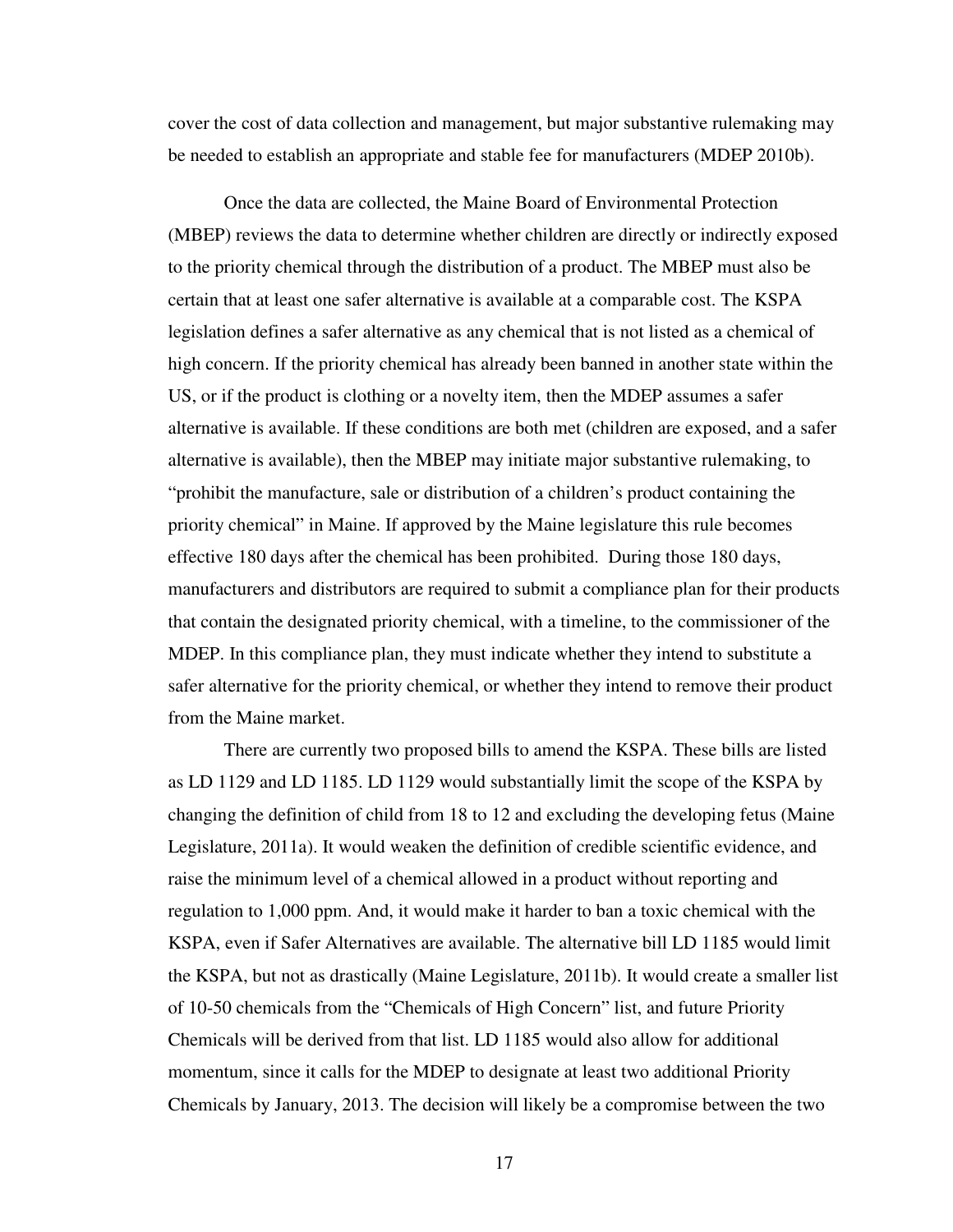bills. "It appears that both sides will be making some concessions, but the KSPA will not be significantly weakened" (Carlson pers. comm. 2011).

Some major points of debate are:

- (1) Re-examining the list of chemicals of concern and remove chemicals that are not present in consumer products
- (2) To create a smaller intermediary list of Chemicals of High Concern, from which to choose future Priority Chemicals.
- (3) Establish a minimum level of a chemical, below which manufacturers will not have to report
- (4) Changing definition of children's product to limit it to toys and products used in the home or school
- (5) Including inaccessible components in a product
- (6) Definition of child from age 18 to age 12, and whether the fetus will be protected

The Maine BEP, which is a key part of the KSPA public comment process, is also under threat. The Regulatory Fairness and Reform Committee reassigned most of Governor Paul LePage's controversial proposals to other committees. It decided against Governor LePage's proposal to replace the citizen BEP with a panel of three judges. As an alternative, it proposed reducing the ten member board to seven members, but it has added an expertise requirement for three of those future members and has taken away enforcement responsibilities.

# **Framing as a Public Health Issue**

In Maine, and perhaps in other states too there was a "very conscious effort" to reframe this issue as a "family health issue," talking about the vulnerable fetus, fetal brain development and childhood learning disabilities, not just an environmental issue (Belliveau, 2008). "When you pull on biodiversity and major species, you get this certain core, hard core 2-10% of the public.... When you talk about the safety of drinking water or the safety of food and healthy families, 80-90% of people support it…we didn't want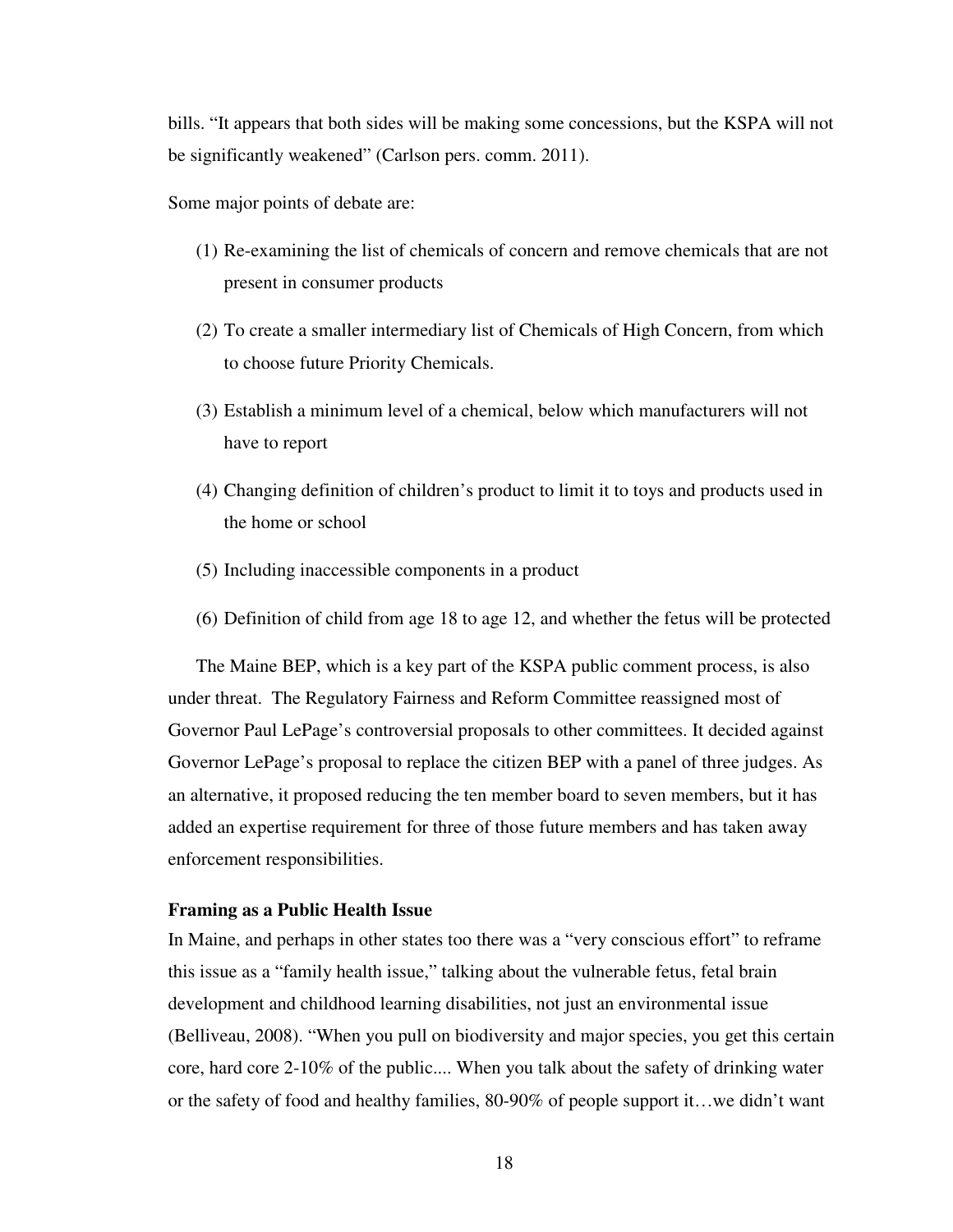to pigeon hole this pollution as just another environmental issue" (Belliveau, 2008). Protecting children's health is a compelling story and framing chemicals regulation in this way builds a broader citizen support base, and makes law makers who oppose child health protections seem heartless.

Framing the issue in a positive light that talks about preventing harm, and taking the opportunity to make the right decision also makes it more appealing. In Maine, Mike Belliveau talks about spinning safer chemicals policy in a positive light. "We had this major issue about the solution. We are not only campaigning about the bad chemicals, but we are campaigning to create the safer materials that will create jobs and wealth and open a new market for Maine businesses and Maine agriculture" (Belliveau, 2008).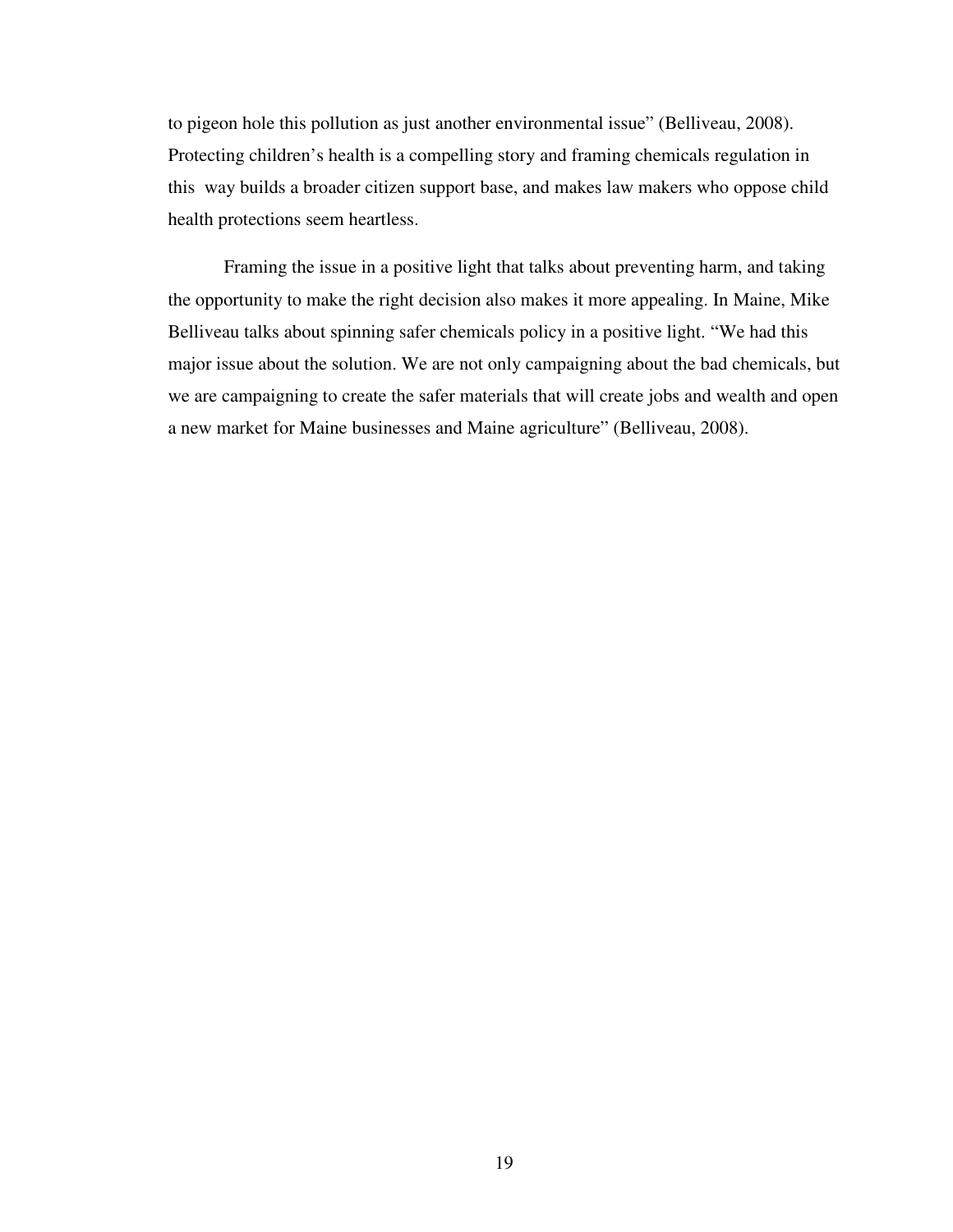# **MINNESOTA Toxic Free Kids Act**

### **Legislative History**

The Minnesota Toxic Free Kids Act (TFKA) was passed in 2009 (Minnesota Statutes, 2009). According to Minnesota's Catherine O'Dell, who works in the Special Studies unit of the Environmental Analysis and Outcomes Division at the Minnesota Pollution Control Agency (MPCA), this showed that a state not known for leading the nation in toxics regulation was able to pass safer chemicals legislation (pers. comm.2011). Even so, Minnesota has passed several toxics prevention bills. Along with most other states, Minnesota passed a Toxic Pollution Prevention Act in the 1990's (Minnesota Statutes 1990; LSCP 2011). More recently two single chemical bills were passed, addressing brominated flame retardants in 2007 (Minnesota Statutes, 2007) and bisphenol-A in 2009 (Minnesota Statutes, 2009). Leadership for the TFKA began with grassroots organizing to raise awareness about the need for safer chemicals legislation in the state. Healthy Legacy, the environmental health advocacy group made up of 29 smaller public health, learning disabilities and environmental groups raised awareness about the need for Safer Chemicals Legislation. These efforts led Representative Kate Kanuth to introduce the TFKA to the state legislature (O'Dell pers.comm. 2011). The introduction of this legislation led to substantial debate about unregulated and potentially toxic chemicals in children's products (MDEH and MPCA, 2010). However, the TFKA is the first piece of legislation to provide comprehensive information to the Minnesota legislature about the hazards associated with chemicals used in consumer products (O'Dell pers.comm. 2011).

 Individual citizens and advocacy groups in Minnesota and other states have been very encouraged that the bill passed, and while it is not a big piece of legislation "it's something to work on" (O'Dell pers.comm. 2011). It is a simple piece of legislation, requiring the Minnesota Pollution Control Agency (MPCA) to work with the Minnesota Department of Health (MDH) and together publish and update two lists of chemicals known as "Chemicals of High Concern", and Priority Chemicals (Minnesota Statutes, 2009 and Rice pers.comm. 2011). They used Maine's KSPA model as an example (as discussed below).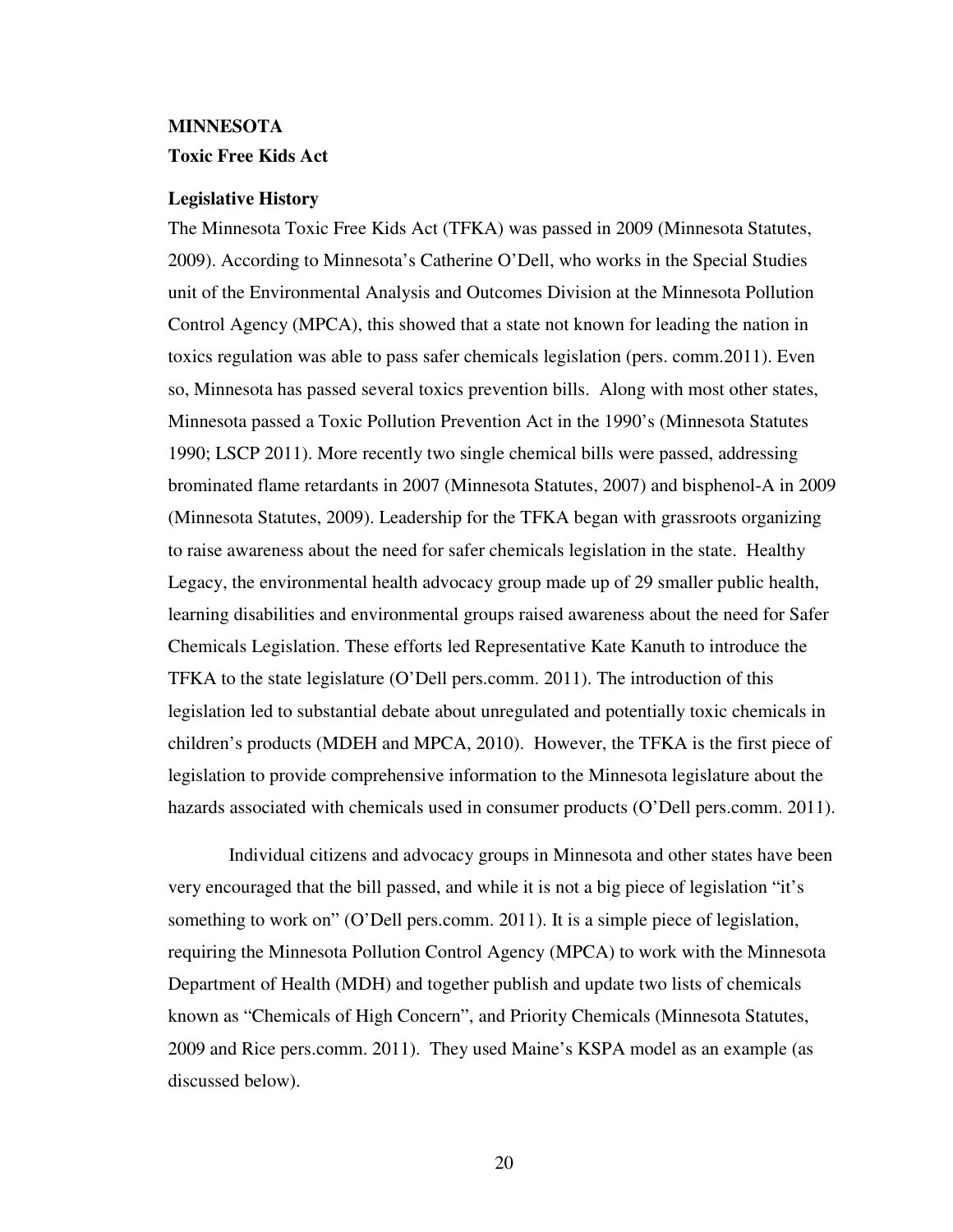## **Implementation**

Nancy Rice works full time at the Environmental Health Division at the MDH on the chemical lists. She is the principal employee focusing on the TFKA, but she seeks input and help from others, such as the state toxicologist and the partner MPCA agency. The Legislation was passed in mid 2009 and in the span of a year the first list of Chemicals of High Concern was published in July 2010. By January  $31<sup>st</sup>$ , 2011 the second list of Priority Chemicals was published.

### Chemicals of Concern Lists

In an effort to save time and resources, Minnesota started prioritizing "Chemicals of High Concern" using previously constructed chemicals lists from reputable government agencies. Minnesota used Maine's list of "Chemicals of High Concern" as a starting point, since Minnesota's criteria include the criteria Maine used to develop a list of Chemicals of High Concern. From the statute, a

"chemical of high concern means a chemical identified on the basis of credible scientific evidence by a state, federal, or international agency as being known or suspected with a high degree of probability to:

- 1. harm the normal development of a fetus or child or cause other developmental toxicity;
- 2. cause cancer, genetic damage, or reproductive harm;
- 3. disrupt the endocrine or hormone system;
- 4. damage the nervous system, immune system, or organs, or cause other systemic toxicity;
- 5. be persistent, bioaccumulative, and toxic; or
- 6. be very persistent and very bioaccumulative"

 By working from pre-existing and compiled data from other states, Minnesota has been able to save resources, and speed up the implementation process (although Maine also moved rapidly to make with their lists). Like other states, Minnesota realized that it is unnecessary to do extensive initial research, when much of that information is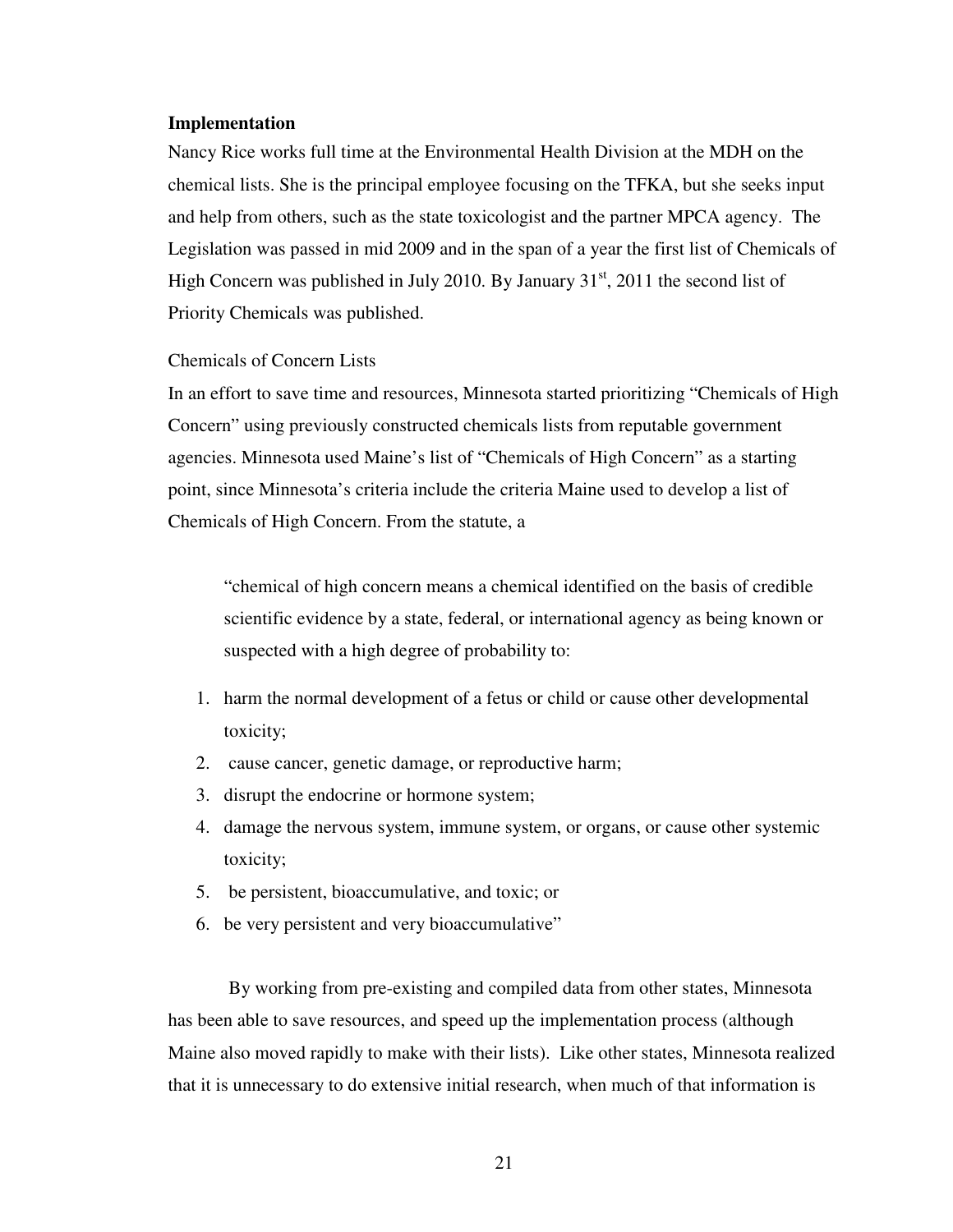readily available. Andrea Lani, Environmental Specialist, Safer Chemicals in Children's Products at the Maine Department of Environmental Protection, and John Williams, Reporting Rule Coordinator, at the Washington Department of Ecology both mentioned having conversations with Minnesota officials (Lani pers.comm. 2010; Williams pers.comm. 2011). In addition to referencing the work done in Maine, Minnesota looked to other resources, including but not limited to, the California Environmental Protection Agency, the Washington Department of Ecology, the U.S. Department of Health and Human Services, the U.S. Environmental Protection Agency, the World Health Organization, and European Parliament Annex XIV concerning the Registration, Evaluation, Authorization, and Restriction of Chemicals (Minnesota Department of Health, 2011a).The methods for naming the Chemicals of High Concern are publicly posted on the Minnesota Department of Health website in a document called "Minnesota Chemicals of High Concern Methodology." Consequently, the Minnesota list is a similar length to Maine's list, although is somewhat different. Minnesota did not include chemicals that do not have a Chemical Abstract Number, so all of the chemicals listed are intentional ingredients that manufacturers can identify with a number to make it easier for to track their use of these chemicals of concern. Minnesota also excluded all chemicals that are not found in consumer products, but added 373 chemicals that are not on Maine's list (Rice pers.comm. 2011).

To further prioritize chemicals of greater concern, Minnesota employed the same strategy as Maine by creating a list of Priority Chemicals. The criteria for this list are as follows (Minnesota Department of Health, 2011b):

(1) The chemicals have been identified as a high-production volume chemical by the United States Environmental Protection Agency;

(2) And:

(i) the chemical has been found through biomonitoring to be present in human including umbilical cord blood, breast milk, urine, or other bodily tissues or fluids;

(ii) the chemical has been found through sampling and analysis to be present in household dust, indoor air, drinking water, or elsewhere in the home environment;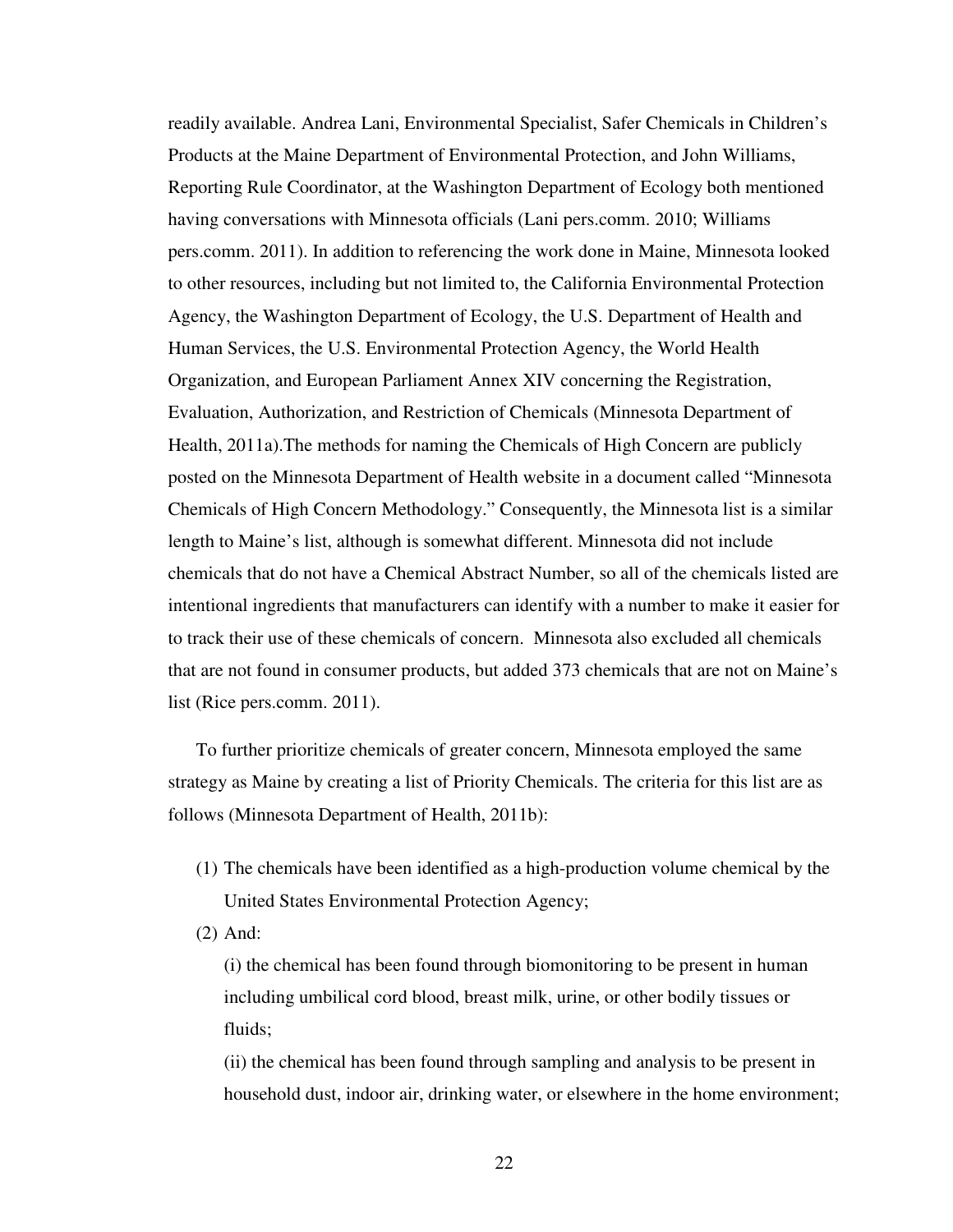(iii) the chemical has been found through monitoring to be present in fish, wildlife, or the natural environment.

On January  $31<sup>st</sup>$ , 2011, seven chemicals were named Priority Chemicals in Minnesota: bisphenol-A (BPA), cadmium, decabromodiphenyl ether (decaBDE), formaldehyde, hexabromocyclododecane (HBCD), lead and phthalates [Butyl benzyl phthalate (BBP), Dibutyl phthalate (DBP), Di (2-ethyhexyl) phthalate (DEHP)].

In addition to the chemicals lists, the TFKA statutes called for three reports to the legislature. The first two included a detailed methodology for the "Chemicals of High Concern" and Priority Chemicals lists, along with descriptions of what other states and countries had done to regulate toxic chemicals. The first two reports were completed in January 2010 by the MDH, and the MPCA. The third report from the MPCA was completed in December 2010 (MDH and MPCA, 2010). In the third report are recommendations for future legislation to "reduce and phase-out the use of Priority Chemicals in children's products and promote the use of Safer Alternatives (MDH and MPCA 2010a) More specifically, these are the suggested actions:

1. Manufacturers of products that contain one or more Priority Chemicals must report what they are using to the MDH;

2. Require the MDH and MPCA to produce educational information about ways to limit Priority Chemical exposure;

3. Allow the MPCA and MDH to continue to participate in the Interstate Chemicals Clearinghouse;

4. Allow the MPCA and MDH to support state's initiatives that support TSC reform by requiring that manufacturers provide safety information to EPA, allowing confidential business information (CBI) submitted to EPA to be accessed by states and making the manufacturer substantiate their CBI claims, and supporting TSCA reform that will not pre-empt state legislation;

or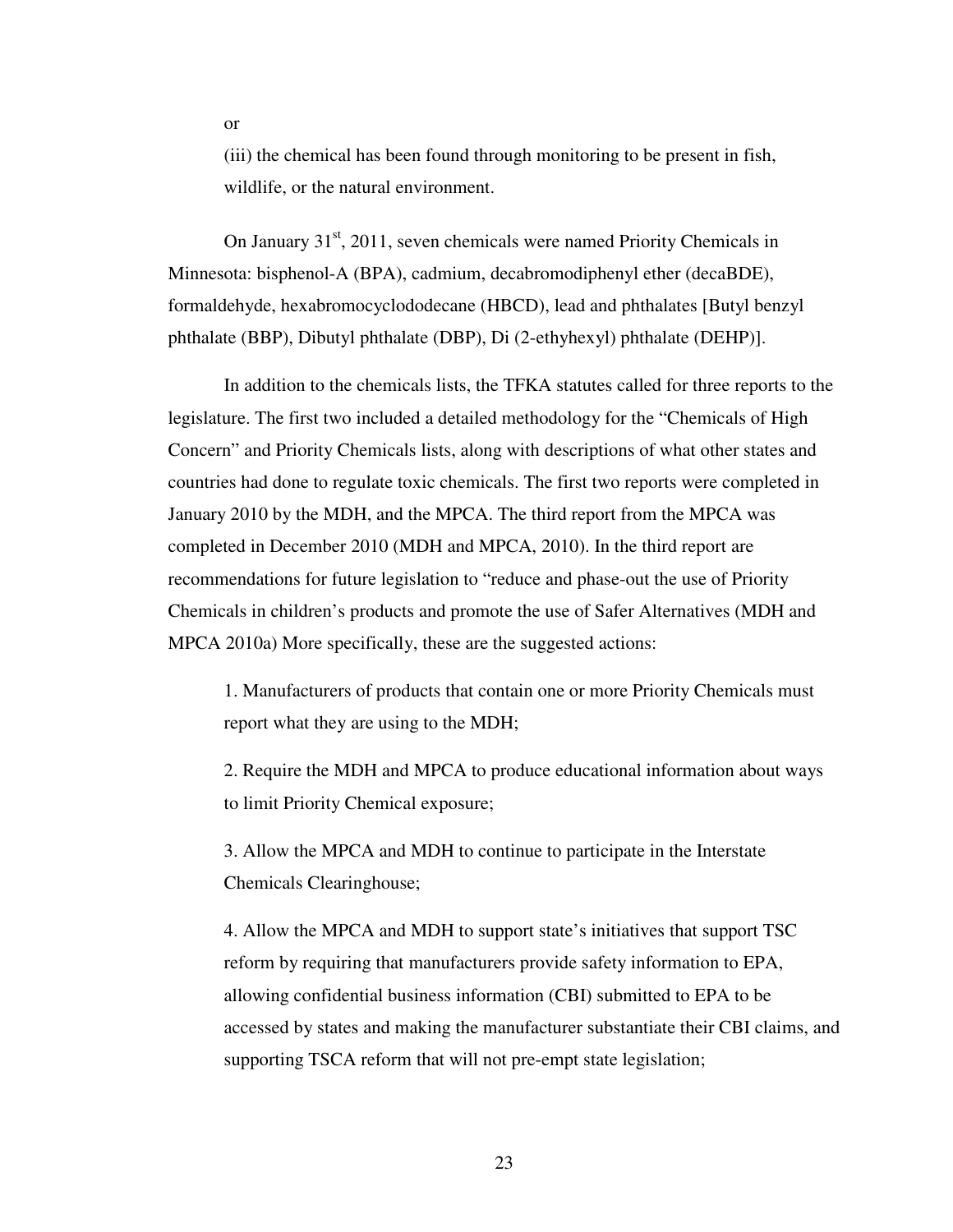5. Explore the possibility of expanding Minnesota's preferential purchasing initiative to give preference to products without Priority Chemicals;

6. Expand Green Chemistry Programs by providing tax incentives to manufacturers pursuing green chemistry or by including Priority Chemical reporting fees or Priority Chemical use fees.

However, the MDH does not know if the state legislature will act on these recommendations, and if the state legislature does act the MDH does not know what the new laws will be (Rice pers.comm. 2011).

### **Current Status**

At this point, there are no requirements associated with regulating the chemicals on the list. It is up to the Minnesota legislature to decide where the safer chemicals regulation should go next. Representative Kate Kanuth, who originally introduced the Toxic Free Kids Act, has expressed the possibility of bringing forward legislation which would build on the Toxic Free Kids Act, taking into account the recommendations from the MDH and possibly following a model for Priority Chemical reporting and phase-out similar to Maine's Kid Safe Products Act (Rice pers.comm. 2011).

Public comments responding to the chemicals of concern and priority chemical lists are being accepted on the Minnesota Department of Health website. These comments will be posted to the Minnesota Department of Health website, and will be considered by the MDH when the lists are next revised. The "Chemicals of High Concern" lists are revised by the MDH at least every three years, and the "Priority Chemical" lists are revised each time a new "Priority Chemical" is designated (MDH 2011c).

Meanwhile, a voluntary stakeholder process is being led by a nonprofit called the Minnesota Environment Initiative. So far, a workgroup has been convened to facilitate discussions between academics, advocacy groups, industry representatives, and government representatives who have expressed interest in Minnesota's approach to chemicals regulation and green chemistry, in two phases (MEI, 2010a). Phase 1 began in January 2010, and the stakeholders reviewed approaches taken by other states in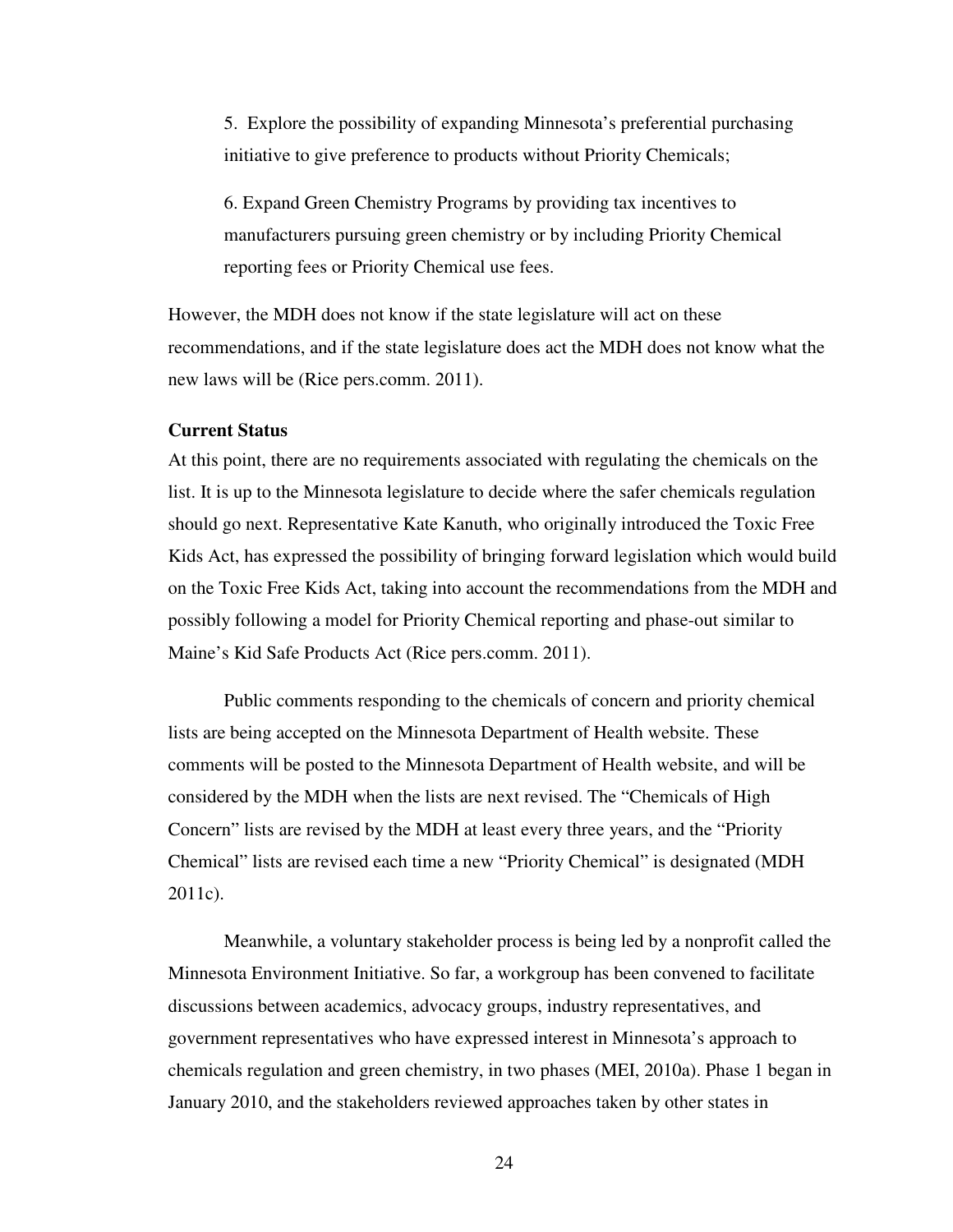chemicals regulations, identified policy gaps and barriers, and come up with four core opportunities: to advance public and environmental health, to demonstrate Minnesota's leadership, to increase publically available information, and to position Minnesota to benefit from improved chemicals management. Phase I also produced six priority issues for the state (MEI, 2010b):

- 1. Sound science should be used to review chemicals;
- 2. Manufactures should give necessary safety information to EPA;
- 3. Risk management should include vulnerable populations, cost and availability of Safer Alternatives;
- 4. Manufacturers and EPA should act in a timely way on Priority Chemicals;
- 5. Green chemistry and public access to information should be strengthened;
- 6. EPA should have sustained funding to ensure implementation.

The goal for phase II, which is anticipated to begin in spring 2011 and to end by December 2011, is to provide a critique of the current policies and to produce recommendations for Minnesota's next steps.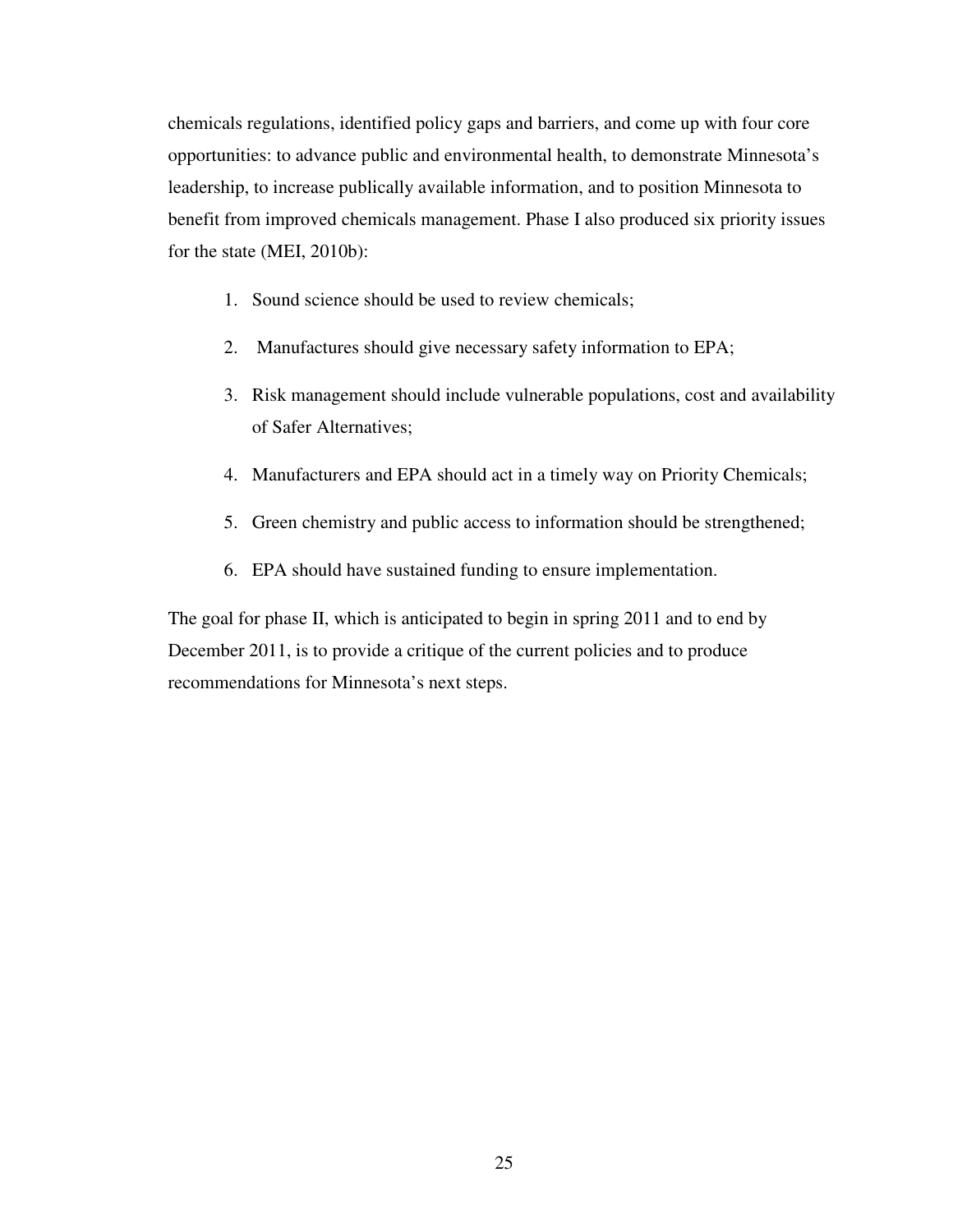# *WASHINGTON*  **Children's Safe Products Act**

The Children's Safe Products Act (CSPA) works to decrease exposure to toxic chemicals in children's products by placing those chemicals deemed to be of highest concern on a list. Manufactures and distributors of children's products are then required to notify the Washington Department of Ecology (WDOE) if any of their products contain chemicals that are present on the list (Williams, 2010). The reporting rule will help to fill the data gap about chemical usage that exists for both consumers and agencies (Williams, 2010). By simply listing the most harmful chemicals, WDOE hopes manufacturers will recognize the potential for harm associated with these chemicals and will, of their own accord, switch to Safer Alternatives. Once more data about chemical use has been gathered, the next step (not part of the current CSPA) is likely to involve a mechanism to get information about Safer Alternatives, information that is currently unavailable (Williams's pers.comm. 2011). Then, Washington may decide to further develop the CSPA to give it the authority to restrict or ban the most harmful and threatening chemicals it finds.

### **Legislative History**

Washington has also had legislative successes on toxics. In 1988 a pollution prevention law was passed to encourage the voluntary reduction of hazardous substance use. In 1991, Washington passed a law prohibiting packaging with concentrations of cadmium, hexavalent chromium, lead and mercury (WSL, 2008). Then, in 2003 Washington passed a chemical action plan for labeling fluorescent bulbs, properly disposing of mercury products and prohibiting mercury thermometers and the purchasing of mercury products, for primary and secondary classrooms (WSL, 2003). Washington passed a requirement in 2006 that all manufacturers selling electronic products in the state label their product with their brand name, and develop and pay for a system to collect, transport and recycle electronic products after their useful life (WSL, 2006).

Additional toxics laws in Washington fit under two broad ongoing initiatives at the Washington Department of Ecology (WDOE). One of these, called the Persistent, Bioaccummulaive and Toxic (PBTs) Chemicals Initiative, is intended to reduce and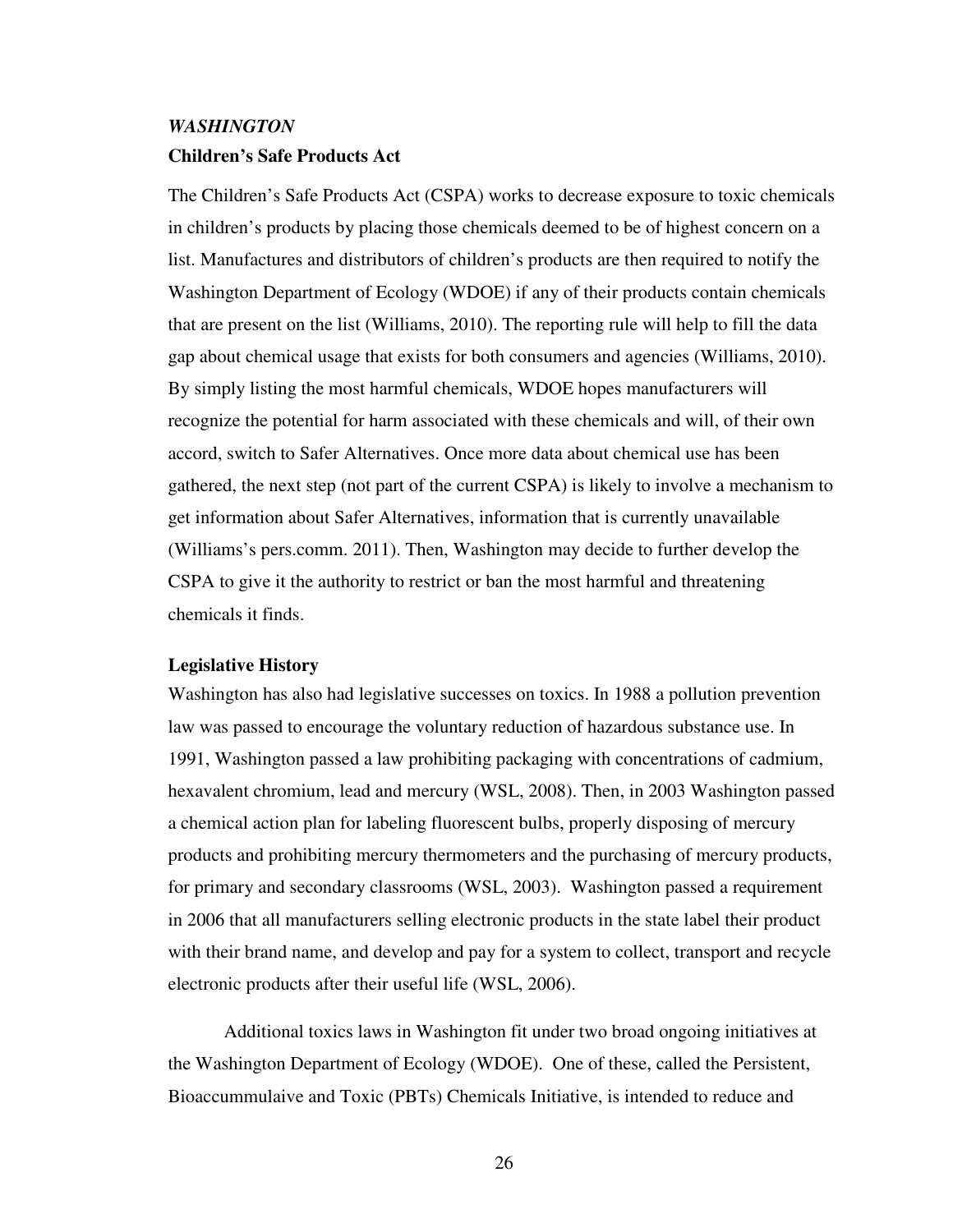phase-out the use, release and exposure to PBTs in Washington and thereby reduce and eliminate threats to human health and the environment (Washington Department of Ecology, 2011b). Some well known PBTs, like the pesticide DDT still persist in human body burdens, even though they were banned many years ago. In 2004, Governor Gary Locke gave an executive order to develop a plan of the actions that Washington State could take to reduce threats posed by PBTs and PBDEs (brominated flame retardants), and to exercise preferable purchasing to avoid PBTs and PBDEs in products purchased for the state (WSOG, 2004). The next year funds were put towards rulemaking and development of additional chemical action plans for PBTs (WSESSB, 2005). As part of this initiative, Washington's WDOE passed the PBT rule in 2006, which developed criteria for naming PBTs, created a list of PBTs and calls for a Chemical Action Plan to examine the uses and releases of a specific PBT chemical. Like Maine, it passed a law that restricted the sales of PBDE flame retardants in 2007 (WSL, 2007). The second initiative, called Reducing Toxic Threats, works under the belief that the cheapest way to protect health of people and the environment is to prevent exposure to toxics. It is a voluntary initiative that encourages manufacturers to reduce the amount of toxic chemicals in consumer products, and minimize the amount of toxics in storm water runoff. At this point, most of the work is gathering data through a WDOE collaboration with the Puget Sound Partnership to study toxic contamination in Puget Sound (Washington Department of Ecology, 2011c).

The Children's Safe Products Act (CSPA) is intended to protect children, which it defines as individuals under age 12, from exposure to toxic chemicals in consumer products (WSL, 2008a). It was proposed by the Washington Toxics Coalition, a Washington State environmental health advocacy organization (William, 2011). Initially, it was not supported by the WDOE, because the WDOE did not think they had sufficient resources to start a new project, but in 2008 it was passed unanimously by the house and received enough support to pass in the Senate, before being signed into law by Governor Chris Gregoire. Since it was enacted, the WDOE is now responsible for its implementation and is excited to be working on safer chemicals regulations.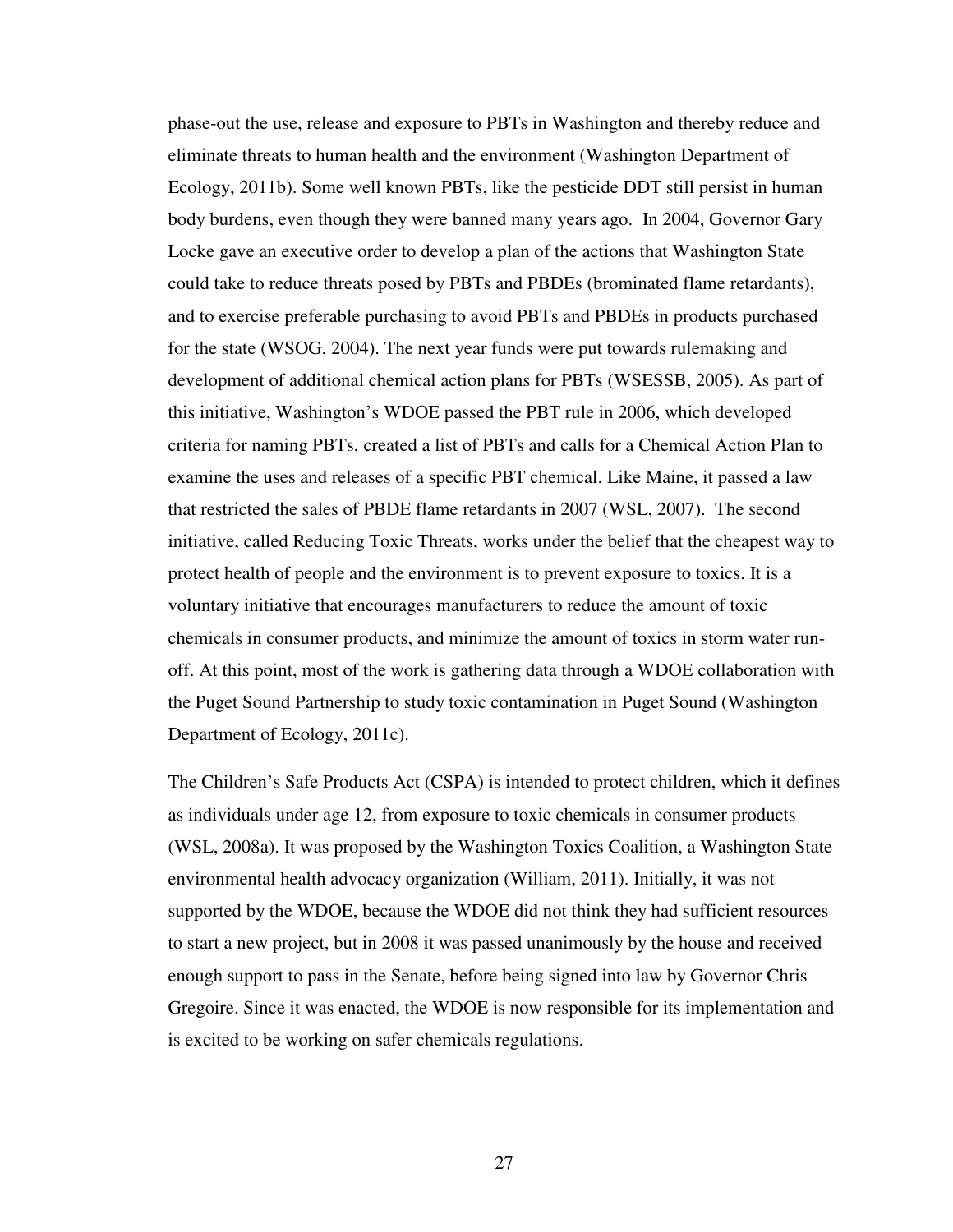There were two major components to the CSPA law. The first part restricted the amount of lead, cadmium and phthalates found in children's toys, cosmetics, jewelry, teething items and car seats, made and sold in Washington State. However, in July 2008, the U.S. Congress passed the Consumer Product Safety Improvement Act (CPSIA), which overlapped with the CSPA in its plans to regulate lead and phthalates present in children's products (USCSPC 2008) and cadmium present in the paint of children's products. Since regulation was required at the federal level under CSPIA, this part of the CSPA was withdrawn, because it would have been pre-empted by the CPSIA (WDOE 2009), so it was withdrawn by the WDOE (WDOE 2008). The federal process is moving more slowly than Washington planned to move and the requirements are not as strict (applying only to the surface layer, not the entire product) (USCPSC, 2008). But, ultimately the WDOE sees it positively, because it regulates the same chemicals in children's products on a broader geographic scale (Williams's pers.comm. 2011). Also, because the federal government took the project over, the state saves limited resources.

The second part of the CSPA calls for WDOE to work with the Washington Department of Health to compile a list of "Chemicals of Concern", including those toxic chemicals that have been found in children's products or are present in human tissue. Manufacturers must then report back to the WDOE whether their products contain any of these "Chemicals of Concern." If a product does contain one of these chemicals, they must further disclose the component of the product containing the toxic chemical and the total amount in weight per component (Williams's pers.comm. 2011). This allows for better understanding of the chemical use and potential exposure routes than the traditional toxicological approach of considering the weight of the harmful chemical as a proportion of the weight of the entire product. For instance, a teddy bear could have a lead button, but this might not be heavy enough to qualify for regulation if the amount of lead was described in terms of total weight. Since there is a tremendous lack of information about the extent of chemical use, gathering this kind of data is necessary to determine appropriate regulatory strategies for the future (WDOE 2011c).

Throughout the legislative process, there was intentional transparency, outreach and encouragement for public comment. An advisory group, made up of stakeholders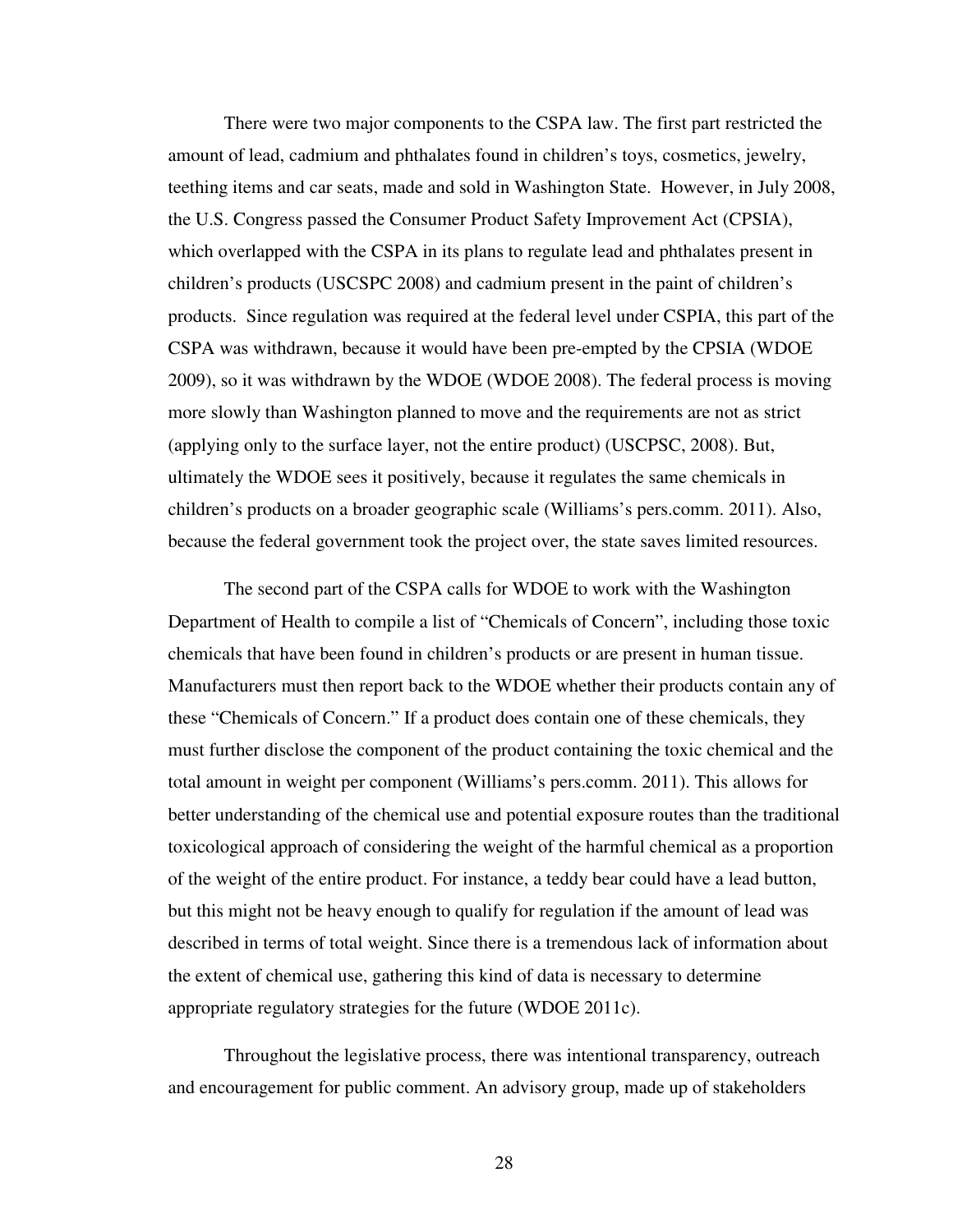including manufacturers, public health officials and environmental health advocates, was also convened, to have the opportunity for "face to face" meetings in which to bring up issues of concern and suggestions, and also to submit written comments (Washington Department of Ecology, 2011e). According to John Williams, of the WDOE, "there was a larger amount of outreach on this bill than on any others I can remember," meaning the amount of public comment and solicited stakeholder involvement is much greater than normal (pers. comm. 2011).

## **Implementation**

Washington State utilized a pilot rule process in the development of a reporting rule for the Children's Safe Product Act. In the pilot phase, manufacturers are given the opportunity to test how the rule may affect them, and are asked to submit comments and suggestions to be considered by the WDOE when the final draft is prepared (Washington Department of Ecology, 2011f).

Washington's list of "Chemicals of Concern" is intentionally much shorter than the lists created in Maine and Minnesota, to make it more practical for implementation, especially with limited state resources (Williams pers.comm. 2011) John Williams, Reporting Rule Coordinator, is the one full-time employee at the WDOE working on the CSPA, but is assisted by others at the WDOE and at the Washington Department of Health who have expertise in chemistry, PBTs and public health. A draft of the list was put forward in January 2010, and was updated in July 2010 (MPCA and MDH 2010a).

There is also prioritized list called "Chemicals of High Concern for Children" (CHCC) made up of 66 chemicals, with a detailed selection process. An extensive description of this process is available in a WDOE Report on the CSPA (WDOE 2009). Here is a simplified version of the process.

First, the WDOE put together an extensive database of high priority chemicals, built from many previous reputable government lists. In the beginning, the list was limited to chemicals with a Chemical Abstracts Service Registry Number (CAS), so manufacturers would be able to comply (Williams pers.comm. 2011). High Priority Chemicals were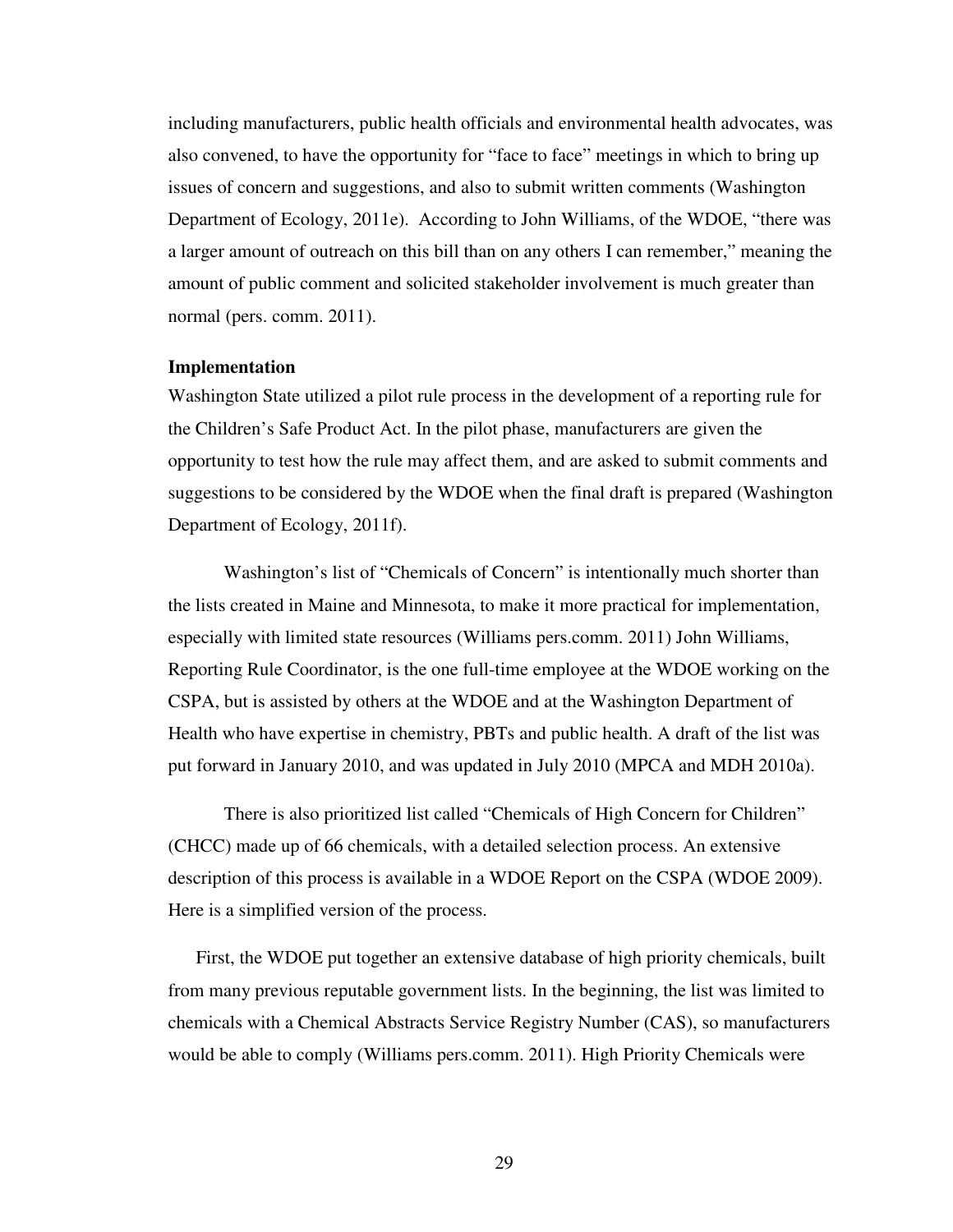identified by a state or federal agency, or accredited research University, on the basis of credible scientific evidence to:

- a. Harm the normal development of a fetus or child or cause other developmental toxicity;
- b. Cause cancer, genetic damage or reproductive harm;
- c. Disrupt the endocrine system;
- d. Damage the nervous system, immune system or organs that cause other systemic toxicity;
- e. Be persistent, bioaccumulative and toxic; or
- f. Be very persistent and very bioaccumulative.

Second, these 1800 High Priority chemicals found were examined for further criteria that demonstrate potential child exposure based on credible science, put into an algorithm for exposure by Dr. Catherine Karr at the University of Washington, using this kind of information:

- a. Human biomonitoring data
- b. Indoor air and dust data
- c. Drinking water data
- d. Product data

In terms of exposure, these chemical lists look at exposure in a different way from traditional risk analysis, and look for presence in home, dust and body tissue to find areas of exposure. Of particular value was the body burden studies, because if the chemical is present in human tissue, then it needs to be addressed (Williams pers.comm. 2011).

Third are a variety of other factors considered by WDOE, in the prioritization process. High Production Volume Chemicals, which are produced in excess of 1 million pounds per year, means that the possibility for exposure would be larger than for chemicals produced in smaller quantities. Data for both the parent chemical, and degradation products are examined, and a parent chemical may be listed if it degrades into chemicals that meet all of the criteria (Williams, 2010). Additionally, when there is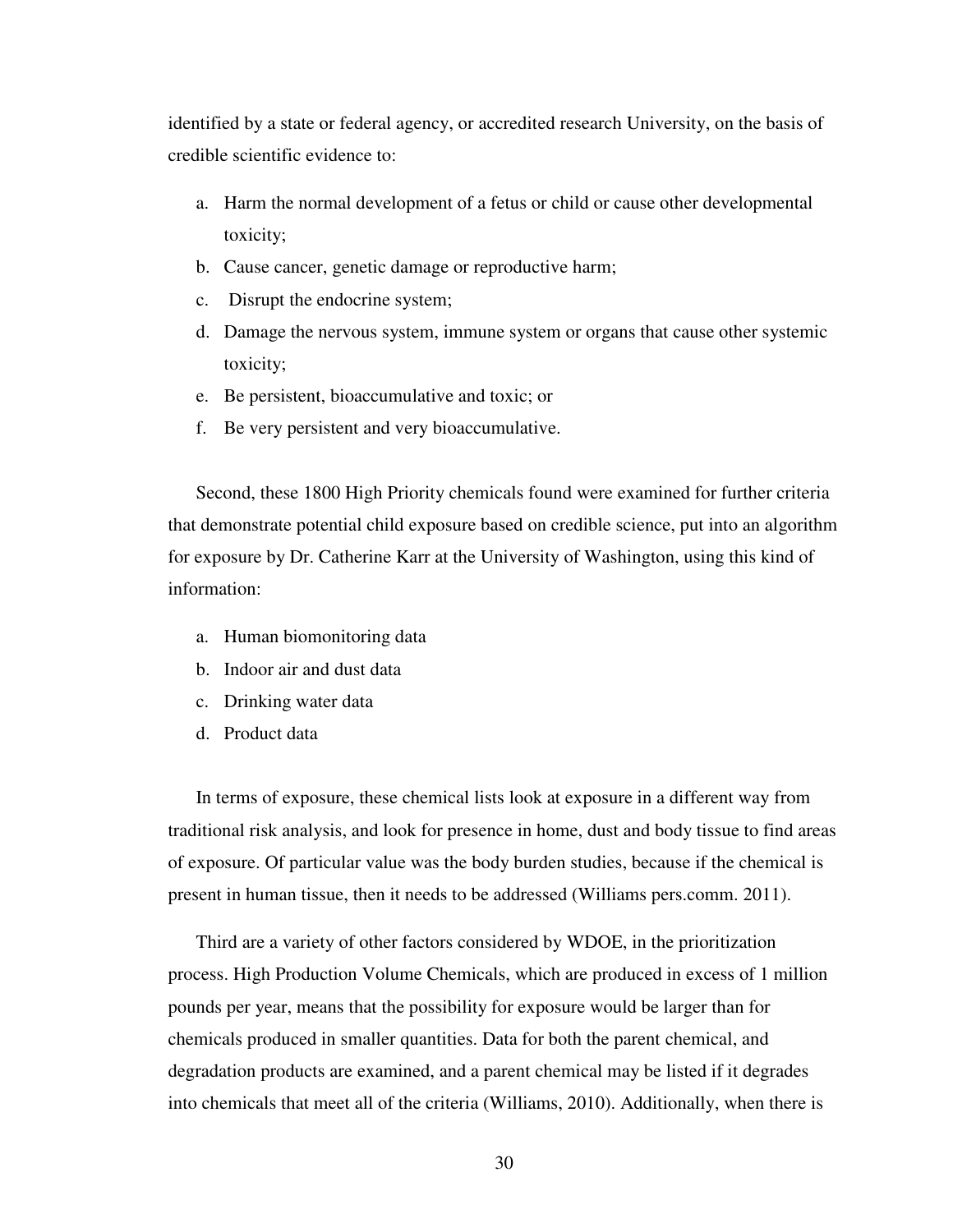conflicting data about the relative hazard of a chemical, the WDOE takes a protective position to respond to the more concerning data (Williams pers. comm. 2011).

# **Current Status**

At this point, the CSPA is only a reporting law, collecting data from manufacturers on the use of Chemicals of High Concern to Children, but the WDOE is supporting an amendment to the existing law to allow for analysis of Safer Alternatives. At this point, it is not clear what the final draft of this amendment will look like. However, the philosophy is that before regulating and banning toxic chemicals, information about Safer Alternatives is needed. This ensures that a safer replacement exists before a hazardous chemical is banned (Williams pers.comm. 2011).

The public comment period for the proposed reporting rule was extended from December 31<sup>st</sup> 2010 to January 7<sup>th</sup>, 2011 (Washington 2011d). From January until March 2011, John Williams worked to prepare the final draft and finalize supporting documents (cost benefit analysis, small business statement, significant legislative rules criteria document, citation list, and rule implementation plan), taking the public comments into consideration. In April, the WDOE plans to have adopted and published the reporting rule, at which time they will send out a Rule Adoption Notice. Provided the rule is adopted, it will go into effect in May of 2011.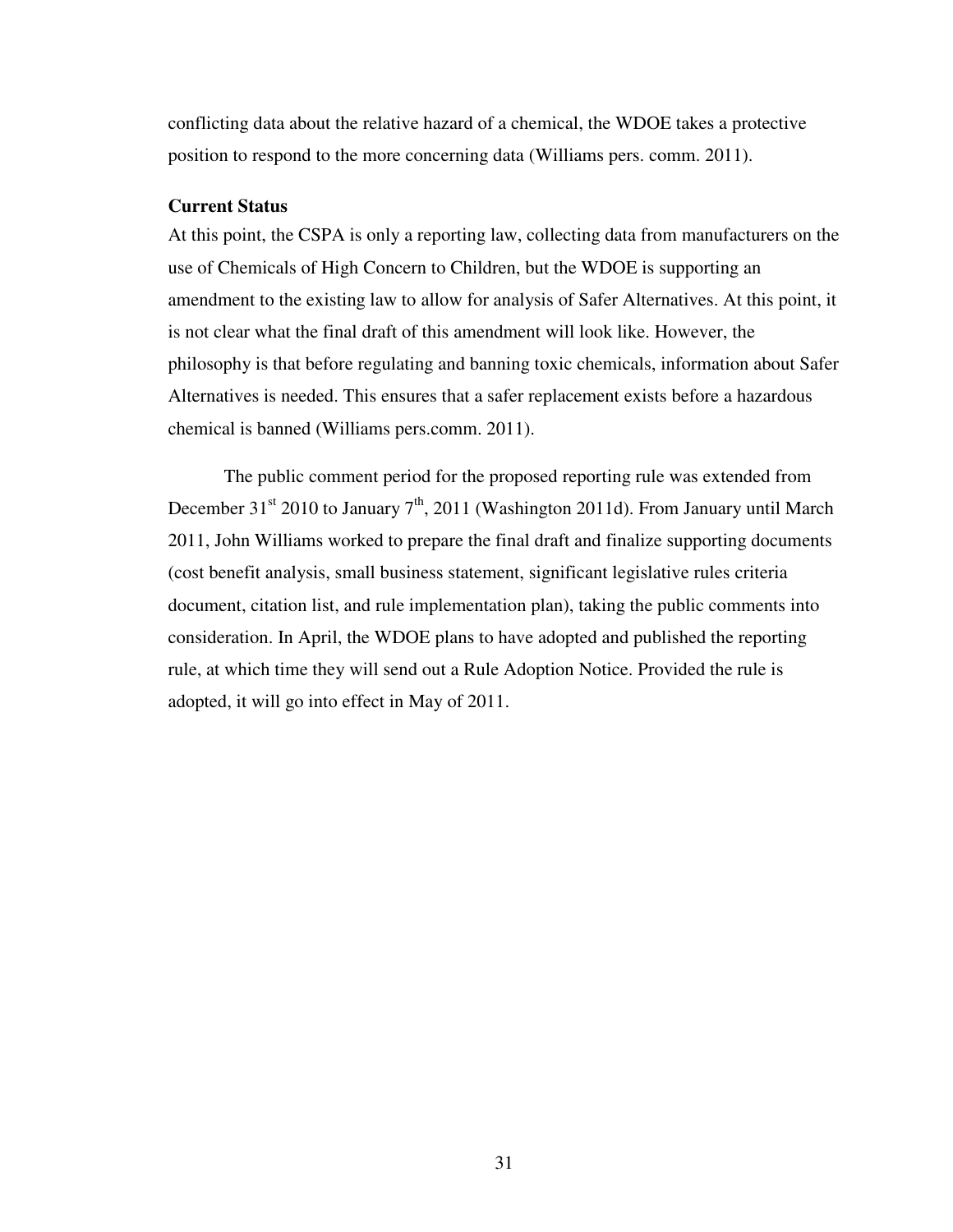# **COMMON FEATURES OF STATE SAFER CHEMICALS POLICY MAKING**

 Each State has a slightly different scope to their policy. Table 3 reviews what is covered in each of the safer chemicals statutes. All of the states either already have or have proposed a list of "Chemical of Concern", which is the first step toward prioritization for all of the chemicals that have enough hazard data to warrant concern. This chemical prioritization process identifies the most harmful subset of chemicals are the most consistent feature across all four states. All of the states require credible scientific information demonstrating harm, and evidence of widespread exposure. The states differ in the language and specific requirements describing how chemicals are prioritized, while the lists are similar, they are not identical. Minnesota has the most basic law consisting of listing and prioritizing "Chemicals of Concern", and does not take the next step that California, Maine and Washington have taken to require manufacturers to report on how much of the "Priority Chemical" is circulating in the state and in which products. The information from a reporting rule helps the state agency to determine appropriate measures for limiting or banning the priority chemical. The burden for providing safety data is required from the product manufacturer if additional studies examining hazard are needed, putting the burden of cost onto the manufacturer, rather than relying on the state to pay for safety testing. In Maine and California, the statutes also call for Safer Alternatives testing, to see if chemicals available that fulfill the same functions of a priority chemical at a comparable price. Information about Safer Alternatives availability then helps the state determine if the Priority Chemical can be replaced. If a replacement is available, the statutes in California and Maine give the state agency the authority to phase out the Priority Chemical. The Minnesota statute is limited in comparison with the other states, but the state agencies responsible for implementation submitted a report to the state legislature recommending amendments to strengthen the law.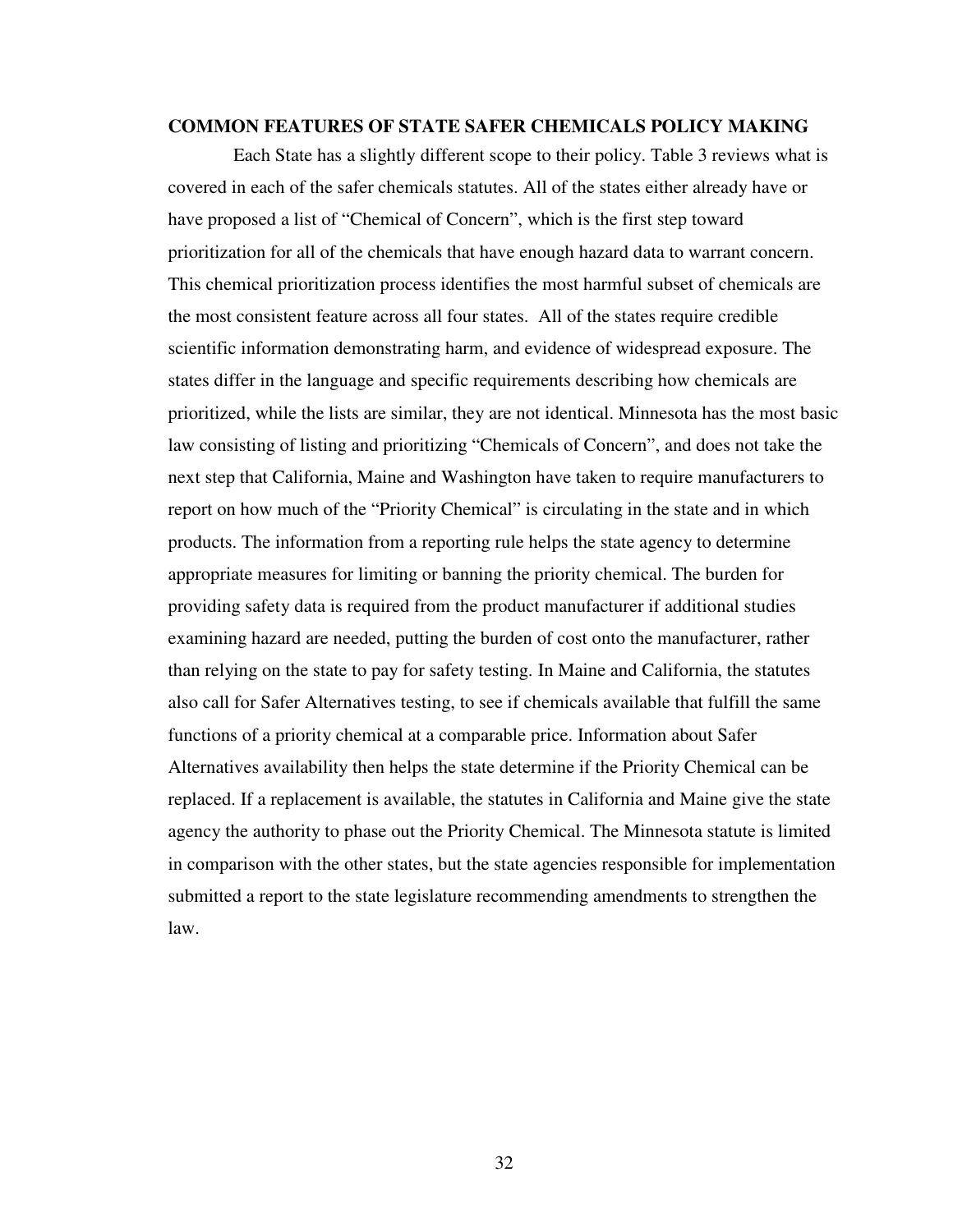| <b>State</b> | <b>Chemicals</b><br><sub>of</sub><br>Concern<br>List | <b>Prioritized</b><br><b>Chemicals</b>             | <b>Prioritized</b><br><b>Chemicals</b><br><b>Reporting</b><br><b>Rule</b> | <b>Safety</b><br><b>Information</b><br>required<br>from | <b>Safer</b><br><b>Alternatives</b><br><b>Testing</b> | <b>Authority to</b><br><b>Phase Out</b> |
|--------------|------------------------------------------------------|----------------------------------------------------|---------------------------------------------------------------------------|---------------------------------------------------------|-------------------------------------------------------|-----------------------------------------|
| California   | Yes                                                  | Yes                                                | Yes                                                                       | Manufacturer                                            | Yes                                                   | Yes                                     |
| Maine        | Yes                                                  | Priority<br>Chemicals<br>$(2$ named)               | Yes                                                                       | Manufacturer                                            | Yes                                                   | Yes                                     |
| Minnesota    | <b>Yes</b>                                           | Priority<br><b>Chemicals</b><br>$(7$ named)        | Recommended                                                               | Recommended<br>for<br>manufacturers                     | Recommended                                           | Recommended                             |
| Washington   | <b>Yes</b>                                           | Chemicals<br>of High<br>Concern<br>for<br>Children | Yes                                                                       | <b>Manufacturers</b>                                    | Recommended                                           | N <sub>0</sub>                          |

Table 4. Basic features of state safer chemicals regulation statutes.

At this point, California's law covers the largest number of products, but California the furthest behind in terms of actually beginning to make a list and prioritize chemicals. Maine's law is furthest along in the implementation process, and is the only one that has designated Priority Chemicals and voted to ban a priority chemical. With the impending amendments, part of the current debate around the future of Maine's Kid Safe Products Act, is whether they should follow an implementation approach more similar to Washington implementation by creating a 50-chemical subset of the Chemicals of High Concern from which Priority Chemicals are named, and this idea was proposed in LD 1185. Washington's policy has gathered the most chemical-use information, and is poised to take the next step of requiring Safer Alternatives analysis (James pers. comm. 2011).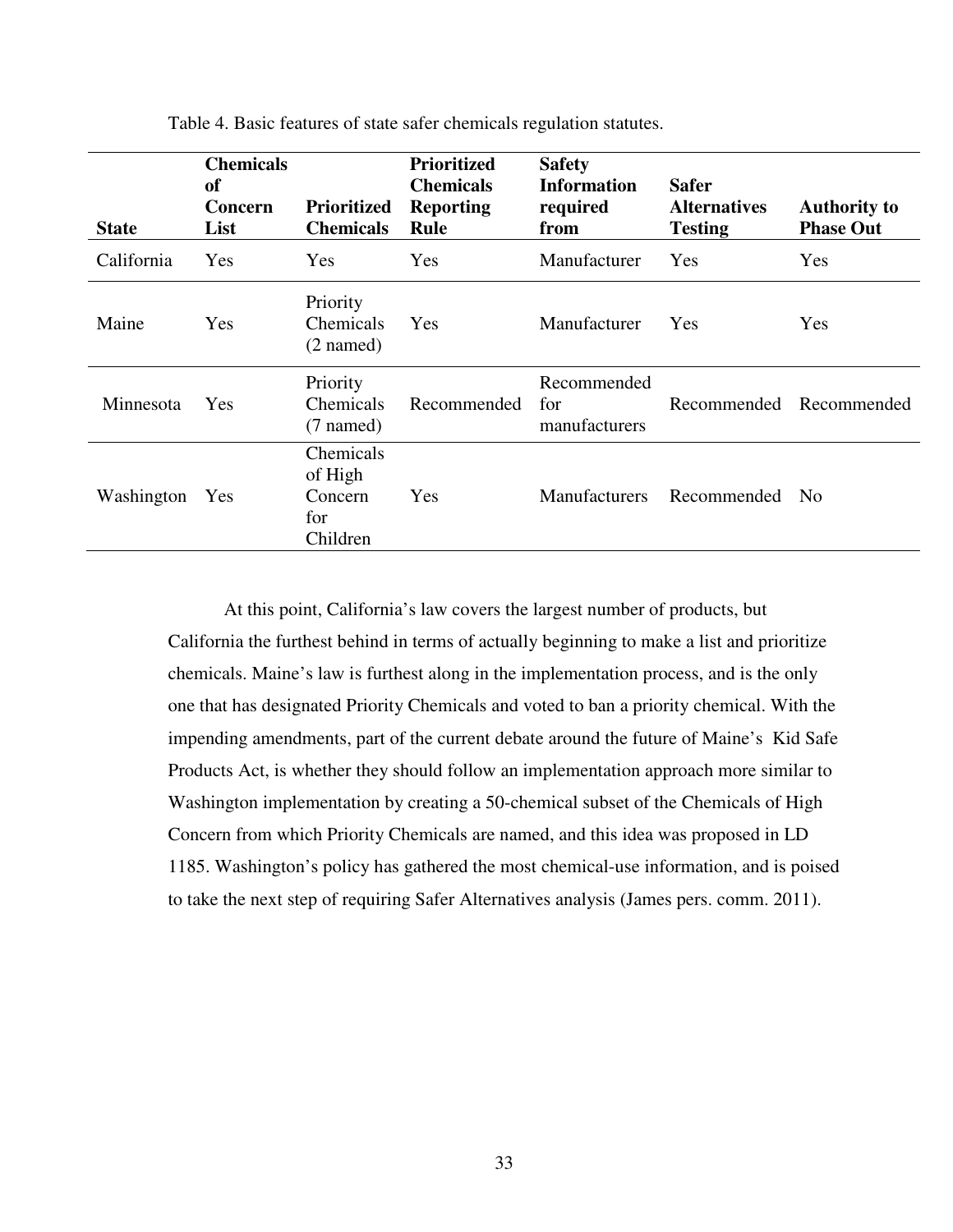# **DRIVING FORCE OF NONPROFIT ADVOCACY ORGANIZATIONS**

In each state, there is a nonprofit advocacy group at the center of state activities. These advocacy groups share many of the same features. All of them are made up of a diverse group of state-wide organizations already supporting a variety of public health, environmental health organizations. The key to getting the amount of public support needed to pass safer chemicals regulations seems to be creating high profile state campaigns, by working with already existing environmental, health, business, educational and faith-based organizations. These nonprofit advocacy groups (Table 4), one of which is present in each state, work to coordinate a message and have been hugely influential in the success of state safer chemicals policies.

| <b>State</b> | Nonprofit<br><b>Advocacy</b>                       | Participating<br><b>Organizations</b>                        | <b>Generates</b><br><b>Public</b> | Participation in<br><b>Interstate</b>                          |
|--------------|----------------------------------------------------|--------------------------------------------------------------|-----------------------------------|----------------------------------------------------------------|
|              | Organization                                       |                                                              | <b>Comments</b>                   | <b>Collaboration</b>                                           |
| California   | Californians for a<br>Green and Healthy<br>Economy | 39 partner<br>organizations                                  | Yes                               | <b>Safer States</b>                                            |
| Maine        | Alliance for a Clean<br>and Healthy Maine          | 12 partner<br>organizations<br>46 endorsing<br>organizations | Yes                               | Safer State and<br>Safer Chemicals,<br><b>Healthy Families</b> |
| Minnesota    | <b>Healthy Legacy</b>                              | 29 partner<br>organizations                                  | Yes                               | Safer Chemicals,<br><b>Healthy Families</b>                    |
| Washington   | Toxic-Free Legacy<br>Coalition                     | 50 diverse<br>member<br>organizations                        | <b>Yes</b>                        | <b>Safer States</b>                                            |

Table 5. State specific environmental advocacy coalitions for safer chemicals reform.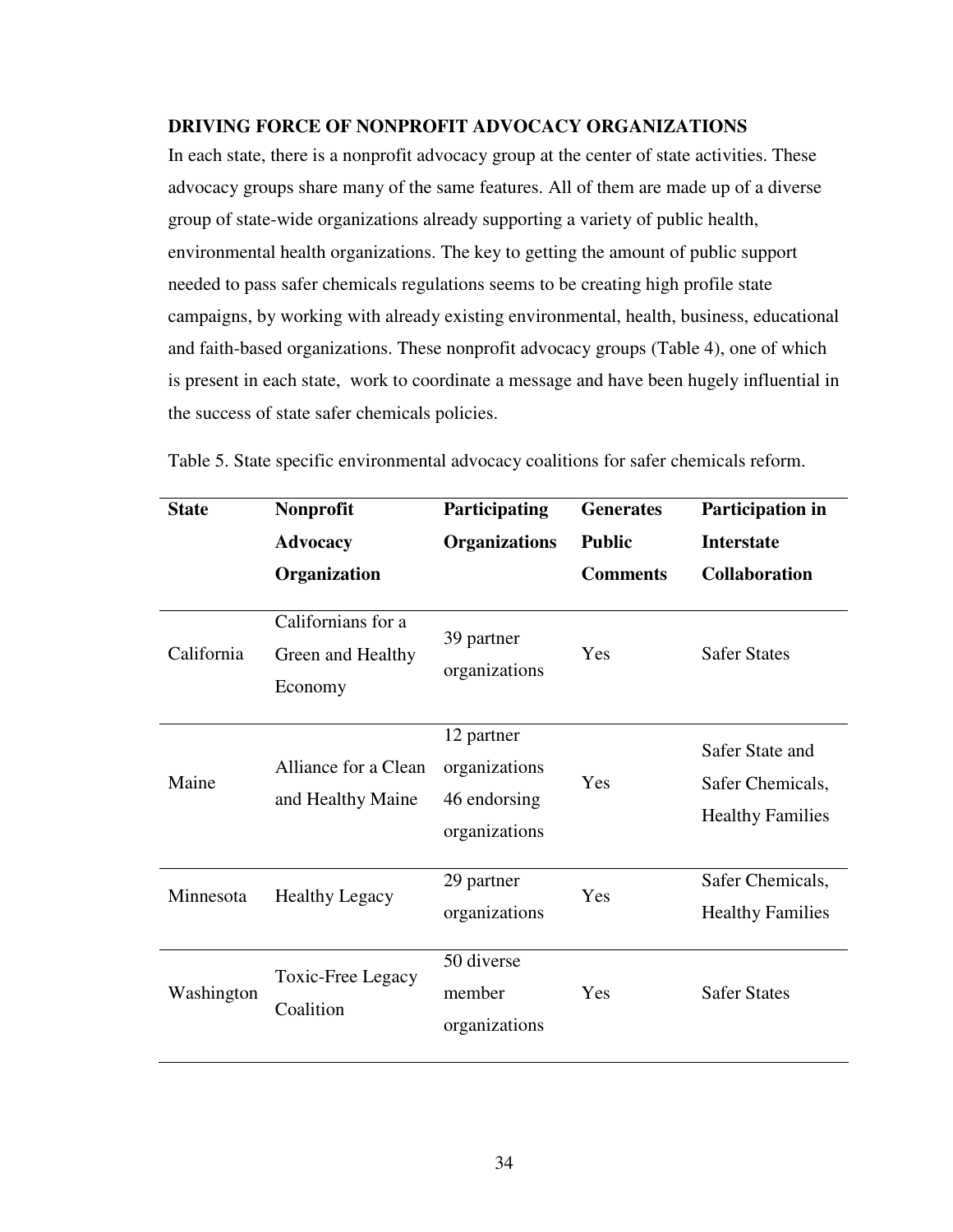# **California**

Californians for a Healthy and Green Economy (CHANGE) supports a better system for regulating toxic chemicals in California. This growing coalition is made up of many smaller organizations that also actively work to promote safer chemicals policy and like other states, share this information through existing networks. Most recently CHANGE has been gathering comments to oppose the DTSC proposed Safer Consumer Products regulations, because they believe that the revision gutted the regulation and it is no longer strong enough to adequately protect public health (CHANGE 2011).

### **Maine**

The Alliance for a Clean and Healthy Maine (ACHM) is an impressive coalition made up of many Maine-based organizations that support public health and work to phase out toxic chemicals in everyday life. The first legislative successes of the ACHM began in 2003, when the state legislature banned arsenic-treated wood and mercury in most consumer products (ACHM 2011). Since then it has grown into an effective organization that gathered tremendous support for the Kid Safe Products Act and bio-based plastics in the state. It is made up of smaller organizations with wide bases of public support, including the Environmental Health Strategy Center, the Natural Resources Council of Maine and Maine Organic Farmers and Gardeners. The ACHM sponsored several studies, including the Body of Evidence biomonitoring study of Maine People. Once these studies have been done, the ACHM disseminates the information around the state through existing networks and the media, and has made Toxic Chemicals Regulation a Priority for Maine's environmental community.

### **Minnesota**

In 2006, Healthy Legacy developed as a joint project between the Minnesota Institute for Agriculture and Trade Policy and Clean Water Action of Minnesota to represent healthcare, citizens with disabilities, environmental justice and environmental health. Healthy Legacy has been a driving force in Minnesota to support safer chemicals policy, including the Toxic Free Kids Act. It has also signed onto the Safer Chemicals, Healthy Families platform for TSCA reform (HL 2011).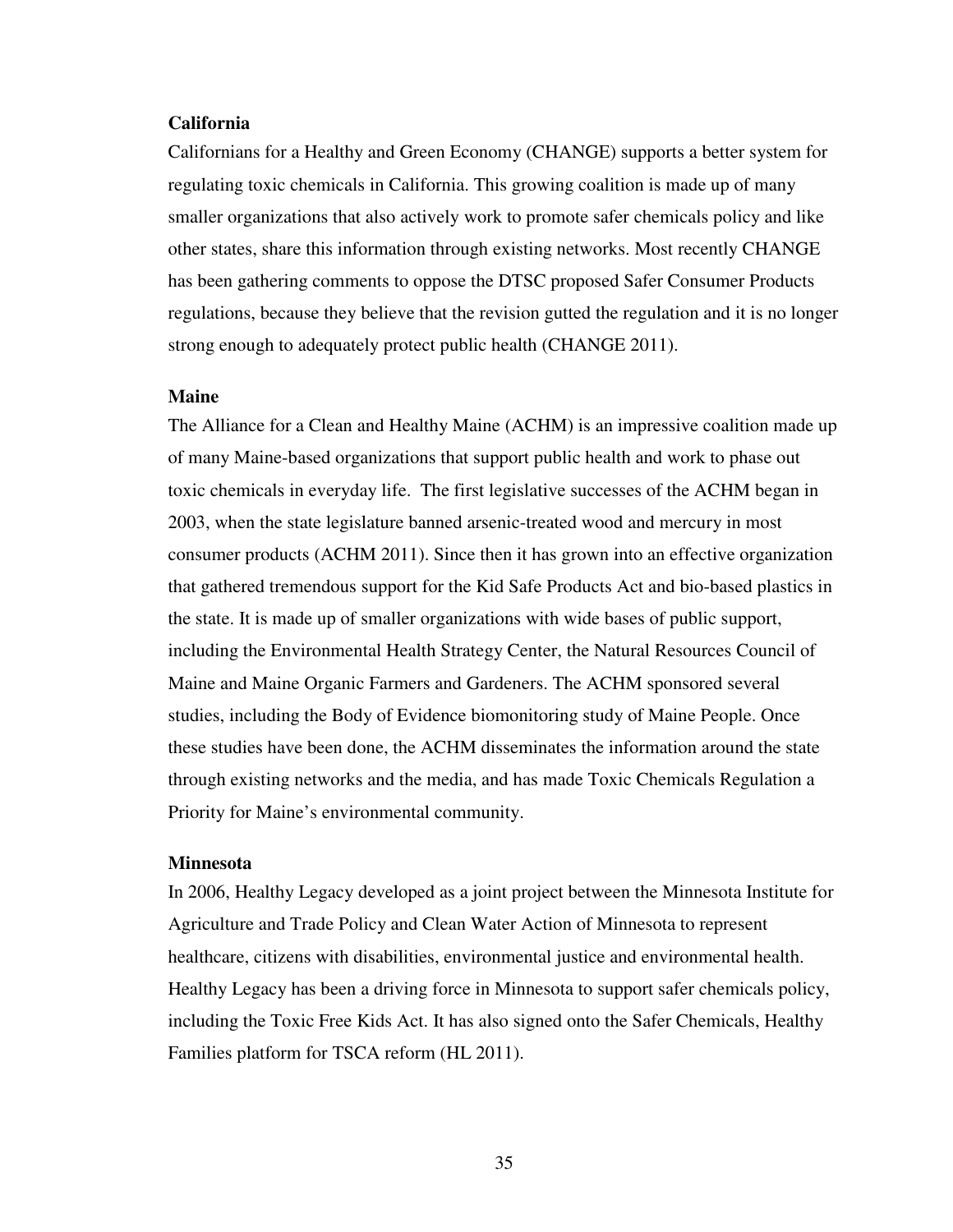### **Washington**

The Washington Toxic-Free Legacy Coalition is a broad state organization, made up of 50 diverse nonprofit organizations that are interested in supporting public and environmental health by phasing out toxic chemicals and promoting Safer Alternatives (TRLC 2011). It is led by a steering committee, which includes smaller organizations like the Washington Toxics Coalition, which began work in 1981 to protect both public health and the environment by advocating for regulating toxic pollution. They make it easy for the public to get involved in toxics advocacy, and actively support many successful hazardous chemical regulation campaigns. Washington Toxics Coalition has conducted a number of state-specific reports, which it uses in these advocacy campaigns, including the *Pollution in People* body burden study, and another study examining chemicals in house dust and laundry water called *Puget Sound, Down the Drain*, to better understand how these chemicals get into Puget Sound (WTC 2011).

# **BIOMONITORING IN STATES**

All of the safer chemical statutes in California, Maine, Minnesota and Washington cite the presence of a chemical in human body samples as a reason for chemicals regulation, since biomonitoring studies demonstrate extensive human exposures to toxic chemicals. According to the CDC, these are the "most health-relevant assessments of exposure because they measure the amount of the chemicals that actually gets into people, not the amount that may get into people" (CDC 2011).

According to Washington's John Williams, the CDC and Prevention's National Report on Human Exposure to Environmental Chemicals is the gold standard for biomonitoring and body burden studies (pers. comm. 2011) that inform the process of prioritizing a list of chemicals for potential regulation. This study was particularly useful for passing the BPA ban in Washington, because it is powerful to express a need for regulation by saying that BPA was present in over 90% of the population (Williams pers.comm. 2011).

The CDC biomonitoring study is very valuable and is the only study that can allow for national conclusions about pollution in people, because it is the only statistically relevant biomonitoring study. However, the CDC has also provided grants for smaller biomonitoring studies of populations within states (Table 5; SERC 2004). States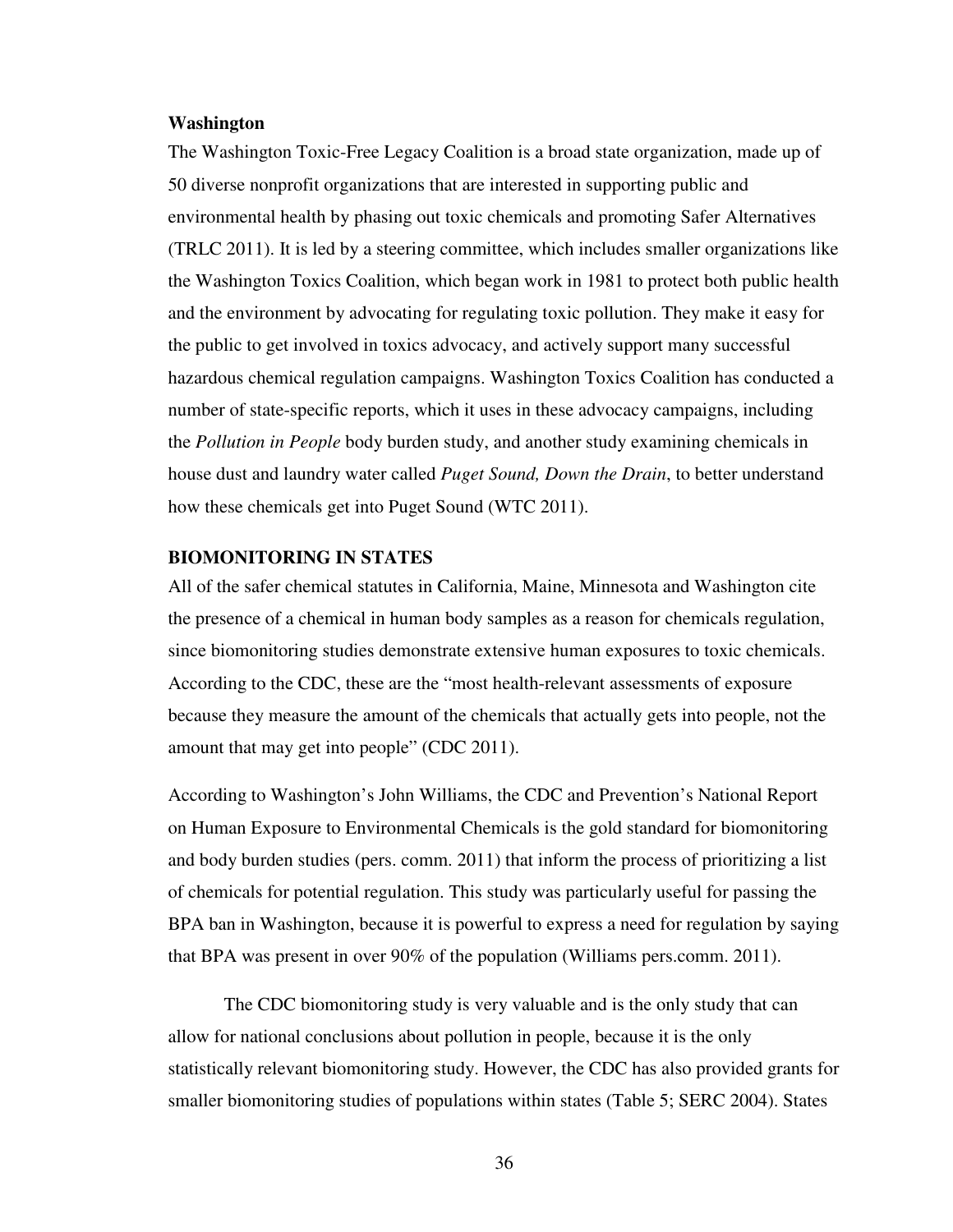that used these CDC grants are California, Washington and New Hampshire, to develop small scale biomonitoring projects (SERC 2004; LSCP 2009) like the biomonitoring pilot projects conducted in Minnesota. Additionally, there have been smaller biomontoring studies funded by state environmental health advocacy organizations in Washington and Maine. Local biomonitoring projects are politically helpful, since knowing that the people who live around you have high levels of known or suspected toxic chemicals in their bodies is a compelling message to do something. These studies demonstrate the concept that pollution does not remain outside of our bodies and personalize the data in an alarming way that moves policy forward, because they show that ordinary people have a heavy body burden of chemicals known or suspected to cause harm to human health. These smaller scale studies reinforce the result of the nation-wide study.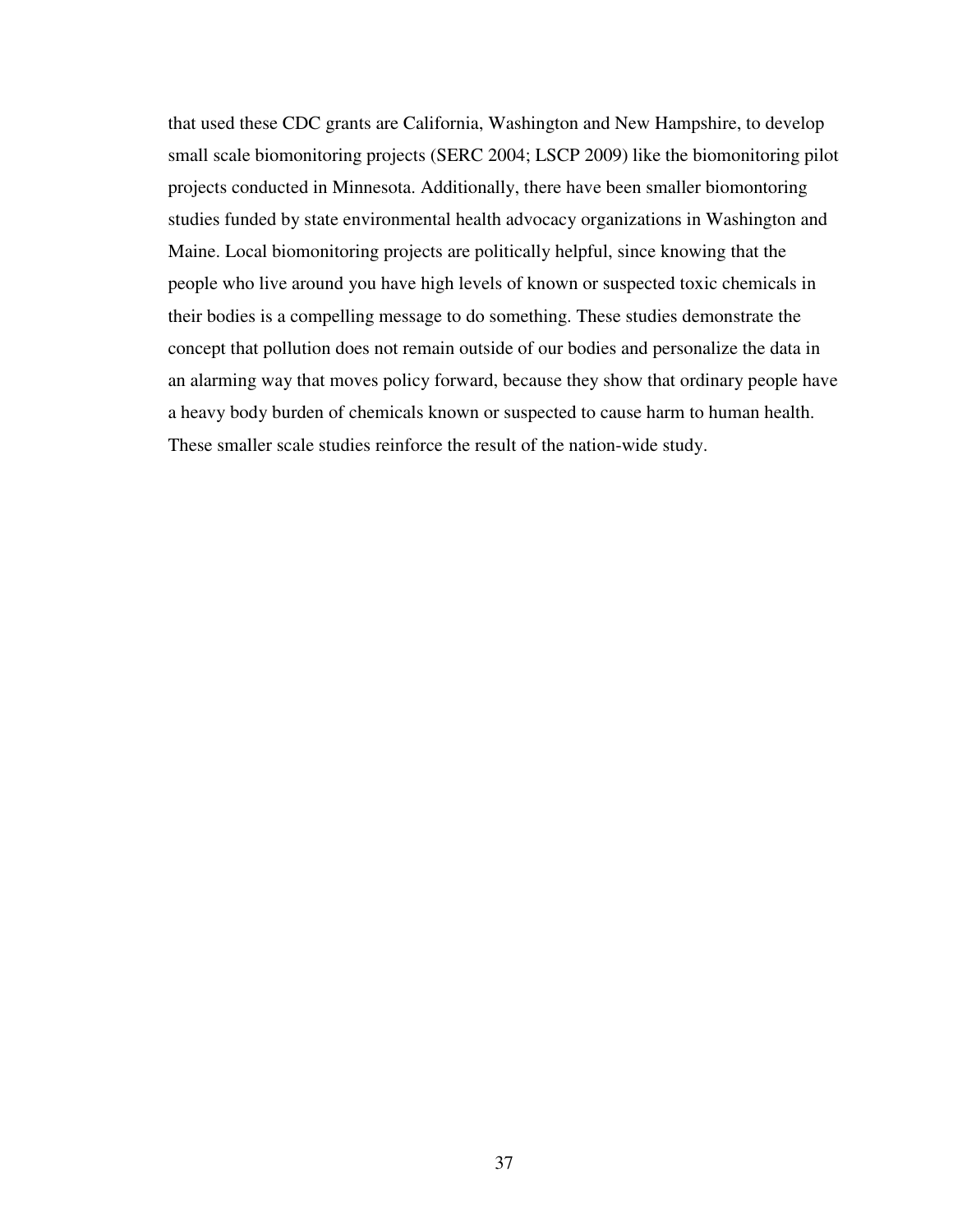| <b>State</b> | <b>Biomonitoring</b><br>Project                                                       | Sponsor of<br>Project                               | Date | <b>Type of Project</b>                                                                                                  |
|--------------|---------------------------------------------------------------------------------------|-----------------------------------------------------|------|-------------------------------------------------------------------------------------------------------------------------|
|              | California<br><b>Biomonitoring Plan</b>                                               | <b>Initial CDC</b><br>Grant                         | 2003 | Plan for statewide monitoring<br>program                                                                                |
| California   | California<br>Environmental<br>Contaminant<br>Biomonitoring<br>Program                | <b>State</b><br>Government                          | 2006 | Ongoing statewide monitoring<br>program: results reported every<br>2 years                                              |
| Maine        | Body of Evidence<br>Report                                                            | Alliance for a<br>Clean and<br><b>Healthy Maine</b> | 2007 | Study of chemicals present in<br>state residents                                                                        |
| Minnesota    | <b>Environmental Health</b><br>Tracking and<br>Biomonitoring<br><b>Advisory Panel</b> | <b>State</b><br>2007<br>Government                  |      | Coordinate data collection and<br>sharing for designated<br>chemicals. Community Studies.<br>Pregnant Women and minors. |
|              | <b>Biomonitoring Pilot</b><br>Projects                                                |                                                     |      | Regional Projects for specific<br>populations and chemical<br>categories                                                |
| Washington   | <b>Washington State</b><br>Plan for Priorities for<br>Biomonitoring                   | <b>CDC</b> Grant                                    | 2003 | Developed list of priorities for<br>state level biomonitoring<br>projects                                               |
|              | Pollution in People                                                                   | <b>Toxic Free</b><br><b>Legacy Coalition</b>        | 2005 | Study of chemicals present in<br>state residents                                                                        |

Table 6. Scope and date of state level biomonitoring projects.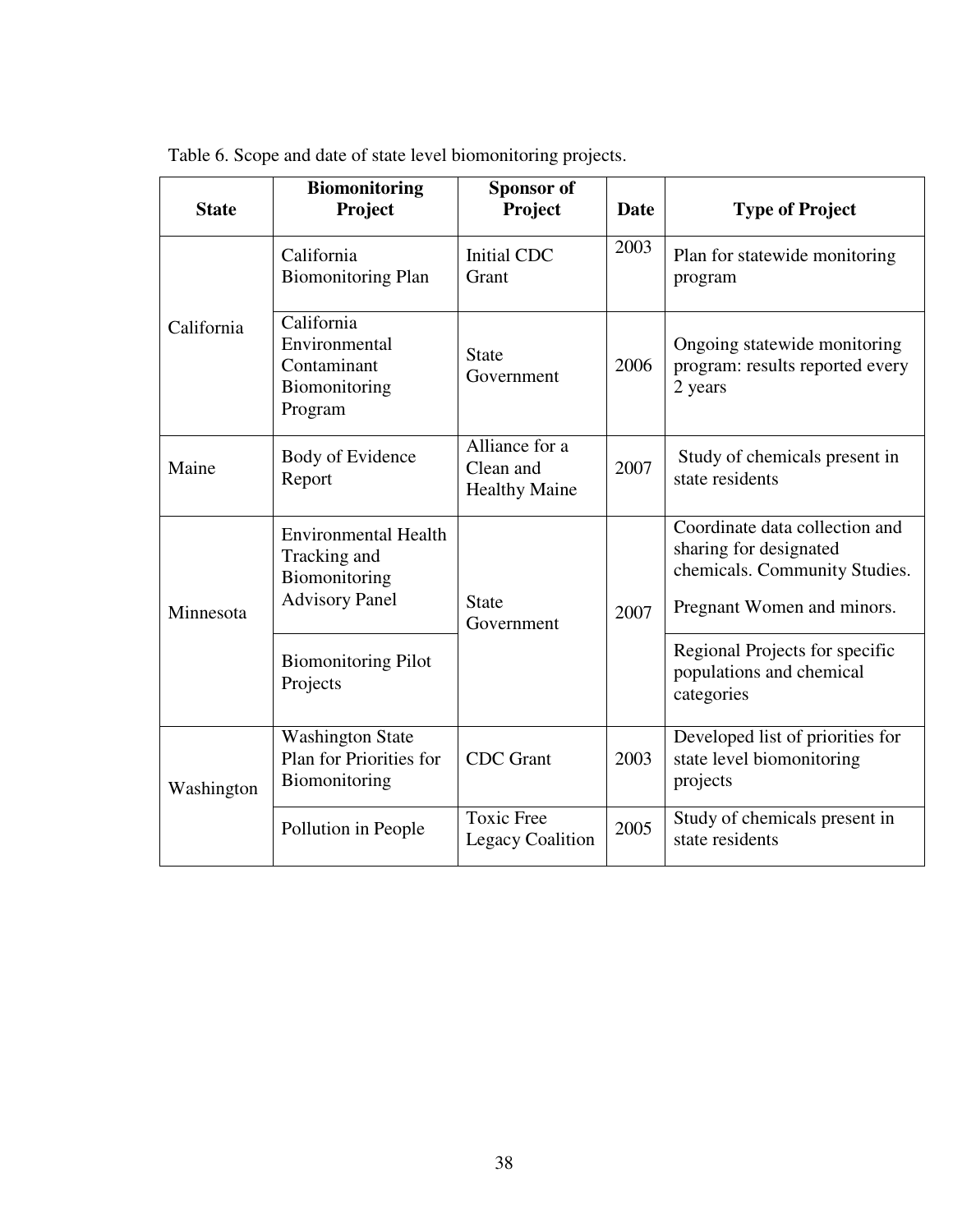### **RESULTS OF STATE BIOMONITORING PROJECTS**

### **California**

In California, Senate Bill 1379 was signed into law in 2006, creating the California Environmental Contaminant Biomonitoring Program (California Statutes 2006)*.* It calls for the first biomonitoring system in the state's history to "determine baseline levels of environmental contaminants in a representative sample of Californians, establish time trends in chemical levels and assess the effectiveness of current regulatory programs. Intended to provide public information about environmental chemical exposure every two years, the first data summary was supposed to be released in July 2010, but it now slated to be released in July 2012 (Biomonitoring Data Summary 2010). Currently several biomonitoring projects are underway at "various stages of development".

### **Maine**

A coalition for environmental public health in Maine, called the Alliance for a Clean and Healthy Maine, conducted a body burden study called *Body of Evidence*, in 2007. In this study, 13 Maine men and women, representing a variety of ages and occupations including Elise Roux, a high school senior, Betty Kettell, a hospital nurse, Dana Dow a Republican state senator and furniture store owner, and Russell Libby an organic farmer and executive director of Maine Organic Farmers and Gardeners Association. Each person volunteered to submit samples of blood, urine and hair to be tested for 71 chemicals, of which a total of 46 chemicals were found. On average, each participant had measurable levels of 36 toxic chemicals in their body. This report personalized the threat of toxic chemicals, and shocked people who did not expect to have high levels of toxic chemicals residing in their bodies, that accumulated through routine and widespread exposure (Alliance for a Clean and Healthy Maine, 2007).

 One of the participants named Hannah Pingree, a 30 year old Maine resident from North Haven, and former House Majority Leader in the Maine Legislature, reported being shocked by what she learned, and has been a strong leader for safer chemicals regulations in Maine. Over the years Pingree has sponsored several bills in the State of Maine, including a bill to phase out two hazardous flame retardants in 2004 and the KSPA in 2008. This report made her "almost zealous about these types of issues" and she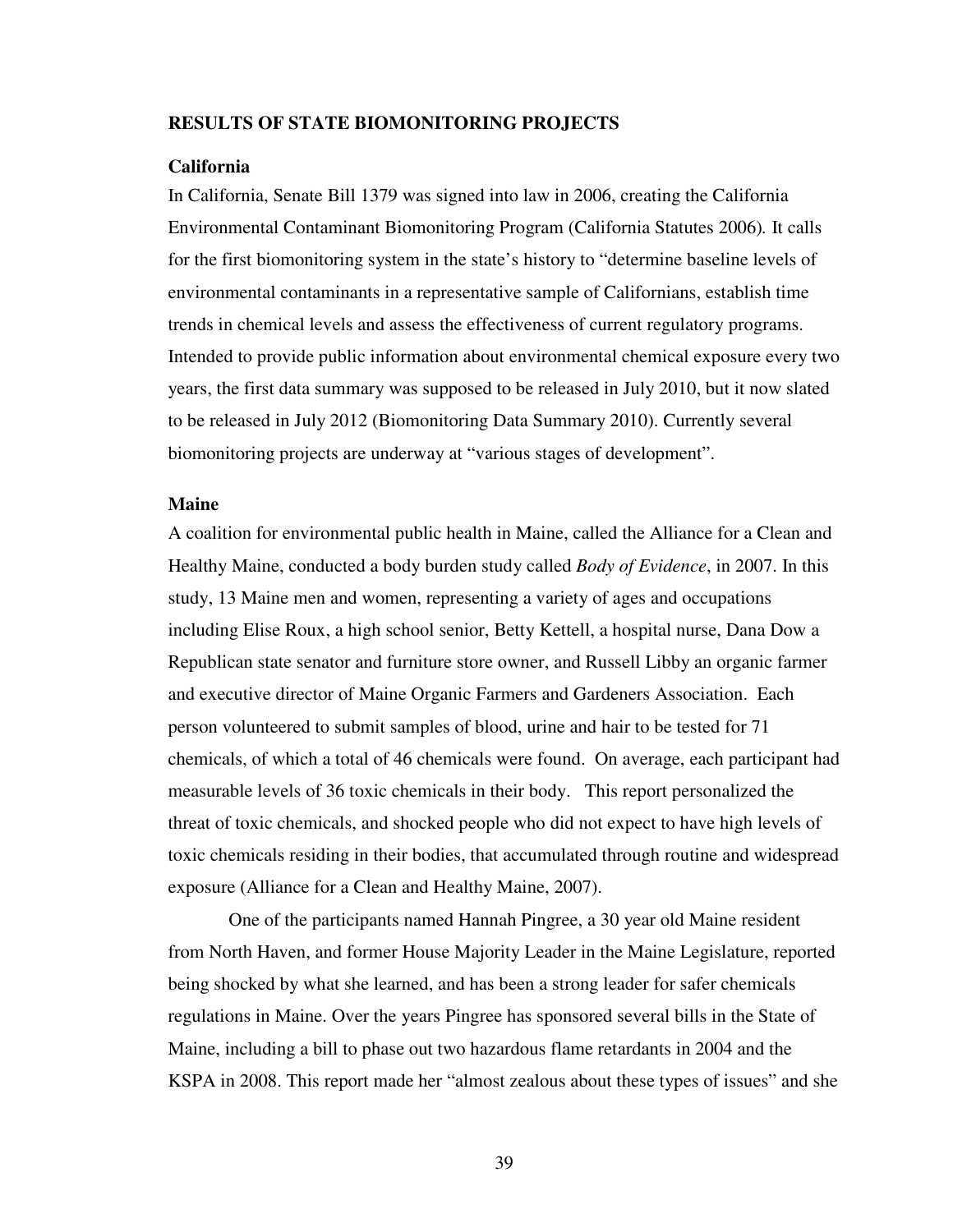has been a "strong voice for the phase-out of unnecessary dangerous chemicals in Maine" (Belliveau, 2008). The body burden report concluded with recommendations to create safer policies that search for Safer Alternatives and require that industrial chemicals are proven safe, that manufacturers provide health and safety data for their chemicals and that Maine invest in green bio-based chemistry to "boost the state's economy through production of Safer Alternatives to toxic petroleum-based plastics" (Body of Evidence, 2007).

### **Minnesota**

At the same time that a body burden study was being conducted in Maine, the Minnesota Legislature passed a law requiring the Department of Health to run four very specific biomonitoring pilot projects (Minnesota Statutes 2007; MDH 2011a). Two of these projects are now complete: the South Minneapolis Children's Arsenic Study, which tested arsenic levels in urine of 40 children who lived near a former pesticide storage facility where arsenic is present in the soil and found good news: most of the children had lower levels of arsenic than anticipated. The other study was the East Metro Perfluorochemical (PFC) Biomonitoring Pilot Project, which found PFCs in the blood of all 196 adults who participated. The reason for the latter study is that 3M is located in an eastern metro suburb and there is known PFCs contamination. Two studies are underway: the Riverside Prenatal Biomonitoring Pilot Project to test for eight chemicals, and the Lake Superior Mercury Project to assess population level mercury exposures for 1,100 newborns.

#### **Washington**

Between 2002 and 2003, Washington State developed a report listing biomonitoring priorities within the state using funding from the CDC (WDH, 2003). Later on, in 2005, an advocacy organization called the Toxic-Free Legacy Coalition, did a smaller study with ten Washington resident volunteers, tested hair, blood and urine for the presence of toxic chemicals belonging to six chemical groups: phthalates, brominated flame retardants, heavy metals, perflourinated chemicals, pesticides and two persistent chemicals that were already banned: PCBs and DDT (Pollution in People, 2006). Like Maine, an eclectic combination of people volunteered for this biomonitoring study,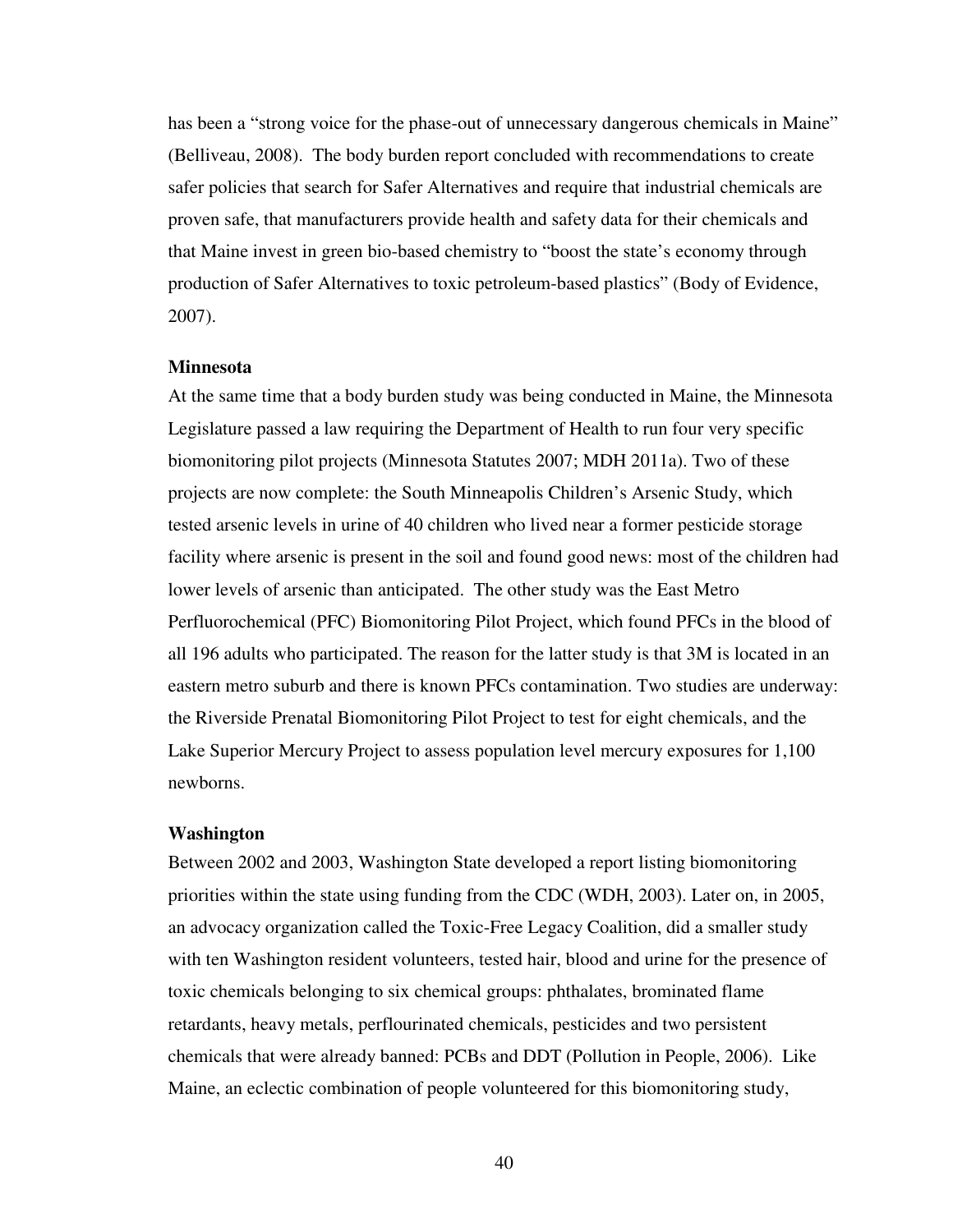including Laurie Valeriano, the toxics policy expert of the Washington Toxics Coalition, Rev. Dr. Anne Holmes Redding, an Episcopal priest, Allyson Shrier, a children's book author, and Senator Lisa Brown, former Majority Leader in the Washington State Senate. Overall, they tested for 39 chemicals that are part of everyday products and found that each person tested had between 26 and 39 of the chemicals present in his or her body (Pollution in People, 2006). Like Maine's report, the *Pollution in People* report personalizes the concept of exposure to environmental chemicals, and describes both the health impacts of finding these harmful chemicals in our bodies, as well as the kind of necessary policy changes that can be taken to minimize exposure (2006).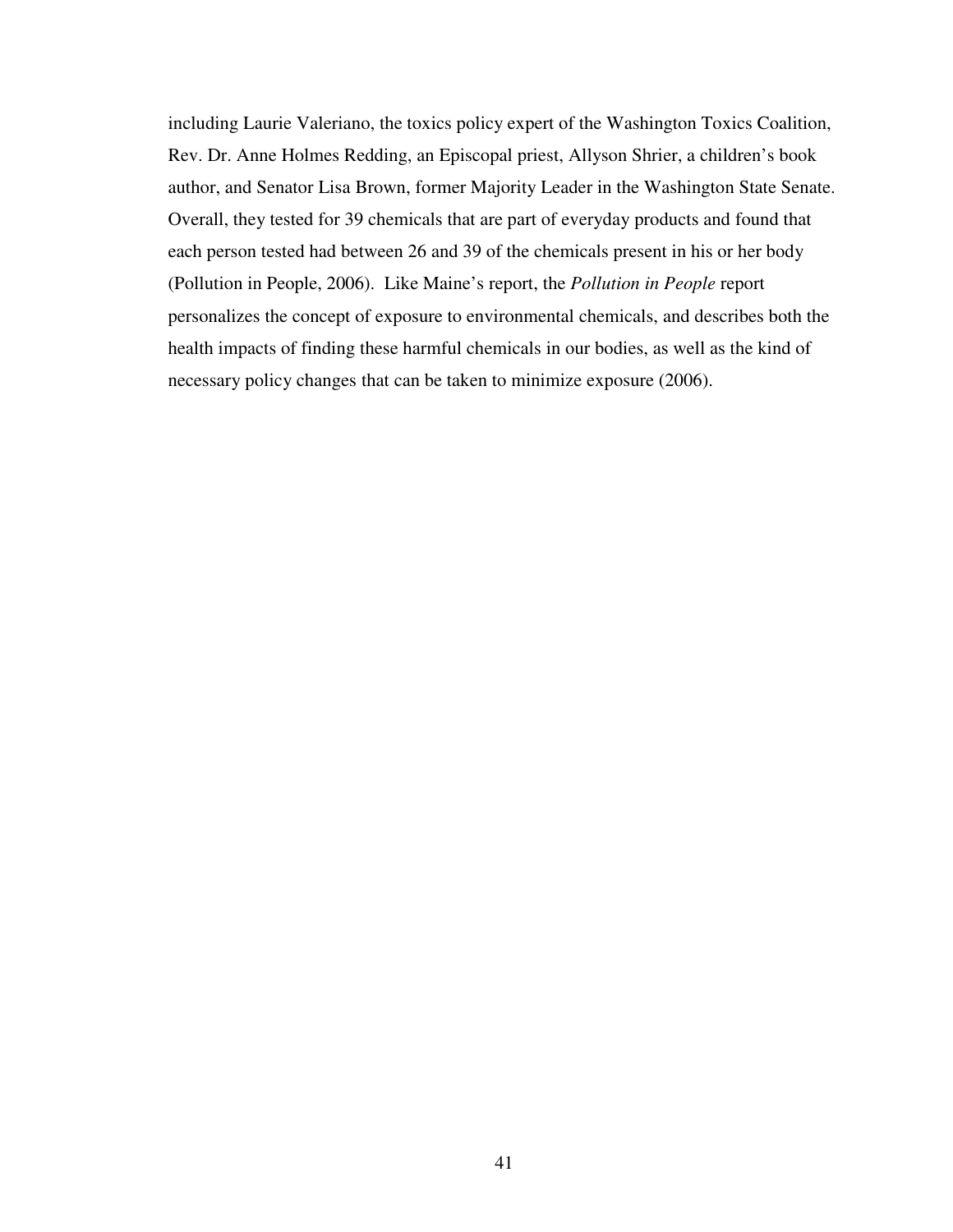# **ECONOMIC COSTS OF INACTION**

Significant costs are associated with not taking action on toxic chemicals regulation, including regulating toxic chemicals in consumer products. These include tremendous societal and economic costs consisting of increased chronic disease, neurodevelopment disorders and other disabilities associated with environmental chemical exposures. The most evident costs for children's health are direct health care payments and increased educational costs for the growing number of students with special needs. Indirect costs include those resulting from subtle impacts on IQ and population—level income and productivity (Taskforce, 2007, University of California, 2008).

 In 2002, an economist named Landrigan created a model to estimate the costs of four childhood disease categories that can be attributed to exposure to toxic environmental contaminants: lead poisoning, asthma, cancer, and developmental disabilities. This study found that the U.S. national costs of these four diseases are approximately \$55 billion per year (Davies 2005). Since then, the Landrigan model has been used to estimate the disease burden associated with exposure to environmental contaminants. According to a recent 2011 study, the cost of childhood illnesses (examined the same categories of disease) caused from exposure to air pollution and toxic chemicals now costs the U.S. \$76.6 billion per year (Jacobs 2011).

Following methods from this influential study and learning from one another, Massachusetts, Washington, Maine, Minnesota, and California conducted more localized economic cost assessments of childhood diseases resulting from environmental exposures in their own states. These states used state-specific information when possible, but filled in the gaps with national figures. Features of these studies are listed in Table 6. Here, only the overall costs are mentioned, even though in the state studies overall costs are divided by disease category. These cost assessments demonstrate that "there is not only a moral imperative to reduce the impacts of these preventable diseases" but it also makes good long-term economic sense to protect public health (Schuler et al. 2006)" More detail about the economic assessment in each state is provided below.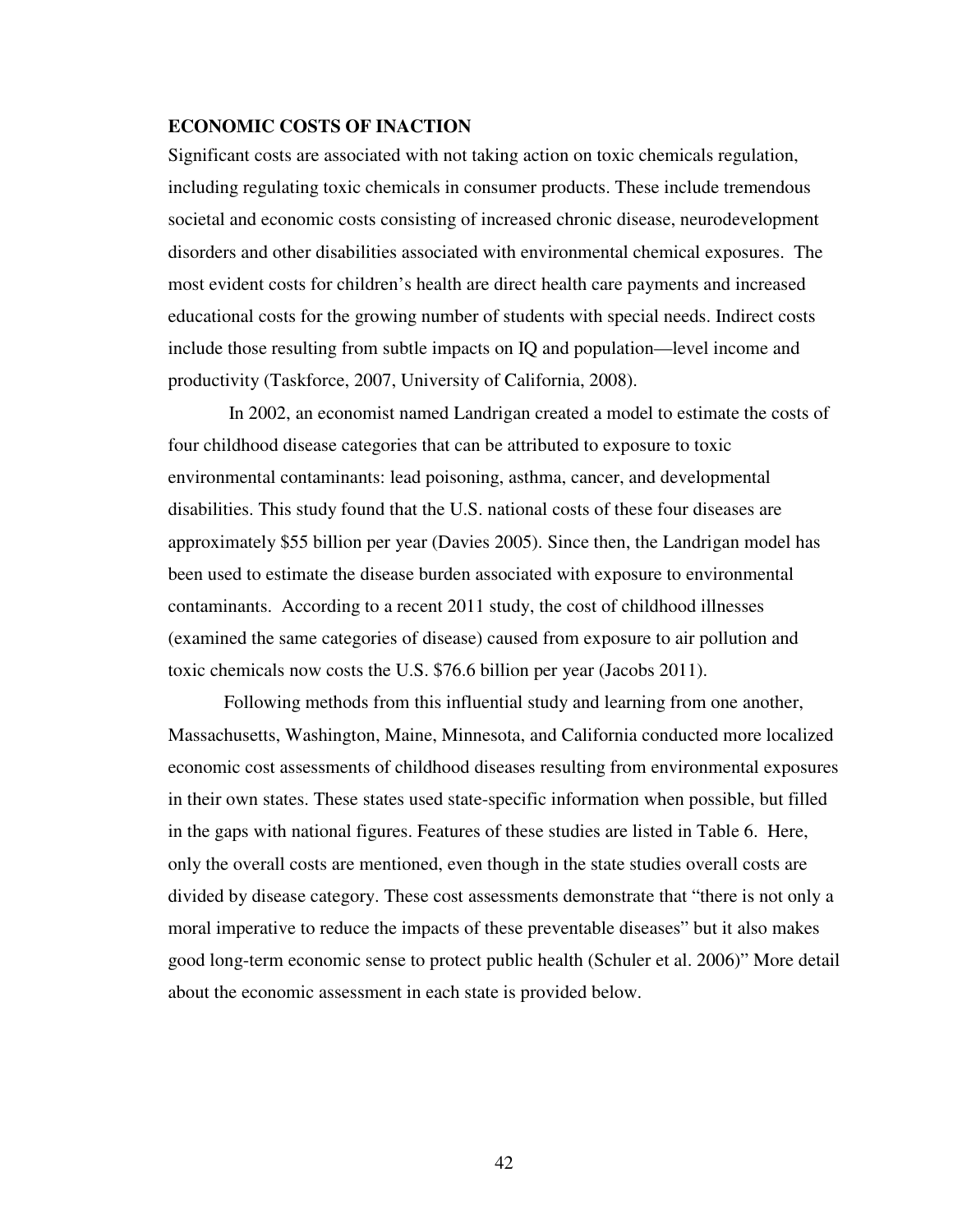| <b>State</b> | Year | <b>Cost Assessment Title</b>                                                                    | Total Cost (million\$/year) |
|--------------|------|-------------------------------------------------------------------------------------------------|-----------------------------|
| Washington   | 2003 | Economic costs of diseases and disabilities<br>attributable to environmental contaminants in    | \$310.6 (direct),           |
|              |      | Washington State.                                                                               | $$1,565$ (indirect)         |
| Minnesota    | 2006 | The price of pollution: cost estimates of<br>environment-related childhood disease in           | $$1,393$ (direct),          |
|              |      | Minnesota.                                                                                      | $$1,890$ (indirect)         |
| California   | 2008 | <b>Costs of Toxic Chemical-induced</b><br>Occupational Diseases Among Adults and                | \$318.1 (direct),           |
|              |      | Environmental Diseases Among Children<br>within California                                      | $$862.3$ (indirect)         |
| Maine        | 2009 | An Economic Cost Assessment of<br><b>Environmentally-Related Childhood Diseases</b><br>in Maine | \$319.4-\$484.3 (direct)    |

Table 7. Economic cost assessments of preventable childhood diseases from exposure to environmental contaminants.

# **California**

In the publication by the University of California, Berkley named *Green Chemistry: Cornerstone to a Sustainable California,* one section is dedicated to the costs incurred from childhood exposure to environmental contaminants (University of California Berkley 2008). This publication teases out the data relating to childhood exposures from a study looking at childhood, adult and worker exposures to environmental contaminants, which was completed in 2005, and sent to California's Department of Toxic Substances Control in 2008 by Professor J. Paul Leigh at the University of California Davis. Like the other studies, the costs were broken down by disease category. The diseases examined here were asthma, cancer, mental retardation and cerebral palsy. This study also accounted for both direct medical payments and for indirect costs associated with morbidity and mortality. When cost estimates for both adult and childhood diseases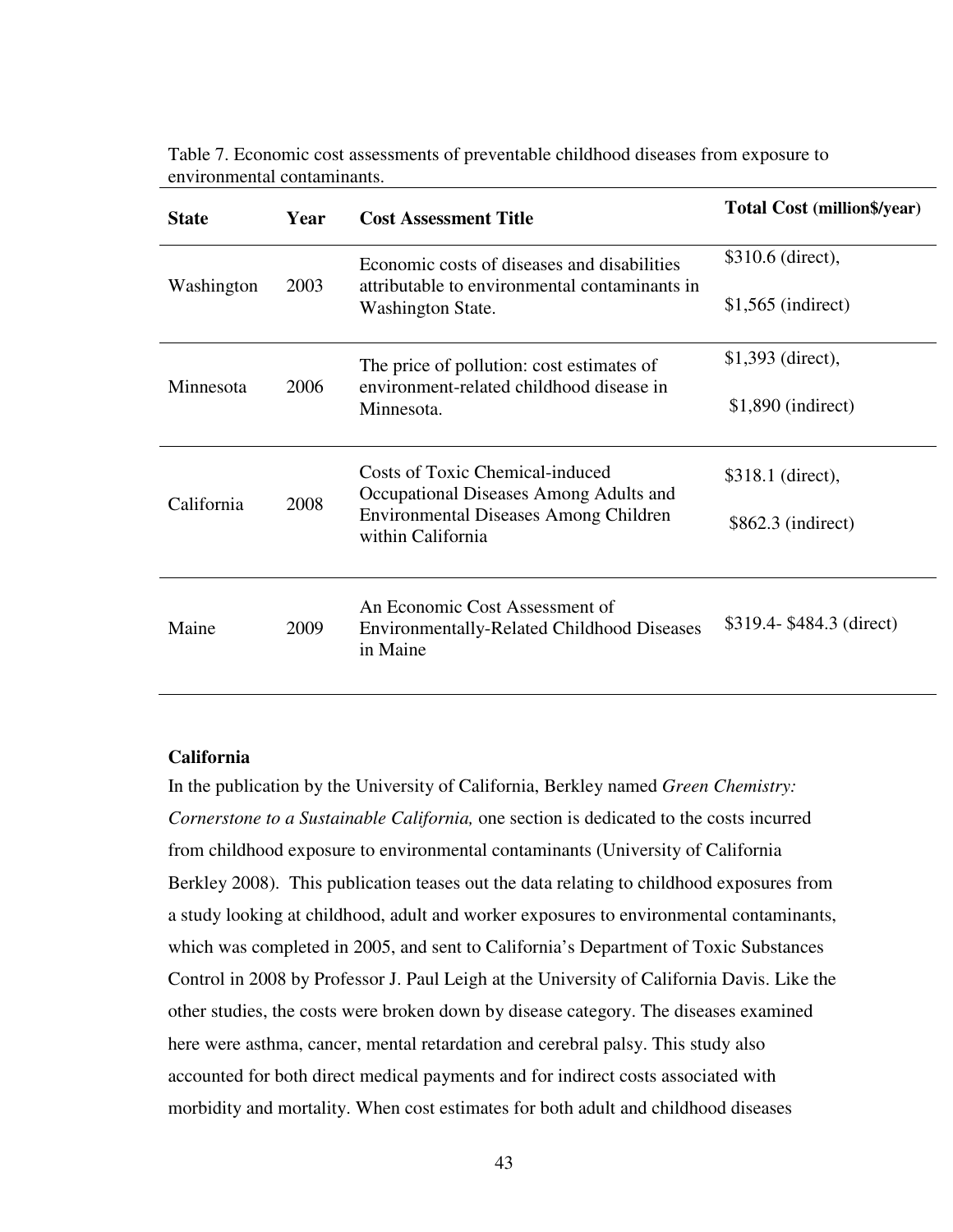resulting from exposure to environmental contaminants were combined, the total direct cost was 1,015 billion/year and the total indirect cost was 1,455 billion/year (Leigh 2008).

 This study is independent from the California Department of Toxic Substances Control. It likely was used to strengthen the need for California's Green Chemistry program, since it is included in a University Booklet advocating for Green Chemistry as the way of achieving sustainability in California.

### **Maine**

Mary Davis, an adjunct assistant professor at the University of Maine's School of Economics conducted Maine's economic cost assessment of diseases resulting from exposure to environmental contaminants (Davis, 2009). This report reflects a conservative estimate of the amount and cost of environmentally-related childhood disease, in part because the diseases considered are limited to four categories: lead poisoning, asthma, cancer, and neurobehavioral disorders. Another reason is that for disease categories such as cancer and neurobehavioral disorders, the environmentally attributable factor for the number of disease outcomes is more uncertain, and so a conservative estimate was used to account for that uncertainty (Davis, 2009). This study has been influential in advocating for strengthening the Kid Safe Products Act. This study was completed after the act passed, but Mary Davis, the author of this study has testified before the Maine Board of Environmental Protection, and submitted a report to the Maine DEP to demonstrate the need for even stronger legislative action.

### **Minnesota**

 Kathleen Schuler, Susan Nordbye, Samuel Yamin and Christine Ziebold worked together for the Institute for Agriculture and Trade Policy and the Minnesota Center for Environmental Advocacy to estimate the cost of childhood disease resulting from environmental exposure to hazardous pollution. Like Washington, Minnesota calculates the overall burden of childhood disease from the same five categories: asthma, cancer, lead poisoning, birth defects, and neurobehavioral disorders (Schuler et al. 2006). Healthy Legacy used the data to campaign and lobby for the Toxic Free Kids Act.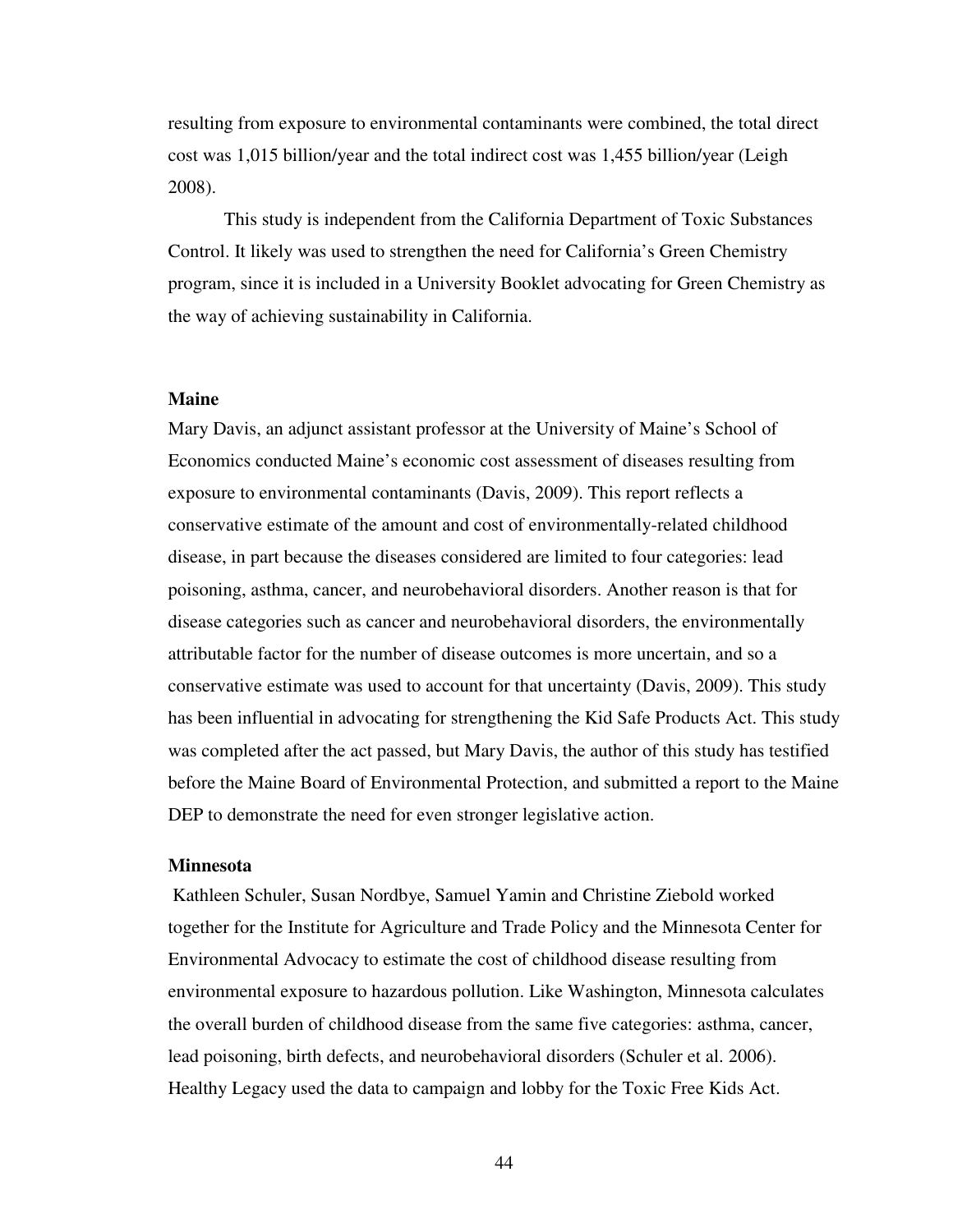### **Washington**

In 2005, Kate Davis of the Environment & Community, Center for Creative Change at Antioch University—Seattle worked with Dietrich Hauge as a research assistant, to produce their best conservative estimate of the cost of adult and childhood diseases that are caused by exposure to environmental contaminants. The intent was to find out the cost of disease that could be prevented or reduced with the elimination or limitation of exposure to harmful environmental contaminants. The direct healthcare costs, and indirect morbidity costs of the diseases are both calculated. The study considers five disease categories: asthma, cancer, lead exposure, birth defects, and neurobehavioral effects. For adults, the disease categories are expanded to also include cardiovascular disease. Combining the costs for adults and children, the direct health care costs are \$782.1 million/year, while the indirect morbidity costs come to \$1,953 million/year in the state of Washington (Davies and Hauge, 2005). The figures for children only are \$310.6 million in direct health care costs and \$1,565 million in indirect costs. These figures have been used in toxics advocacy campaigns by the Washington Toxics Coalition to demonstrate the need for safer chemicals regulations (WTC, 2007)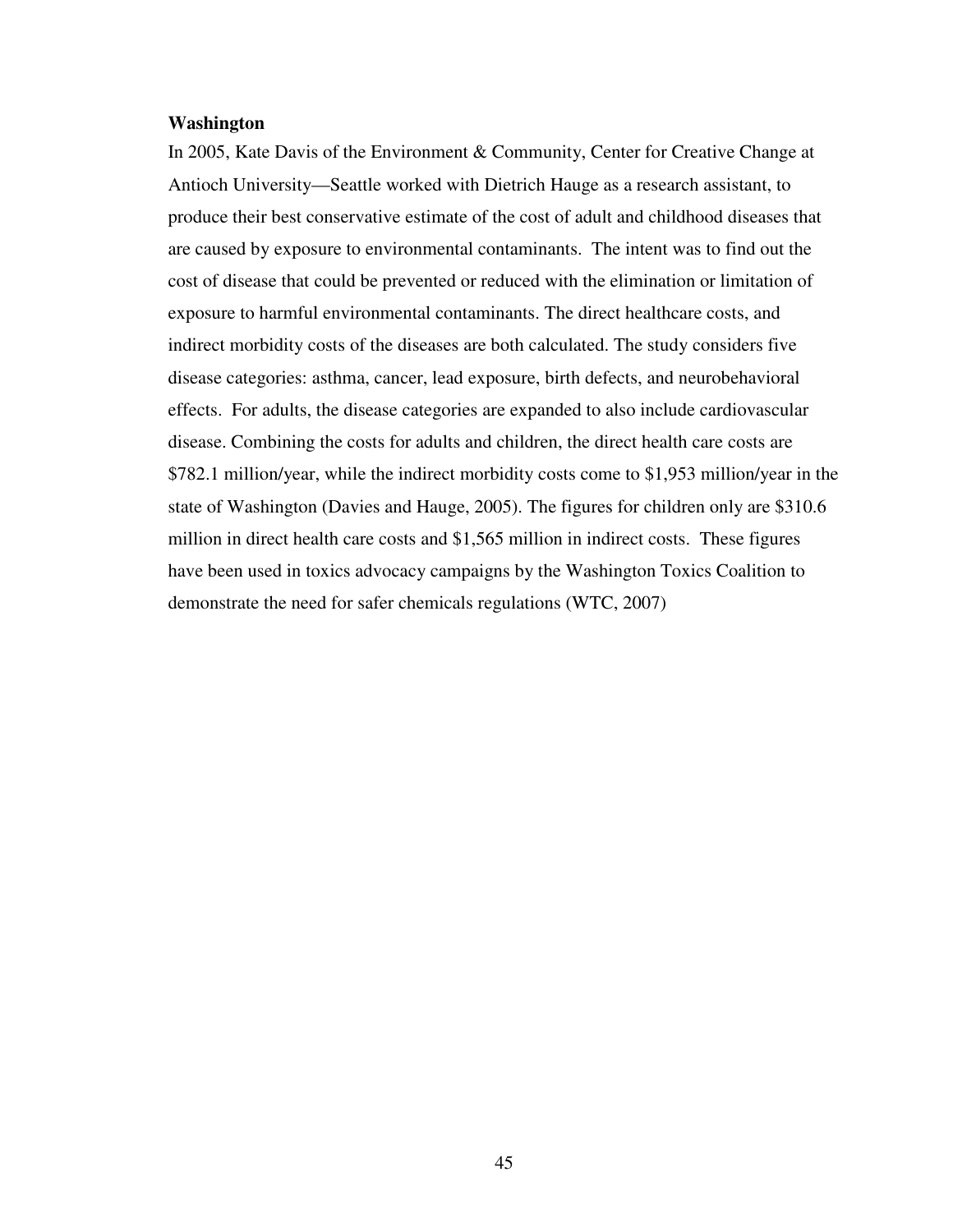### *STAKEHOLDER ADVISORY GROUPS*

Within all of the states, there is considerable communication between the implementation team at the state agency and the regulated community (businesses), public health professionals, green chemistry academics and environmental health advocates. Formal public comment periods and stakeholder advisory groups facilitate this process. They discuss the need for new safer chemicals laws, how implementation should proceed, future legislative and rule-making needs and how the processes can be improved. These stakeholder/advisory groups are listed in Table 6. Each advisory group is a bit different, but serves a critical role in improving the chemicals policy in their state.

|              | <b>Stakeholder</b>                   | Ongoing               |                    |  |
|--------------|--------------------------------------|-----------------------|--------------------|--|
| <b>State</b> | <b>Advisory Group</b>                | <b>Why Convened</b>   | <b>Involvement</b> |  |
| California   |                                      | Discuss Comments,     |                    |  |
|              | Green Ribbon<br><b>Science Panel</b> | advise the DTSC, and  | Yes                |  |
|              |                                      | give recommendations  |                    |  |
|              |                                      | for appropriate       |                    |  |
|              |                                      | implementation plans  |                    |  |
| Maine        | Task Force to                        | Examined the need for |                    |  |
|              | Promote Safer                        | regulation and        | N <sub>0</sub>     |  |
|              | Chemicals in                         | recommended           |                    |  |
|              | <b>Consumer Products</b>             | legislative action    |                    |  |
| Minnesota    | Minnesota                            | Discuss Minnesota's   |                    |  |
|              | Environment                          | options for future    | Yes                |  |
|              | Initiative                           | chemicals regulation  |                    |  |
| Washington   | <b>Advisory Group</b>                | To develop and        | Yes                |  |
|              |                                      | improve a pilot rule  |                    |  |

Table 8. Stakeholder involvement in state level advisory groups in each state.

# *CALIFORNIA*

The Green Ribbon Science Panel in California is the largest advisory group, made up of 27 individuals who review many aspects of California's Green Chemistry Program,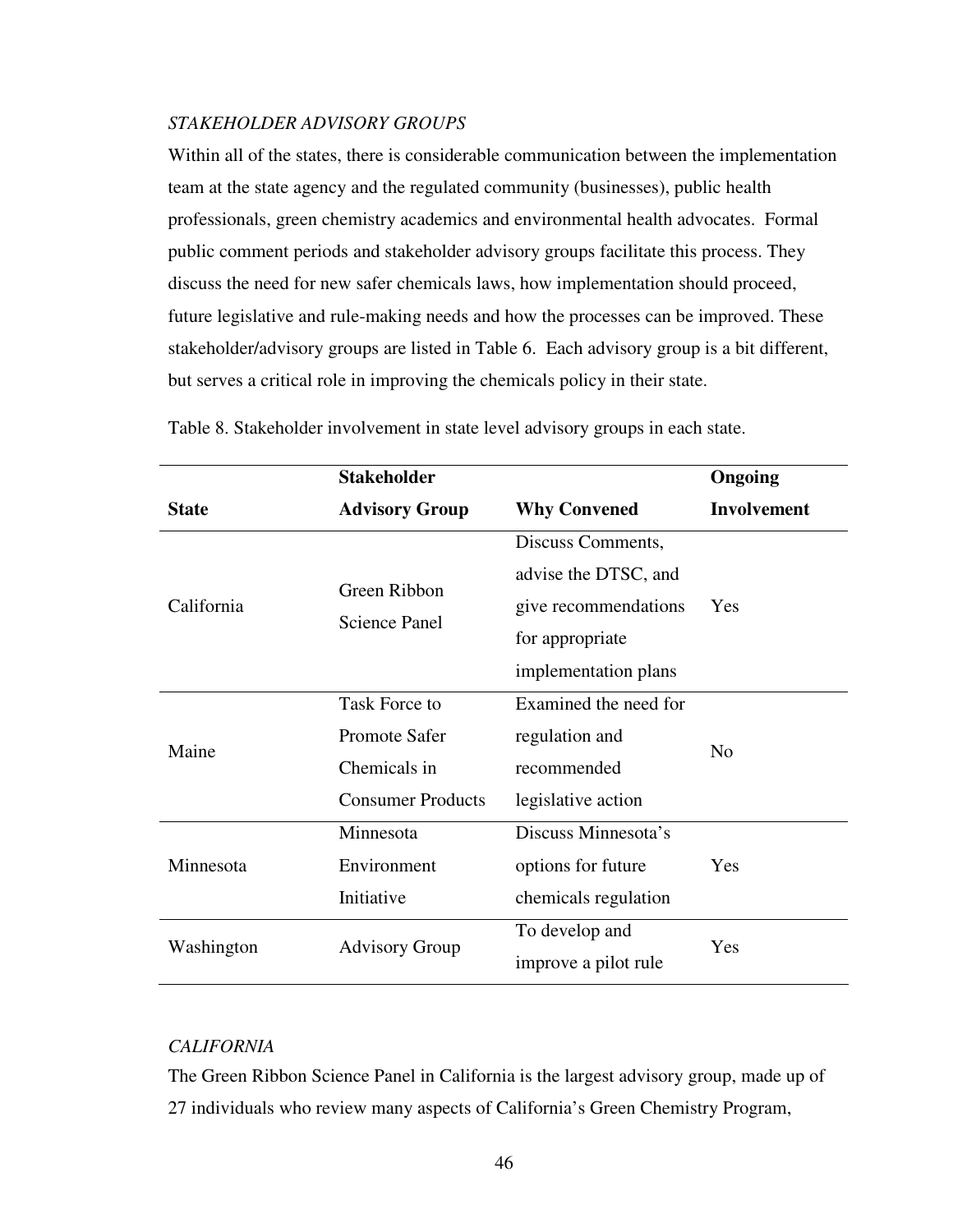which is the overarching green chemistry initiative including the Safer Consumer Product Legislation. The Green Ribbon Science Panel continues to meet and serves as a third party to offer advice to the DTSC implementation team and provide feedback on proposed drafts and public comments. It is made up of many experts, with varying perspectives on toxics, and they help the California implementation team design appropriate rules.

### *MAINE*

In Maine, after learning about the need for safer chemical policies from the Environmental Health Strategy Center and the Alliance for a Clean and Healthy Maine, Governor John Baldacci convened a 13 member Task Force comprised of representatives from Maine businesses, labor organizations, law firms , those doing economic development, public health, and environmental advocacy like the Environmental Health Strategy Center, the Natural Resources Council of Maine, and the Alliance for a Clean and Healthy Maine. This Task Force to Promote Safer Chemicals in Consumer Products came up with a report in 2007 detailing the need for safer chemicals regulation in Maine, and offered recommendations that were later incorporated into Maine's Kid Safe Products Act. Since there is no chemical industry based in Maine, the chemical industry was not invited to be a part of the task force (Belliveau, 2008). They recommended that the state take legislative action and their recommendation led the Maine to develop one of the two versions of the Kid Safe Products Act and to support the introduction of the KSPA.

#### *MINNESOTA*

The Minnesota Environment Initiative was convened in January 2010, to begin to collaboratively discuss and assess the issues and opportunities for improving chemical regulation and implementation in Minnesota (MEI, 2010a). This stakeholder group is made of 18 members from the business community, academia and the nonprofit advocacy sector. They produced a report at the end of 2010 with Phase I broad recommendations for improving chemicals regulation in the state (see State Profile: Legislative History for details of suggested policy improvements), and plan to come together for phase II to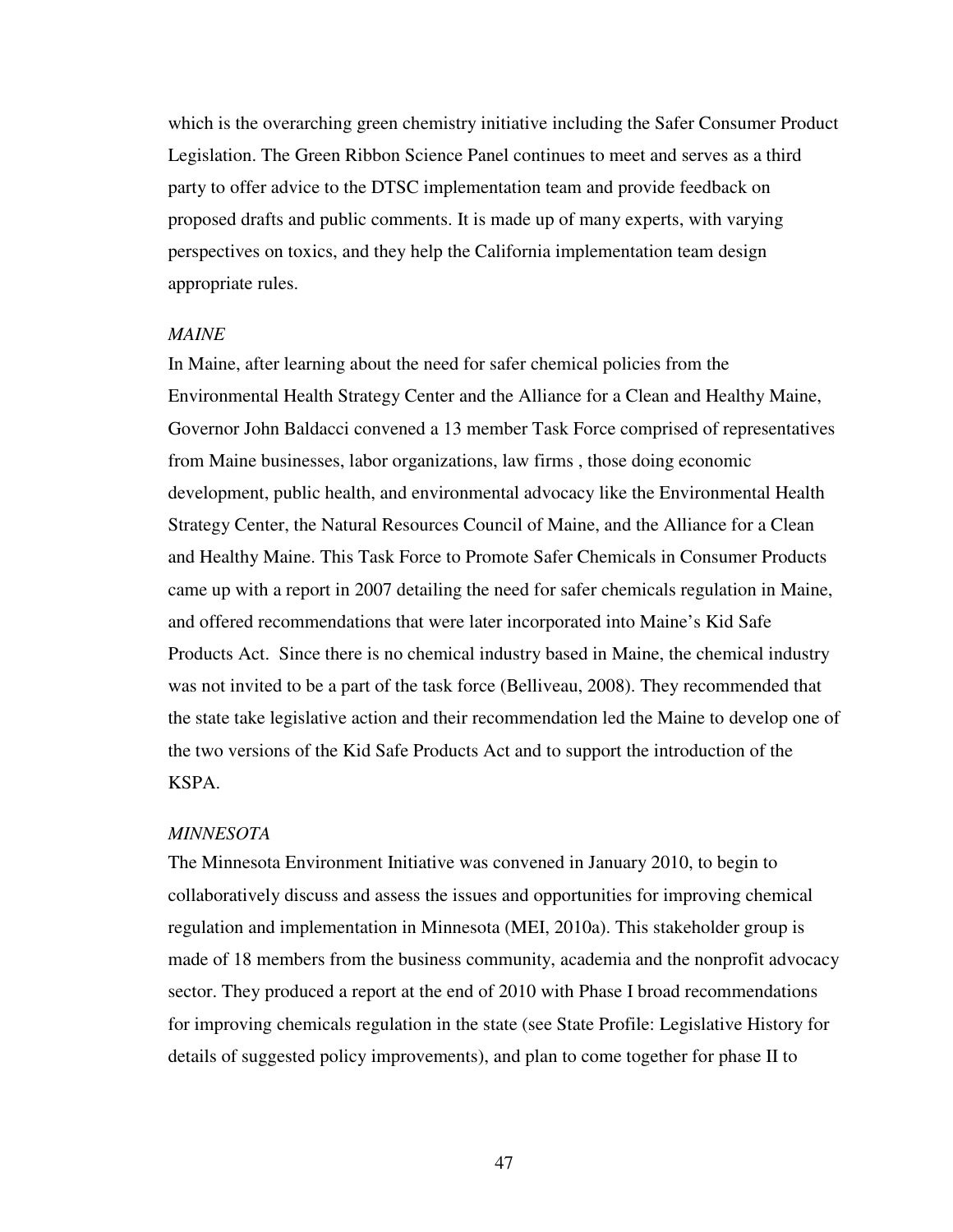more specifically discuss improvements in Minnesota's chemical regulation approach in 2011.

#### *WASHINGTON*

The Washington Advisory Group is made of 12 individuals, and is part of a pilot process to provide suggestions and input for the implementation of the Children's Safe Products Act. They met periodically throughout the pilot test phase from 2009 to 2010 (WDOE, 2011e) to give feedback to the WDOE about chemicals regulation implementation. The stakeholder meeting process established good communications and showed the business community that the WDOE believes that this kind of work can be accomplished more effectively through cooperation and open communication (Williams pers.comm. 2011).

### **CITIZEN PETITION**

All of the state policies have a provision for direct citizen involvement. In each state, protocols for rulemaking are established by the state version of the Administrative Procedures Act, which dictates the policy process. As part of this protocol citizens can request their state agencies to adopt or modify regulations, as long as there is evidence to substantiate this change (Maine Statutes 1977; Minnesota Statutes 1995; Washington State Legislature 2005; COAL 2007). Regarding safer chemicals policies, if citizens can provide the evidence, they can request their state agency to move forward with the designation of a priority chemical if the agency has the authority under the state chemicals law. If a state agency does not have the resources to follow through with the request, they are not required to do so. Not one citizen has used this mechanism to name Priority Chemicals, in California, Maine, Minnesota or Washington yet, but this is a potential way for citizens to accelerate the rate of priority chemical designation by bringing together the evidence needed for basis statements that demonstrate the chemical under consideration meets the criteria for designation.

### **INTERSTATE COMMUNICATION**

As states began to develop their safer chemicals policies, they realized that through interstate communication they can avoid unnecessary duplication of efforts including data collection and policy design. From the advocacy perspective, broad state coalitions advocating for safer chemicals policies can band together to share their successes and

48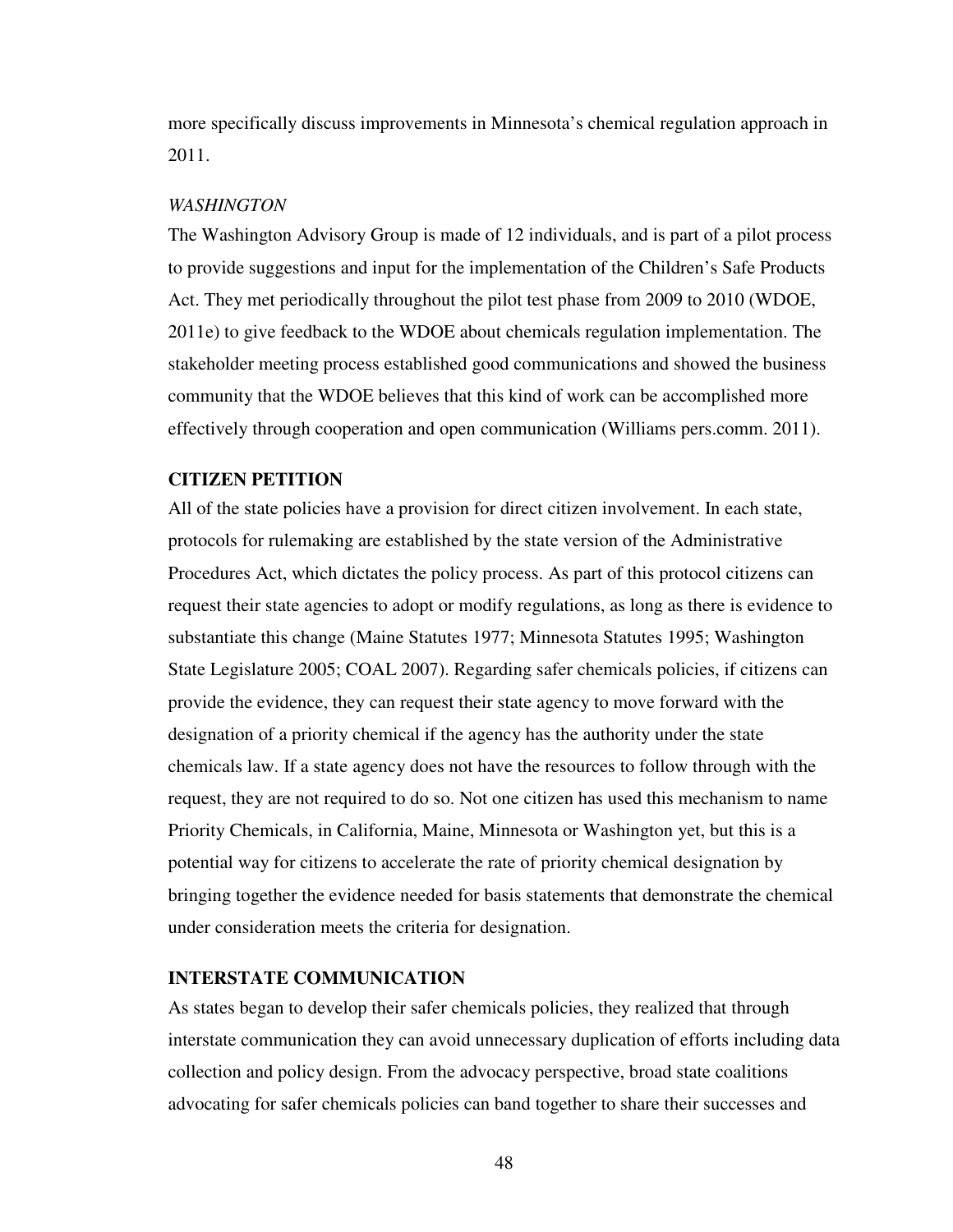strategies and to complement each other's work. Each state agency participates in interstate communication, and has the authority to participate in a recently developed interstate chemicals clearinghouse.

### **Interstate Chemicals Clearinghouse**

One of the ways that states are working together to share information is through a newly developed program called the Interstate Chemicals Clearinghouse (IC2), whose mission is to assist and support state safer chemicals programs by closing the chemical safety datagap (NEWMOA 2011a). California, Maine, Minnesota, and Washington are all authorized to participate in this clearinghouse as part of their commitment to a safer chemicals policy. State, local and tribal governments, along with supporting businesses and non-governmental organizations, are all welcome to become IC2 members and to collaborate and share chemicals information (NEWMOA 2011b). The ultimate goal is to promote a "clean environment, healthy communities and a vital economy through the development and use of safer chemicals and products." (NEWMOA 2011a).

The first meeting for the IC2 was in the summer of 2008 at the Lowell Center for Sustainable Production in Massachusetts. The Lowell Center and Northeast Waste Management Officials' Association (NEWMOA) have worked together to administer the emerging program. This kind of chemicals organizing grew out of a program administered by NEWMOA to organize the IMERC mercury-containing products database (first created by a Maine law), which is a unique and similar model to the IC2. According to a July 2010 document titled *Envisioning the Future of the Interstate Chemicals Clearinghouse,* the IC2 aims to have the organization's structure figured out before the end of 2010 and to have begun functioning as a clearinghouse to promote better access to data by the end of 2011. As of January 2011, nine states were participating in the Interstate Chemicals Clearinghouse: California, Connecticut, Massachusetts, Michigan, Minnesota, New Jersey, New York, Oregon, and Washington (NEWMOA 2011b). They also hope to collaborate with federal organizations like EPA and international organizations like European Chemicals Agency, and to link all of the chemicals safety and use data that are generated. This information will all be put together in an extensive online database accessible to participating organizations with chemical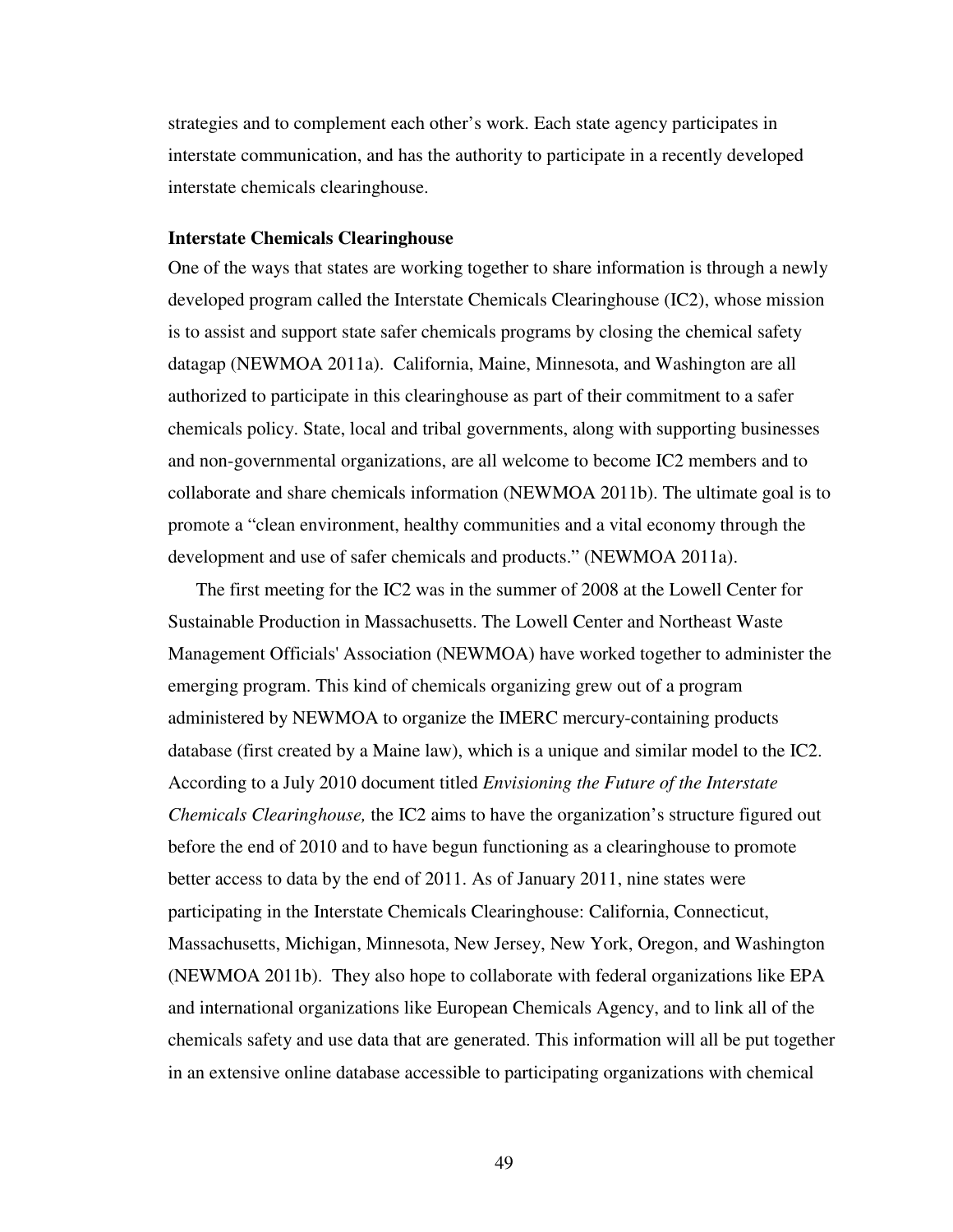safety and Safer Alternatives data, Priority Chemical evidence, and implementation procedures from states (NEWMOA 2010).

Initial goals for the IC2 are to:

- avoid duplicating efforts by sharing critical confidential business information about chemical safety and Safer Alternatives effectively and efficiently;
- assist state agencies in identification and promotion of safer chemicals and products; and
- And ensure access to high quality authoritative information on chemicals data and assessment methods to state agencies, businesses and the public (NEWMOA 2010).

Knowledge about the availability of Safer Alternatives allows states to restrict or ban Priority Chemicals. Sometimes completing risk and health analysis of a priority chemical can be a barrier to a state for implementing a new policy, because it takes so much effort (LCSP 2009).

As each state moves forward with their implementation, they will be able to share the data that they gather as a part of their chemical reporting requirements in a coordinated data collecting system. One feature will be a Priority Chemicals resource to combine state Priority Chemical Lists into a searchable database that will provide easy access to source lists, hazard traits for chemicals and additional supporting information (NEWMOA 2010a). A Safer Alternatives Wiki is also in the plans, and this program will provide technical assistance/tools to standardize the definition of a safer alternative to a chemical of high concern among states. If all of the states can agree on a methodology and definition or a safer alternative, then the Safer Alternatives wiki would be able to disseminate that information and states could use the expensive studies done by one another.

A current challenge is that in the beginning stages, the IC2 is relying on California Toxics Information Clearinghouse, the sister law to California's Safer Consumer Products, which would fulfill many of the IC2's needs. However, the severe budget crisis in California has limited the development of California's clearinghouse (NEWMOA, 2010).

50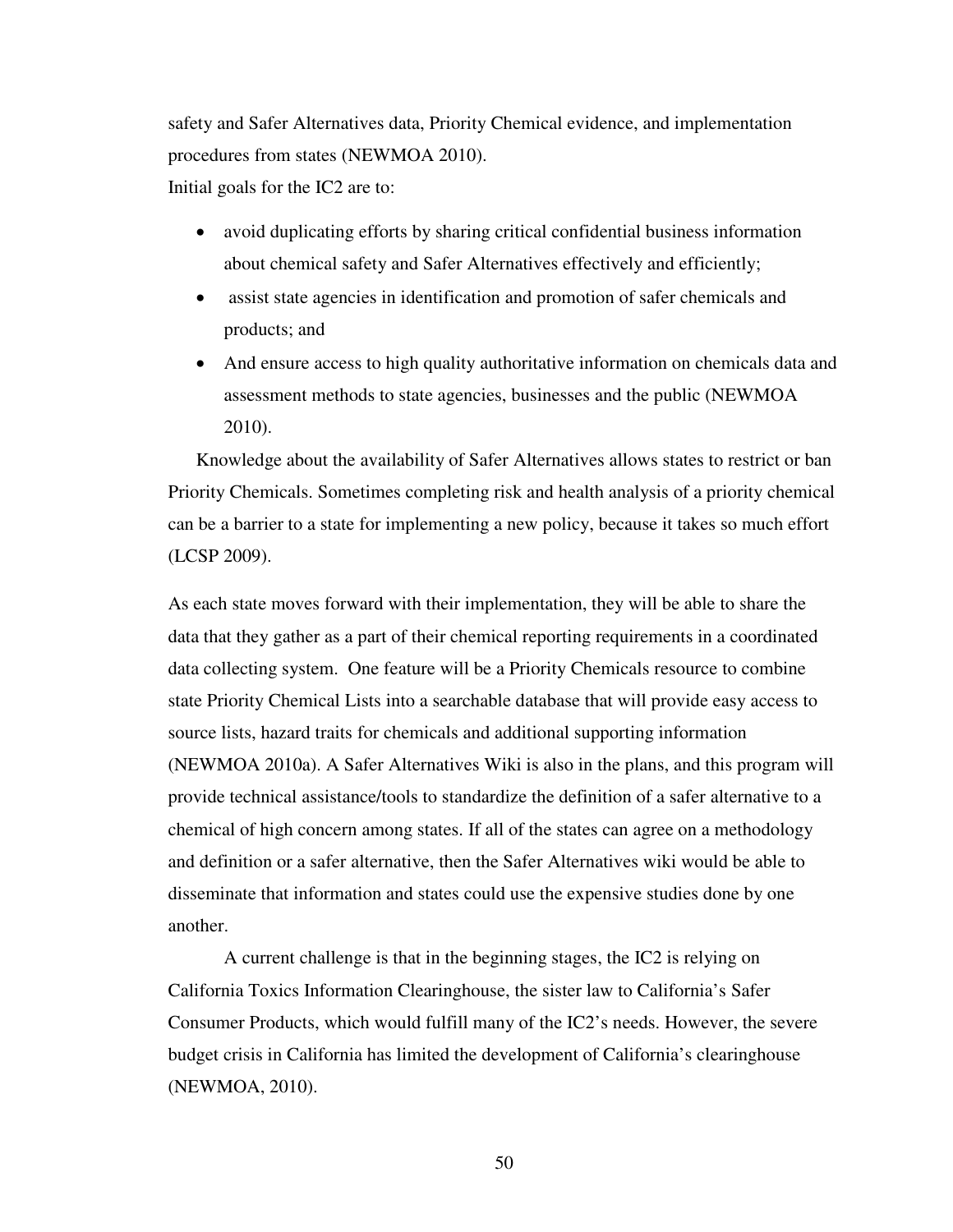#### **INTERSTATE ADVOCACY**

State advocacy organizations have recognized the benefits of networks and coordination with other advocacy groups, and they have been building partnerships and sharing ideas. One example of this is called Safer States, which is a partnership of state and national advocacy organizations working for safer chemicals policies (Safer States, 2011a). Safer States is committed to "championing solutions to protect public health and communities from toxic chemicals." These states share and publicize what states are doing to learn from one another and build momentum. The states that are part of Safer States are: Alaska, California, Connecticut, Illinois, Maine, Maryland, Massachusetts, Michigan, Minnesota, Montana, New York, Oregon, Vermont and Washington. These states also organize campaigns and advocacy strategies for TSCA reform.

Another organization called Safer Chemicals, Healthy Families focuses more on campaigning for TSCA reform than coordinating state strategies and helping states achieve safer chemicals regulations, even though many of the state organizations have signed on as supporters. This organization has member organizations and individual members, and represents more than 11 million people, including parents, public health professionals, learning disabilities advocates, environmentalists, businesses and state organizations, who are all united through their concern about the presence of toxic chemicals in consumer products, at home and at work (SCHF 2011c).

#### **Industry Opposition to State Action**

While a number of states have passed safer chemicals regulations, there has been a "loud and highly paid opposition from the chemical industry" in each state (Safer States, 2011), an industry that makes profits in the trillions of dollars from the production of toxic chemicals. The American Chemistry Council is a trade organization representing over 150 chemical manufacturers, including the "\$46 billion chlorine industry and the plastics industry which touches every part of our lives, provides \$379 billion in annual shipments and employs 850,000 workers" (Safer States, 2011). One of their strategies is to employ local lobbyists who know what is happening in the state legislature, and they have spent millions on endeavors to halt toxics reform. These industries advertise their interest in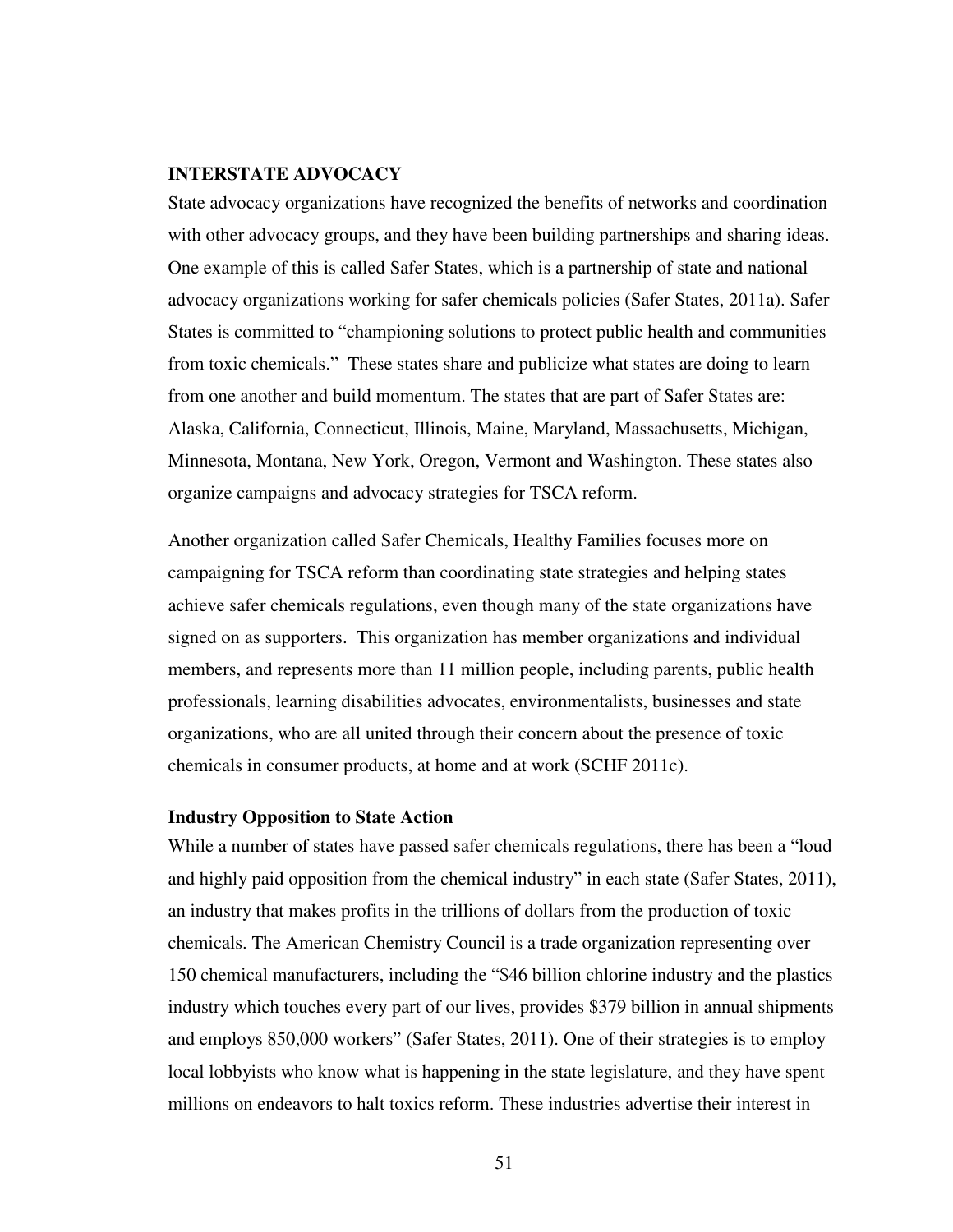reforming TSCA in favor of a safer policy, with website ads that talk about the importance of modernizing TSCA to protect the health of their customers. But, according to their opposition, Safer States, this interest is only serious in terms of increasing business profits through positive advertising, and may not reflect a true commitment to improving public health (Safer States 2011d). State personnel did not talk directly about industry lobbying, but said that the biggest challenge was crafting a policy that protected health but could be fulfilled by manufacturers. All of the interviewees mentioned that there was a huge industry response to proposed legislation. Even in Minnesota, where there is not yet a reporting requirement or law to phase out Priority Chemicals there have been comments against the Toxic Free Kids Act from the American Chemistry Council, the Personal Care Products Council, the Toy Industry Association, the Consumer Specialty Products Association and the Grocery Manufacturing Association.

#### **Weaker Industry Influence at the State Level**

National and international chemicals industries are paying close attention to state laws, and actively lobby and participate in public comment period to weaken the regulations and exempt their chemical for consideration. In these four states, the chemical lobby was not powerful enough to prevent safer chemicals regulation from passing. However, pressure from the chemical industry makes it a constant challenge to move forward with safer chemicals policy implementation. The number of public comments received from both public and the industry has stalled the implementation of California's Safer Consumer Products law. Perhaps this is because safer chemicals policies are addressing a small subset of chemicals produced, and in-state chemical companies may not have as much to lose as bigger chemical industry that is often based out of state. According to Mike Belliveau, the power of industry is concentrated in Washington D.C. and "they don't control the state legislatures and executive branch like they control the federal government… their strategy is always to stop federal policy or eviscerate the federal agencies" (2008). The Maine Environmental Health Strategy Center also said that not one Maine business opposed the Kid Safe Products Act or the BPA rule adopted and passed by the Maine legislature in early 2011. Instead the opposition came from BPA manufacturer Dow Chemical (EHSC, 2011).

52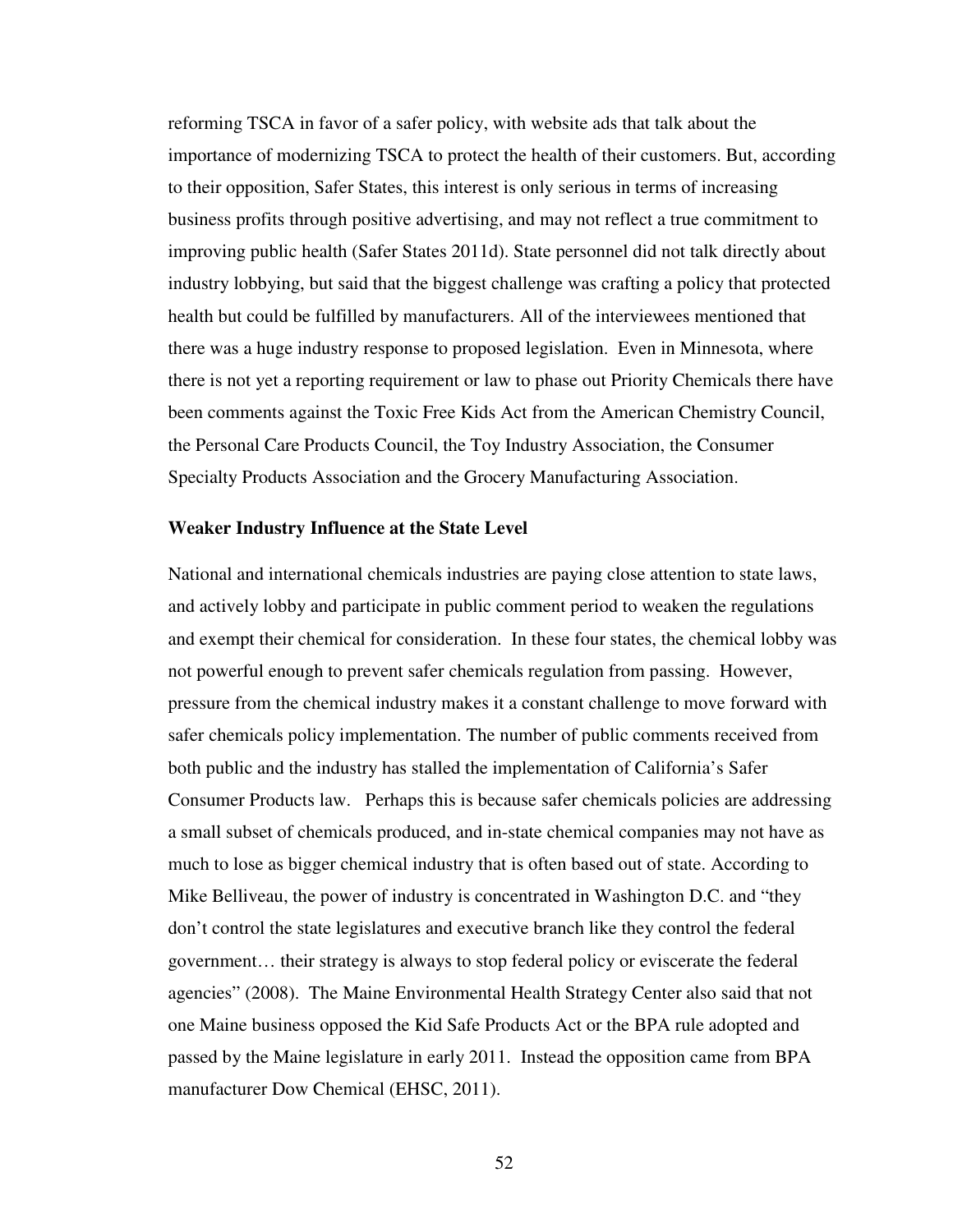### **STATE POSITIONS ON TSCA REFORM**

On December 2, 2009, 13 states (California, Connecticut, Illinois, Maine, Maryland, Massachusetts, Michigan, New Hampshire, New Jersey, New York, Oregon, Vermont and Washington) signed onto a set of recommendations to the federal government, expressing what they hope to see in a new federal chemicals policy (MDEP 2009). They developed a list of eight priorities for federal reform listed below:

1. Demonstrate Chemicals and Products are Safe.

Manufacturers should provide the necessary information to regulators to conclude that new and existing chemicals and products in commerce are safe and do not endanger the public or the environment. The public has a right to expect that the products they use are safe.

2. Prioritize Chemicals of Concern.

 Government should identify and prioritize chemicals of concern in order to regulate the most problematic chemicals in commerce, and have the authority to take timely action to protect people and the environment. Sufficient resources should be made available to support these actions.

3. Protect the Most Vulnerable.

Chemical regulation should be designed to protect the most vulnerable, including pregnant women and children.

4. Promote Safer Chemicals and Products.

Based on green chemistry principles, manufacturers should be required to assess and identify Safer Alternatives to problematic chemicals of concern. Government should establish protocols for evaluating potential alternatives to chemicals of concern.

5. Address Emerging Contaminants.

Emerging chemicals of concern, including nano-scale materials, need to be assessed for public and environmental safety before they go into widespread commerce and use.

6. Strengthen Federal Law & Preserve States' Rights.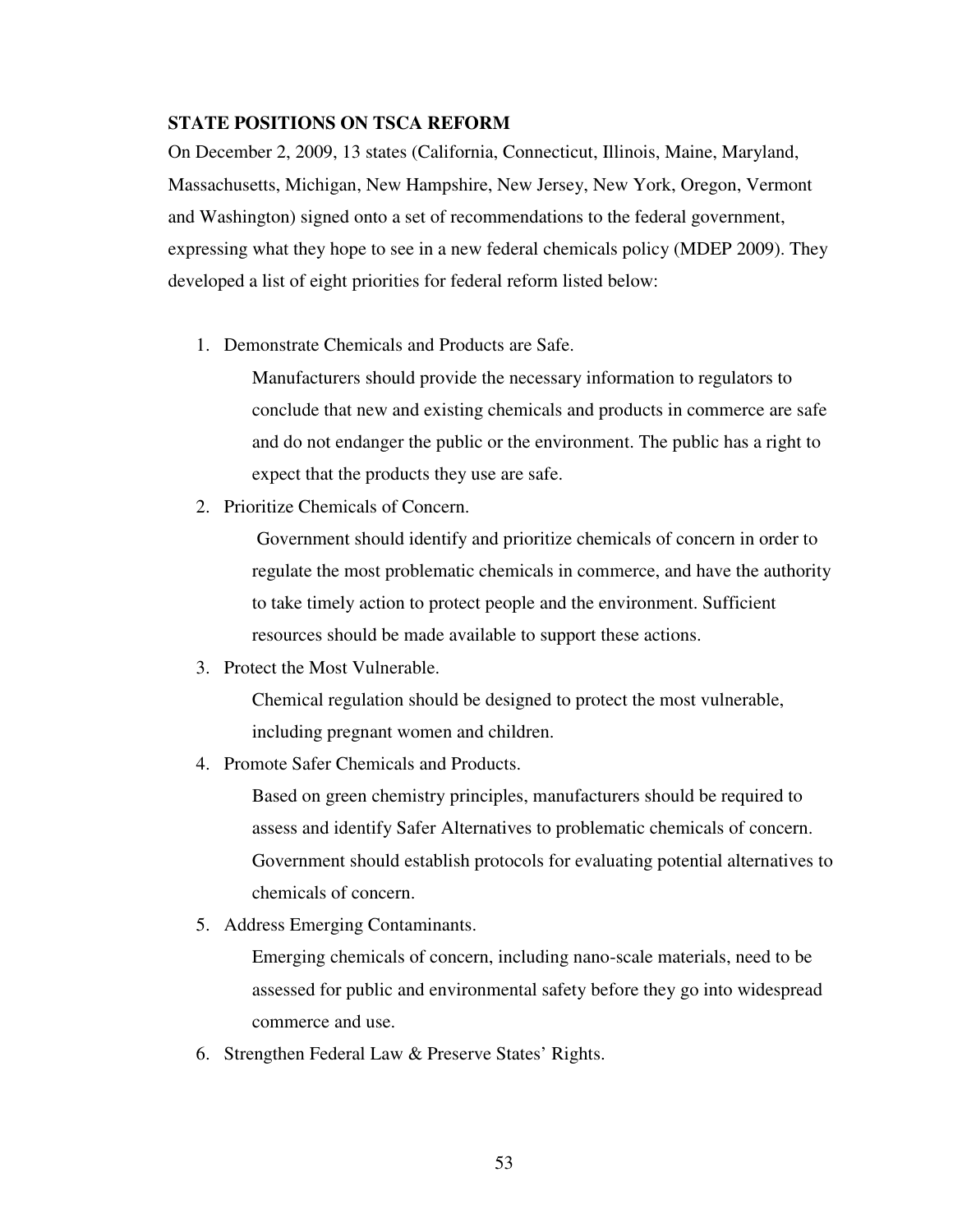States acknowledge the need for a strong federal chemical regulation system, while expressly preserving the authority of state and localities to implement measures to manage chemicals of concern.

7. Fund State Programs.

Effective state-federal governance should enhance the role of states in TSCA implementation, promote data and information sharing, and provide sustained funding for state programs. The states are in a unique position to provide innovative, cost-effective solutions for chemicals of concern prioritization, interstate data sharing, and safer chemical alternatives assessments.

Essentially, these states want to see strong reform and still want to preserve the State's right to regulate more stringently (Lani pers.comm. 2010). "We need a fix at the federal level so that we do not have to do this in the states," said Ted Sturdevant, Director of the Washington State Department of Ecology (Safer States, 2011c). "States have limited resources and lack the tools of federal agencies to drive a national program. However, until we have a national solution, we will continue to act on chemical safety concerns in our states."

In fall of 2010, the Environmental Council of States, a coalition of state environmental agencies, also took a position calling for reform of the toxic substances control act (Belliveau, 2010b). It echoed the same basic goals stated by EPA, National Conference of State Legislatures and the coalition of 13 states for effective TSCA reform, but also adds that there is a need for a streamlined and timely process that EPA can choose to take when there is imminent or substantial endangerment and that the TSCA reform should build a skilled workforce to advance Green Chemistry research and development.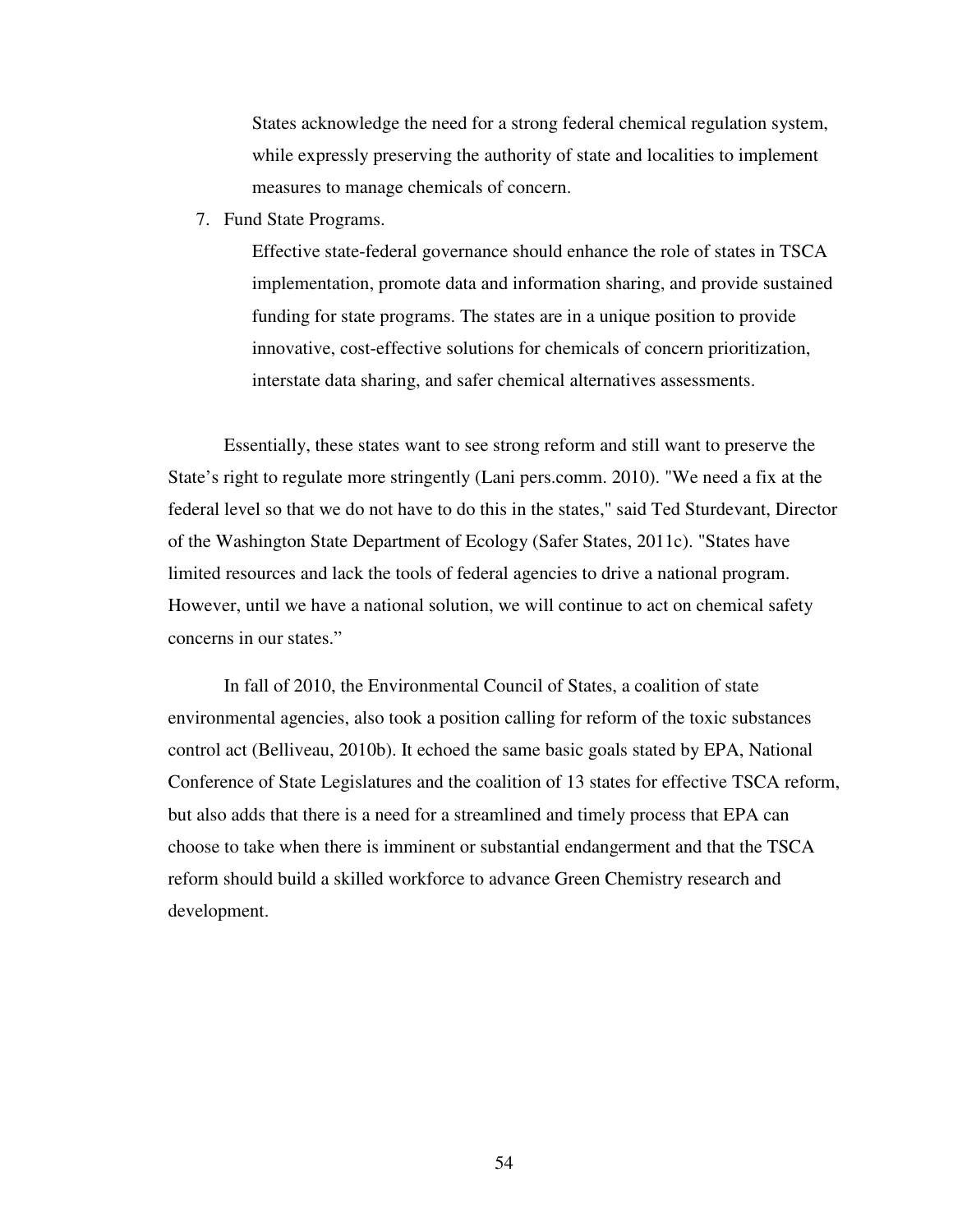# **DISCUSSION**

**Why were these states able to enact and implement safer chemicals regulations?**  California, Maine, Minnesota and Washington have taken lead roles in reforming U.S. state policies on the regulation of hazardous chemicals in consumer products. Each of these states passed a law that reflects a commitment to protecting public health. Interestingly, these laws all have the common feature of prioritizing the most harmful chemicals into two lists. The larger list is made up of chemicals with concerning hazardous traits. The smaller list is made up of the most toxic chemicals to which we are exposed, as identified by biomonitoring studies. California, Maine and Washington share the feature of a reporting requirement for that smaller subset of chemicals, although only Maine and Washington have begun to fulfill that reporting requirement. California and Maine both have the authority under their respective laws to designate the most harmful chemicals to be phased-out; however, Maine is the only state that has called for a phaseout of two "Priority Chemicals."

Even though each state has passed a unique version of a safer chemicals policy, there are some generalizations that can be made about why they were successful.

#### **Stakeholder Advisory Groups**

States have discovered that stakeholder groups made up of advocacy representatives, business representatives, academics and public health officials can serve as valuable sources of ideas. They can provide expert feedback on which regulatory mechanisms will work, and which need further development. Additionally, they establish good working relationships between the state agency responsible for implementation, the advocacy world and the regulated community, which will hopefully lead to more effective implementation and enforcement of the safer chemicals rules.

#### **Drivers for Future State Action**

The Interstate Chemicals Clearinghouse looks like it might be the solution to limited state resources. It is not yet fully functioning, but states have been granted the authority from their legislatures to participate in this program, and recognize that participation will

55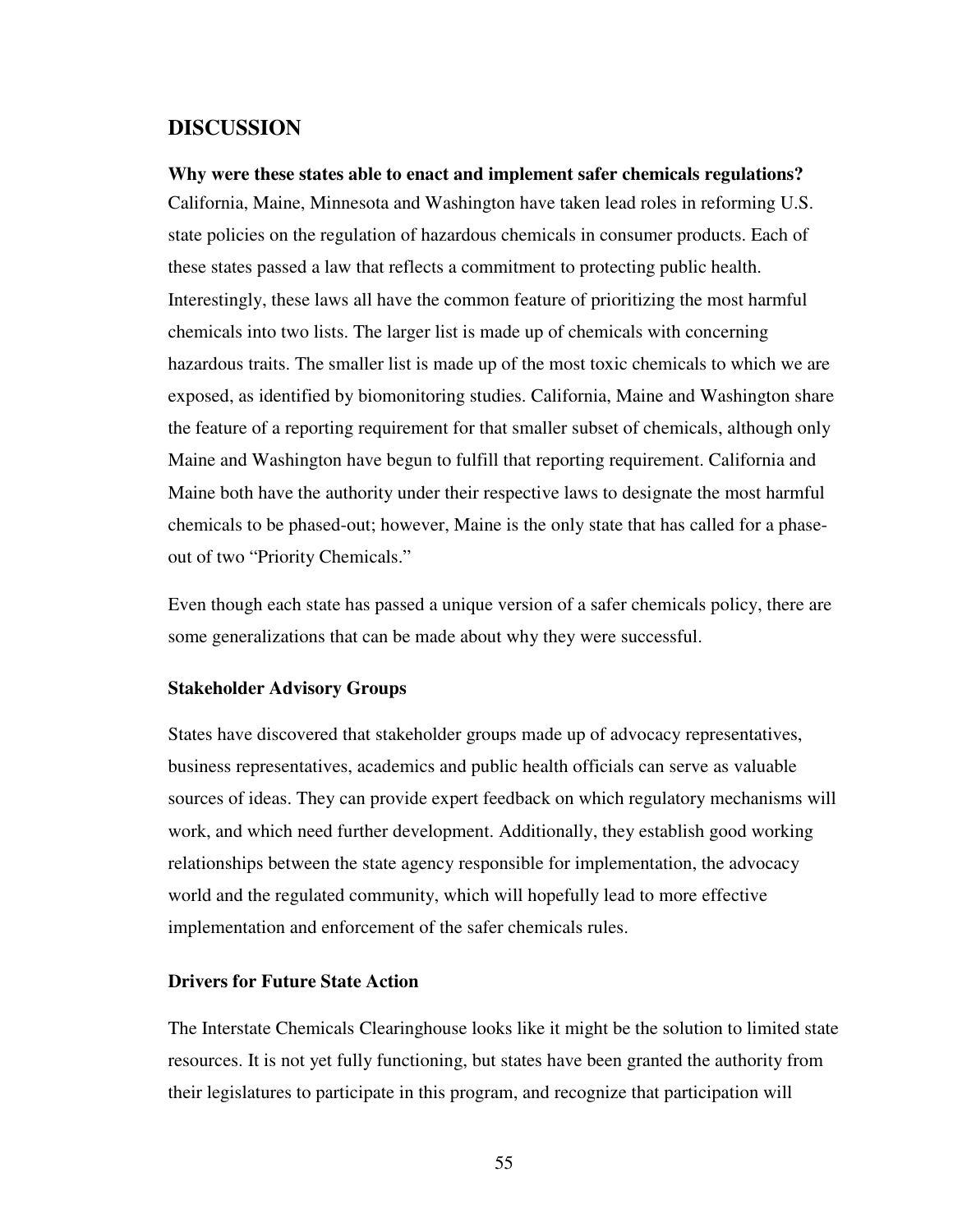benefit their attempts to fully implement their safer chemicals laws. This clearinghouse is still in the design stage, but it is an essential tool to strengthen state action. It is unnecessary for all of the resource-poor states to go through the same expensive steps of data collection and Safer Alternatives analysis, when the results would be consistent from state to state. A uniform methodology for data collection is essential for this kind of coordination to work, so that requirements for each state agency will be met. This will also be a valuable tool for other states who are considering passing a safer chemicals law in the future.

### **Increased Awareness about Pollution in People**

All of the states completed a state-based biomonitoring project, all of the results reinforced the CDC study, which shows that pollution in people is widespread and is cause for concern. However, the presence of a biomonitoring project demonstrated that there was some awareness about biomonitoring after the project results were publicized in the state. Body burden studies have been powerful stimuli for advocacy and political action to pass legislation and prioritize chemicals. Advocacy groups in two states, Maine and Washington, actually included elected officials in their body burden studies as a way of spreading awareness about the need for strong safer chemicals regulations and gaining political support.

#### **Strategic and Persistent Advocacy Organizations**

Advocacy groups, like the EHSC and the Alliance for a Clean and Healthy Maine have worked to mobilize the public, to make the issue relevant to their everyday lives through personalizing and publicizing body burden studies and teaching them how to be effective lobbyists so that "advocates as well as everyday citizens can actually call their legislators at home and knock on their doors." Maine has a very accessible, citizen-based legislature (Belliveau, 2008). And, in all of the states that require reporting or Priority Chemical phase-out, there has been tremendous public comment. Part of this may be due to state advocacy networks that have expanded to include non-traditional allies within the state such as health professionals, workers, parent teacher associations and religious leaders (LCSP, 2009). These untraditional allies and a unifying call to action to protect family health have resulted in broad bipartisan support in state legislatures. Building effective,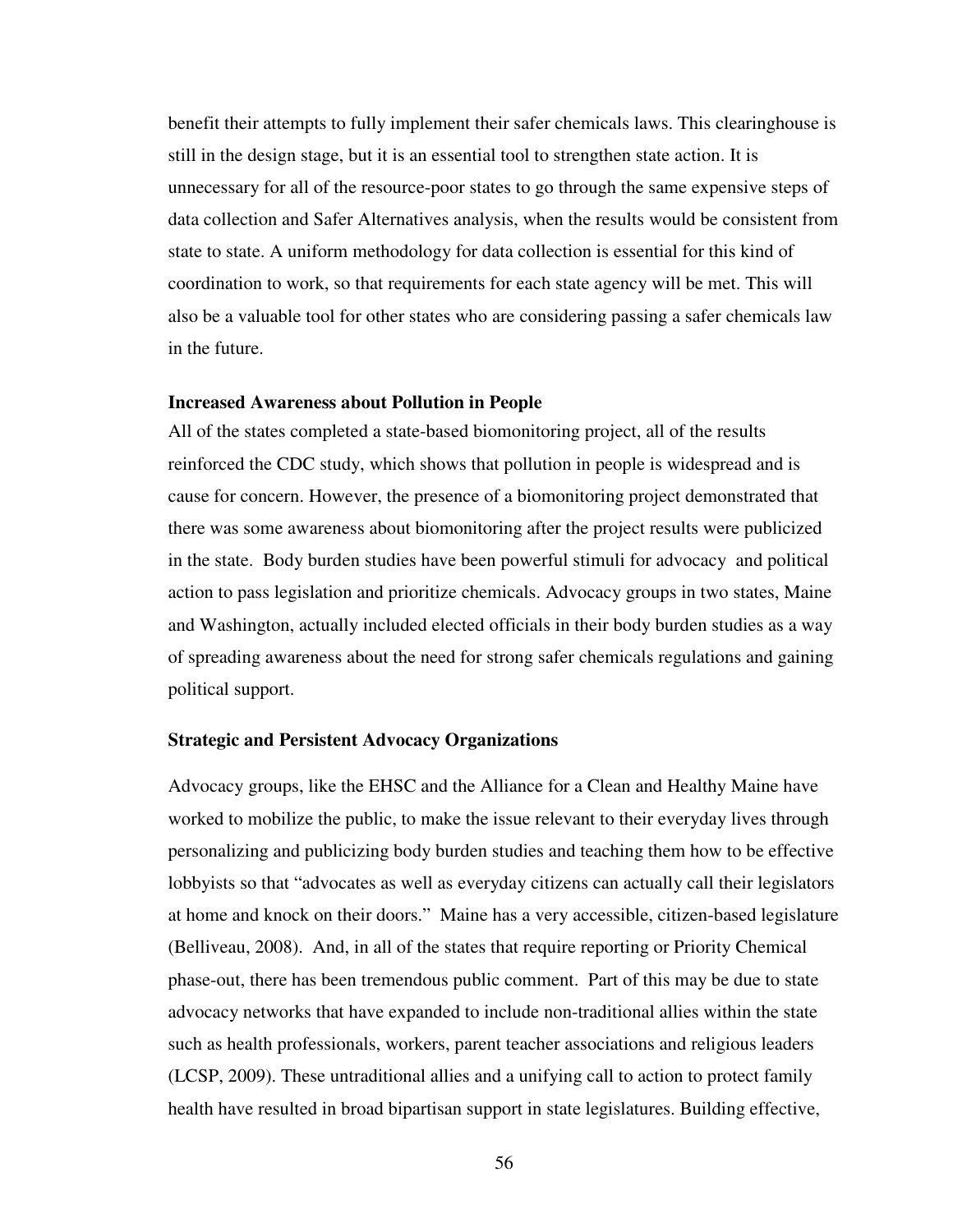broad coalitions is a way for these advocacy groups to counter the influence of the large budgets of the chemicals industry.

#### **IMPLEMENTATION CHALLENGES**

#### **Unrealistic Public Expectations**

State agencies have a difficult task of reconciling consumer expectations and realistic, enforceable industry expectations. Citizens often have a hard time realizing that it is not realistic to expect chemicals to be 100% safe, and want to be told which products are safe to buy. But this is unrealistic. All that state agencies can do is to collect data from manufacturers for product types and to try to change the supply chain so that all products will have a certain degree of safety, and individuals will not have to make those kinds of decisions (Williams pers.comm. 2011). At the same time, industry argues that complying with a varied assortment of regulations can take away important resources that they would otherwise use to take voluntary measures to make their products safer. Industry is also afraid that people may file lawsuits if information from the reporting rule is made public, and people equate the presence of a chemical in a product with a level of toxic exposure. Addressing these concerns is difficult, and one of the best ways that all of the states have decided to address them is to convene advisory groups made up of industry, advocates and state representatives to discuss issues and brainstorm improvements.

#### **Limited State Resources**

 All states cited that limited state government resources are a barrier to greater amounts of action on safer chemical regulations, because resources are needed to gather, share and make data available and go through laborious chemical-by-chemical designations and safer alternative assessments. Many states also lack capacities for toxicological or risk assessment. This could be addressed by intra and interstate coordination among agencies, and states are trying to develop effective coordination system even though it is hard because the states do not all agree on what is the best approach to safer chemicals regulation. Coordination could be a key to overcoming the limits to resources, for example using similar data as other states, or making consistent the way that chemicals are prioritized from state to state (Governor's Task Force, 2007). Another solution these states are pursuing is to require that manufacturers provide their full chemical safety

57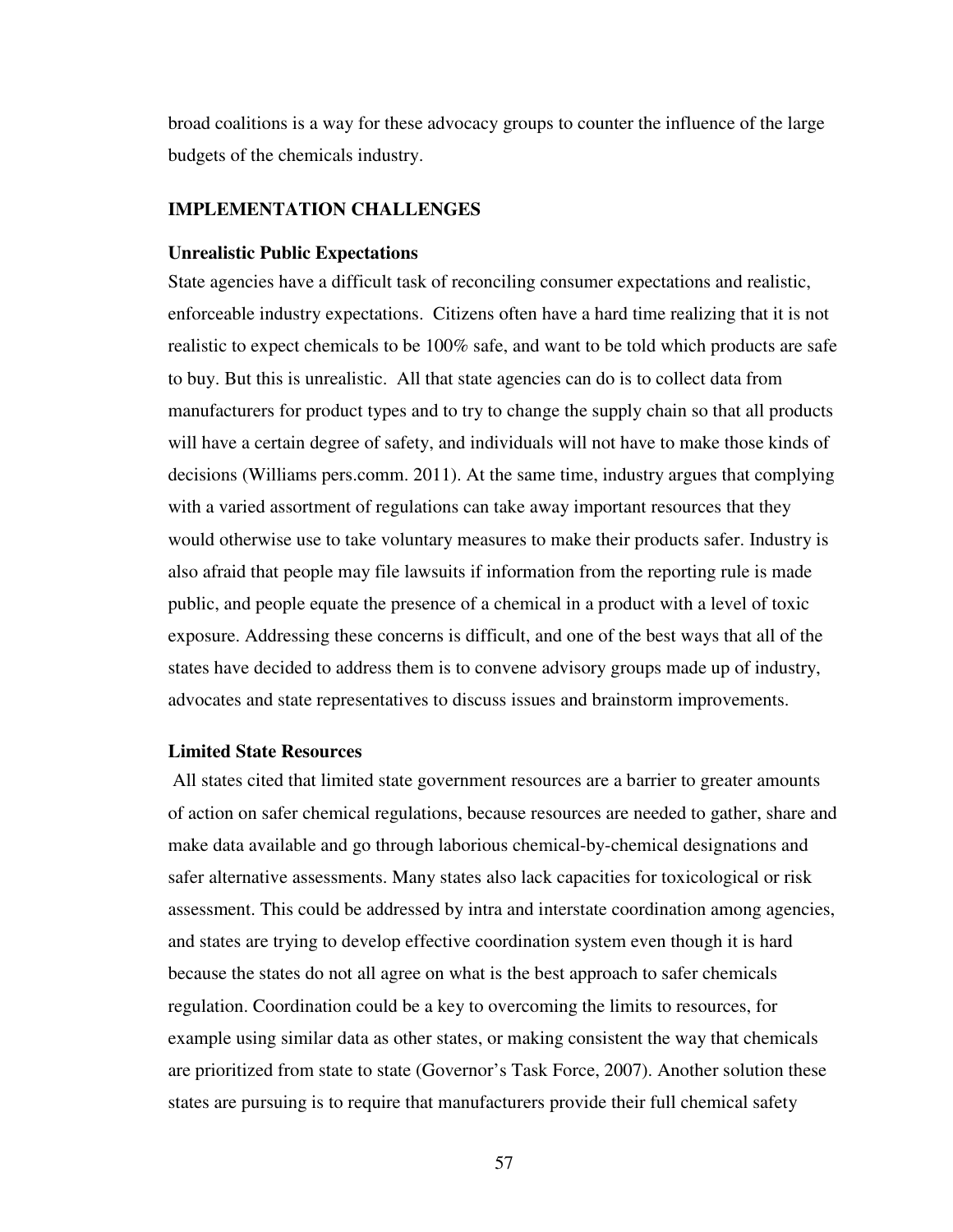analysis and Safer Alternatives analysis, or to pay for the state to organize these analyses. This would place the financial burden of this necessary analysis on manufacturers, rather than on the public.

#### **Safer Alternatives Analysis**

The success of being able to make a difference in toxic chemicals exposure through safer chemicals policies depends on establishing a mechanism for Safer Alternatives. As John Williams at the WDOE and John James at the MDEP both pointed out, it will be necessary to prove that Safer Alternatives are available in order to restrict hazardous chemicals. It makes common sense, but unless there is a way to prove that safer chemicals can replace the Chemicals of High Concern, it will be extremely difficult for implementation to be effective. States are just beginning to learn how to conduct Safer Alternatives analysis and to figure out mechanisms to pay for them, because they are expensive and can drain agency resources, limiting the number of alternatives analyses that can be done.

### **POSITION ON TSCA REFORM**

All of these states acknowledged that they would like to see effective and efficient TSCA reform, but they seem to be skeptical that one is likely to pass. As the Maine Governor's Task Force to Promote Safer Chemicals in Consumer Products explains, TSCA creates a Catch 22, in which the initial lack of data makes it impossible for EPA to acquire the safety data necessary to make substantiated decisions about the safety of chemicals that are necessary for the to limit or phase out the most harmful chemicals.

The states policies reflect their position on what they'd like to see in a TSCA reform, but they vary in industry requirements. This is good from the perspective of state advocacy groups, who hope that states will enact 8-10 slightly different state laws, "because it enables the states to actually start to make progress but also helps to ripen the conditions for federal reform" (Belliveau, 2008). Some companies are starting to want a uniform TSCA regulation, so they do not have to deal with all of the states pushing for their own regulations, because the number of regulations that they have to deal with in different states and countries is "insane" (Williams pers.comm. 2011). States just need to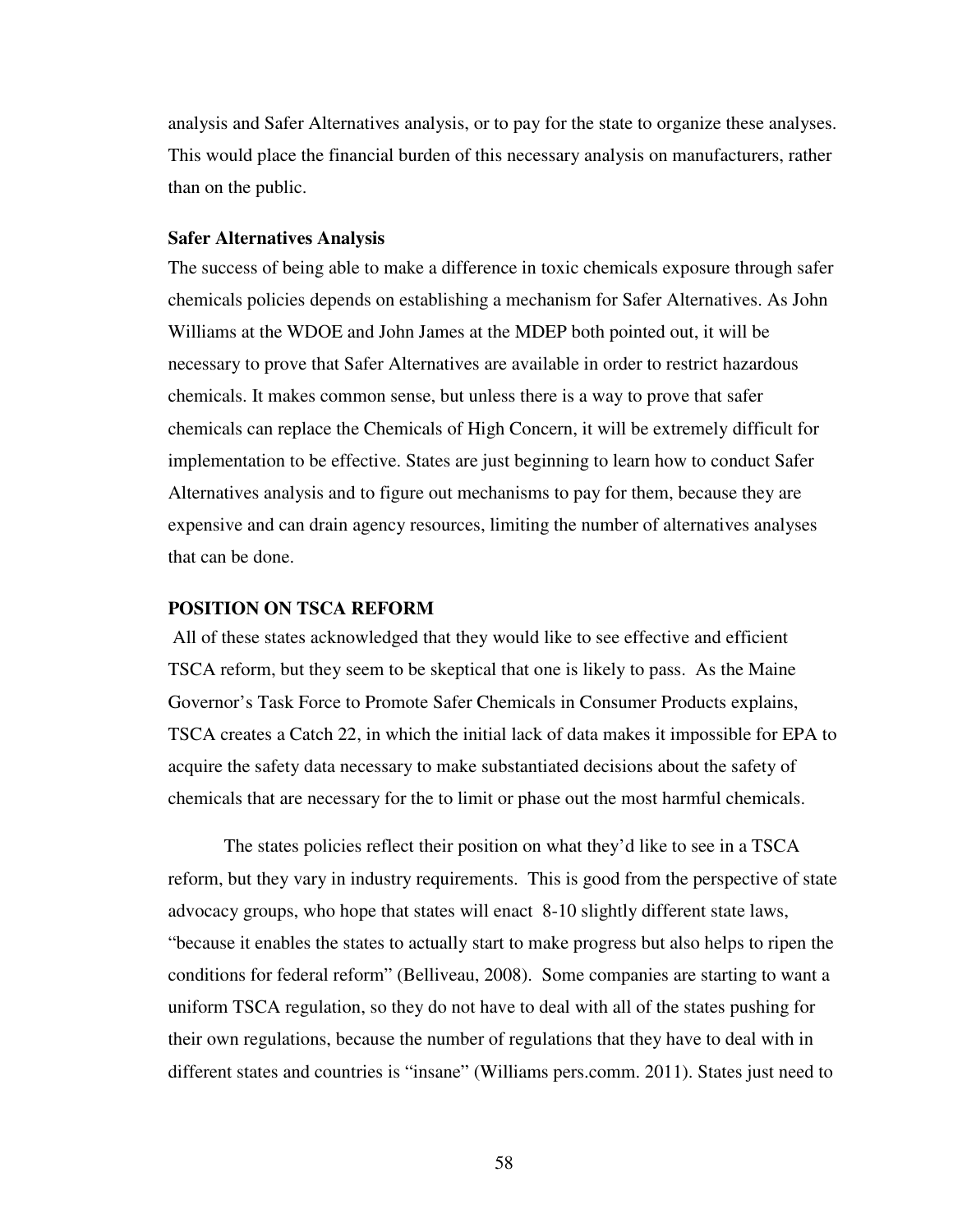make sure that if there is federal action, then it will be up to the same standards as the states established for themselves and will not pre-empt state action.

### **SAFER CHEMCIALS ACT OF 2011**

A new federal bill called the Safer Chemicals Act of 2011 was introduced by Senator Frank R. Lautenberg, a democrat from New Jersey on April  $14<sup>th</sup>$ , 2011. The Safer Chemicals Act of 2011 would amend TSCA, and address key areas where TSCA has failed (Lautenberg, 2011b). Like the state laws, the Safer Chemicals Act of 2011 cites new science about chemical safety and biomonitoring evidence of ubiquitous industrial chemicals exposures as reasons for amending TSCA (Lautenberg, 2011a). It would require the chemical industry to provide a minimum data set for each chemical they produce, and authorize EPA to require any additional data necessary to determine chemical safety. This information would be used to prioritize all of the chemicals based on risk, and will place them into three classes: immediate risk management, safety standard determination and no immediate action. PBTs will be placed into the category for immediate action, which is equivalent to the state level Chemicals of High Concern. These chemicals will be further evaluated, if they do not meet a minimum standard of safety they will be removed from the market. To fill TSCA's data gap, the Safer Chemicals Act of 2011 will publish the data gathered and make that information available to the public and state agencies. It will also establish a network of research centers to conduct green chemistry and Safer Alternatives analysis, and will allow new safer chemicals into the market with an expedited safety-review process. The draft bill declares that it will not preempt state regulations (Lautenberg, 2011a). The one area that it does not specifically address is protecting vulnerable populations such as the developing fetus and child, or emerging contaminants such as nano-scale materials. However, it does talk about requiring safety testing for all chemicals, and emerging contaminants may be covered by the broader safety requirements. Time will tell whether 2011 will be the year for a federal TSCA reform bill to pass.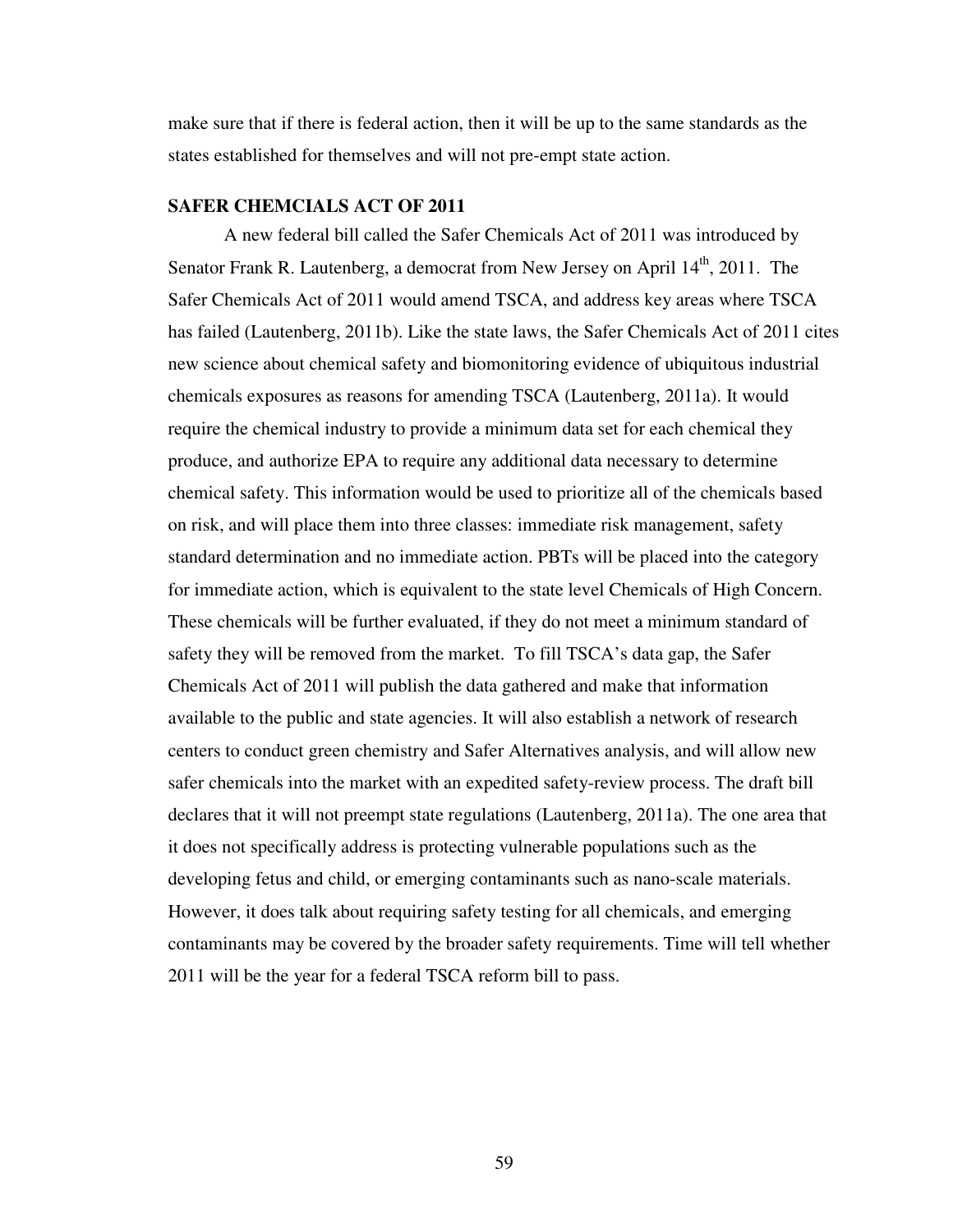## **RANKING OF CURRENT STATE PROGRESS**

Table 9. States ranked by current progress on passing and implementing safer chemical policies.

| State      | Stakeholder<br>Involvement | Priority<br>Chemicals | Reporting<br>Requirement | Authority<br>to Ban | Safer<br>Alternatives | Implementation<br>Underway | Rank |
|------------|----------------------------|-----------------------|--------------------------|---------------------|-----------------------|----------------------------|------|
| California |                            | $\Omega$              |                          |                     |                       | $\theta$                   | 3    |
| Maine      |                            |                       |                          |                     |                       |                            |      |
| Minnesota  |                            |                       | $\Omega$                 | $\Omega$            | $\theta$              |                            |      |
| Washington | - 1                        |                       |                          | $\theta$            | $\boldsymbol{0}$      |                            | 2    |

These four states are all at different points in the strength of the safer chemicals laws and the implementation progress. Maine is the furthest along, because it has a law that prioritizes chemicals, requires reporting of Priority Chemical use from manufactures, has the authority to request Safer Alternatives, and also the authority to ban priority chemicals if there is strong hazard evidence and if Safer Alternatives are available (Table 9). Maine is also the furthest along in terms of actually implementing that law, and has named two Priority Chemicals to be phased out. Washington is second, in terms of both a strong law and implementation underway. It has named sixty six Chemicals of High Concern to Children, for which it is gathering reporting data from manufacturers and distributors, and while it does not currently have the authority to ban the most harmful, implementation is well underway. California comes in third place, because while the safer chemicals law is very strong and covers all consumer products, rather than children's products, implementation has been stalled and chemical prioritization, reporting and Safer Alternatives have not yet been named. Minnesota comes in last, but Minnesota has been exceptionally thorough in the implementing the law and prioritizing chemicals and learning from other state actions.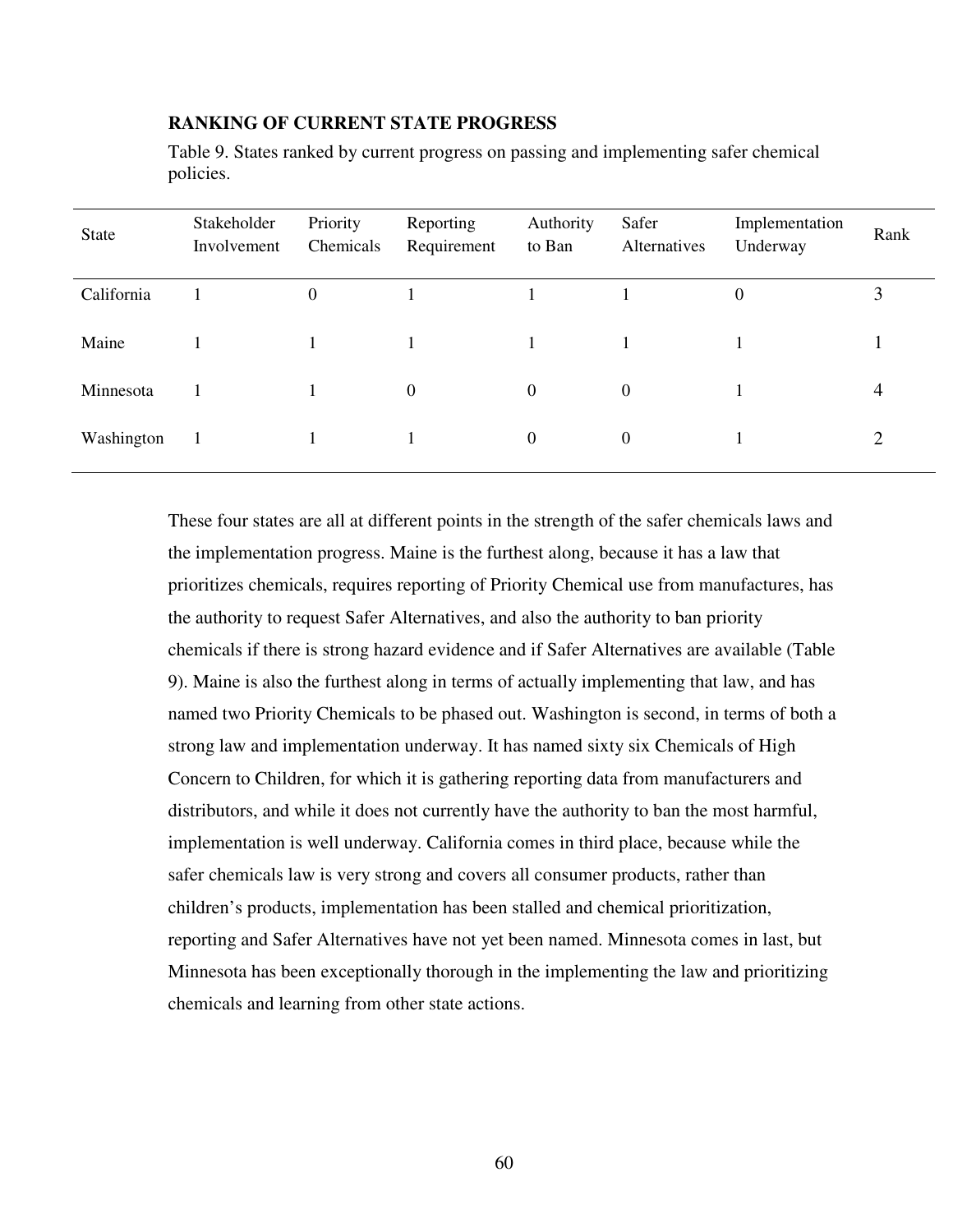# **CONCLUSION**

States have been leading the way for safer chemicals reform in the absence of federal action, but are still in the early stages of implementation—States in the lead on this issue are Maine, Washington, California and Minnesota, listed in terms of ranking based on a strong safer chemicals law and progress of implementation. Throughout the implementation process, state agencies have developed a greater understanding of the need for a chemicals policy and some agencies have submitted recommendations to their state legislatures for amendments that would strengthen their authority to protect the public from harm. Creative and strategic advocacy organizations are leading the way, building broad coalitions and directing citizen concern into a force that can meet highly paid chemical industry lobby. State agencies are struggling with scarce state resources, and would like to be able to do more than they currently can. The framework for effective state level safer chemicals policies exists, provided that states agencies receive continued support in terms of funding and passing recommended implementation rules from the state legislatures. However, chemicals regulation momentum is building, as the number of states with a safer chemicals regulation grows, and as the states with safer chemicals regulations work together to build an efficient and effective chemicals clearinghouse to share chemical safety and safer alternative data. The interstate chemicals clearinghouse will be a valuable tool for effective implementation of the safer chemicals policies in California, Maine, Minnesota and Washington, but will also be a valuable tool for additional states preparing to enact their own safer chemicals laws. As of April 2011, there is safer chemicals policy movement at the Federal level, with a TSCA reform bill that follows most of the state recommendations for TSCA reform, but will not pre-empt state action.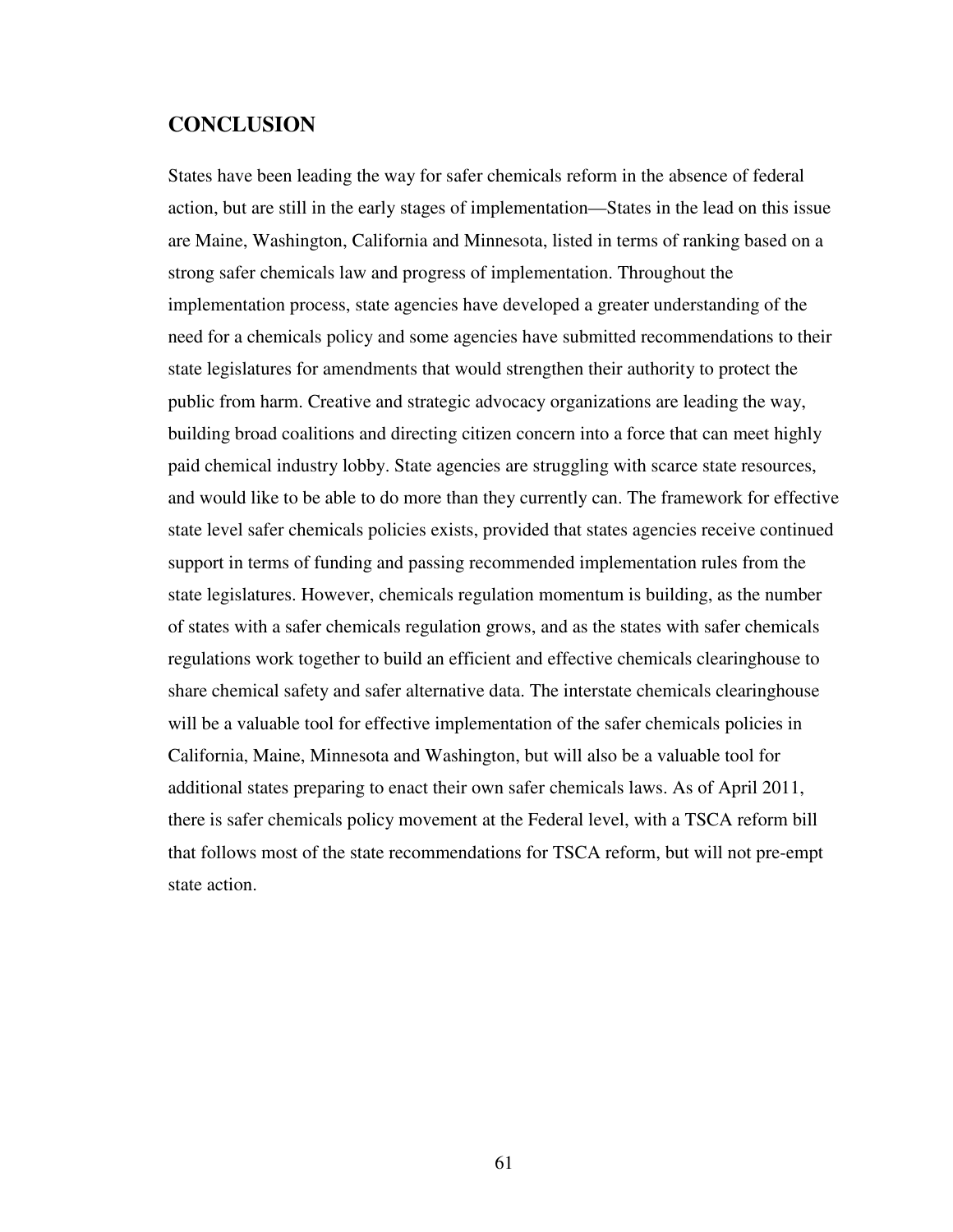# **PERSONAL COMMUNICATIONS**

- Belliveau, Michael. Senior Advisor to Safer Chemicals, Healthy Families, Co-founder of SAFER States and Executive Director of the Environmental Health Strategy Center. Interview with Gail Carlson and Philip Nyhus. July 25, 2008.
- Carlson, Gail. Assistant Professor of Environmental Studies, Colby College. May 6, 2011.
- Davis, Holly. Senior Scientist for the Children's Safe Products Act, Washington Department of Ecology. March 2, 2011.
- James, John. Bureau of Waste Management and Remediation, Maine Department of Environmental Protection. March 15, 2011.
- Lani, Andrea. Environmental Specialist, Safer Chemicals in Children's Products, Maine Department of Environmental Protection. December 13, 2010.
- O'Dell, Catherine. Special Studies unit of the Environmental Analysis and Outcomes Division, Minnesota Pollution Control Agency. March 14, 2011.
- Rice, Nancy. Environmental Health Division, Minnesota Department of Health. March 18, 2011.
- Williams, John. Reporting Rule Coordinator, Washington Department of Ecology. March 2, 2011.
- Yep, Corey. Associate Deputy Director, Office of Legislation and Regulatory Policy, California Department of Toxic Substances Control. March 7, 2011.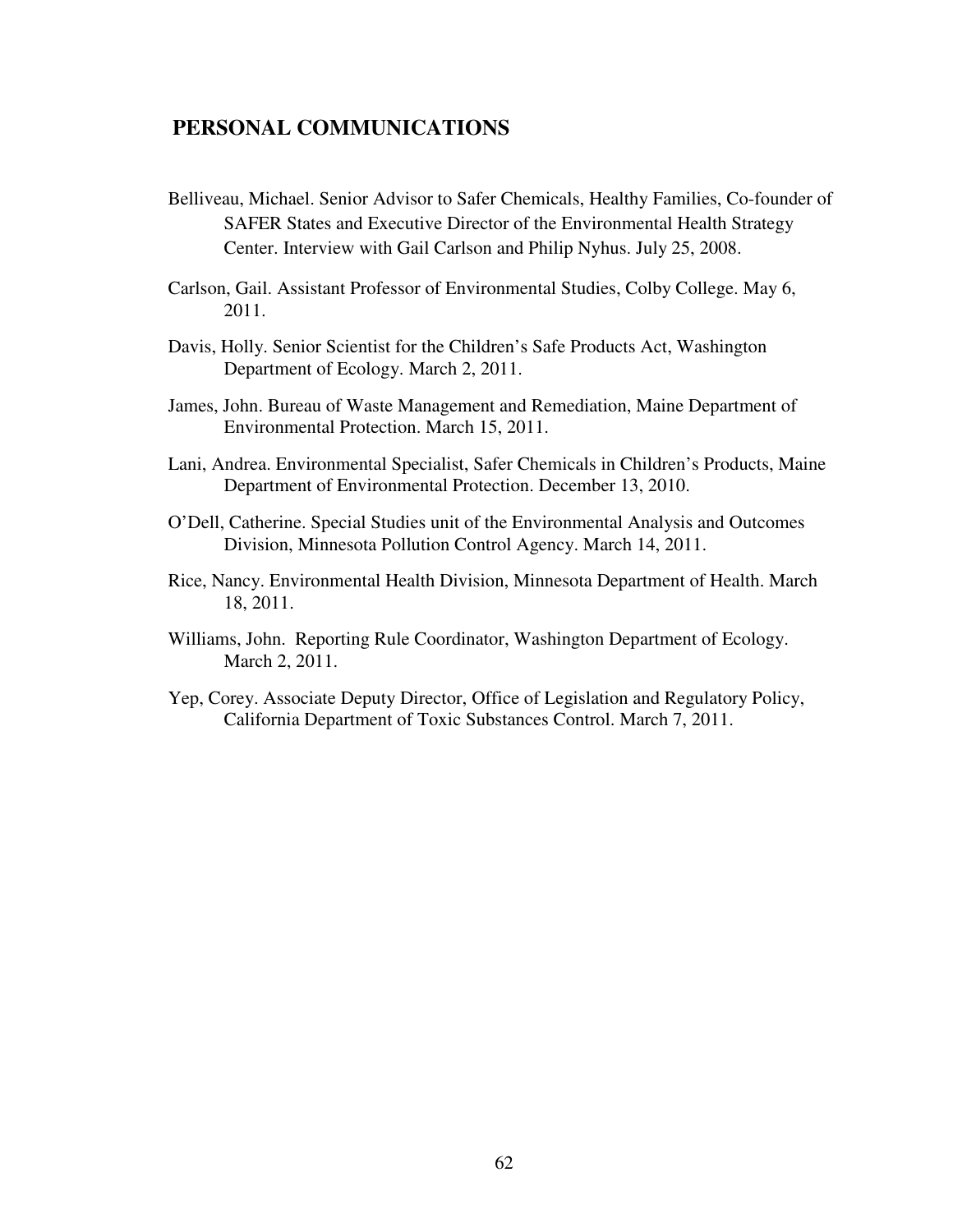# **LITERATURE CITED**

ACHM (Alliance for a Clean and Healthy Maine). 2011. About the Alliance. available from

http://www.cleanandhealthyme.org/Home/AbouttheAlliance/tabid/62/Default.asp x[cited May 7, 2011]

- ACHM (Alliance for a Clean and Healthy Maine). 2007a. Body of Evidence: A Study of Pollution in Maine People. available from http://www.cleanandhealthyme.org/BodyofEvidenceReport/tabid/55/Default.aspx [cited April 6, 2011]
- ACHM (Alliance for a Clean and Healthy Maine). 2007b. Task Force Releases Final Report—December 2007. Available from http://www.cleanandhealthyme.org/Campaigns/ExecutiveOrderPromotingSaferCh emicals/tabid/72/Default.aspx?PageContentID=3[cited April 29, 2011]
- Bangor Daily News. 2011a. BPA ban gets unanimous Senate approval. available from http://new.bangordailynews.com/2011/04/12/politics/bpa-ban-gets-unanimoussenate-approval/ [cited May 6, 2011]
- Bangor Daily News. 2011b. BPA ban to become law without LePage's signature. available from http://new.bangordailynews.com/2011/04/22/politics/bpa-ban-tobecome-law-without-lepage%E2%80%99s-signature/?ref=latest[cited May 6, 2011]
- Bars, R., F. Broeckaer, I. Fegert, M. Gross, N. Hallmark, T. Kedwards, D. Lewis, S. O'Hagan, G.H. Panter, L. Weltje, L. Weyers, J.R. Wheeler and M. Galay-Burgos. 2011. Science based guidance for the assessment of endocrine disrupting properties of chemicals. Regulatory Toxicology and Pharmacology. 59: 37-48
- Belliveau, Mike. 2010a. Healthy States: Protecting Families from Toxic Chemicals While Congress Lags Behind. Safer Chemicals Healthy Families and Safer States.
- Belliveau, Mike. 2010b. Effective federal chemical policy reform? Partner with the states! Safer States. Blog post. available from http://www.saferstates.com/2010/09/ecos.html[cited May 1, 2011]
- Biomonitoring Data Summary. 2010. Biomonitoring California. available from http://www.cdph.ca.gov/programs/Biomonitoring/Documents/Biomonitoring\_CA \_Data\_Report\_2010\_07-06.pdf[cited April 8, 2011]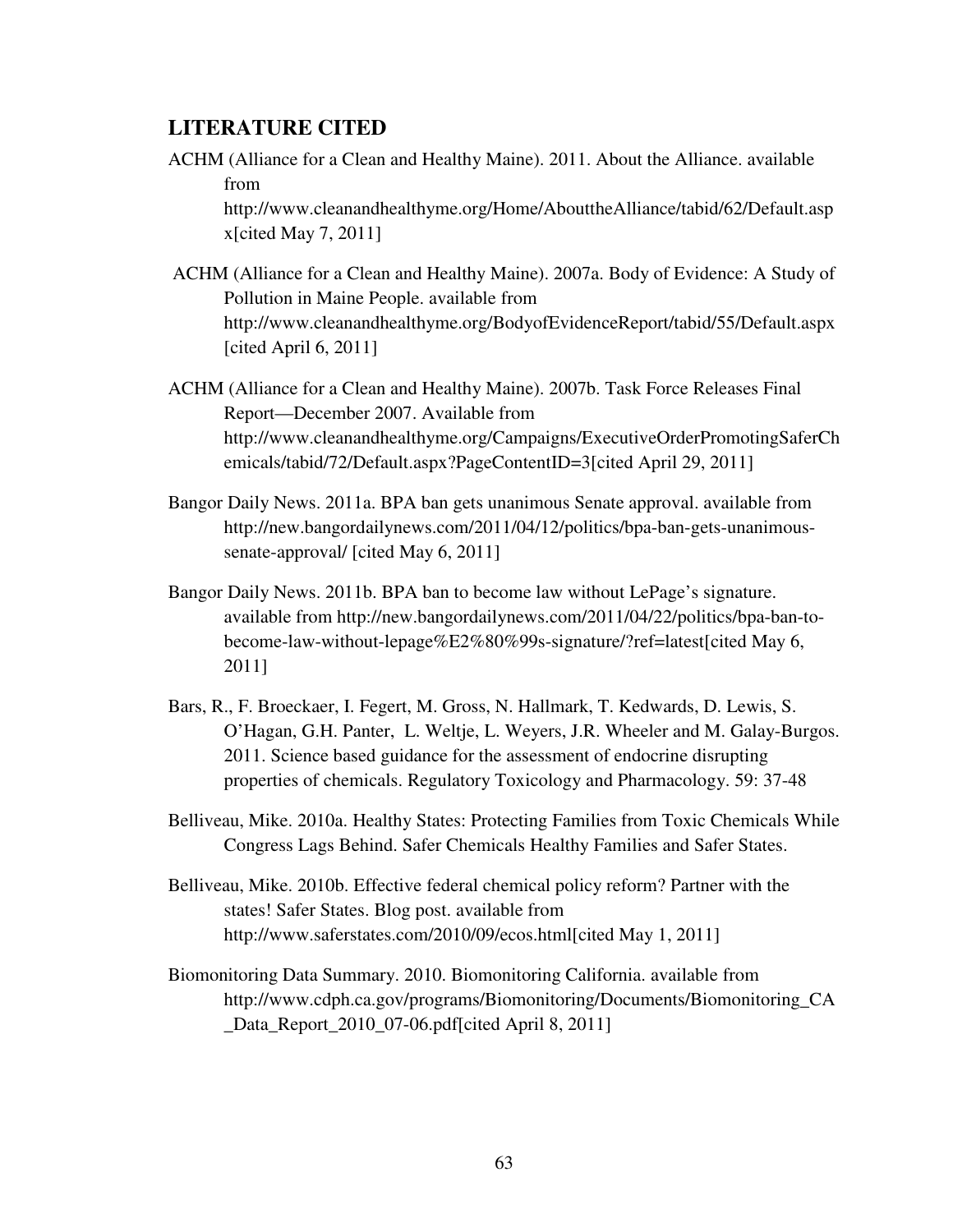- Boas, M., K.M. Main and U. Feldt-Rasmussen. 2009. Environmental chemicals and thyroid function: an update. Current Opinion in Endocrinology, Diabetes and Obesity. 16: 385-391
- California Assembly Bill No.1108. 2007. Children's Products, phthalates. available from http://www.ncel.net/news\_uploads/179/CA-AB1108.enrolled.pdf[cited April 1, 2011]
- California Assembly Bill No. 1879. 2008. Chapter 559. available from http://www.dtsc.ca.gov/PollutionPrevention/GreenChemistryInitiative/upload/ab\_ 1879\_GCI.pdf[cited April 1, 2011]
- CCHSC (California Codes, Health and Safety Code). 2009. Section 25251-25257.1: Safer Consumer Products. available from http://www.leginfo.ca.gov/cgibin/waisgate?WAISdocID=7146769009+1+0+0&WAISaction=retrieve[cited May 6, 2011]
- CDC (Center for Disease Control). 2011. National Biomonitoring Plan. Available from http://www.cdc.gov/biomonitoring/ [cited May 16, 2011]
- CDHC (California Department of Health Services). 2003. California Biomonitoring Plan. funded by The Department of Health and Human Services Centers for Disease Control and Prevention Program Announcement 01072. available from http://www.cdph.ca.gov/programs/Biomonitoring/Documents/CDHS\_Biomonitor ing\_Plan.pdf [cited April 22, 2011]
- CDPH (California Department of Public Health). 2010. California Biomonitoring Program. available from http://www.cdph.ca.gov/programs/Biomonitoring/Pages/default.aspx[cited April 8, 2011]
- CDTSC (California Department of Toxic Substances Control). 2011. Green Ribbon Science Panel. available from http://www.dtsc.ca.gov/PollutionPrevention/GreenChemistryInitiative/GreenRibb on.cfm[cited April 1, 2011]
- CDTSC (California Department of Toxic Substances Control). 2010a. Draft Regulation for Safer Consumer Products. Available from http://www.dtsc.ca.gov/PollutionPrevention/GreenChemistryInitiative/gc\_draft\_re gs.cfm [cited April 1, 2011]
- CDTSC (California Department of Toxic Substances Control). 2010b.15-Day Public Notice and Comment Period for Safer Consumer Products: Public Notice. available from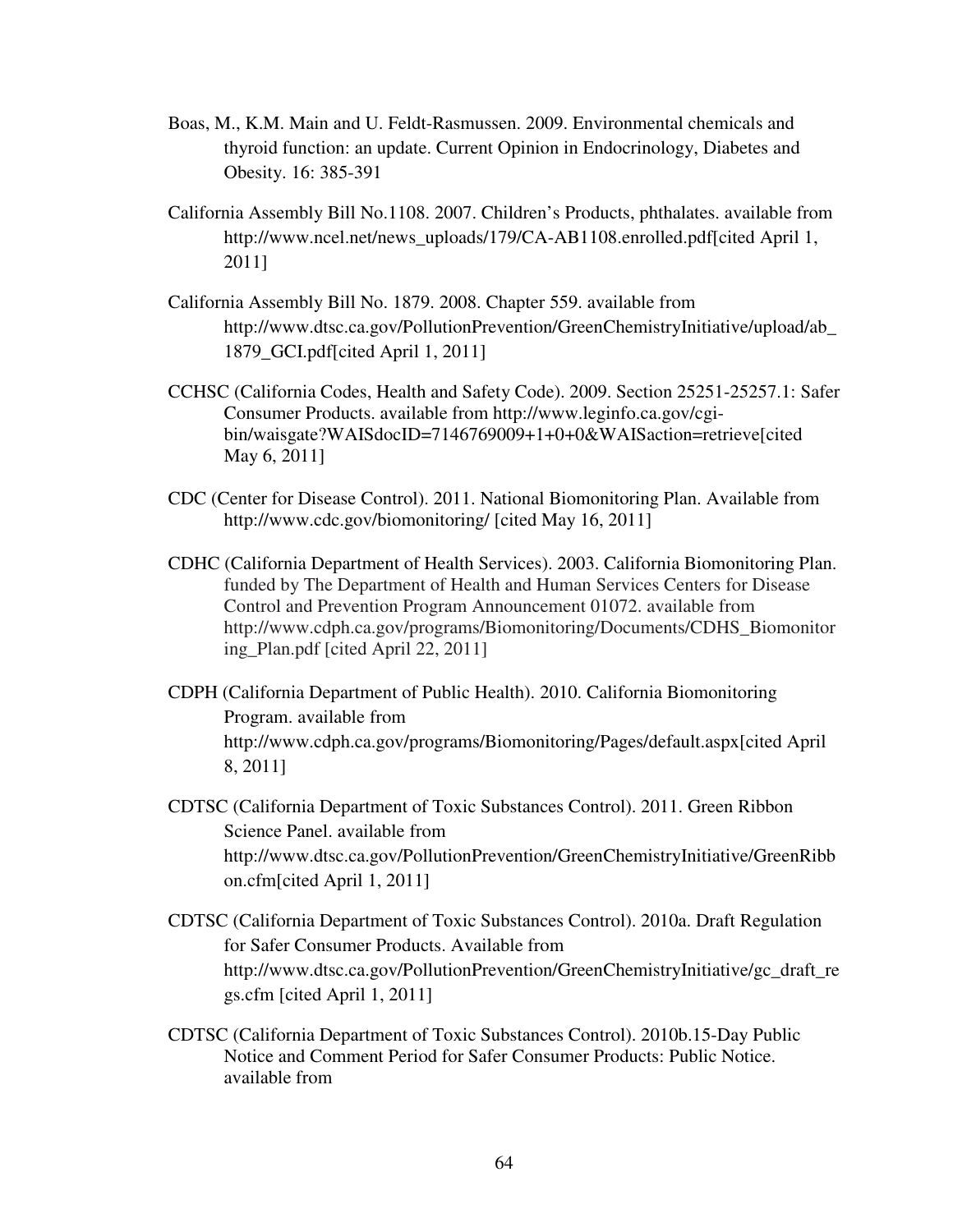http://www.dtsc.ca.gov/LawsRegsPolicies/upload/SCPA\_15Day\_Notice\_111620 10.pdf[cited April 1, 2011]

- CDTSC (California Department of Toxic Substances Control). 2010c. Safer Consumer Product Alternatives. Unofficial text of proposed regulations—post-hearing changes November 2010. available from http://www.dtsc.ca.gov/LawsRegsPolicies/upload/SCPA\_Regs\_15Day\_Revisions \_COURTESYCLEAN.pdf[cited April 1, 2011]
- CDTSC (California Department of Toxic Substances Control). 2007. DTSC: Who we are and what we do. available http://www.dtsc.ca.gov/InformationResources/DTSC\_Overview.cfm[cited April 1, 2011]
- CHANGE (Californians for a Healthy and Green Economy). 2011. Home. available from http://changecalifornia.org/[cited May 7, 2011]
- COAL(California Office of Administrative Law). 2007. Answers to Frequently Asked Questions. available from http://www.oal.ca.gov/FAQ.htm [cited May 2, 2011]
- COEHHA (California Office of Environmental Health Hazard Assessment). 2011a. OEHHA Proposition 65: Proposition 65 in Plain Language. available from http://oehha.ca.gov/prop65/background/p65plain.html[cited March 31, 2011]
- COEHHA (California Office of Environmental Health Hazard Assessment). 2003. Proposition 65. available from http://www.oehha.org/prop65/law/p65.html[cited April 11, 2011]
- COEHHA (California Office of Environmental Health Hazard Assessment). 2011b. Public Meeting on Toxics Information Clearinghouse scheduled for January 29, 2009 available from http://oehha.ca.gov/multimedia/green/toxinfoclear012909.html[cited April 1 2011]

California Senate Bill No. 484. 2005. Chapter 729: California Safe Cosmetics Act: An Act to add Article 3.5 (commencing with Section 111791) to chapter 7 of Part 5 of Division 104 of the Health and Safety Code, relating to cosmetics. available from http://www.leginfo.ca.gov/cgibin/waisgate?WAISdocID=57644511336+0+0+0&WAISaction=retrieve [cited March 31, 2011]

- California Senate Bill No. 509. 2008. Chapter 6.5: Article 14. Green Chemistry. available from www.chemicalspolicy.org/legislationdocs/California/CA\_SB509.pdf[cited March 31, 2011]
- California Statutes. 2006. An Act to add Chapter 8 (commencing with Section 105440 to Part 5 of Division 103 of the Health and Safety Code, relating to public health. available from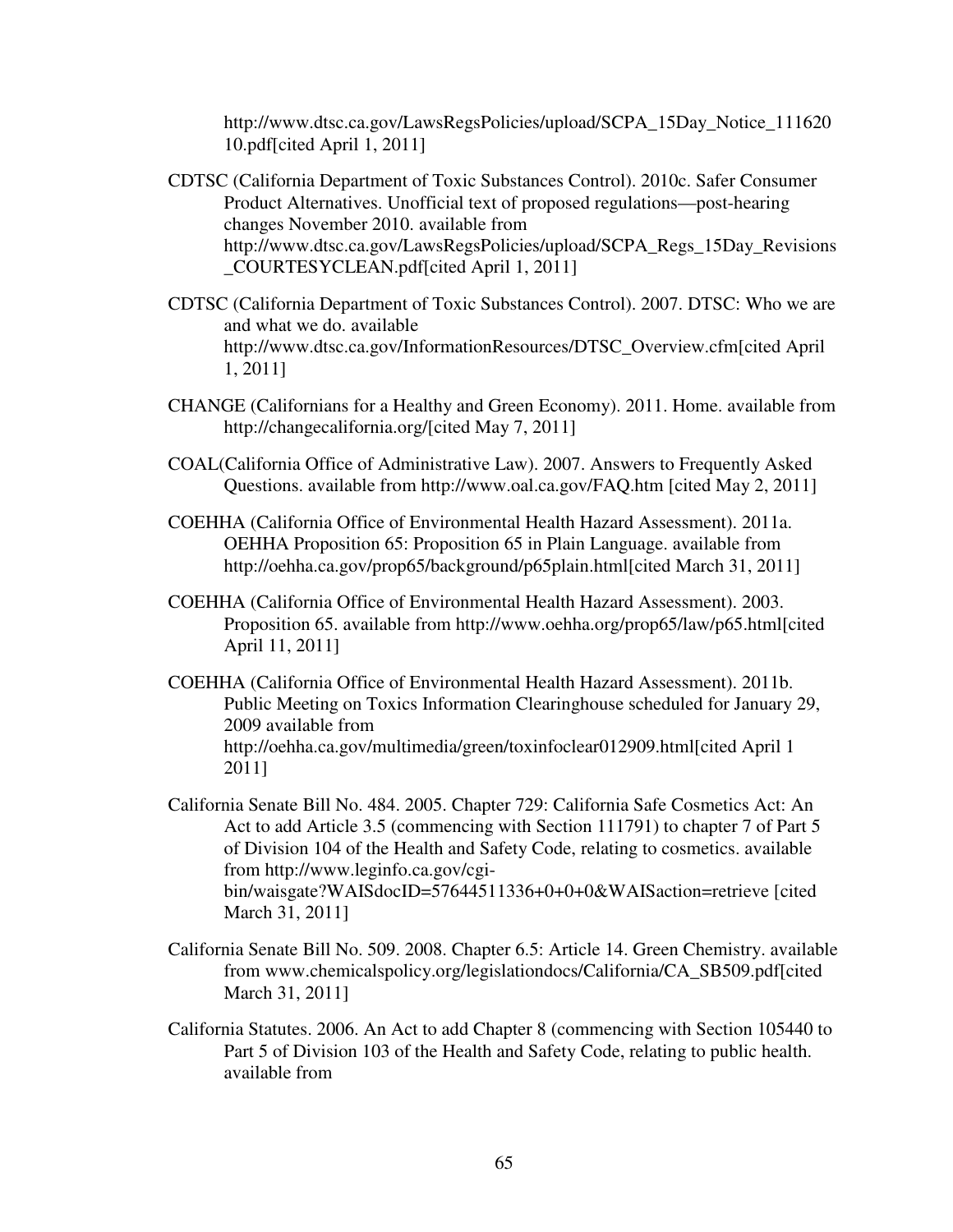http://www.leginfo.ca.gov/cgibin/waisgate?WAISdocID=52784425587+11+0+0 &WAISaction=retrieve[cited April 22, 2011]

- Carson, Rachel. 1962. Silent Spring. Houghton Mifflin, New York
- Carr, J.A., and R. Patiño, 2011. The hypothalamus-pituitary-thyroid axis in teleosts and amphibians: Endocrine disruption and its consequences to natural populations. General and Comparative Endocrinology. 170: 299-312
- CDC (Centers for Disease Control and Prevention). 2011a. National Biomonitoring Program. available from http://www.cdc.gov/biomonitoring/[cited April 6, 2011]
- CDC (Centers for Disease Control and Prevention). 2011b. National Biomonitoring Program: Environmental Chemicals. available from http://www.cdc.gov/biomonitoring/[cited April 6, 2011]
- CDC (Centers for Disease Control and Prevention). 2011c. National Report on Human Exposure to Environmental Chemicals. available from http://www.cdc.gov/exposurereport/[cited April 6, 2011]
- CDC (Centers for Disease Control and Prevention). 2009. Fourth National Report on Human Exposure to Environmental Chemicals. available from http://www.cdc.gov/exposurereport/pdf/FourthReport.pdf[cited April 8, 2011]
- Chapel Hill Panel. 2007. Chapel Hill bisphenol A expert panel consensus statement: Integration of mechanisms, effects in animals and potential to impact human health at current levels of exposure. Reproductive Toxicology 24: 131-138
- CSPC (Consumer Product Safety Commission). 2010. Interpretation of "Children's Product." Federal Register Volume 75 (N0.198): 63067-63080
- Davies, K. 2005. Economic costs of diseases and disabilities attributable to environmental contaminants in Washington State. CHE-WA: Collaborative on Health and the Environment—Washington. Available from http://washington.chenw.org/pdfs/EnvironmentalCosts.pdf[cited April 12, 2011]
- Davis, M.E. 2009. An economic cost assessment of environmentally-related childhood diseases in Maine. School of Economics, University of Maine.
- Denison, R.A. 2009. Ten essential elements in TSCA reform. Environmental Law Institute, Washington DC.
- Diamanti-Kandarakis, E., J Bourguignon, LC Giudice, R Hauser., GS Prins, AM Soto, RT Zoeller and AC Gore. 2009. Endocrine-Disrupting Chemicals: An Endocrine Society Scientific Statement. Endocrine Reviews. 30: 293-242 available from http://www.endosociety.org/journals/scientificstatements/upload/edc\_scientific\_statement.pdf[cite d May 7, 2011]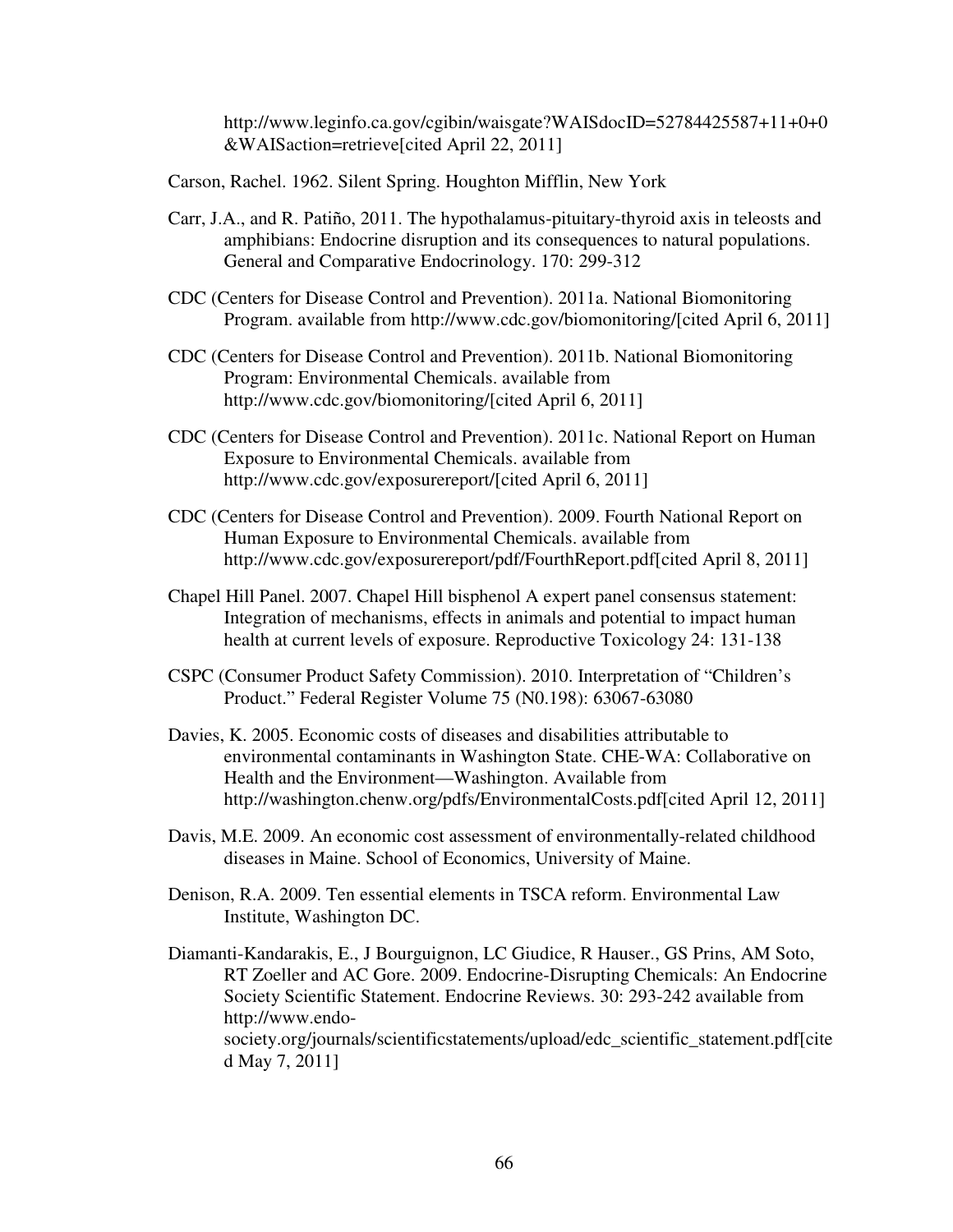- Duk-Hee, L., M.W. Steffes, A. Sjödin, R.S. Jones, L.L. Needham and D.R. Jacobs Jr. 2010. Low dose of some persistent organic pollutants predicts type 2 diabetes: a nested case-control study. Environmental Health Perspectives. 118: 1235-1242
- ECHA (European Chemicals Agency). 2007. REACH processes: Authorization. REACH and CLP. available from http://guidance.echa.europa.eu/authorisation\_en.htm[cited May 3, 2011]
- ECOS (Environmental Council of States). 2010. Reforming the Toxic Substances Control Act. available from www.ecos.org/files/4195\_file\_Resolution\_10\_8\_TSCA\_reform.DOC[cited May 1, 2011]
- EWG (Environmental Working Group). 2005a. Body burden-the pollution in newborns. available from http://www.ewg.org/reports/bodyburden2/contentindex.php[cited April 8, 2011]
- EWG (Environmental Working Group). 2005b. Body burden-the pollution in newborns: babies are vulnerable to chemical harm. available from http://www.ewg.org/reports/bodyburden2/part2.php[cited April 8, 2011]
- EWG (Environmental Working Group). 2005c. Body burden-the pollution in newborns: human health problems on the rise. available from http://www.ewg.org/reports/bodyburden2/part3.php[cited April 8, 2011]
- ECEDG (European Commission Environment Directorate General). 2007. REACH in brief. available from http://ec.europa.eu/environment/chemicals/reach/pdf/2007\_02\_reach\_in\_brief.pdf [cited April  $28<sup>th</sup>$ , 2011]
- EHSC (Environmental Health Strategy Center). 2011. Statement—Children's Health Still Under Attack by Governor. Press Release. available from http://www.preventharm.org/Content/328-print.php[cited May 3, 2011]
- European Parliament. 2006. REACH. Regulation (EC) NO 1907/2006 of the European Parliament and of the Council of 18 December concerning the Registration, Evaluation, Authorization and Restriction of Chemicals (REACH), establishing a European Chemicals Agency, amending Directive 1999/45/EC and repealing Council Regulation (EEC) No 793/93 and Commission Regulation (EC) No 1488/94 as well as Council Directive 76/769/EEC and Commission Directive 91/155/EEC.93/67/EEC.98/105/EC and 2000/21/EC.
- Faustman, E. M., S. M. Silbernagel, R.A. Fenske, T.M. Burbacher, and R. A, Ponce. 2000. Mechanisms underlying Children's susceptibility to environmental toxicants. Environmental Health Perspectives. 108: 13-21
- Grün, F. 2010. Obesogens. Current Opinion in endocrinology, diabetes and obesity. 17: 453-459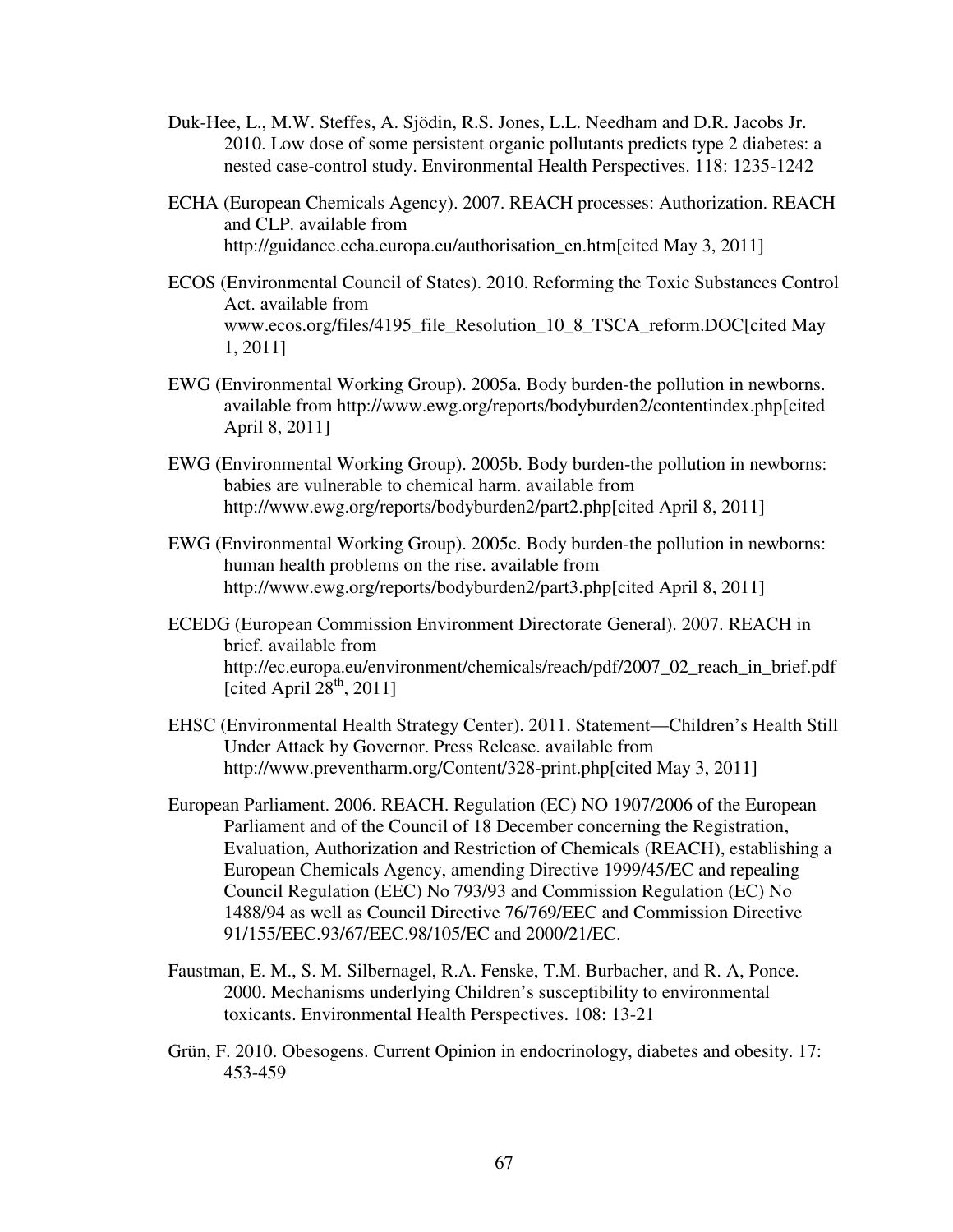- Hayes, A.W. (ed.) 2008. Principles and Methods of Toxicology. Informa Healthcare USA. New York. p 493
- Healthy Legacy. 2011. Healthy people. A clean environment. A thriving economy. available from http://www.healthylegacy.org/index.cfm[cited May 7, 2011]
- Jacobs, J P. 2011. Toxics: Childhood illnesses linked to chemical exposure cost \$76.6B study. Greenwire. available from http://www.eenews.net/Greenwire/2011/05/04/23/[cited May 4, 2011]
- Leigh, J.P. 2008. Costs of Toxic Chemical-induced Occupational Diseases Among Adults and Environmental Diseases Among Children within California. Materials submitted by J. Paul Leigh, University of California Davis, to the California Department of Toxic Substances. available from http://coeh.berkeley.edu/docs/news/leigh\_calculations.pdf[cited April 12, 2011]
- LSCP (Lowell Center for Sustainable Production). 2011. The Chemicals Policy and Science Initiative. available from http://www.chemicalspolicy.org/home.php[cited March 31, 2011]
- LCSP (Lowell Center for Sustainable Production). 2009. State Leadership in Forming and Reforming Chemicals Policy: Actions Taken and Lessons Learned. University of Massachusetts, Lowell.
- Lautenberg, F.R. 2011a. A bill to amend the Toxic Substances Control Act to ensure that risks from chemicals are adequately understood and manages and for other purposes.  $112^{th}$  Congress. available from fromhttp://lautenberg.senate.gov/assets/SafeChem.pdf[cited May 3, 2011]
- Lautenberg. F.R. 2011b. Summary of Safe Chemicals Act of 2011. available from http://lautenberg.senate.gov/assets/SafeChem-Summary.pdf[cited May 3, 2011]
- Maine Acts. 2007. Resolve, To Encourage the Use of Safe Chemicals in Public Schools. RESOLVE Chapter 32, 123rd Maine State Legislature. available from http://www.chemicalspolicy.org/legislationdocs/Maine/ME\_32.pdf[cited April 28, 2011]
- Maine Acts. 2006. Resolve, To Require the Reporting of Mercury Amalgam Supplied to Dentists. Chapter 143. S.P. 465 - L.D. 1338. available from http://www.chemicalspolicy.org/legislationdocs/Maine/ME\_143.pdf[cited April 28, 2011]
- Maine Acts. 2003. Resolve, Regarding the Sale of Batteries Containing Mercury. Chapter 125, H.P. 1237-L.D. 1661. available from http://www.chemicalspolicy.org/legislationdocs/Maine/ME\_125.pdf[cited April 28, 2011]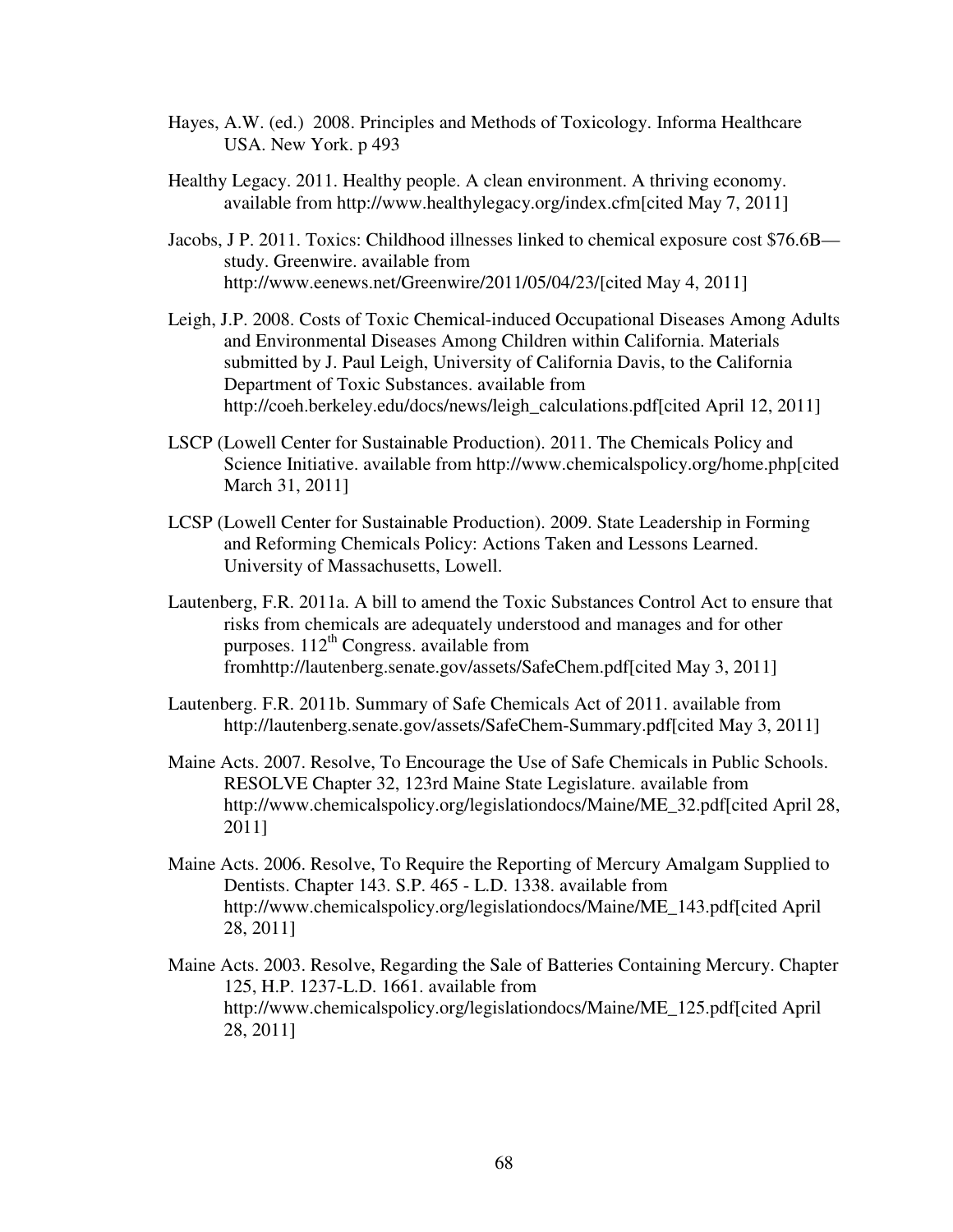- MDEP (Maine Department of Environmental Protection). 2011a. Safer Chemicals in Children's products. available from http://www.maine.gov/dep/oc/safechem/[cited April 1, 2011]
- MDEP (Maine Department of Environmental Protection). 2011b. Safer Chemicals in Children's Product Rules: Chapter 883: Designation of The Chemical Class Nonylphenol and Nonylphenol Ethoxylates A as a Priority Chemical [cited April 1, 2011] available from http://www.maine.gov/dep/oc/safechem/rules.htm
- MDEP (Maine Department of Environmental Protection). 2011c. Safer Chemicals in Children's Product Rules: Chapter 882: Designation of Bisphenol A as a Priority Chemical and Regulation of Bisphenol A in Children's Products [cited April 1, 2011] available from http://www.maine.gov/dep/oc/safechem/rules.htm
- MDEP (Maine Department of Environmental Protection). 2010a. Safer Chemicals in Children's Product Rules: Chapter 880: Regulation of chemical use in children's products. available from http://www.maine.gov/dep/oc/safechem/rules.htm[cited April 1, 2011]
- MDEP (Maine Department of Environmental Protection). 2010b. Safer Chemicals in Children's Product Rules: Chapter 881: Fees; Chemical Use in Children's Products. available from http://www.maine.gov/dep/oc/safechem/rules.htm [cited April 1, 2011]
- MDEP (Maine Department of Environmental Protection). 2009a. Maine Chemicals of High Concern List. available from http://www.maine.gov/dep/oc/safechem/highconcern/DEP.CHC.web.short\_list\_7 \_16\_09.pdf[cited May 6, 2011]
- MDEP (Maine Department of Environmental Protection). 2009b. States' Principles on Reform of the Toxic Substances Control Act. available from http://www.maine.gov/dep/oc/safechem/principles.htm[cited April 8, 2011]
- MDEP (Maine Department of Environmental Protection). 2007. Governor Baldacci's Task Force to Promote Safer Chemicals in Consumer Products. available from http://www.maine.gov/dep/oc/safechem/saferchemfinrpt.htm[cited April 1, 2011]
- Maine 125 Legislature. 2011a.LD 1129. An act to provide the Department of Environmental Protection with regulatory flexibility regarding priority chemicals. available from http://www.mainelegislature.org/legis/bills/bills\_125th/billpdfs/HP084101.pdf[cit ed May 6, 2011]
- Maine 125 Legislature. 2011b. LD 1185. An act to amend the process for prioritizing toxic chemicals in children's products. available from http://www.mainelegislature.org/legis/bills/bills\_125th/billpdfs/SP036001.pdf [cited May 6, 2011]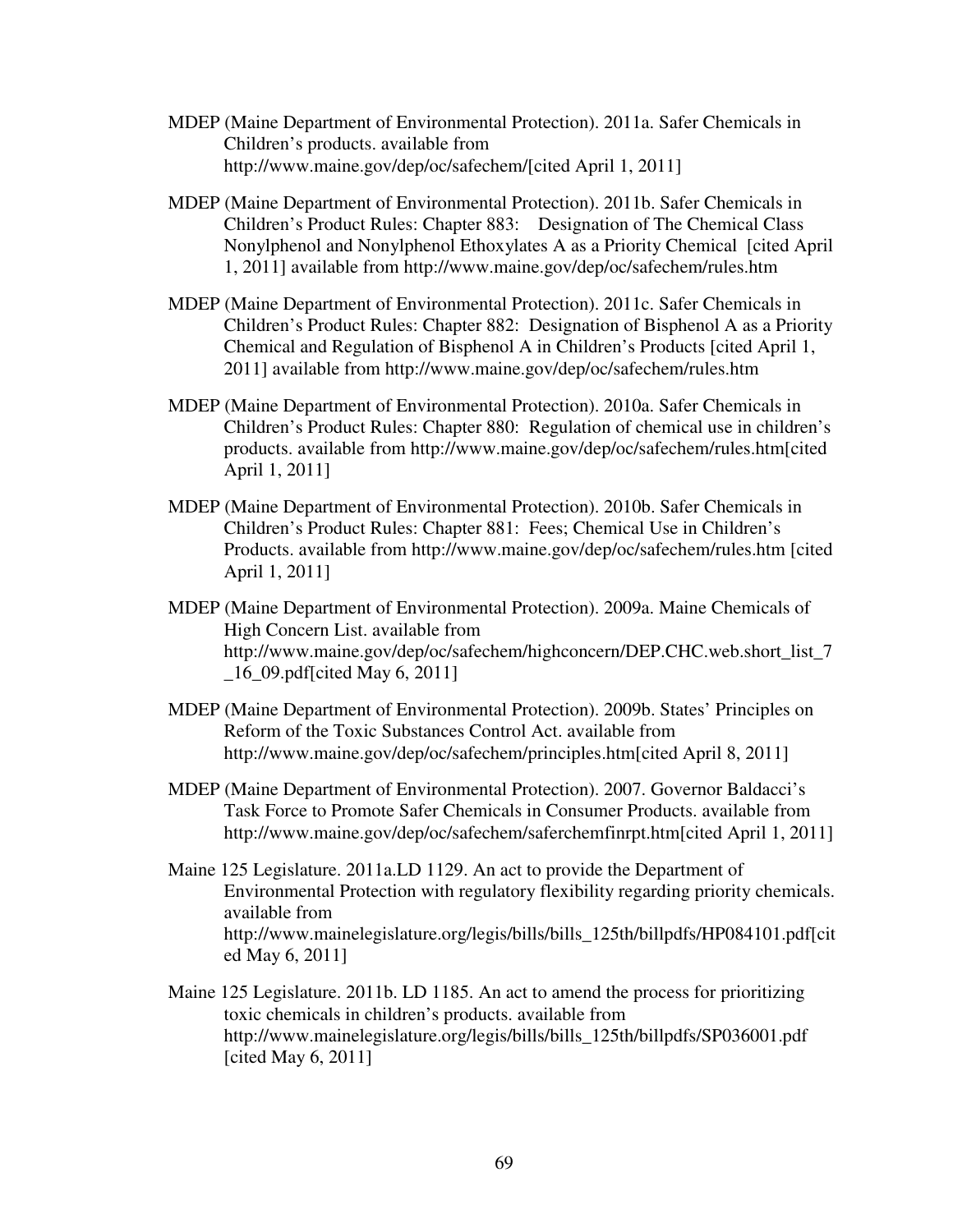- Statutes. 2010. Chapter 16-D: Toxic chemicals in children's products: §1691-§1699A. Disclosure of information on priority chemicals available from http://www.mainelegislature.org/legis/statutes/38/title38sec1695.html [cited April 21, 2011]
- Maine Statutes. 2009. Title 38, Chapter 26: Toxics use and hazardous waste reduction. available from http://www.mainelegislature.org/legis/statutes/38/title38ch26sec0.html [cited May 3, 2011]
- Maine Statutes. 2008a. Title 38, Chapter 16-C: Arsenic-treated wood products. Sections 1681-1683. available from http://www.mainelegislature.org/legis/statutes/38/title38ch16-Csec0.html [cited April 28, 2011]
- Maine Statutes. 2008b. Title 32, Chapter 26-A: Reduction of toxics in packagaing. Sections 1731-1739.] available from http://www.mainelegislature.org/legis/statutes/32/title32ch26-Asec0.html[cited April 28, 2011
- Maine Statutes. 2008c. Title 38: Waters and navigation. Chapter 13: Waste Management Heading. Subchapter 1: General Provisions Heading. §1306. Prohibition. available from http://www.mainelegislature.org/legis/statutes/38/title38sec1306.html [cited April 28, 2011]
- Maine Statutes. 2008d. Waters and navigation. Chapter 16: Sale of consumer products affecting the environment. Section 1610. available from http://www.mainelegislature.org/legis/statutes/38/title38sec1610.html[cited April 28, 2011]
- Maine Statutes. 2007a. Chapter 643: An act to protect children's health and the environment from toxic chemicals in toys and children's products. available from http://www.mainelegislature.org/ros/LOM/LOM123rd/123S1/PUBLIC643.asp[cit ed April 1, 2011]
- Maine Statutes. 2009. Chapter 16: Sale of consumer products affecting the environment. Section1609. available from http://www.mainelegislature.org/legis/statutes/38/title38sec1609.html[cited April 20, 2011]
- Maine Statutes. 2007c. Title 38: Waters and Naviation. Chapter 16-D: Toxic Chemicals in Children's Products, sections 1691-1699. available from http://www.mainelegislature.org/legis/statutes/38/title38sec1692-1.html[cited April 20, 2011]
- Maine Statutes. 1999. Title 38: Waters and Navigation: Chapter 16-B: Mercury-added Products and Services Heading: Sections 1661- 1670. available from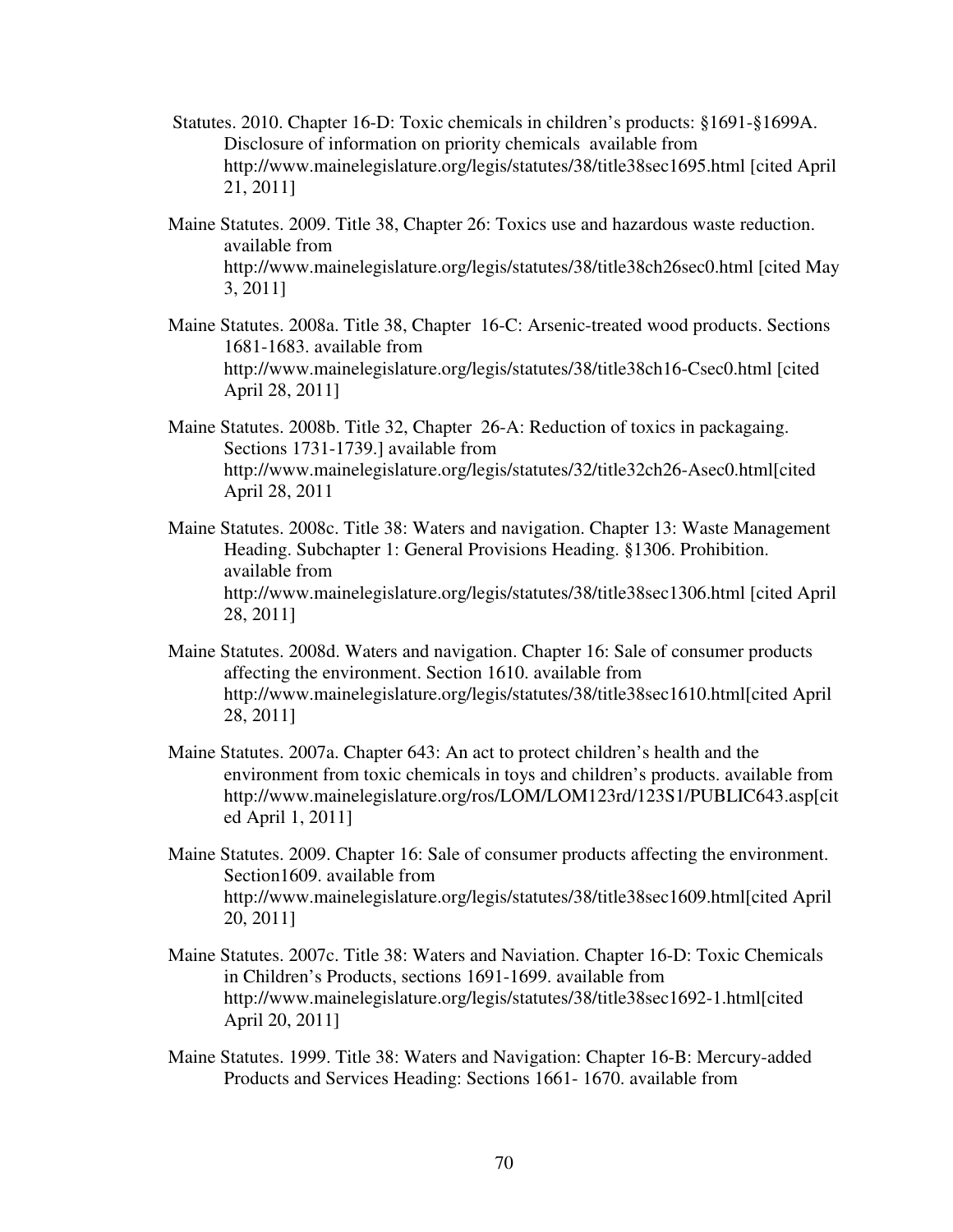http://www.mainelegislature.org/legis/statutes/38/title38sec1661.html[cited April 28, 2011]

- Maine Statutes. 1991. Chapter 252: Lead poisoning Control Act. available from http://www.mainelegislature.org/legis/statutes/22/title22ch252sec0.html[cited May 4, 2011]
- Maine Statutes. 1977. Title 5: Administrative Procedures and Services. Chapter 375: Maine Administrative Procedure Act. Subchapter 2: Rulemaking. Section 8055. Petition for adoption or modification of rules. available from http://www.mainelegislature.org/legis/statutes/5/title5sec8055.html[cited May 2, 2011]
- Metzler, Rebekah. 2011. Opinions clash on keeping kids safe. Morning Sentinel. available from http://www.onlinesentinel.com/news/opinions-clash-on-keepingkids-safe\_2011-03-29.html [cited April 5' 2011]
- (MDH) Minnesota Department of Health. 2011a. Biomonitoring Pilot Projects. available from http://www.health.state.mn.us/divs/hpcd/tracking/biomonitoring/projects/index.ht ml [cited April 8, 2011]
- (MDH) Minnesota Department of Health. 2011b. Toxic Free Kids Act: Chemicals of High Concern. available from http://www.health.state.mn.us/divs/eh/hazardous/topics/toxfreekids/highconcern.h tml[cited March, 28, 2011]
- (MDH) Minnesota Department of Health. 2011c. Toxic Free Kids Act: Priority Chemicals. available from http://www.health.state.mn.us/divs/eh/hazardous/topics/toxfreekids/priority.html [cited March, 30, 2011]
- (MDH) Minnesota Department of Health. 2010. Minnesota Chemicals of High Concern List Methodology. Available from http://www.health.state.mn.us/divs/eh/hazardous/topics/toxfreekids/highconcern.h tml[cited March 28, 2011]
- (MDH) Minnesota Department of Health. 2009. Bisphenol A. Available from http://www.health.state.mn.us/divs/eh/risk/chemhazards/bisphenola.html#intro [cited March, 28, 2011]
- (MEI) Minnesota Environmental Initiative. 2010a. Projects: Current: Minnesota Chemical Regulation and Policy. available from http://www.mnei.org/projects/ChemReg.html[cited March 30, 2011]
- (MEI) Minnesota Environmental Initiative. 2010b. Minnesota Chemical Regulation Project: Phase 1 Final Report. available from http://www.health.state.mn.us/divs/eh/hazardous/topics/toxfreekids/pclist/faq.htm l[cited March 30, 2011]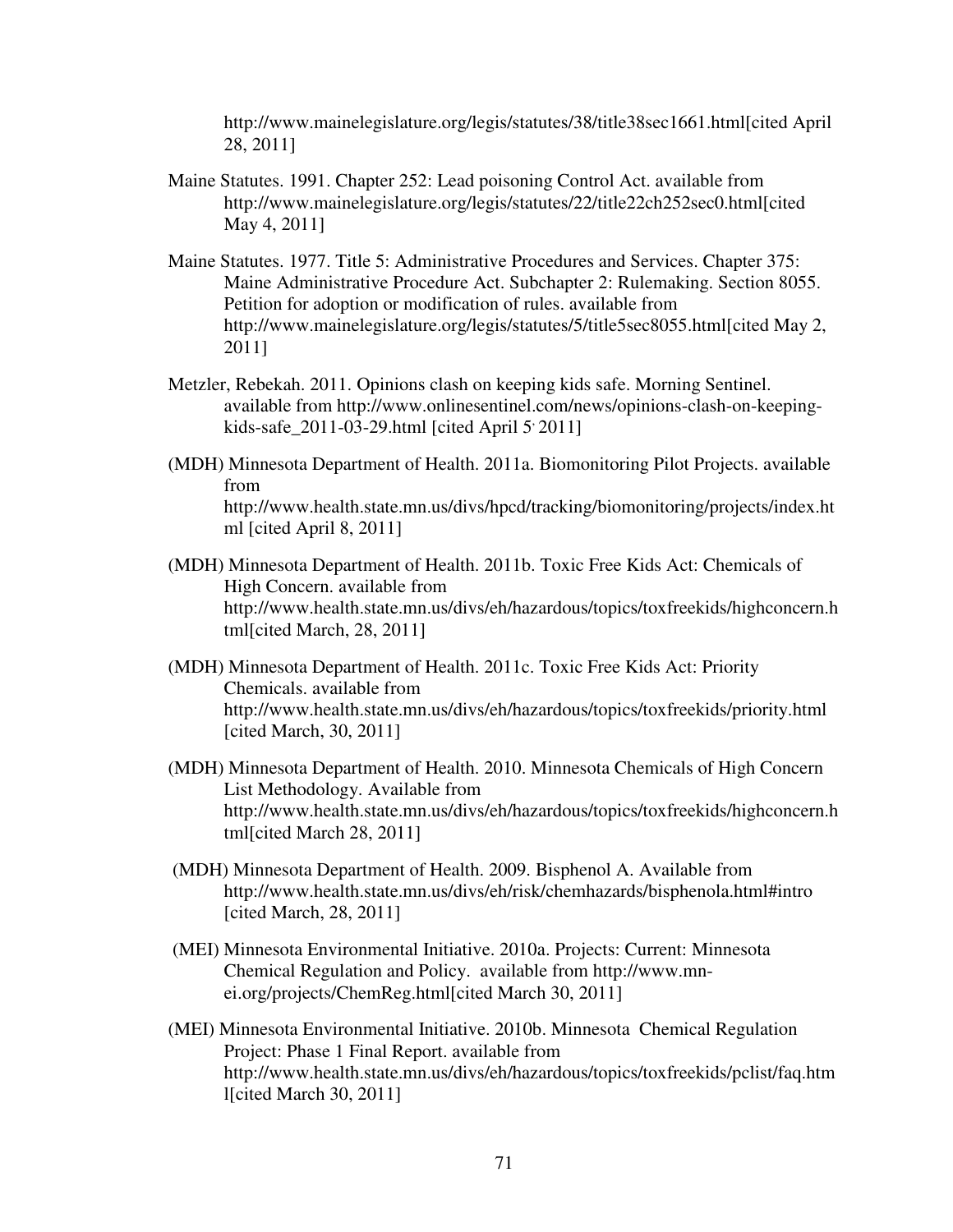- (MPCA and MDH) Minnesota Pollution Control Agency and Minnesota Department of Health. 2010a. Options to reduce and phase-out priority chemicals in children's products and promote green chemistry: report to the legislature. Available from http://www.health.state.mn.us/divs/eh/hazardous/topics/toxfreekids/pclist/faq.htm l [cited March 30, 2011]
- (MPCA and MDH )Minnesota Pollution Control Agency and Minnesota Department of Health. 2010b. Toxic Free Kids Act: Interim Report to the Legislature. available from

http://www.health.state.mn.us/divs/eh/hazardous/topics/toxfreekids/interimreport. pdf [cited May 4, 2011]

Minnesota Statutes. 2009. An act relating to public health; protecting the health of children; prohibiting bisphenol-A in products for young children; proposing coding for new law in Minnesota Statutes. Chapter 325F. Sections 116.9401- 116.94-7 Available from

https://www.revisor.mn.gov/laws/?doctype=Chapter&year=2009&type=0&id=40 [cited April 20, 2011]

- Minnesota Statutes. 2007a. Section 144.998. Environmental health tracking and biomonitoring advisory panel. available from https://www.revisor.mn.gov/statutes/?id=144.998[cited April 22, 2011]
- Minnesota Statutes. 2007b. Section 325E.387. Review of decabromodiphenyl ether. available from https://www.revisor.mn.gov/bin/getpub.php?type=s&num=325E.387&year=2007 [cited March, 28, 2011]
- Minnesota Statutes. 1995. 14.09 Petition for adoption of rule. available https://www.revisor.mn.gov/statutes/?id=14.09[cited May 2, 2011]
- Minnesota Statutes. 1990. Chapter 115D. Toxic pollution prevention. available from https://www.revisor.mn.gov/statutes/?id=115D[cited April 20, 2011]
- NEWMOA. 2011a. IC2 Projects. available from http://www.newmoa.org/prevention/ic2/projects/[cited April 1, 2011]
- NEWMOA. 2011b. The Interstate Chemicals Clearinghouse. available from http://www.newmoa.org/prevention/ic2/index.cfm[cited April 1, 2011]
- NEWMOA. 2010. Envisioning the Future of the Interstate Chemicals Clearinghouse. available from http://www.newmoa.org/prevention/webconferences/plancom/IC2\_Future.pdf [cited December 18, 2011]
- Nichols J.W., M. Breen, R.J. Denver, J.J. DiStefano III, J.S. Edwards, R.A. Hoke, D.C. Volz and X. Zhang. 2011. Predicting chemical inpacts on vertebrate endocrine systems. Environmental Toxicology and Chemistry. 30 (1): 39-51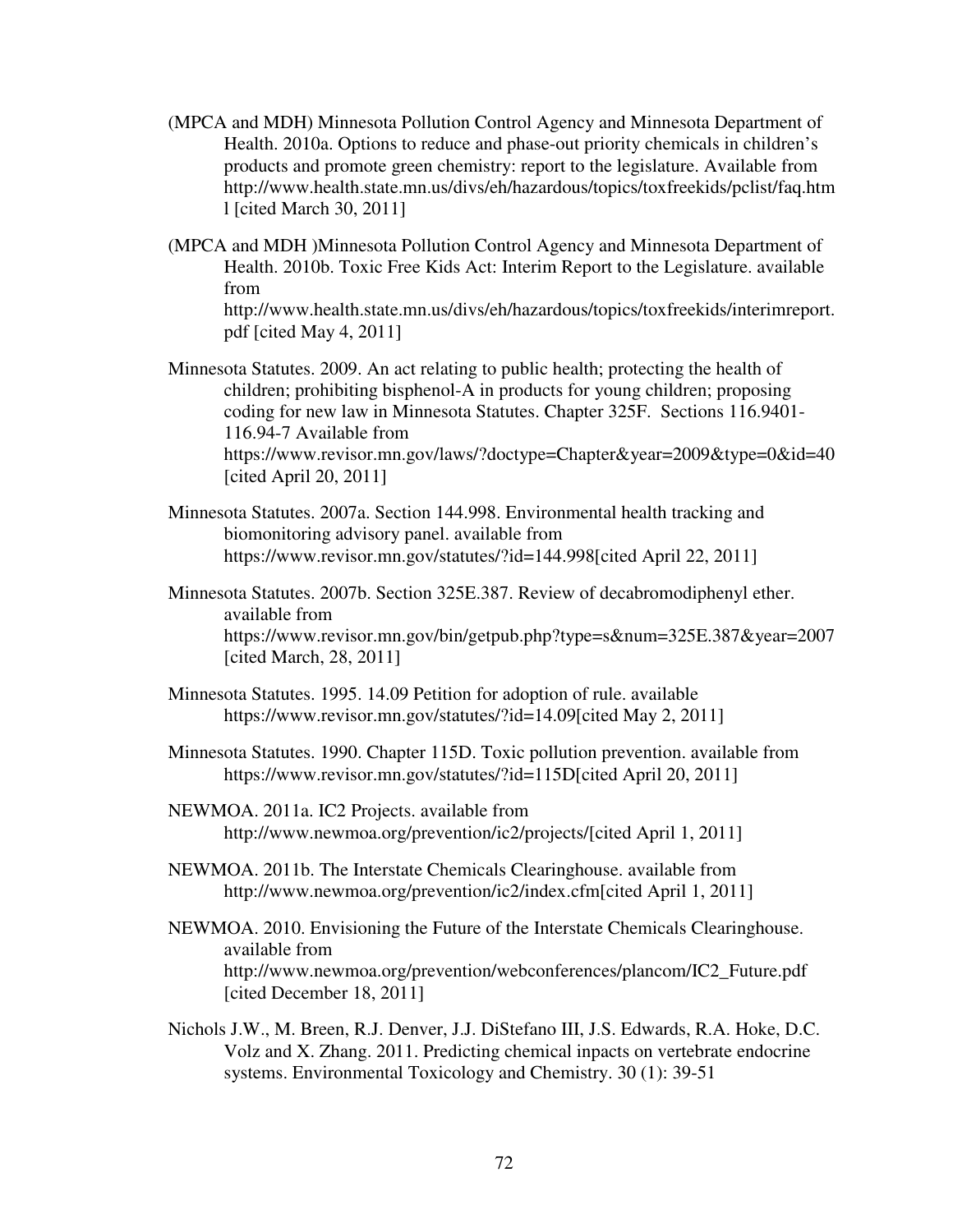- Pollution in People. 2006. A Study of Toxic Chemicals in Washingtonians. Toxic-Free Legacy Coalition. available from http://pollutioninpeople.org/results[cited April 8, 2011]
- Rabe, G. "Taking it to the States" in Ignition: what you can do to fight global warming and spark a movement, ed. Isham, J and S. Waage. Island Press, Washington, DC. 2007
- SCHF (Safer Chemicals Healthy Families). 2011a. Campaign Platform. available from http://www.saferchemicals.org/about/platform-for-reform.html[cited April 5, 2011]
- SCHF (Safer Chemicals Healthy Families). 2011b. Issue Experts. available from http://www.saferchemicals.org/issue-experts.html[cited April 5, 2011]
- SCHF (Safer Chemicals Healthy Families). 2011c. Who We Are. available from http://www.saferchemicals.org/about/who.html[cited April 5, 2011]
- Safer States. 2011. About Safer States. available from http://www.saferstates.com/about/index.html [cited May 2, 2011]
- Safer States. 2011a. Cancer and our Environment: States leading the fight. available from http://www.saferstates.com/2011/03/cancer-and-our-environment-states-leadingthe-fight.html[cited May 1, 2011]
- Safer States. 2011b. Industry Opposition to Toxics: How the chemical industry undermines state efforts. available from http://www.saferstates.com/states\_in\_the\_lead/maine.html[cited May 1, 2011]
- Safer States. 2011c. States Join together to get rid the worst-of-the-worst chemicals. available from http://www.saferstates.com/2011/04/states-join-together-to-get-ridthe-worst-of-the-worst-chemicals.html[cited May 1, 2011]
- Safer States. 2011d. 30 states working together to change a nation. available http://www.saferstates.com/2011/02/30-states-working-together-to-change-anation.html[cited May 1, 2011]
- Schuler, K., S. Nordbye, S. Yamin, and C. Ziebold. 2006. The price of pollution: cost estimates of environment-related childhood disease in Minnesota. The Minnesota Center for Environmental Advocacy. available from http://www.besafenet.com/aboutprecaution/documents/true%20cost%20tool%20kit-09/pdf/FCA%204.pdf[cited April 12, 2011]
- SERC (State Environmental Resource Center). 2004. Innovative State Legislation: Issue: Biomonitoring. available from http://www.serconline.org/biomonitoring.html[cited April 8, 2011]
- Schwarzman, M.R. and M.P. Wilson. 2009. New Science for Chemicals Policy. Science 326: 1065-1066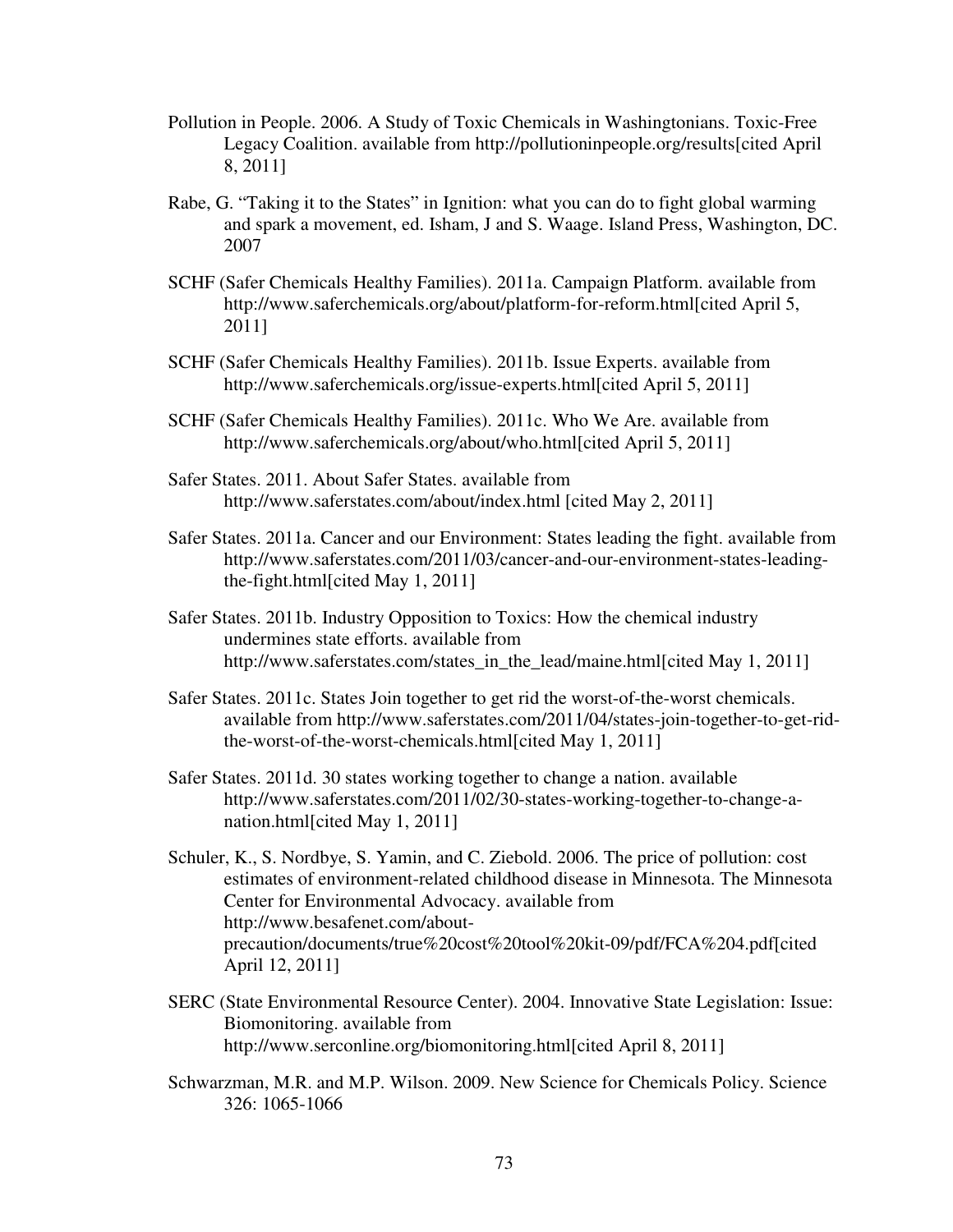- Steingraber, S. 1997. Living Downstream: A Scientist's Personal Investigation of Cancer and the Environment. Vintage Books: A Division of Random House, Inc. New York.
- TFLC (Toxic Free Legacy Coalition). 2011. Members. available from http://toxicfreelegacy.org/members/TFL\_MemberList.pdf[cited May 7, 2011]
- University of California Berkeley, Centers for Occupational and Environmental Health. 2008. Green Chemistry: Cornerstone to a Sustainable California. available from http://coeh.berkeley.edu/docs/news/green\_chem\_brief.pdf[cited April 12, 2011]
- USCPSC (U.S. Consumer Product Safety Commission). 2008. Consumer Product Safety Improvement Act. available from http://www.cpsc.gov/about/cpsia/cpsia.html[cited April 21, 2011]
- WDOE (Washington Department of Ecology). 2011a. Children's Safe Products Act. available from http://www.ecy.wa.gov/programs/swfa/cspa/[cited March 25, 2011]
- WDOE (Washington Department of Ecology). 2011b. PBTs. available from http://www.ecy.wa.gov/programs/swfa/pbt/[cited March 25, 2011]
- WDOE (Washington Department of Ecology). 2011c. Reducing Toxic Threats. available from http://www.ecy.wa.gov/toxics/index.htm[cited March 25, 2011]
- WDOE (Washington Department of Ecology). 2011d. Waste 2 Resources. available from http://www.ecy.wa.gov/programs/swfa/rules/ruleChildSafeGroup.html[cited March 28, 2011]
- WDOE (Washington Department of Ecology). 2011e. Waste 2 Resources: Solid Waste Rules: Children's Safe Product's Act, Reporting Rule: Advisory group Process. available from http://www.ecy.wa.gov/programs/swfa/rules/ruleChildFormal.html[cited March 28, 2011]
- WDOE (Washington Department of Ecology). 2011f. Waste 2 Resources: Solid Waste Rules: Children's Safe Product's Act, Reporting Rule: Pilot. available from http://www.ecy.wa.gov/programs/swfa/rules/ruleChildSafePilot.html[cited March 28, 2011]
- WDOE (Washington Department of Ecology). 2009. Children's Safe Product Act Report. available from http://www.chemicalspolicy.org/downloads/WA\_CSPA.pdf[cited April 21, 2011]
- WDOE (Washington Department of Ecology). 2008. Waste 2 Resources. Withdrawal of Children's Safe Products Rule. available from http://www.ecy.wa.gov/programs/swfa/rules/ruleChildren.html[cited April 21, 2011]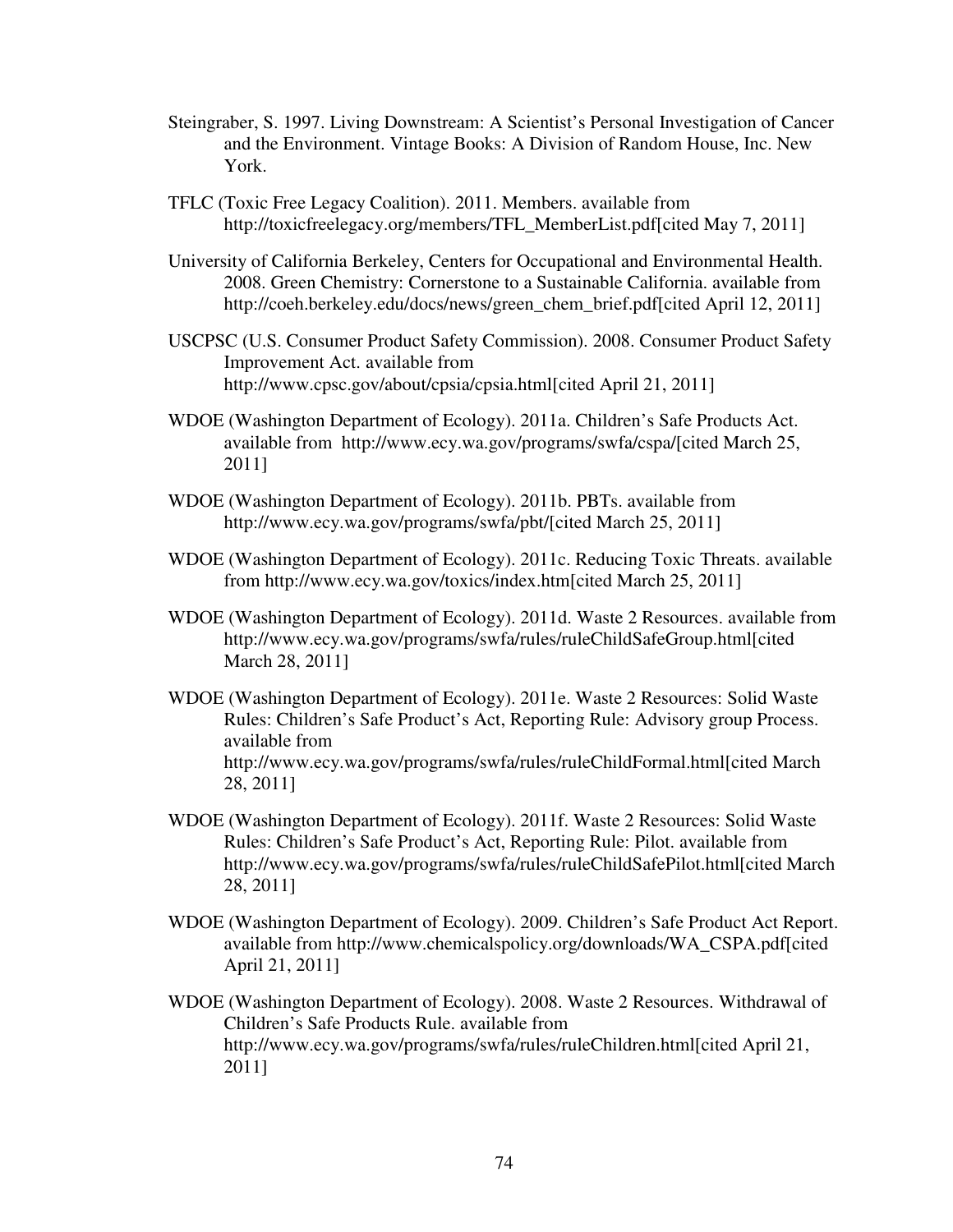- WSDH (Washington State Department of Health). 2003. Washington State Plan for Priorities for Biomonitoring. available from http://www.doh.wa.gov/ehp/oehas/publications\_pdf/bio\_plan\_11-03.pdf[cited April 8, 2011]
- WSOG (Washington State Office of the Governor). 2004. Exec. Order No. 04-01 (Jan. 28, 2004). available from http://www.responsiblepurchasing.org/UserFiles/File/Lighting/Policies/WA,%20 Governor%27s%20Directive%20No\_%2004-01,%202004.PDF[cited April 21, 2011]
- WSL (Washington State Legislature). 1995. RCW 34.05.330. Petition for adoption, amendment, repeal—Agency action—appeal. available from http://apps.leg.wa.gov/RCW/default.aspx?cite=34.05.330[cited May 2, 2011]
- WSESSB (Washington State Engrossed Substitute Senate Bill). 2005. Chapter 518, Laws of 2005. Fiscal Matters. available from http://www.chemicalspolicy.org/legislationdocs/Washington/WA\_SB6090.pdf[cit ed April 21, 2011]
- WSL (Washington State Legislature). 2008. Chapter 70.240 RCW: Children's safe products. available from http://apps.leg.wa.gov/RCW/default.aspx?cite=70.240[cited April 21, 2011]
- WSL (Washington State Legislature). 2007. Section 70.76.005. available from http://apps.leg.wa.gov/RCW/default.aspx?cite=70.76.005[cited April 21, 2011]
- WSL (Washington State Legislature). 2006. Chapter 70.95N RCW: Recycling. available from http://apps.leg.wa.gov/rcw/default.aspx?cite=70.95N&full=true [cited April 21, 2011]
- WSL (Washington State Legislature). 2003. Chapter 70.95M RCW: Mercury. available from http://apps.leg.wa.gov/RCW/default.aspx?cite=70.95M[cited April 21, 2011]
- WTC (Washington Toxics Coalition). 2011. About us. available from http://watoxics.org/about[cited May 7, 2011]
- WTC (Washington Toxics Coalition). 2007. PBDES and Your Health. A Toxic-Free Legacy Coalition Fact Sheet. available from http://watoxics.org/files/pbde-healtheffects [cited May 6, 2011]
- Williams, John. 2010. Rule Proposal Notice Chapter 173-334 WAC Children's Safe Products Reporting Rule. Department of Ecology, Washington State. Publication number: 10-07-037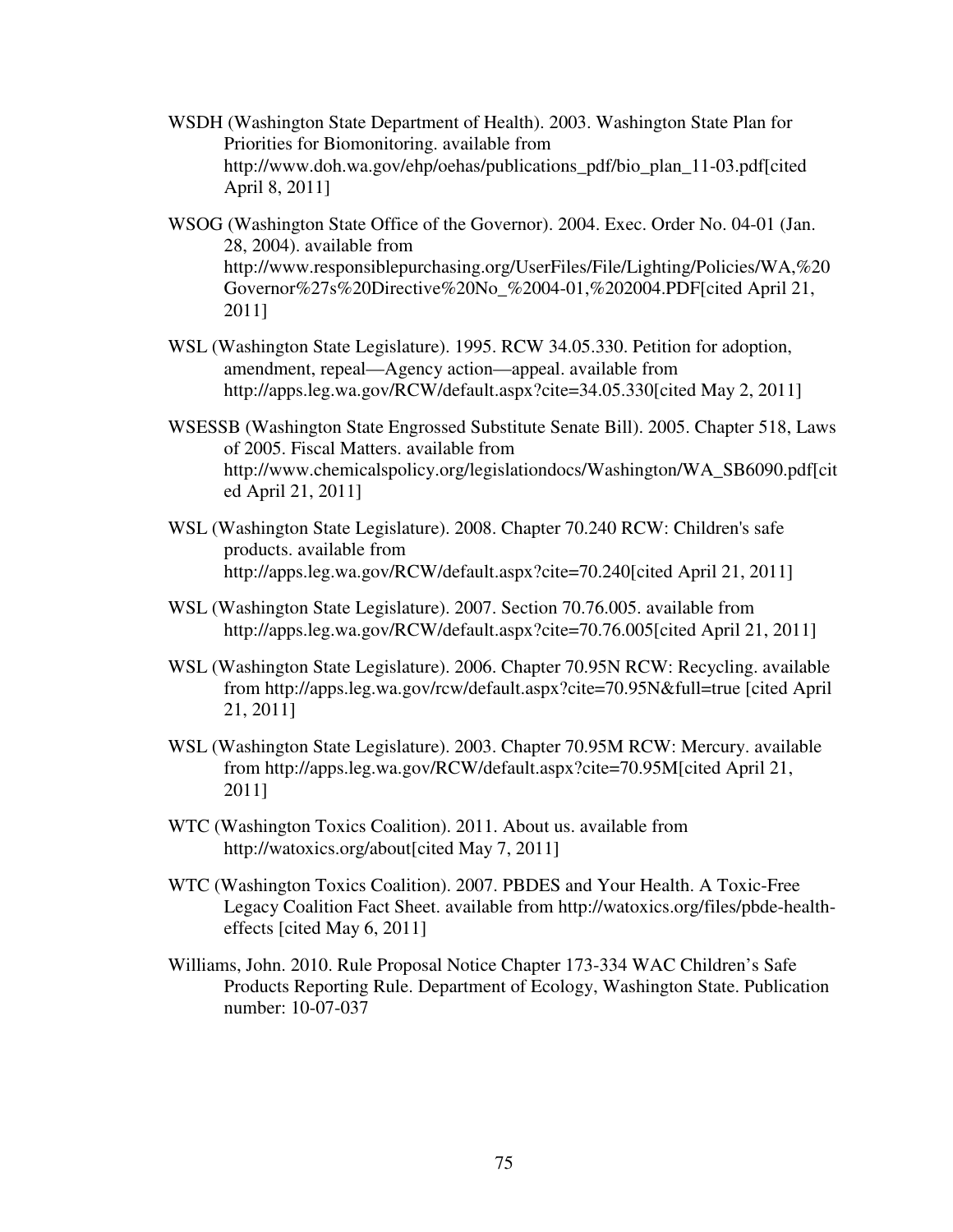## **APPENDIX I**

Interview Questions for Corey Yep

California's Department of Toxic Substances Control

March  $7<sup>th</sup>$ , 2011

### **Connection to California's Regulations for Safer Products:**

How is your work connected to California's Regulations for Safer Products?

### **History of California's Regulations for Safer Products:**

Did California's Department of Toxic Substances Control grow out of a Department of Environmental Protection and a Department of Public Health?

• Or was it developed independently?

Is green chemistry and toxic chemical regulation an area of strong public/industry interest in California?

When did California's DTSC begin to work on Green Chemistry regulation?

Was the Green Chemistry work influenced by Proposition 65?

Is California's list of chemicals of concern connected to the Interstate Chemicals clearinghouse?

• How so?

How do the public comments for the regulation of Safer Products compare to the public comments for other kinds of legislation?

How do bio-plastics fit in with the mission of green chemistry?

Have bio-plastics helped to create a vision for safer products in the future?

Have they helped make the argument for industry advancements and innovation through safer chemicals policy?

Does California do any preferable purchasing for safer chemicals?

### **Implementation of California's Regulations for Safer Products:**

Does the DTSC work with other government agencies in California to draft and implement the Regulation for Safer Consumer Products?

Who puts together California's green chemistry regulations?

Are there employees of the DTSC who focus on the green chemistry regulations?

• If so, how many employees work on it?

What role does the Green Ribbon Science panel play?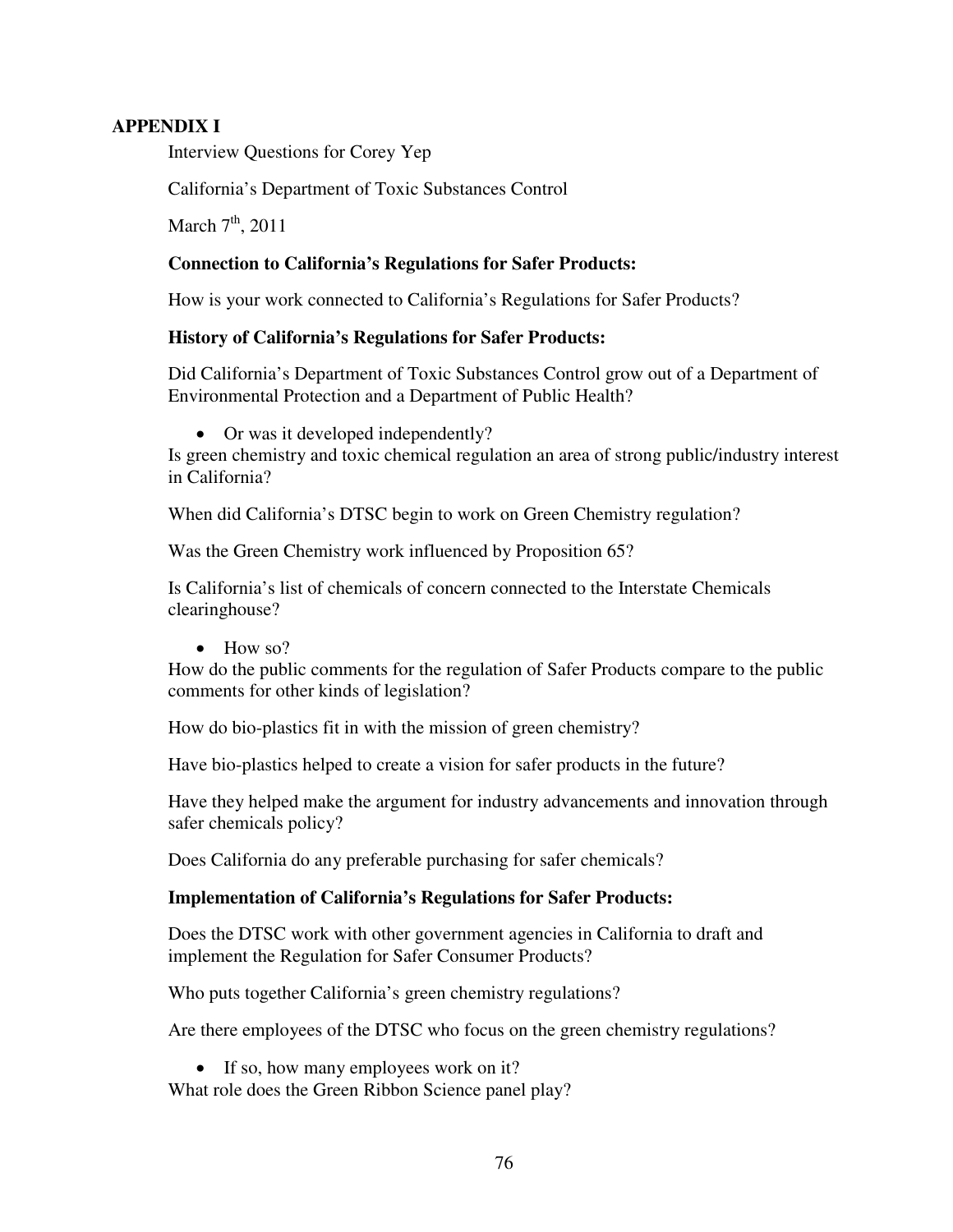- How were people selected for the Green Ribbon Science Panel?
- When do they submit recommendations?
- Who considers the recommendations?
- Does the DTSC make the final decision?

What role does the Green Chemistry Leadership council play in drafting and revising the Regulation for Safer Consumer Products?

How does California prioritize chemicals of concern? And products of concern?

• I read the draft proposal... but more technically, does the DTSC go through lists of chemicals, are they ranked numerically? Can you describe the process?

Is the DTSC working from previously established government lists of chemicals of concern or does the DTSC do its own research too?

• Literature searches, conducting own studies... if so/if not why? Save resources if work appears to be redundant?

Has the Department started creating the list of chemicals of concern?

• Is there any estimation of how many chemicals will be included?

Are the toxicity data sets posted on the website

(http://www.dtsc.ca.gov/PollutionPrevention/GreenChemistryInitiative/toxicdata.cfm) used to prioritize chemicals and products of concern?

• Or are they simply for public awareness?

Have other states contacted the DTSC to learn more about the Safer Chemicals Policies in California, in order to draft their own safer chemicals policies?

# **Future Direction of California's Regulations for Safer Products:**

What is the current stage of the draft Regulations for Safer Products?

Did this deadline apply: state law requires that regulations be adopted by January 1, 2011?

Could budget deficits prevent the Regulation for Safer Consumer Products from a strong implementation?

Without enough resources might the Safer Consumer Products implementation be weakened? Or postponed?

Is there support for the Safer Consumer Products legislation from the current Governor and state legislature?

Is there any estimation of how many chemicals might be on the list of concern, and how many will be targeted in priority products?

• Or will that step come after the regulation is adopted?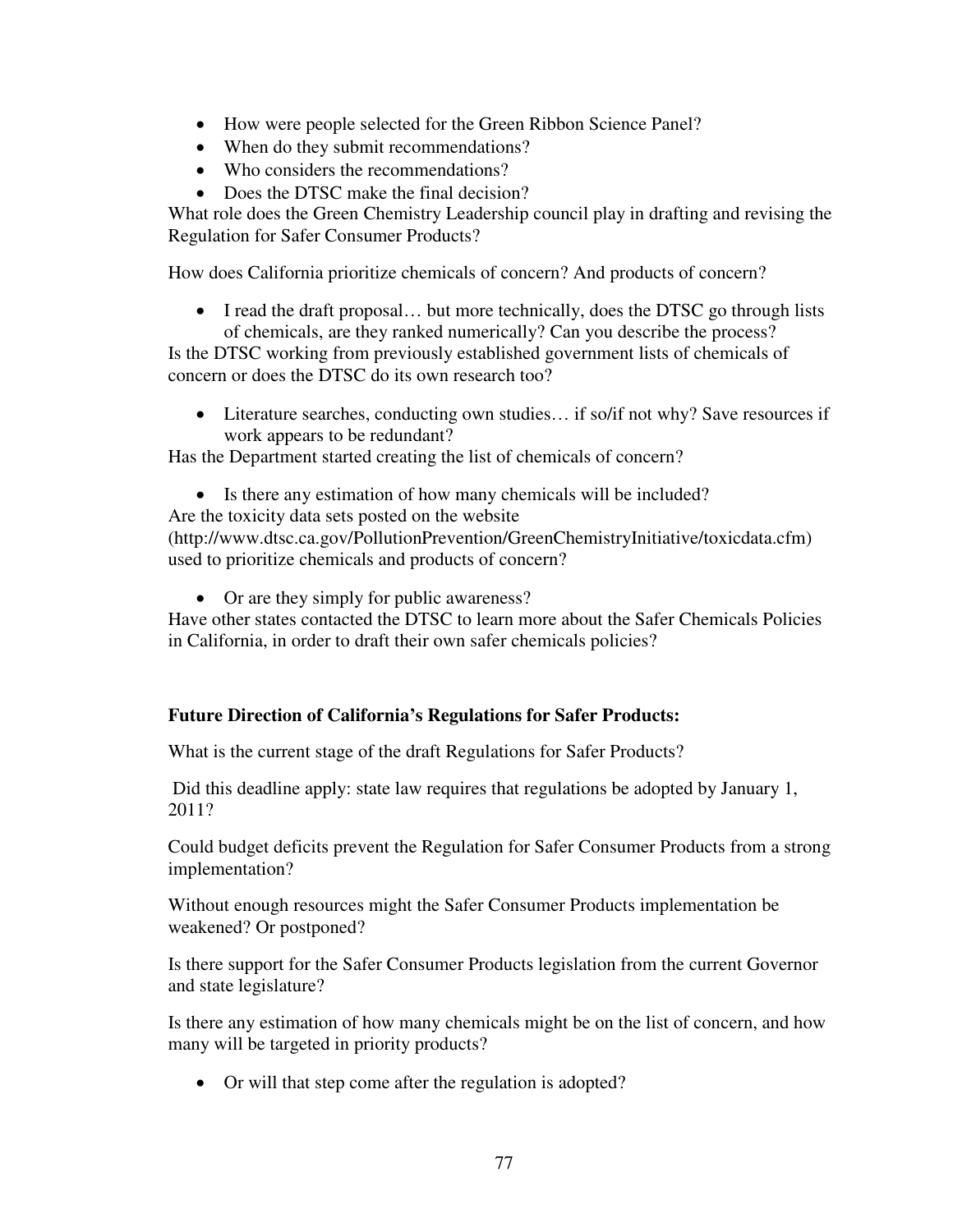Interview Questions for Andrea Lani Maine Department of Environmental Protection December  $13<sup>th</sup>$ , 2010

# **Connection to Kid Safe Products Act:**

Were you working for the Maine Department of Environmental Protection when the Kid Safe Product Act was passed? Were you involved in any part of drafting of the bill or its passage? What were the feelings at DEP about the bill?

# **History of the Kid Safe Products Act:**

In your opinion, what factors have contributed to Maine taking a leadership role in Safer Chemicals Policy among states?

- Do certain groups, elected officials, advocacy groups, (DEP) agency workers or public individuals play a particularly prominent role in the decisions that Maine makes?
- Do other states look to Maine's KSPA when considering their own chemicals policy?

Safer States recently put out a report about the bipartisan voting records for safer chemicals policies the United States. Does the process seem bipartisan to you, as someone who is working from within the agency?

• Is it more bipartisan than other environmental policies? If so, why do you think that it might be more bipartisan? Do you think that this will help the process remain strong, despite the new administration?

What are your thoughts about a National Reform of the Toxic Substances Control Act?

- Do you think it would be better for states and industries to have a more uniform standard?
- Do you think that it might weaken Maine's state policies?

What were the biggest challenges for passing the Kid Safe Products Act?

# **Implementation of the Kid Safe Products Act**:

What kind of commitment, in terms of both resources and effort, has it been to begin implementing KSPA?

From the DEP's perspective, do you think that KSPA, a comprehensive law is an effective way of approaching chemicals policy?

- Is this easier to organize than single-chemical policies?
- What kind of behind-the-scene work is required to prepare for each new priority chemical?
- What constraints, if any, exist to effective implementation of KSPA? From the outside, this process of naming new chemicals and moving towards implementation seems to be moving along rapidly, does it seem to be moving quickly from your perspective?

Some questions about the process:

- How are new chemicals named?
- What do you think about the pace of implementation?
- Does it seem to be working well?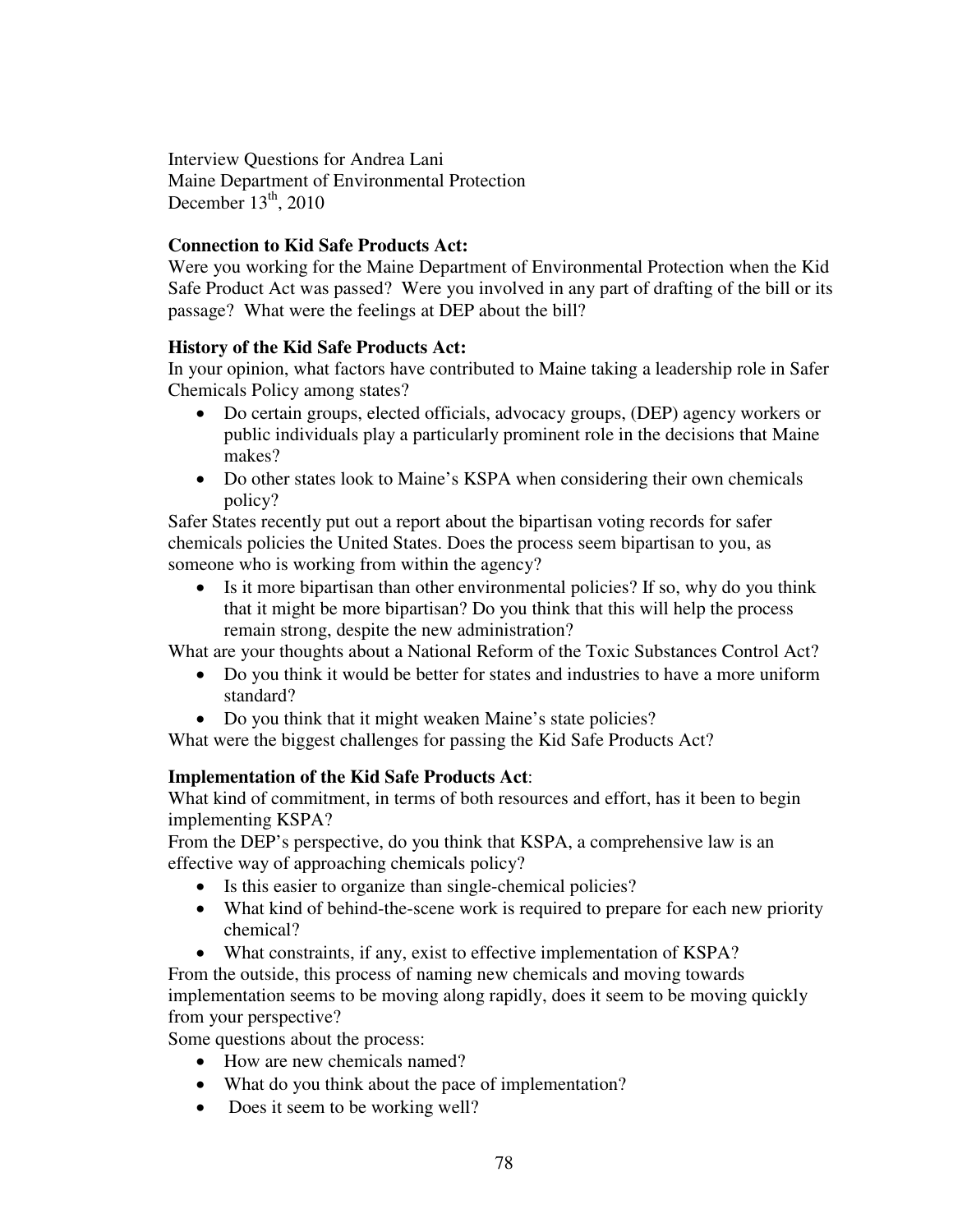- Are there certain parts that seem to be working better than others?
- Is there anything that you would change to improve the process?

Are there lobbying groups that tend to be particularly active, including both pro-priority chemical restriction and anti-chemical restriction? Do they have a big impact on how the policy develops?

Do you think that the level of public involvement and interest in safer chemicals policy is comparable to public involvement in other environmental policies, or other state policies? Does it seem as though there is much information sharing between states, with a chemicals policy that uses the naming of priority chemicals as a regulation tool, about implementation efforts for priority chemicals?

It seems as though states are forging their own paths on chemicals policy. From your perspective: Is there much coordination? Or does it seem mostly independent? Has Maine looked to other places for guidance on implementation of KSPA? (Other states? Other countries?)

## **Future Steps for the Kid Safe Products Act:**

Does it seem as though regulation of priority chemicals will be difficult for the Maine DEP to monitor?

Where do you see the work on Safer Chemicals Policy moving within Maine, particularly in light of the recent elections?

- How will the Department change, and Board of Environmental Protection change with the new administration in Maine?
- Do you think that the naming of priority chemicals will be delayed because of the new administration?
- Can the implementation of priority chemical regulation be delayed because of the new administration?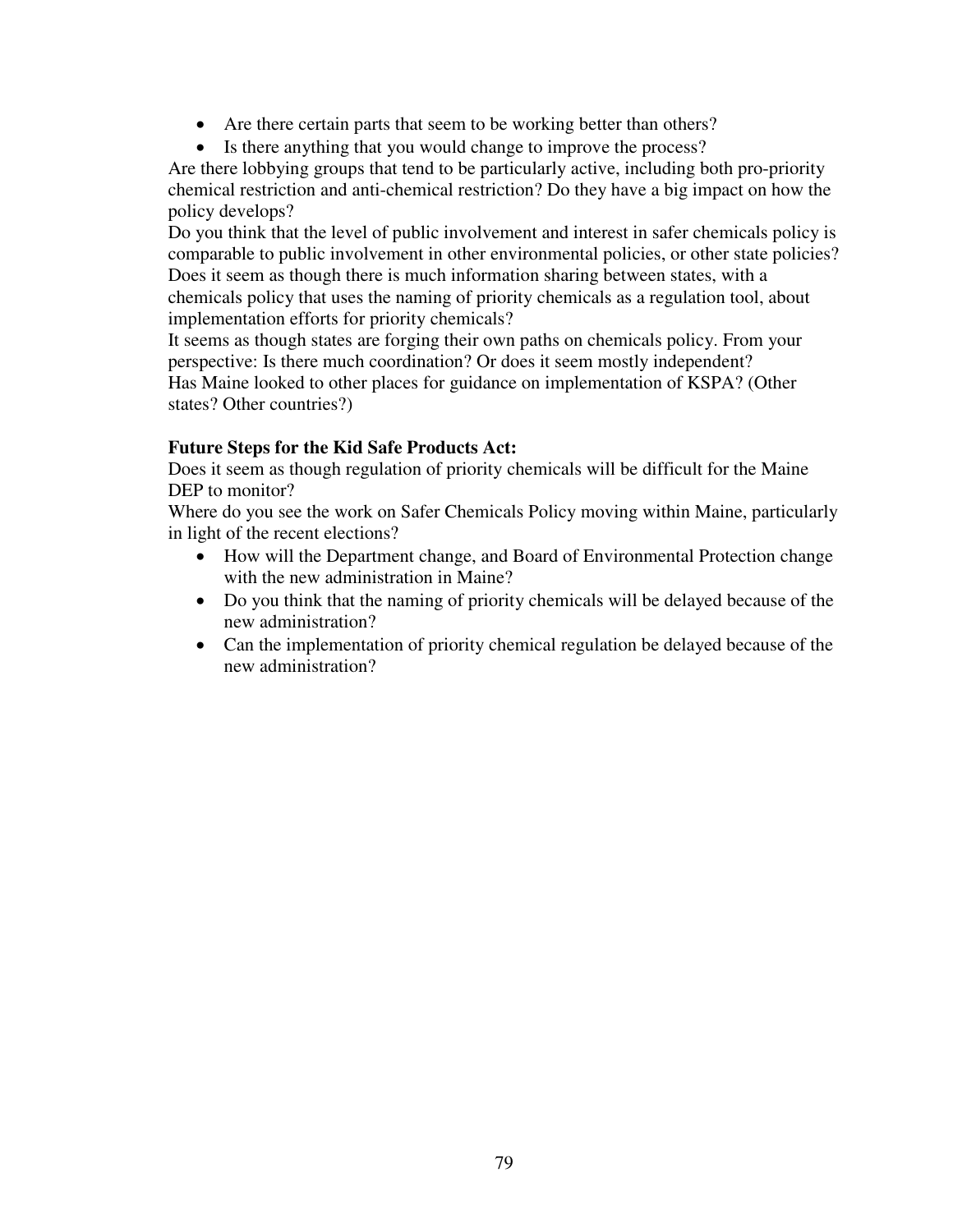Interview Questions for John James Maine Department of Environmental Protection March  $15^{th}$ , 2011

# **Connection to the Kid Safe Products Act:**

Were you working for the Maine Department of Environmental Protection when the Kid Safe Product Act was passed? Were you involved in any part of the drafting of the bill or its passage?

# **History of the Kid Safe Products Act:**

 What were the feelings at DEP about the bill? What were the biggest challenges for passing the Kid Safe Products Act? From the DEP's perspective, do you think that KSPA, a comprehensive law is an effective way of approaching chemicals policy?

- Is this easier to organize than single-chemical policies?
- Was it harder to pass, because of provisions to restrict and phase-out priority chemicals?

In your opinion, what are the factors are that have contributed to Maine taking a leadership role in Safer Chemicals Policy among states?

Safer States recently put out a report about the bipartisan voting records for safer chemicals policies the United States. Does the process seem bipartisan to you, as someone who is working from within the agency?

- Is it more bipartisan than other environmental policies?
- If so, why do you think that it might be more bipartisan?
- Do you think that this will help the process remain strong, despite the new administration?

Do you think that the level of public involvement and interest in safer chemicals policy is comparable to public involvement in other environmental policies, or other state policies?

# **Implementation of the Kid Safe Products Act:**

What do you think about the pace of implementation? Does it seem to be working well? What constraints, if any, exist to effective implementation of KSPA?

Are there certain parts that seem to be working better than others?

• Is there anything that you would change to improve the process?

Are there lobbying groups that tend to be particularly active, including both pro-priority chemical restriction and anti-chemical restriction?

• Do they have a big impact on how the policy develops?

Does it seem as though there is much information sharing between states?

It seems as though states are forging their own paths on chemicals policy. From your perspective, is there much state communication and coordination?

Has Maine looked to other states or countries for guidance on implementation of KSPA?

# **Future Direction of the Kid Safe Products Act:**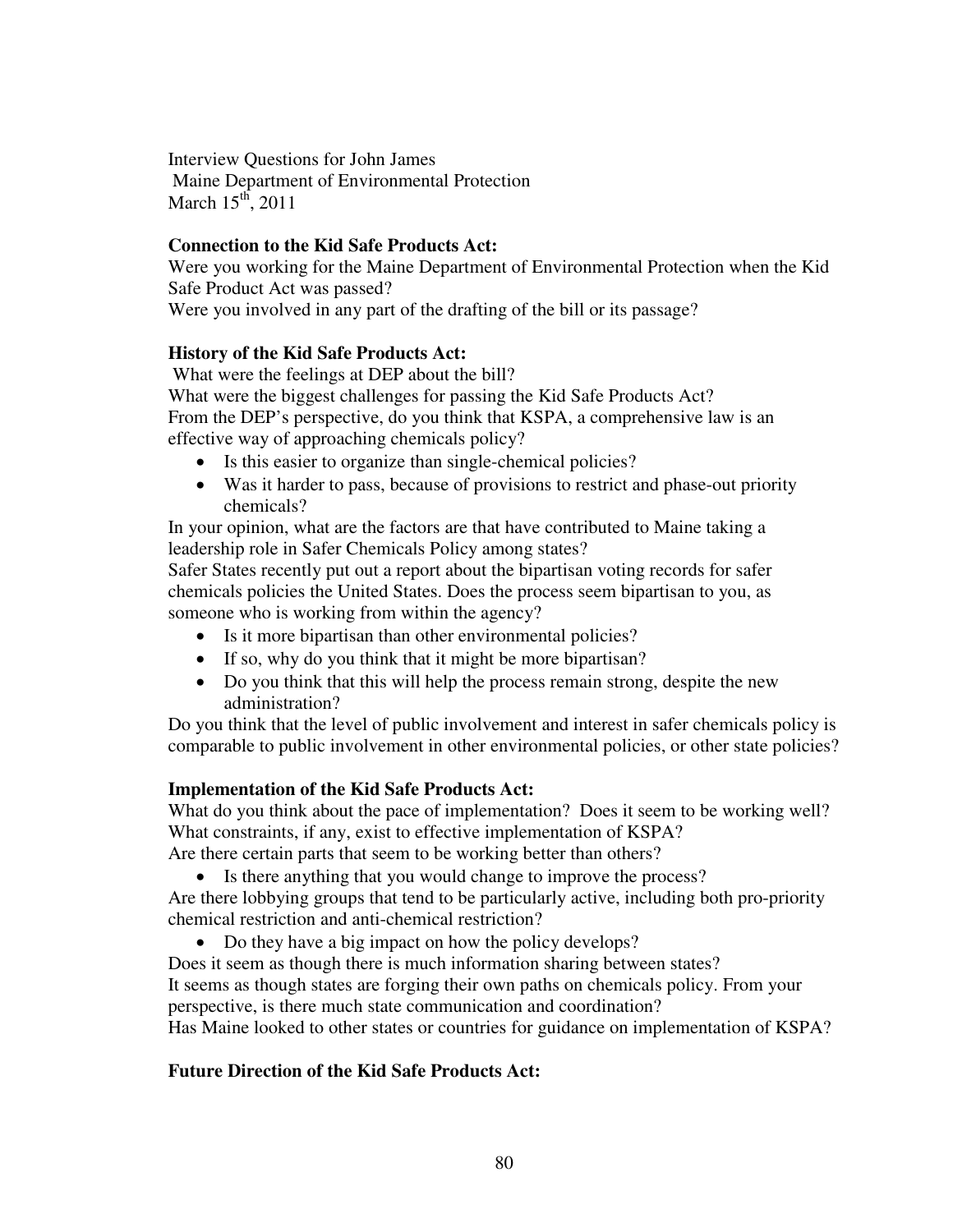Where do you see the work on Safer Chemicals Policy moving within Maine, with the new administration?

- Do you think that already named chemicals will be revoked?
- Do you think that the naming of priority chemicals will be delayed because of the new administration?
- Can the implementation of priority chemical regulation be delayed because of the new administration?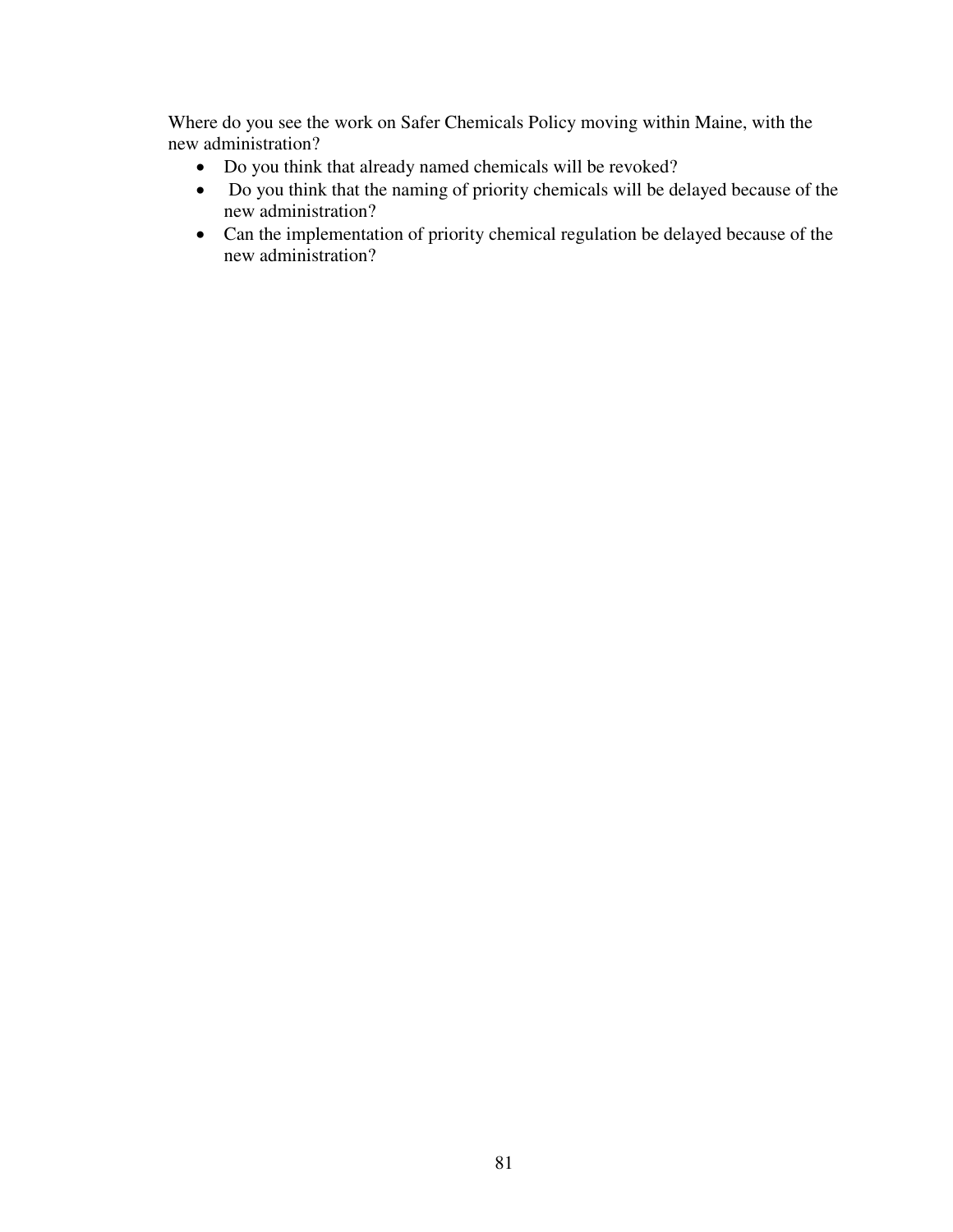Interview Questions for Cathy O'Dell Minnesota Pollution Control Agency

March  $14<sup>th</sup>$ , 2011

# **Connection to Toxic Free Kids Act:**

What is your position at the MPCA?

How have you been involved with the Toxic Free Kids Act?

# **History of the Toxic Free Kids Act:**

Can you tell me about the history of the MPCA to address toxic chemicals?

Can you tell me about the history of the Toxic Free Kids Act from the MPCA perspective?

Do you know if this was the first time a bill to begin to address the problem of toxic chemicals in consumer products was proposed?

Can you tell me if there has been much citizen or regulated community involvement, submitting comments, ect….

• Is the amount of public participation comparable to the other pieces of environmental policy in Minnesota?

Are there active advocacy groups working on reducing toxics in consumer products in Minnesota? (I saw several environmental health groups represented in the public comments.)

Do you know if the Toxic Free Kids Act was passed with strong bipartisan support?

# **Implementation of the Toxic Free Kids Act:**

What do you think that the biggest challenges or successes have been so far, in the implementation of the Toxic Free Kids Act?

Looking back, are there improvements that you would have made to the policy, or to the implementation process?

Are you aware of any interstate communication to share information and regulatory strategies for the Toxic Free Kids Act?

I read that the Toxic Free Kids Act "facilitates information sharing with other states that have similar laws, in order to avoid duplicating efforts" would most of this information sharing be conducted through the interstate chemicals clearinghouse?

## **Future Directions for the**

**Toxic Free Kids Act:**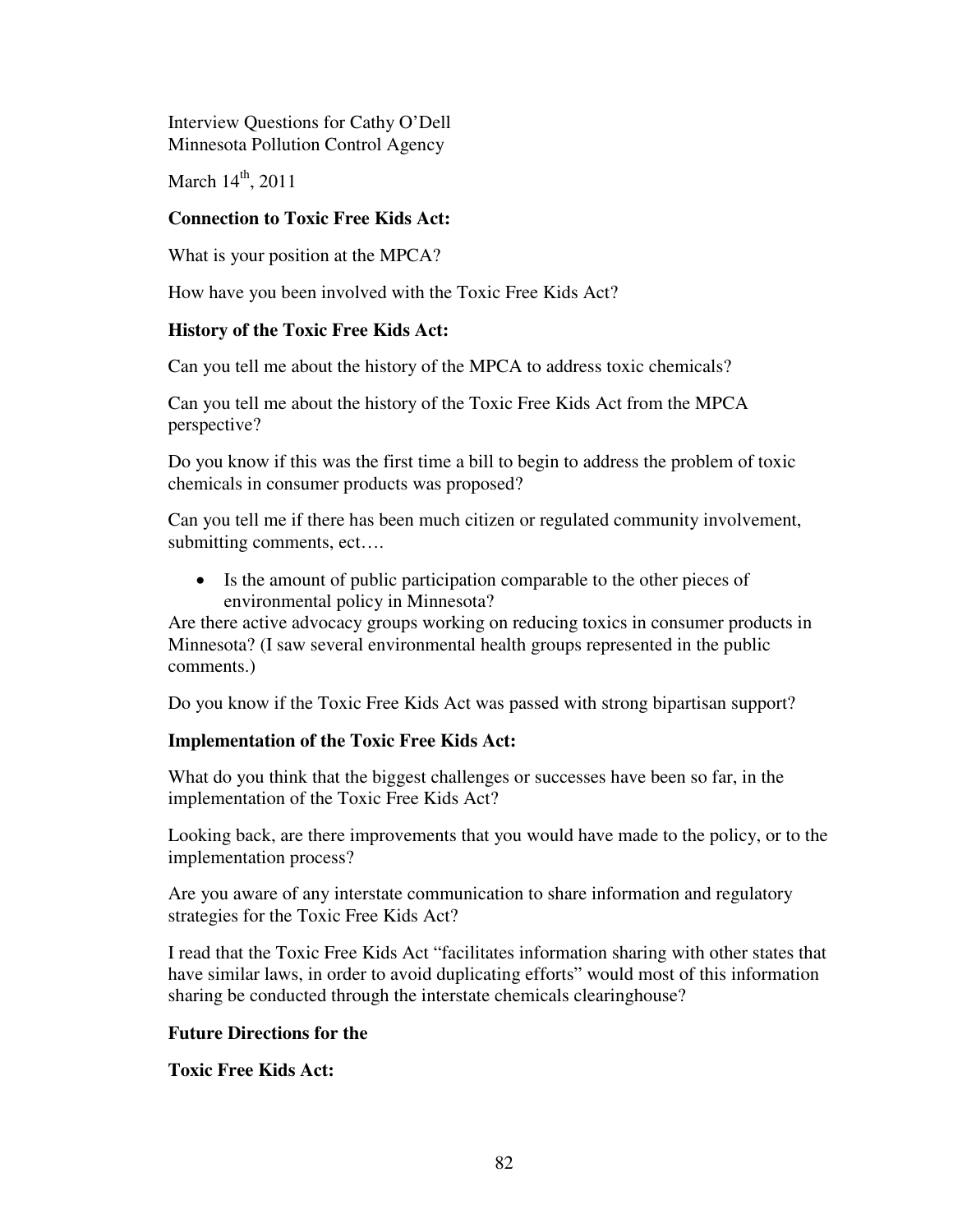Have there been any thoughts about implementing regulations to restrict or phase out priority chemicals in Minnesota?

Does it look like the Policy recommendations in the December  $15<sup>th</sup>$ , 2010 report will be considered?

Moving forward, does it seem as though budget constraints will influence the next steps for the TFKA?

Can you tell me about Minnesota's green chemistry approach?

Can you tell me about the Minnesota Environment Initiative, and how it is working so far?

Has Minnesota begun to look for safer alternatives to Chemicals of High Concern or priority chemicals?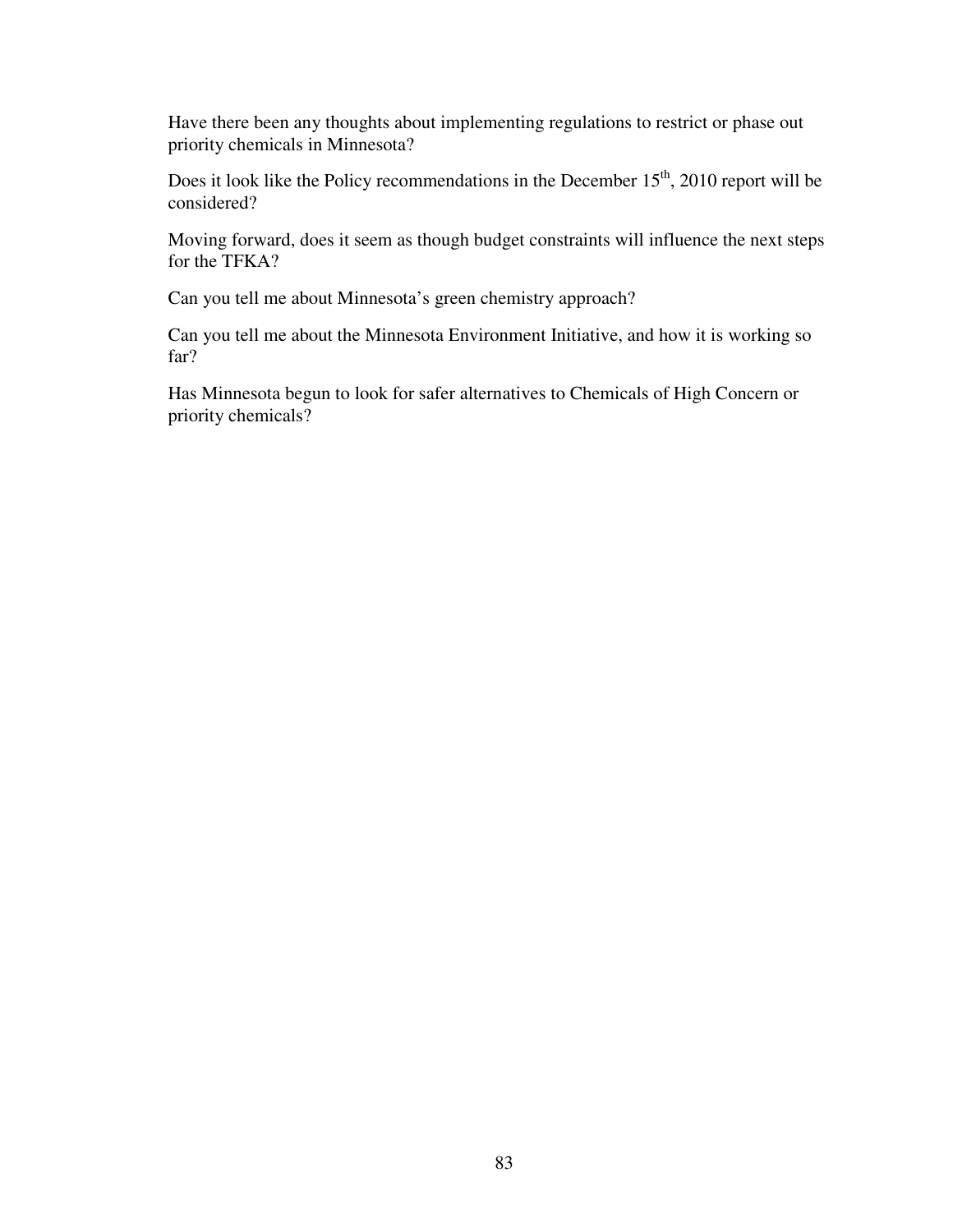Interview Questions for Nancy Rice

Minnesota Department of Health, Environmental Health Division February  $17^{\text{th}}$ , 2011

#### **Connection to the Toxic Free Kids Act:**

What is your position at the Minnesota Department of Health? What other kinds of projects do you work on?

How long have you been involved with the Toxic Free Kids Act putting together chemical lists?

### **Implementation of the Toxic Free Kids Act:**

Can you describe the implementation process for the Toxic Free Kids Act?

- How many people are directly involved with the implementation?
- How are safer alternatives researched?

Do you think that there are benefits to creating a piece of legislation that sets up the process for phasing out the most harmful chemicals, rather than going through chemical by chemical?

Can you describe the process of putting together the chemical lists? I did read the report of the methods (which states were consulted, which standards were used)

There is a certain set of criteria for priority chemicals, so at this point is most of the work searching through previously established lists?

• Is it redundant to still be doing literature searches? (government sites, reading through literature, from publicly available information)?

TSCA trade secret info isn't available to state agencies is it?

Has there been inter-state cooperation coming up with priority chemical lists and figuring out how to implement the act?

What is the inherent difference in considering "hazard" or "risk"?

• Do other states consider "hazard" too, as compared to "risk" when coming up with chemical lists?

Have you worked with other states or governments for information sharing or guidance for the implementation of the Toxic Free Kids Act? If so, which ones?

What do you think the successes of this piece of legislation have been, as someone who works on it?

- Is there room for improvement?
- What could be done to make the process even better?

#### **Future Direction of the Toxic Free Kids Act:**

Since submitting the December report with recommendations, has there been any indication about what the next steps will be for implementation? And, how soon the next steps will take place?

Have any chemicals been restricted or phased out yet? Are there plans to do so? Is there a process for doing this?

What are your thoughts about a National Reform of the Toxic Substances Control Act?

• Do you think it would be better for states and industries to have a more uniform standard?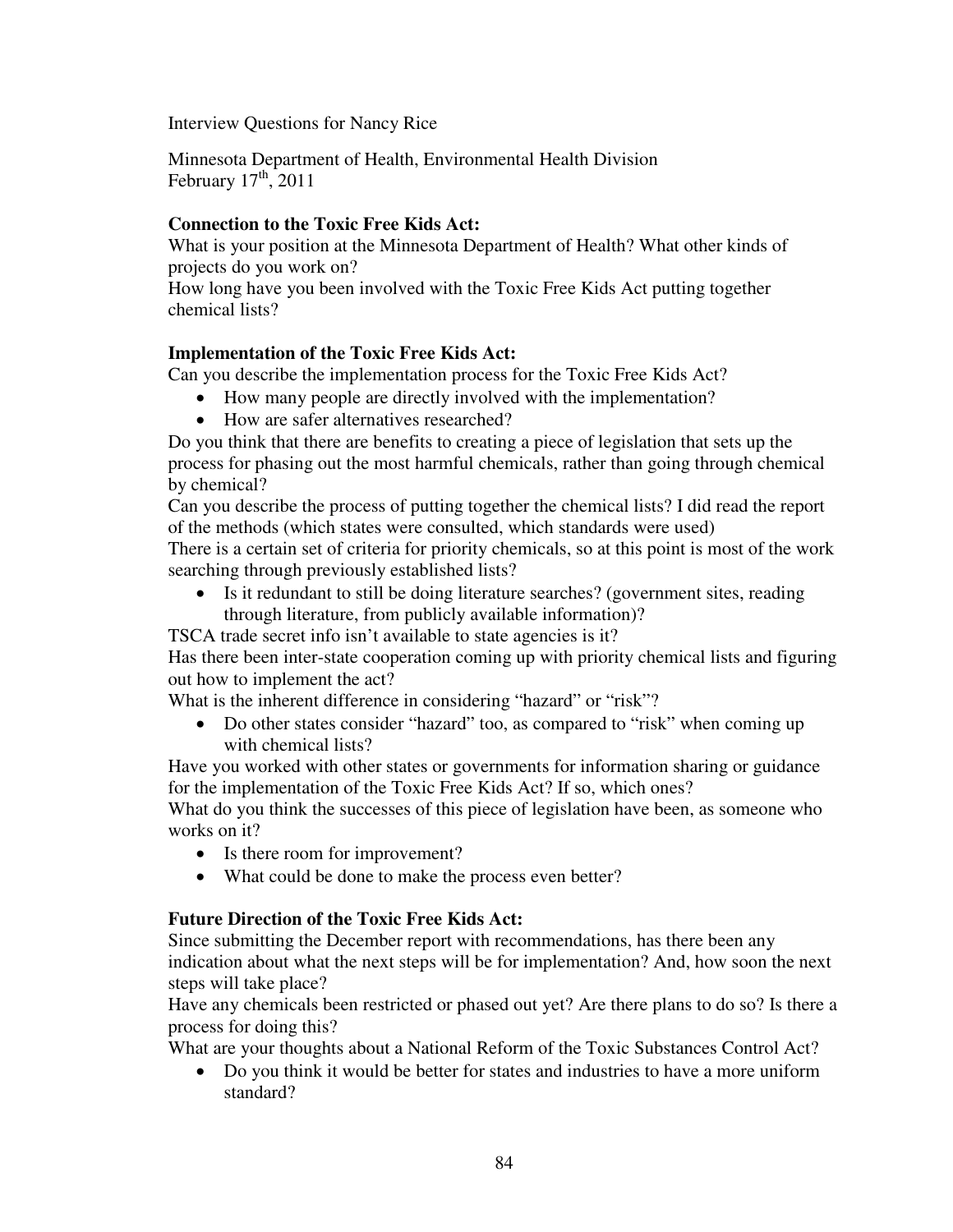• Do you think that it might weaken Minnesota's state policies?

# **History of the Toxic Free Kids Act:**

Was there active inter-state communication that helped to develop the Toxic Free Kids Act?

Has there been citizen involvement or concern driving the legislative process?

• If so, is this a similar level of involvement as there has been for other pieces of legislation within your department?

Was this bill passed with bipartisan support?

Was it the first time a bill like this had been proposed and passed?

Are there well-known advocacy groups that have been involved with the Toxic Free Kids Act?

In Maine there has been significant chemical industry opposition to the Kid Safe Products Act, is this also the case in Minnesota?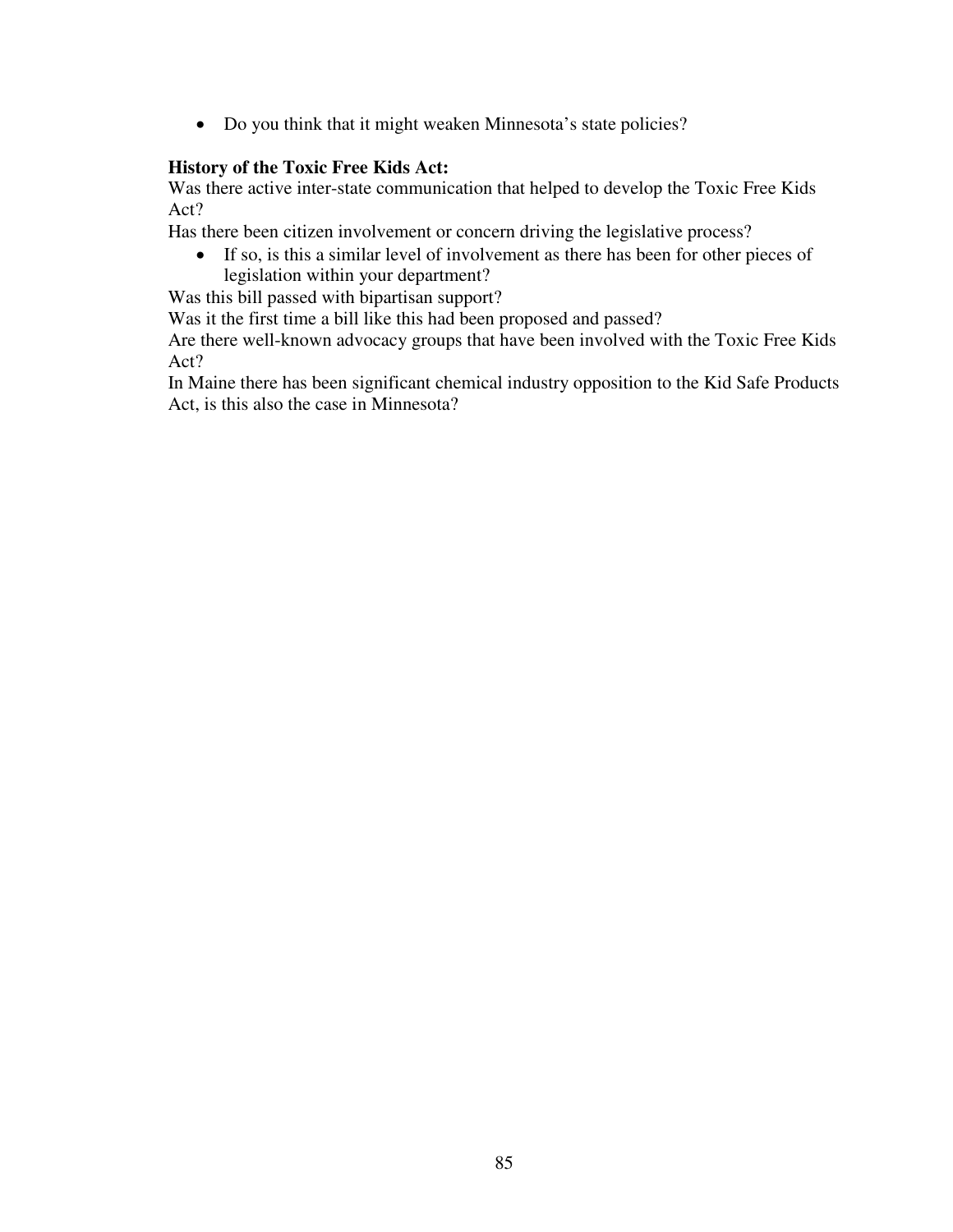Interview Questions for John Williams and Holly Davies Washington Department of Ecology March  $2<sup>nd</sup>$ , 2011

### **Connection to Children's Safe Products Act:**

Could you tell me about how you are connected to Washington's Children's Safe Products Act?

### **History of Children's Safe Products Act:**

Can you tell me a bit about the history of environmental policy in Washington to address toxic chemicals?

How does Washington's Children's Safe Products Act fit into the Department of Ecology's current work to reduce and phase out PBTs?

Can you tell me if there were significant reports/findings that contributed to the passage of the Children's Safe Products act, in terms of biomonitoring studies or economic analysis?

Can you tell me what happened when the first part of the Children's Safe Product Act (to phase out phthalates, lead and cadmium) was pre-empted by the Consumer Product Safety Commission?

• I see that Washington supports TSCA reform, and has signed onto the principal for a strong TSCA reform. Does the Department of Ecology see danger in a weak TSCA reform that might pre-empt state action?

Can you tell me if the Children's Safe Products Act in Washington has received public interest? (from citizens, advocacy groups or lobbyists… in public hearings or public comments?)

• Do you know if the level of interest is comparable to other environmental bills in the state?

Can you tell me about the level of support for the Children's Safe Products Act within the State Government? (Governor, legislators?)

## **Implementing the Children's Safe Products Act:**

Do different state agencies work together to implement the Children's Safe Products Act? How many people are working on the Children's Safe Products Act within the Department of Ecology?

How did the pilot rule and the advisory group work?

Can you tell me about how Washington is approaching the question of how to regulate Chemicals of High Concern?

- Can you describe how Washington's list of Chemicals of High Concern to Children is created and the purpose of the list?
- What is the reason for having 50 chemicals on the list?
- Has anyone submitted a petition to the department to add a chemical to the list? Or to remove a chemical from the list?

What is the current status of the Children's Safe Product legislation?

- Has the Department been started gathering data from manufacturers?
- What have been the biggest challenges with putting together the list and beginning to implement the Children's Safe Products Act?